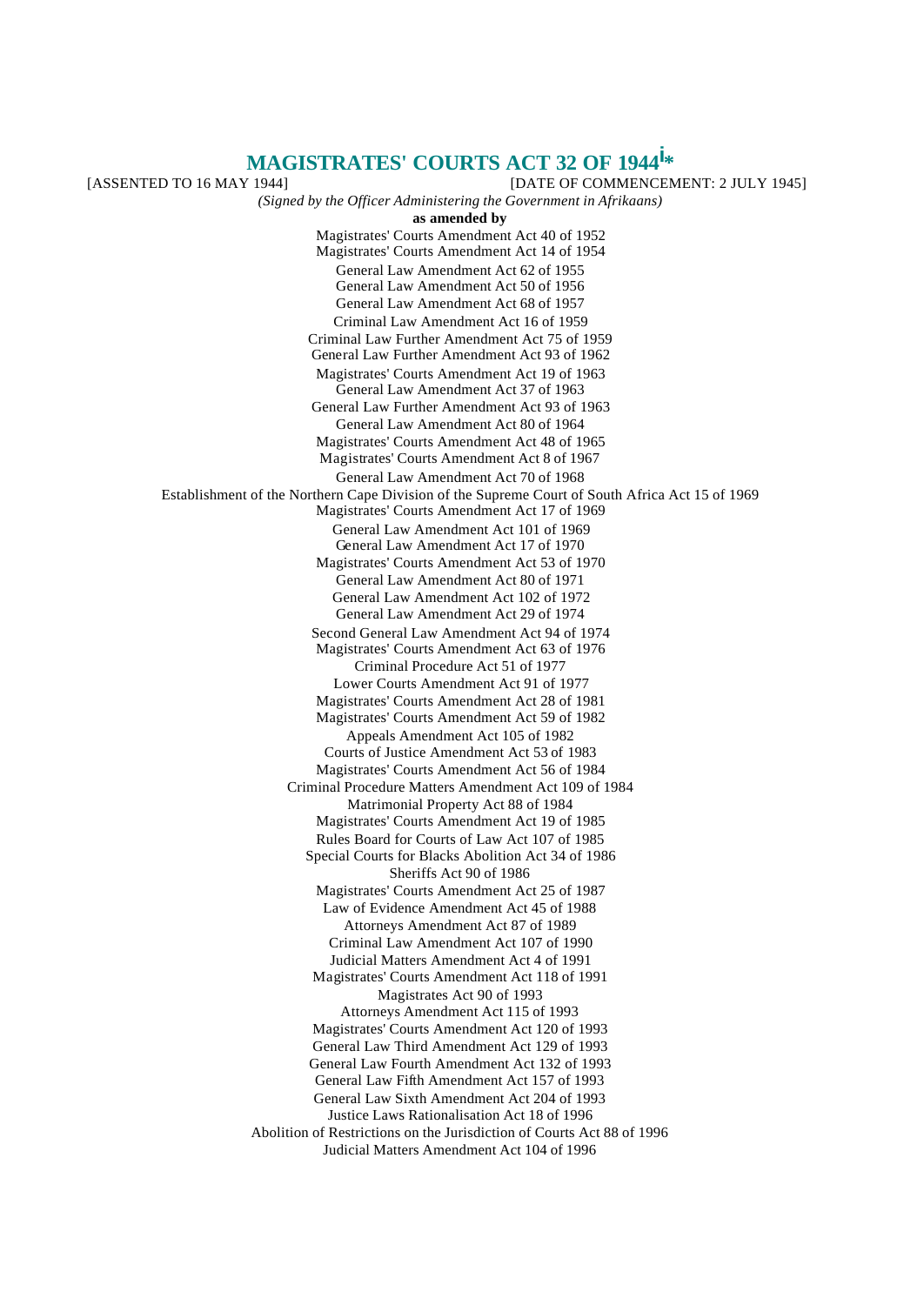Abolition of Corporal Punishment Act 33 of 1997 Magistrates' Courts Second Amendment Act 80 of 1997 Magistrates' Courts Amendment Act 81 of 1997 Magistrates Amendment Act 66 of 1998 Magistrates' Courts Amendment Act 67 of 1998

Sheriff's Amendment Act 74 of 1998 <sup>ii</sup>\*

Debt Collectors Act 114 of 1998 Judicial Matters Amendment Act 62 of 2000 Judicial Matters Amendment Act 55 of 2002

Judicial Officers (Amendment of Conditions of Service) Act 28 of 2003

Judicial Matters Amendment Act 22 of 2005

National Credit Act 34 of 2005

Criminal Law (Sexual Offences and Related Matters) Amendment Act 32 of 2007

**Regulations under this Act**

APPOINTMENT OF EKUVUKENI AS A PLACE FOR THE HOLDING OF A COURT FOR THE DISTRICT OF GLENCOE published (GN 999 in *GG* 30392 of 26 October 2007)

APPOINTMENT OF PLACES FOR THE HOLDING OF A COURT published (GN 1180 in *GG* 30559 of 14 December 2007)

NOTICE IN TERMS OF SECTION 15(4) OF THE MAGISTRATES' COURTS ACT 32 OF 1944 (GN R437 in *GG* 18772 of 27 March 1998)

RULES OF COURT (GN R1108 in *GG* 980 of 21 June 1968)

TARIFF OF ALLOWANCES PAYABLE TO WITNESSES IN CIVIL CASES (GN R2597 in *GG* 13604 of 1 November 1991)

**ACT**

# **To consolidate and amend the law relating to Magistrates' Courts.**

**[NB:** The long title has been substituted by s. 73 of the Magistrates' Courts Amendment Act 120 of 1993, a provision which will be put into operation by proclamation. See PENDLEX.**]**

DIVISION OF ACT

The Act is divided as follows:

| Definitions (section 1).        |                                                                 |  |
|---------------------------------|-----------------------------------------------------------------|--|
| Part I.                         | Courts (Chapters I to V; sections 2 to 25).                     |  |
| Part II:                        | Civil Matters (Chapters VI to XI; sections 26 to 88).           |  |
| Part III:                       | Criminal Matters (Chapters XII to XVI; sections 89 to 105).     |  |
| Part IV:                        | Offences (Chapter XVII; sections 106 to 109).                   |  |
| Part V.                         | General and Supplementary (Chapter XVIII; sections 110 to 117). |  |
| Schedule:                       | Laws repealed.                                                  |  |
| and the content is as follows - |                                                                 |  |

| <b>SUBJECT</b><br>Administration orders | <b>SECTIONS</b><br>74           |
|-----------------------------------------|---------------------------------|
| Amendment of proceedings                | 111                             |
| Appeal (Civil) and review               | 78, 82 to 88                    |
| Appeal, Criminal                        | 103 to 105                      |
| Assessors                               | 34                              |
| Cession                                 | 49, 55, 64                      |
| Clerk of the Court                      | 13                              |
| Commissions de bene esse                | 53                              |
| Conflicting decisions                   | 113                             |
| Costs                                   | 48, 49, 50 (2), 51 (2), 54 (5), |
|                                         | 59, 80, 81                      |
| Costs in criminal matters               | 99 (3), 105 (2)                 |
| Courts                                  | 2 to 7A                         |
| Curator ad litem                        | 33                              |
| Definitions                             | 1,61                            |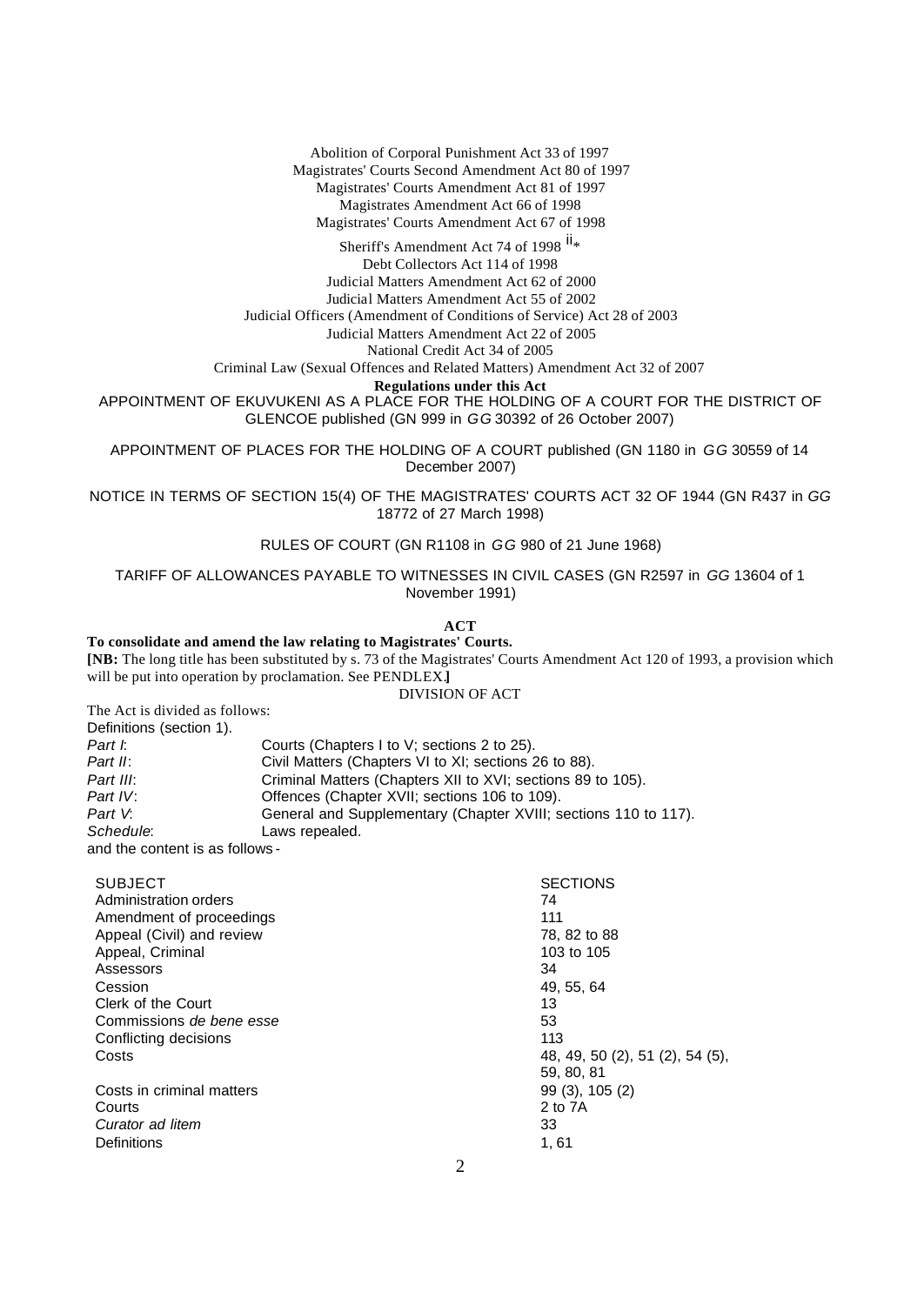| Enquiry into financial position of debtor      | 65                          |
|------------------------------------------------|-----------------------------|
| Execution                                      | 61 to 79                    |
| Execution, property executable                 | 66, 67, 68, 72              |
| Garnishee proceedings                          | 72, 75, 76, 77              |
| Interpleader proceedings                       | 69                          |
| Interrogatories                                | 52                          |
| Joinder of parties                             | 41, 42                      |
| Judgment                                       | 48                          |
| Judgment, rescission of                        | 36                          |
| Judicial officers                              | 8 to 12                     |
| Jurisdiction, abandonment, splitting, etc.     | 38 to 40                    |
| Jurisdiction, as to amendments                 | 111                         |
| Jurisdiction, as to area                       | 26                          |
| Jurisdiction, as to causes of action           | 29 to 32                    |
| Jurisdiction, as to counterclaims              | 47                          |
| Jurisdiction, as to arrests and interdicts     | 30                          |
| Jurisdiction, as to persons                    | 28                          |
| Jurisdiction, as to ultra vires                | 110                         |
| Jurisdiction, as to warrants                   | 62                          |
| Jurisdiction, by consent                       | 45, 61 (2), 82              |
| Jurisdiction, criminal                         | 89 to 93, 95                |
| Jurisdiction, cumulative                       | 43                          |
| Jurisdiction, incidental                       | 37                          |
| Jurisdiction, matters beyond                   | 46                          |
| Jurisdiction, of periodical courts             | 27                          |
| Messengers                                     | 14 to 19                    |
| Oath, administration of                        | 112                         |
| Offences, contempt of court                    | 65 (5), (6), (10), 106, 108 |
| Offences, in relation to execution             | 107                         |
| Offences, debtor obtaining credit              | 74 (16), 79                 |
| Offences, debtor failing to give address       | 109                         |
| Offences, employer failing to give information | 65 (10)                     |
| Payment by instalments                         | 73, 74 (6)                  |
| Practitioners                                  | 20 to 23                    |
| Preferent claims                               | 66, 73 (2), 74, (10)        |
| Pre-trial procedure                            | 54                          |
| Process, effect of                             | 4                           |
| Reconvention, claims in                        | 44                          |
| Records                                        | 7                           |
| Remittal                                       | 94, 95                      |
| Rent, interdict for                            | 31, 32                      |
| Repeal of laws                                 | 116, Schedule               |
| Review, automatic                              | 96 to 99                    |
| Rules                                          | 24, 25                      |
| Savings                                        | 77, 114, 115                |
| Short title                                    | 117                         |
| Small debts recovery                           | 55 to 60                    |
| Sentences, execution of                        | 100 to 102                  |
| Venue, change of                               | 35, 50                      |
| Witnesses                                      | 51                          |

# **1 Definitions**

**[NB:** Definitions of **'civil court'**, **'civil division'** , **'civil magistrate'**, **'district'**, **'family court'**, **'family division'**, **'family magistrate'**, **'magistrate's court'**, **'regional court'**, **'regional division'**, **'regional magistrate'** and **'senior civil magistrate'** have been inserted, the definitions of **'court'**, **'court of appeal'**, **'judicial officer'**, **'magistrate'**, **'Minister'** and **'practitioner'** have been substituted and the definitions of **'province'**, **'Republic'** and **'territory'** have been deleted by s. 1 of the Magistrates' Courts Amendment Act 120 of 1993, a provision which will be put into operation by proclamation. See PENDLEX.**]**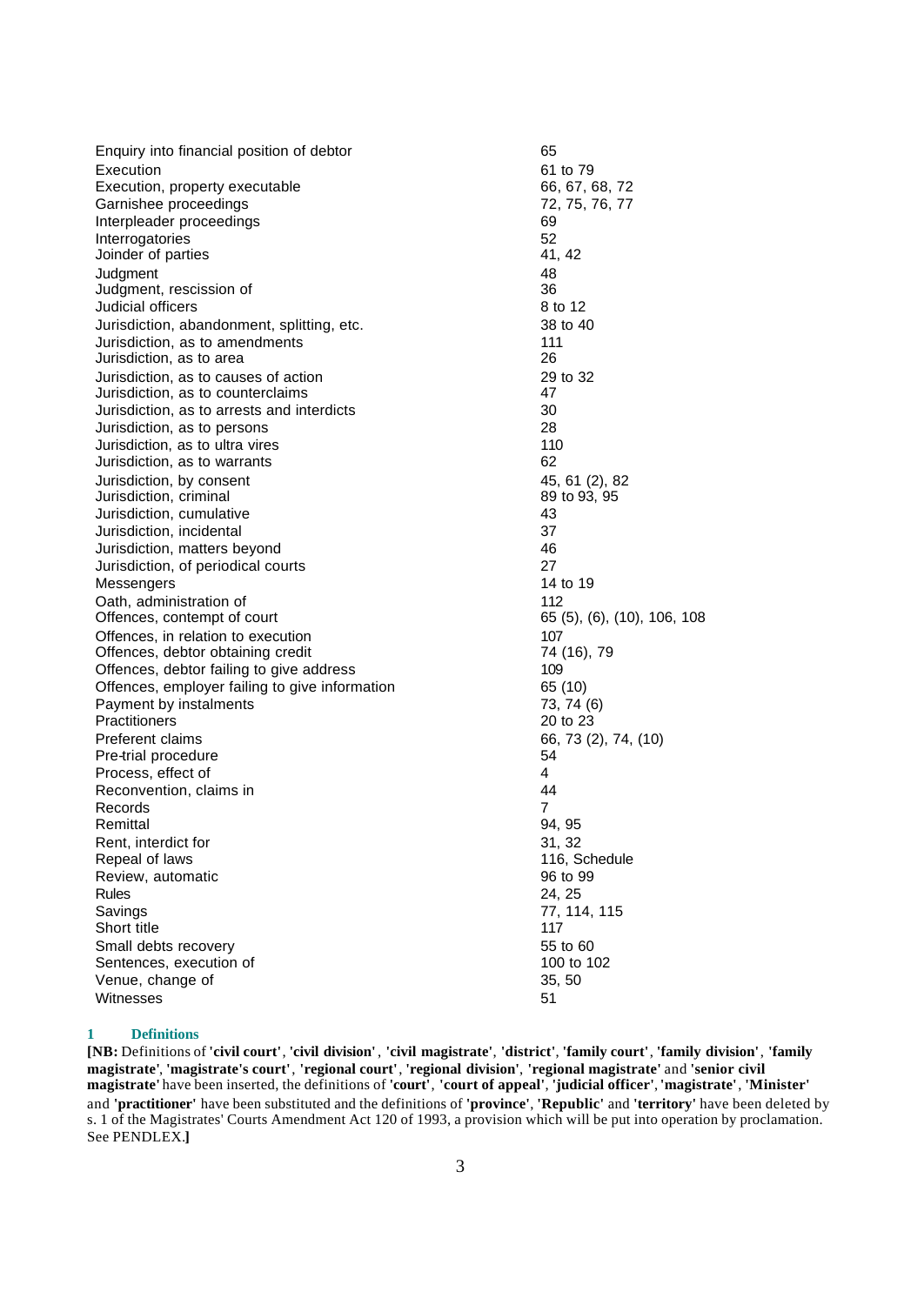In this Act, except where the context otherwise indicates-

**'administrative region'** means an administrative region created by the Minister under section 2 (2);

[Definition of 'administrative region' inserted by s. 1 *(a)* of Act 66 of 1998.] **'court'** means a magistrate's court;

**'court of appeal'** means the High Court to which an appeal lies from the magistrate's court;

[Definition of 'court of appeal' substituted by s. 1 of Act 105 of 1982 and by s. 1 *(b)* of Act 66 of 1998.]

**'head of the administrative region'** means the magistrate designated as such by the Minister, after consultation with the Magistrates Commission;

[Definition of 'head of the administrative region' inserted by s. 1 *(c)* of Act 66 of 1998.]

**'judgment'**, in civil cases, includes a decree, a rule and an order;

**'judicial officer'** means a magistrate, an additional magistrate or an assistant magistrate;

**'magistrate'** does not include an assistant magistrate;

**'Magistrates Commission'** means the Magistrates Commission established by section 2 of the Magistrates Act, 1993 (Act 90 of 1993);

[Definition of 'Magistrates Commission' inserted by s. 1 *(d)* of Act 66 of 1998.]

**'Minister'** means the Minister of Justice;

[Definition of 'Minister' substituted by s. 23 of Act 94 of 1974, by s. 2 of Act 34 of 1986 and by s. 1 *(e)* of Act 66 of 1998.] **'offence'** means an act or omission punishable by law;

**'practitioner'** means an advocate, an attorney, an articled clerk such as is referred to in section 21 or an agent such as is referred to in section 22;

**'province'** includes the territory;

**'Republic'** includes the territory;

**'territory'** means the territory of South-West Africa;

**'to record'** means to take down in writing or in shorthand or to record by mechanical means, and

**'recorded'** has a corresponding meaning;

**'the district'**, if used in relation to any court, means the district, subdistrict, or area for which such court is established;

**'the rules'** means the rules referred to in section 6 of the Rules Board for Courts of Law Act, 1985 (Act 107 of 1985);

[Definition of 'the rules' substituted by s. 1 of Act 4 of 1991.]

**'this Act'** includes the rules.

[S. 1 amended by s. 2 of Act 40 of 1952 and by s. 15 of Act 15 of 1969 and substituted by s. 1 of Act 53 of 1970.]

#### **PART I COURTS (ss 2-25) CHAPTER I ESTABLISHMENT AND NATURE OF COURTS (ss 2-7A)**

# **2 Minister's powers relative to districts and courts**

(1) The Minister may, by notice in the *Gazette*-

- *(a)* create districts, define the local limits of each district, which may consist of various non-contiguous areas, and declare the name by which any district shall be known;
- *(b)* create regional divisions consisting of a number of districts, or of a district together with one or more subdistricts, and declare the name by which any regional division shall be known;
- *(c)* increase or decrease the local limits of any district;
- *(d)* increase or decrease the limits of any regional division;
- *(e)* for all purposes or for such purposes as he may declare, annex any district or any portion thereof to another district;
- *(f)* establish a court for any district;
- *(g)* establish a court for any regional division for the purpose of the trial of persons accused of committing any offence, which shall have increased jurisdiction as hereinafter provided;
- $(h)$  appoint one or more places within each district for the holding of a court  $\frac{iii}{h}$  for such district, and may by like notice prescribe the local limits of an area in a district, which area may include any portion of an adjoining district, and declare the name by which such area shall be known, and appoint one or more places in such area for the holding of a court for such district; of which places, if more than one is appointed, one shall be specified as the seat of magistracy;
- *(i)* appoint one or more places in each regional division for the holding of a court for such regional division;
- *(j)* within any district appoint places other than the seat of magistracy for the holding of periodical courts, and prescribe the local limits within which such courts shall have jurisdiction, and include within those limits any portion of an adjoining district;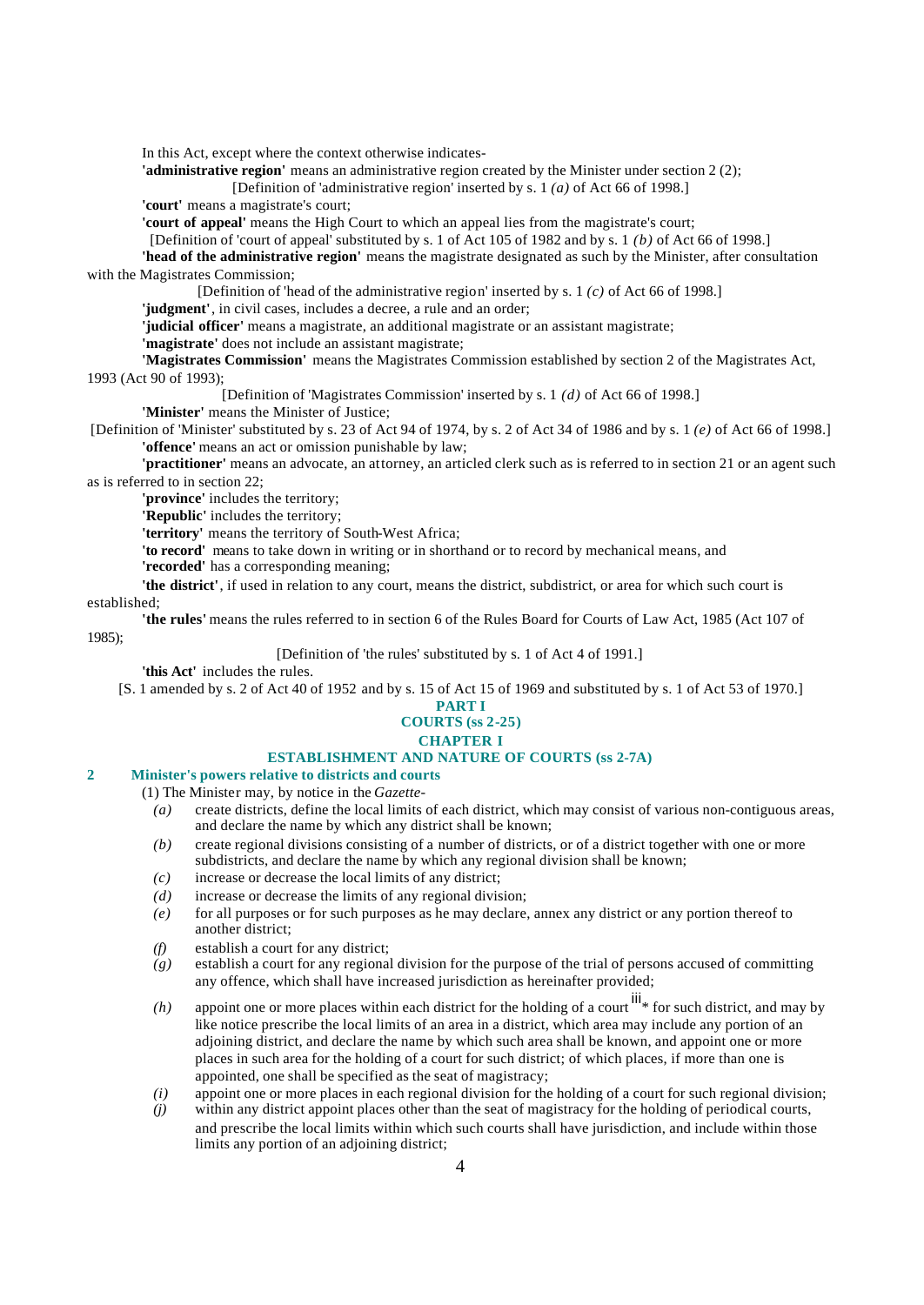- *(k)* detach a portion of a district or portions of two or more adjoining districts as a subdistrict to form the area of jurisdiction of a detached court, and declare the name by which such subdistrict shall be known, and appoint the places where such detached court is to be h eld;
- *(l)* withdraw or vary any notice under this section and abolish any regional division, district, subdistrict or other area of jurisdiction and the court thereof.

(2) The Minister may, by notice in the *Gazette* and after consultation with the Magistrates Commission, join any group of districts together to create an administrative region for administrative purposes.

[Sub-s. (2) added by s. 7 (1) of Act 102 of 1972, deleted by s. 2 of Act 34 of 1986 and added by s. 2 of Act 66 of 1998.] [S. 2 amended by s. 3 of Act 40 of 1952, by s. 37 of Act 68 of 1957 and by s. 5 of Act 17 of 1970 and substituted by s. 2 of Act 53 of 1970.]

**[NB:** S. 2 has been substituted by s. 2 of the Magistrates' Courts Amendment Act 120 of 1993, a provision which will be put into operation by proclamation. See PENDLEX.**]**

#### **3 Existing courts and districts to continue**

(1) The courts and districts existing immediately before the commencement of this Act shall be deemed to have been established under this Act.

(2) All references in any other law to magistrates' courts or courts of resident magistrates shall be read as referring to courts established under this Act.

(3) After the commencement of this Act no new district or sub-district and no regional division shall be created until a report upon the proposal to create such district or sub-district or division has been obtained from the Public Service Commission.

# [Sub-s. (3) amended by s. 4 of Act 40 of 1952.]

**[NB:** S. 3 has been substituted by s. 3 of the Magistrates' Courts Amendment Act 120 of 1993, a provision which will be put into operation by proclamation. See PENDLEX.**]**

# **4 Nature of the courts and force of process**

(1) Every court shall be a court of record.

 $(2)$  ......

[Sub-s. (2) deleted by s. 5 *(a)* of Act 40 of 1952.]

(3) Every process issued out of any court shall be of force throughout the Republic.

[Sub-s. (3) amended by s. 5 *(b)* of Act 40 of 1952 and by s. 3 of Act 53 of 1970.]

(4) Any process issued out of any court may be served or executed by the messenger of the court appointed for the area within which such process is to be served or executed. (Date of commencement 30 August 1968.)

[Sub-s. (4) substituted by s. 26 of Act 70 of 1968.]

**[NB:** Sub-s. (4) has been amended by s. 4 of the Magistrates' Courts Amendment Act 120 of 1993, a provision which will be put into operation by proclamation. See PENDLEX.**]**

## **5 Courts to be open to the public, with exceptions**

(1) Except where otherwise provided by law, the proceedings in every court in all criminal cases and the trial of all defended civil actions shall be carried on in open court, and recorded by the presiding officer or other officer appointed to record such proceedings.

(2) The court may in any case, in the interests of good order or public morals, direct that a civil trial shall be held with closed doors, or that (with such exceptions as the court may direct) minors or the public generally shall not be permitted to be present thereat.

[Sub-s. (2) substituted by s. 1 *(a)* of Act 91 of 1977 and by s. 3 of Act 132 of 1993.]

(3) If any person present at any civil proceedings in any court disturbs the peace or order of the court, the court may order that person to be removed and detained in custody until the rising of the court, or, if in the opinion of the court peace cannot be otherwise secured, may order the court room to be cleared and the doors thereof to be closed to the public. [Sub-s. (3) substituted by s. 1 *(a)* of Act 91 of 1977.]

 $(4)$  ......

[Sub-s. (4) amended by s. 6 of Act 40 of 1952 and deleted by s. 1 *(b)* of Act 91 of 1977.]

# **6 Medium to be employed in proceedings**

(1) Either of the official languages may be used at any stage of the proceedings in any court and the evidence shall be recorded in the language so used.

[Sub-s. (1) amended by s. 7 of Act 40 of 1952.]

(2) If, in a criminal case, evidence is given in a language with which the accused is not in the opinion of the court sufficiently conversant, a competent interpreter shall be called by the court in order to translate such evidence into a language with which the accused professes or appears to the court to be sufficiently conversant, irrespective of whether the language in which the evidence is given, is one of the official languages or of whether the representative of the accused is conversant with the language used in the evidence or not.

**7 Public access to records and custody thereof**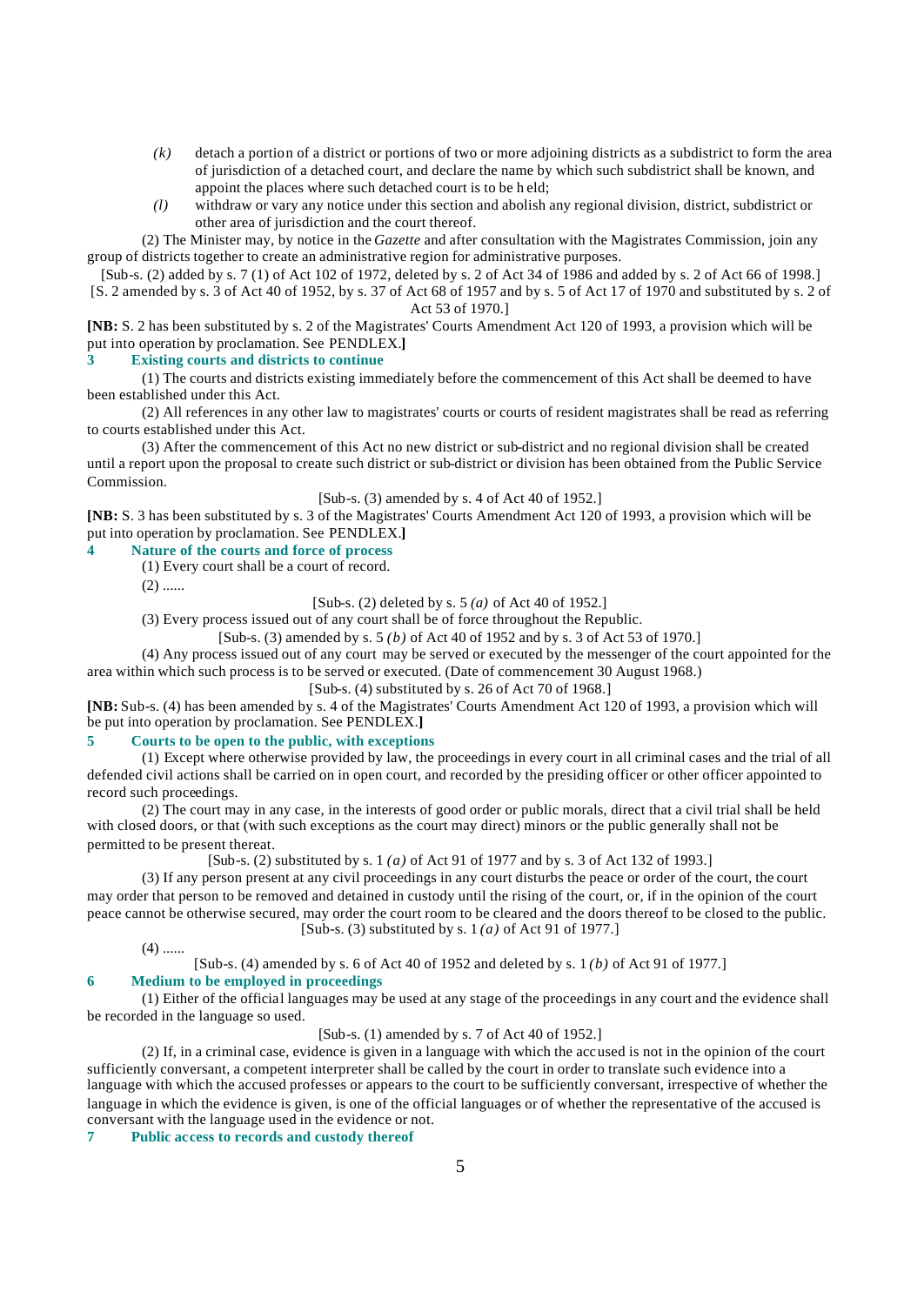(1) Subject to the provisions of section 7A and the rules the records of the court, other than a record with reference to which a direction has been issued under section 153 (2) or 154 (1) of the Criminal Procedure Act, 1977, or with reference to which the provisions of section 154 (2) *(a)* or 154 (3) of that Act apply, shall be accessible to the public under supervision of the clerk of the court at convenient times and upon payment of the fees prescribed from time to time by the Minister in consultation with the Minister of Finance, and for this purpose and for all other purposes the records of any magistrate's court which has at any time existed within the Republic, shall be deemed to be the records of the court of the district in which the place where such court was held is situated, and such records shall be preserved at the seat of magistracy of that district for such periods as the Director-General: Justice may from time to time determine: Provided that the said Director-General may order that the records of a court for any regional division shall be so preserved at such a place or places within that division as he may from time to time determine: Provided further that payment of such fees shall not be required from any person who satisfies the magistrate of the district where the records of the court are preserved, or any judicial officer designated by the said magistrate from among the members of his staff, that he desires access to the records of the court in connection with research for academic purposes.

**[NB:** Sub-s. (1) has been substituted by s. 5 of the Magistrates' Courts Amendment Act 120 of 1993, a provision which will be put into operation by proclamation. See PENDLEX.**]**

(2) The Director-General: Justice may o rder that after expiry of the periods referred to in subsection (1) the records so preserved be removed to a central place of custody or be destroyed or otherwise disposed of.

[S. 7 amended by s. 23 of Act 93 of 1962 and by s. 7 of Act 80 of 1964, substituted by s. 1 of Act 8 of 1967, amended by s. 27 of Act 70 of 1968, by s. 14 of Act 80 of 1971 and by s. 2 of Act 91 of 1977 and substituted by s. 1 of Act 25 of 1987.] **7A Custody of civil summonses and returns thereto**

(1) Notwithstanding the provisions of section 7, but subject to the provisions of the rules, a summons issued to institute a civil action and the return of service of such summons, shall be preserved by the person who caused the summons to be issued or by his attorney.

(2) A summons and return of service preserved in terms of subsection (1) shall not be accessible to the public.

#### [S. 7A inserted by s. 2 of Act 25 of 1987.] **CHAPTER II**

# **JUDICIAL OFFICERS (ss 8-12)**

#### **8 Before whom courts to be held**

Every court held under this Act shall be presided over by a judicial officer appointed in the manner provided by this Act.

#### **9 Appointment of judicial officers**

(1) *(a)* Subject to the Magistrates Act, 1993, and the provisions of paragraph *(b)* of this subsection and of section 10, the Minister may appoint for any district or subdistrict a magistrate, one or more additional magistrates or one or more assistant magistrates and for every regional division a magistrate or magistrates.

## [Para. *(a)* substituted by s. 17 of Act 90 of 1993.]

*(a*A*)* The Minister may, in a particular case or generally and subject to such directions as he or she may deem fit, delegate the power conferred upon him or her by paragraph *(a)* to the Director-General of his or her department or another officer of that department with the rank of director or an equivalent or higher rank or a magistrate at the head of a regional division or a person occupying the office of chief magistrate, including an acting chief magistrate.

[Para. *(a*A*)* inserted by s. 11 of Act 29 of 1974 and substituted by s. 1 of Act 28 of 1981, by s. 3 *(a)* of Act 104 of 1996 and by s. 3 *(a)* of Act 66 of 1998.]

*(b)* No person shall be appointed as a magistrate of a regional division unless he or she has satisfied all the requirements for the degree of *baccalaureus legum* of a university in the Republic or has passed the Public Service Senior Law Examination or an examination deemed by the Minister to be equivalent or superior to the said examination, and the Magistrates Commission has informed the Minister that he or she is suitable for appointment as a magistrate of a regional division.

# [Para. *(b)* substituted by s. 3 *(b)* of Act 66 of 1998.]

*(c)* A magistrate of a regional division may also be the magistrate of a district and shall for the purposes of section 12 (5) be deemed to have been duly appointed as an additional magistrate for each district, except the district of which he is the magistrate, falling wholly or partly within the regional division of which he is a magistrate.

# [Para. *(c)* substituted by s. 24 (1) *(a)* of Act 94 of 1974.]

*(d)* A magistrate, an additional magistrate or an assistant magistrate of a district or subdistrict may at the same time also be a magistrate, an additional magistrate or an assistant magistrate of another district.

# [Para. *(d)* added by s. 24 (1) *(b)* of Act 94 of 1974.]

 $(1A)$  ......

[Sub-s. (1A) inserted by s. 8 (1) of Act 102 of 1972 and deleted by s. 2 of Act 34 of 1986.]

(2) *(a)* A person appointed as judicial officer under this section shall, before commencing with his or her functions in terms of this Act for the first time, take an oath or make an affirmation subscribed by him or her, in the form set out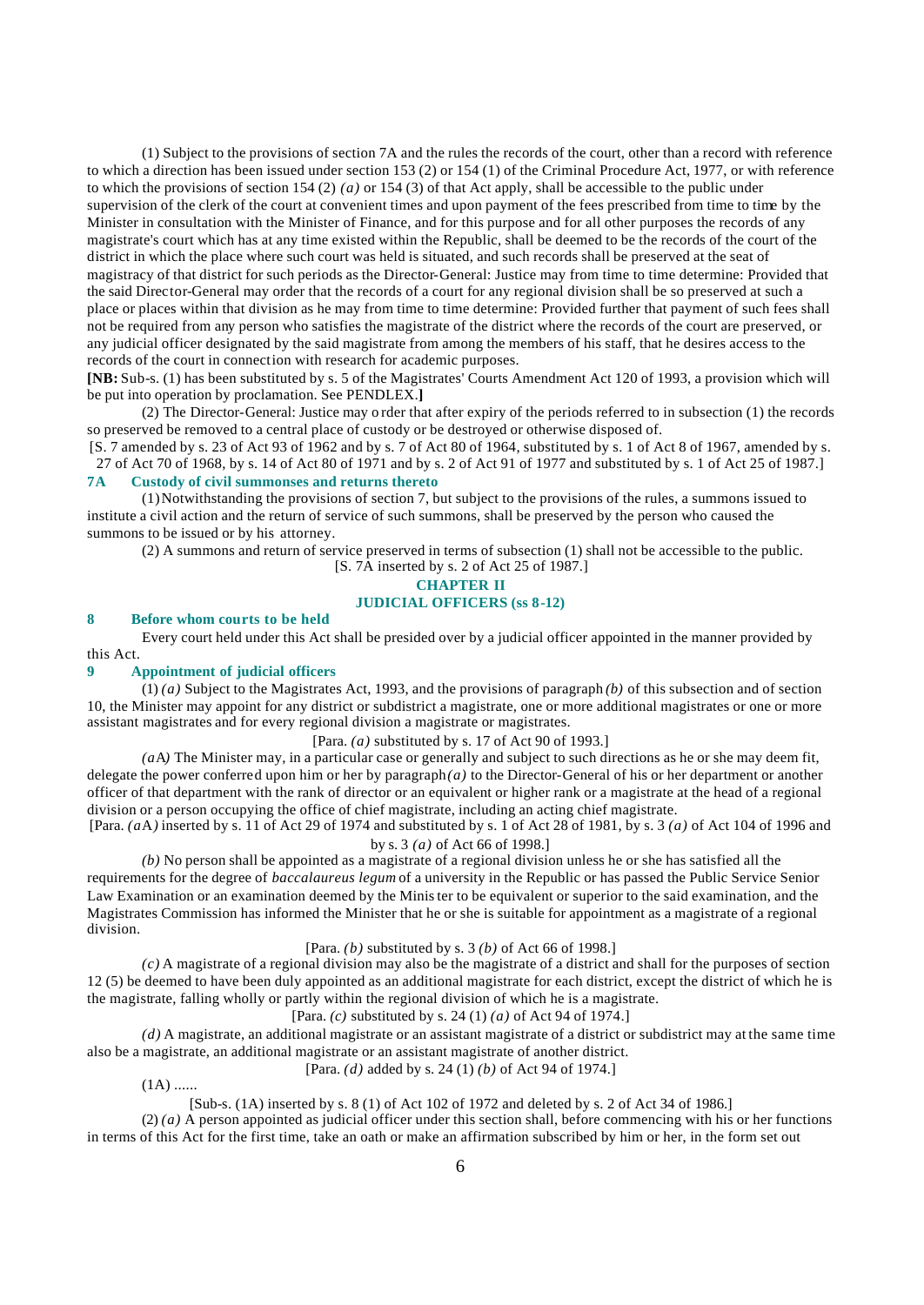below:

#### 'I, ........................................................................................................................ (full name)

do hereby swear/solemnly affirm that in my capacity as a judicial officer I will be faithful to the Republic of South Africa, will uphold and protect the Constitution and the human rights entrenched in it, and will administer justice to all persons alike without fear, favour or prejudice, in accordance with the Constitution and the law.'.

[Para. *(a)* substituted by s. 4 of Act 53 of 1970 and by s. 1 of Act 62 of 2000.]

*(b)* Any such oath or affirmation shall be taken or made in open court before the most senior available magistrate of the district concerned or a justice of the peace who shall at the foot thereof endors e a statement of the fact that it was taken or made before him and of the date on which it was so taken or made and append his signature thereto.

(3) Subject to subsections (4) and (5), the Minister, after consultation with the head of the court concerned, may appoint any appropriately qualified and fit and proper person to act-

*(a)* in the place of any magistrate, additional magistrate or assistant magistrate who is not available; or

- *(b)* in any vacant office of magistrate; or
- *(c)* as a magistrate in addition to any magistrate of a regional division or a district.

[Sub-s. (3) substituted by s. 3 *(b)* of Act 104 of 1996, by s. 3 *(c)* of Act 66 of 1998 and by s. 1 of Act 28 of 2003.]

 $(4)^{i}$ <sup>i</sup>  $\sqrt{(a)}$  A magistrate at the head of a regional division or a person occupying the office of chief magistrate, including an acting chief magistrate authorized thereto in writing by the Minister, may-

- (i) whenever a magistrate, additional magistrate or assistant magistrate is for any reason unavailable to carry out the functions of his or her office; and
- (ii) in consultation with the Minister or an officer in the Department of Justice and Constitutional Development designated by the Minister,

temporarily appoint any competent person in the place of the magistrate concerned.

 $(b)$  An appointment in terms of paragraph  $(a)$  remains valid for the duration of the unavailability of the magistrate in question, or for a period not exceeding five consecutive court days, whichever period is the shortest.

- *(c)* Any person appointed in terms of paragraph *(a)* may-
- (i) upon the expiry of the appointment in terms of paragraph *(b)*; and
- (ii) if the magistrate in whose place the appointment has been made, is still unavailable,

be reappointed once only in terms of paragraph $(a)$  in the place of that magistrate.

[Sub-s. (4) substituted by s. 3 *(b)* of Act 104 of 1996, by s. 3 *(c)* of Act 66 of 1998 and by s. 1 of Act 28 of 2003.]

- (5) *(a)* Any person appointed in terms of subsection (3)-
- (i) holds that office for a period determined by the Minister at the time of the appointment, but the period so determined may not exceed three months; and
- (ii) may be reappointed to that office in terms of subsection (3).
- *(b)* The Minister must cause Parliament and the Magistrates Commission to be informed whenever any vacancy in the office of a magistrate has remained unfilled for a continuous period exceeding three months.

[Sub-s. (5) deleted by s. 2 of Act 34 of 1986, added by s. 3 *(c)* of Act 104 of 1996 and substituted by s. 1 of Act 28 of 2003.]

(6) Any person appointed in terms of subsection (3) or (4) is also deemed to have been so appointed in respect of any period during which he or she is necessarily engaged in connection with the disposal of any proceedings-

- *(a)* in which he or she has participated as such a magistrate, including an application for leave to appeal in respect of such proceedings; and
- *(b)* which have not yet been disposed of at the expiry of the period for which he or she was appointed. [Sub-s. (6) added by s. 1 of Act 28 of 2003.]

(7) *(a)* A magistrate appointed in terms of subsection (1) who presided in criminal proceedings in which a plea was recorded in accordance with section 106 of the Criminal Procedure Act, 1977 (Act 51 of 1977), shall, notwithstanding his or her subsequent vacation of the office of magistrate at any stage, dispose of those proceedings and, for such purpose, shall continue to hold such office in respect of any period during which he or she is necessarily engaged in connection with the disposal of those proceedings-

- (i) in which he or she participated, including an application for leave to appeal in respect of such proceedings; and
- (ii) which were not disposed of when he or she vacated the office of magistrate.

*(b)* The proceedings contemplated in paragraph *(a)* shall be disposed of at the court where the proceedings were commenced, unless all parties to the proceedings agree unconditionally in writing to the proceedings being resumed in another court mentioned in the agreement.

*(c)* If the magistrate contemplated in paragraph *(a)* has subsequently been appointed as a Constitutional Court judge or judge as defined in section 1 of the Judges' Remuneration and Conditions of Employment Act, 2001 (Act 47 of  $2001$ )-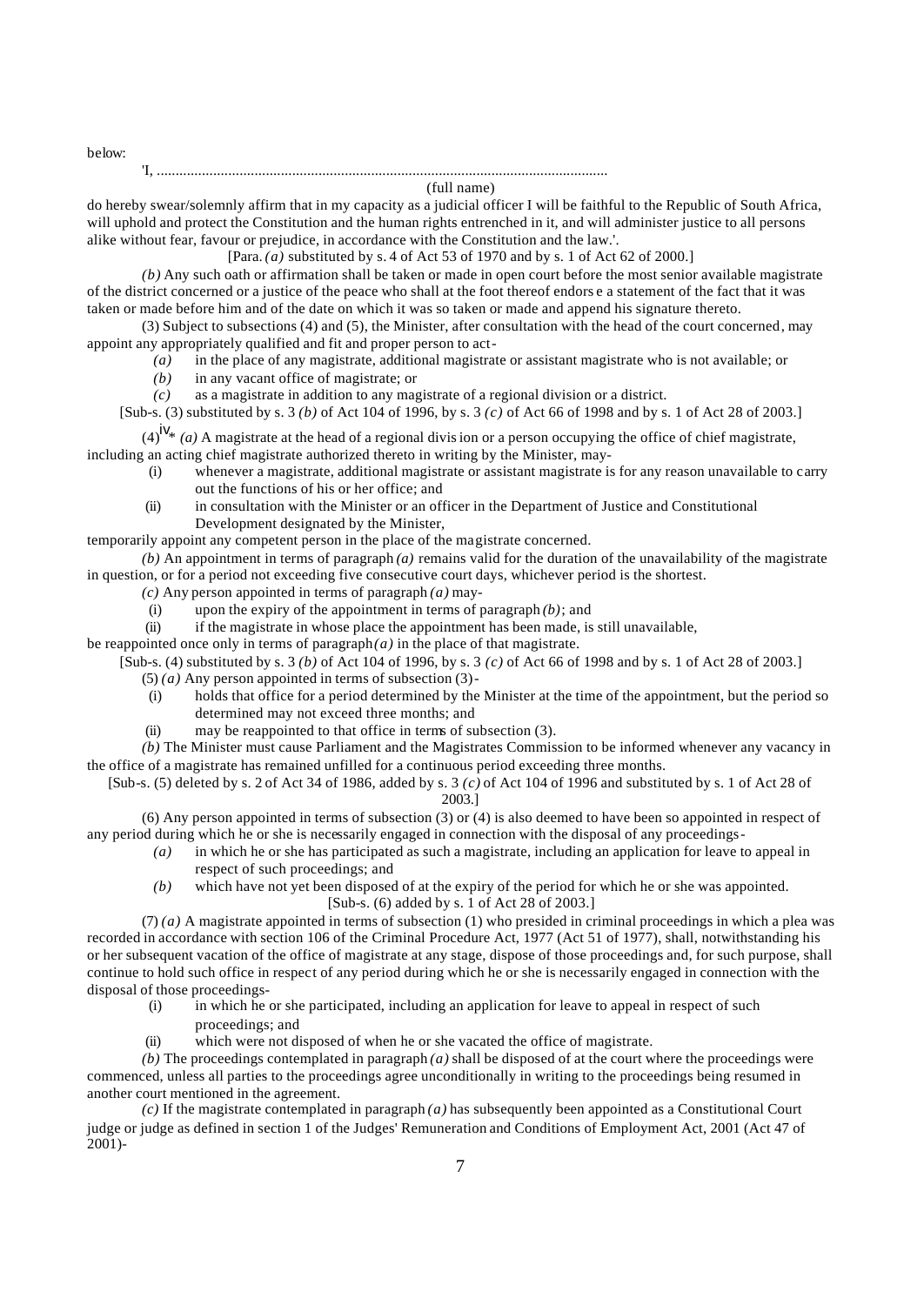- (i) he or she shall only be entitled to the benefits to which such a Constitutional Court judge or judge is entitled as contemplated in the Judges' Remuneration and Conditions of Employment Act, 2001, in respect of any period taken to dispose of the proceedings as contemplated in paragraph *(a)*; and
- (ii) the period taken to dispose of the proceedings as contemplated in paragraph  $(a)$  is deemed to be active service for purposes of the Judges' Remuneration and Conditions of Employment Act, 2001.

*(d)* If the magistrate contemplated in paragraph *(a)* has subsequently not been appointed as a Constitutional Court judge or judge as contemplated in paragraph *(c)*, he or she is entitled to such benefits as determined by the Minister from time to time by notice in the *Gazette* at an hourly rate.

- *(e)* A magistrate contemplated in paragraph *(a)* who is, in the opinion of the Minister-
	- (i) unfit to continue holding the office of magistrate for purposes of disposing of the proceedings in question; or
- (ii) incapacitated and is not able to dispose of the proceedings in question due to such incapacity,

may be exempted by the Minister from the provisions of this subsection, after consultation with the Chief Justice. [Sub-s. (7) added by s. 1 of Act 22 of 2005.]

[S. 9 amended by s. 8 of Act 40 of 1952, by s. 17 of Act 50 of 1956, by s. 38 of Act 68 of 1957, by s. 24 of Act 93 of 1962, by s. 1 of Act 19 of 1963 and by s. 1 of Act 48 of 1965 and substituted by s. 2 of Act 8 of 1967.]

**[NB:** S. 9 has been substituted by s. 6 of the Magistrates' Courts Amendment Act 120 of 1993, a provision which will be put into operation by proclamation. See PENDLEX.**]**

#### **9***bis* **......**

[S. 9*bis* inserted by s. 2 of Act 48 of 1965, amended by s. 5 of Act 53 of 1970 and by s. 2 of Act 28 of 1981 and repealed by s. 4 *(a)* of Act 104 of 1996.]

**[NB:** Ss. 9*ter* and 9*quat* have been inserted by s. 8 of the Magistrates' Courts Amendment Act 120 of 1993, a provision which will be put into operation by proclamation. See PENDLEX.**]**

# **10 Qualifications for appointments of judicial officers**

Subject to the provisions of the Magistrates Act, 1993 (Act 90 of 1993), and of section 11-

- *(a)* a person who has not before the commencement of the Magistrates Amendment Act, 1998, held a substantive appointment as magistrate shall not hold such an appointment and a person who has not before the commencement of the Magistrates Amendment Act, 1998, held a substantive appointment as assistant magistrate shall not hold such an appointment, unless in either case he or she has passed the civil service lower law examination or an examination declared by the Minister to be equivalent thereto;
- *(b)* in recommending any person for appointment as a magistrate, additional magistrate or assistant magistrate the Magistrates Commission may give preference to a person who holds a degree in law of a university in South Africa, or has passed the Civil Service Higher Law Examination or an examination deemed by the Commission to be equivalent thereto.

[S. 10 substituted by s. 4 of Act 66 of 1998.]

**[NB:** S. 10 has been substituted by s. 9 of the Magistrates' Courts Amendment Act 120 of 1993, a provision which will be put into operation by proclamation. See PENDLEX.**]**

# **11 Existing judicial officers to continue in office**

(1) All magistrates, additional magistrates and assistant magistrates holding office at the commencement of this Act shall be deemed to have been appointed under this Act.

(2) References in any other law to chief magistrates, resident magistrates, magistrates, additional magistrates, civil magistrates or criminal magistrates, shall be read as referring to magistrates appointed under this Act.

(3) All such references to assistant resident magistrates or to assistant magistrates shall be read as referring to assistant magistrates appointed under this Act.

**[NB:** S. 11 has been substituted by s. 10 of the Magistrates' Courts Amendment Act 120 of 1993, a provision which will be put into operation by proclamation. See PENDLEX.**]**

# **12 Powers of judicial officers**

(1) A magistrate-

*(a)* may hold a court, provided that a court of a regional division may only be held by a magistrate of the regional division;

[Para. *(a)* amended by s. 9 of Act 40 of 1952.]

- *(b)* shall possess the powers and perform the duties conferred or imposed upon magistrates by any law for the time being in force within the province wherein his district is situate;
- *(c)* shall be subject to the administrative control of the head of the administrative region in which his or her district is situate;

[Para. *(c)* added by s. 5 of Act 66 of 1998.]

(2) An additional magistrate or an assistant magistrate-

*(a)* may hold a court;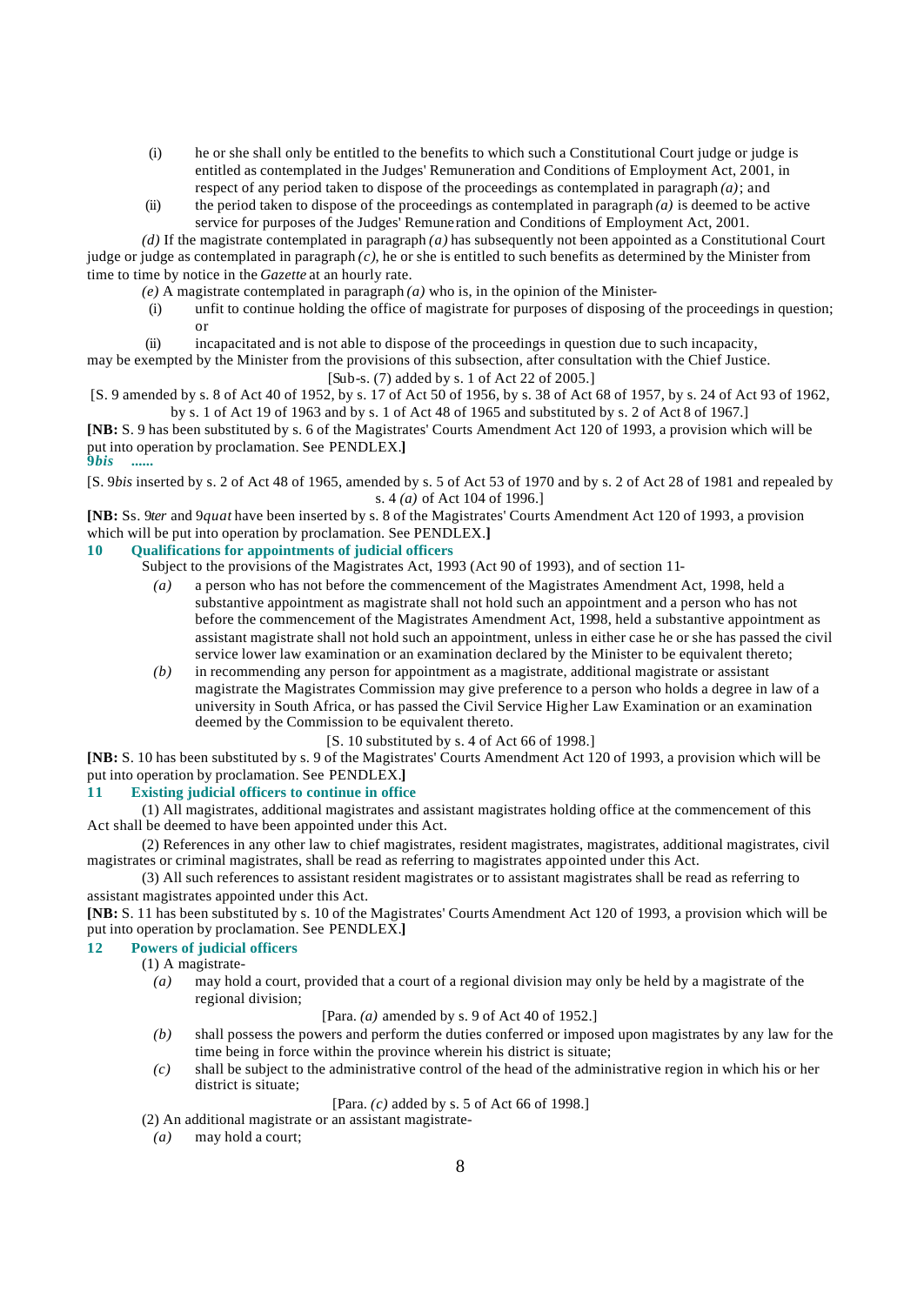$(b)^{V_*}$  shall possess such powers and perform such duties conferred or imposed upon magistrates as he is not expressly prohibited from exercising or performing either by the Minister or by the magistrate of the district.

(3) An acting magistrate, additional magistrate, or assistant magistrate, respectively, shall possess the powers and jurisdiction and perform the duties of the magistrate, additional magistrate, or assistant magistrate in whose place he is appointed to act, for the particular case or during the time or in the circumstances for which he is appointed to act.

(4) Every additional magistrate and every assistant magistrate shall, in each district for which he has been appointed, be subject to the administrative direction of the magistrate; and the magistrate shall allocate the work among the additional magistrates and assistant magistrates.

(5) A magistrate of a regional division may, in his capacity as additional magistrate for a district in terms of section 9 (1)  $(c)$ , hold a court of that district for the hearing of any civil matter within the jurisdiction of such court. [Sub-s. (5) added by s. 25 of Act 94 of 1974.]

**[NB:** S. 12 has been substituted by s. 11 of the Magistrates' Courts Amendment Act 120 of 1993, a provision which will be put into operation by proclamation. See PENDLEX.**]**

#### **CHAPTER III OFFICERS OF THE COURT (ss 13-19)**

## **13 Clerk of the court**

(1) There shall be appointed for every court by the magistrate of the district in which such court is situated so many clerks of the court and assistant clerks of the court as may be necessary.

[Sub-s. (1) substituted by s. 3 of Act 91 of 1977.]

**[NB:** Sub-s. (1) has been substituted by s. 12 of the Magistrates' Courts Amendment Act 120 of 1993, a provision which will be put into operation by proclamation. See PENDLEX.**]**

(2) A refusal by the clerk of the court to do any act which he is by any law empowered to do shall be subject to review by the court on application either *ex parte* or on notice as the circumstances may require.

# **<sup>14</sup> Messengers of the court vi\***

 $(1)$  ......

[Sub-s. (1) substituted by s. 10 (1) *(a)* of Act 40 of 1952 and by s. 28 (1) *(a)* of Act 70 of 1968, amended by s. 12 of Act 29 of 1974 and by s. 3 of Act 28 of 1981 and repealed by s. 64 (1) of Act 90 of 1986.]

 $(1A)$  ......

[Sub-s. (1A) inserted by s. 28 (1) *(b)* of Act 70 of 1968 and repealed by s. 64 (1) of Act 90 of 1986.]  $(2)$  ......

[Sub-s. (2) amended by s. 28 (1) *(c)* of Act 70 of 1968 and repealed by s. 64 (1) of Act 90 of 1986.]  $(3)$  to  $(5)$  ......

[Sub-ss.  $(3)$  to  $(5)$  inclusive repealed by s.  $64$   $(1)$  of Act 90 of 1986.]

 $(6)$  ......

[Sub-s. (6) substituted by s. 10 (1) *(b)* of Act 40 of 1952 and repealed by s 64 (1) of Act 90 of 1986.]

(7) A messenger receiving any process for service or execution from a practitioner or plaintiff by whom there is due and payable to the messenger any sum of money in respect of services performed more than three months previously in the execution of any duty of his office, and which notwithstanding request has not been paid, may refer such process to the magistrate of the court out of which the process was issued with particulars of the sum due and payable by the practitioner or plaintiff; and the magistrate may, if he is satisfied that a sum is due and payable by the practitioner or plaintiff to the messenger as aforesaid which notwithstanding request has not been paid, by writing under his hand authorize the messenger to refuse to serve or execute such process until the sum due and payable to the messenger has been paid.

[Sub-s. (7) amended by s. 10 (1) *(c)* of Act 40 of 1952.]

(8) A magistrate granting any such authority shall forthwith transmit a copy thereof to the practitioner or plaintiff concerned and a messenger receiving any such authority shall forthwith return to the practitioner or plaintiff the process to which such authority refers with an intimation of his refusal to serve or e xecute the same and of the grounds for such refusal.

[Sub-s. (8) amended by s. 10 (1) *(c)* of Act 40 of 1952.]

 $(9)$  ......

[Sub-s. (9) substituted by s. 6 of Act 53 of 1970 and repealed by s. 64 (1) of Act 90 of 1986.] **[NB:** S. 14 has been substituted by s. 13 of the Magistrates' Courts Amendment Act 120 of 1993, a provision which will be put into operation by proclamation. See PENDLEX.**]**

# **<sup>15</sup> Service of process by the police vii\***

(1) *(a)* Whenever process of the court in a civil case is to be served or executed within any area for which no messenger has been appointed, and whenever process of any court in a criminal case is to be served, a member of the police force shall be as qualified to serve or execute all such process and all other documents in such a case as if he had been duly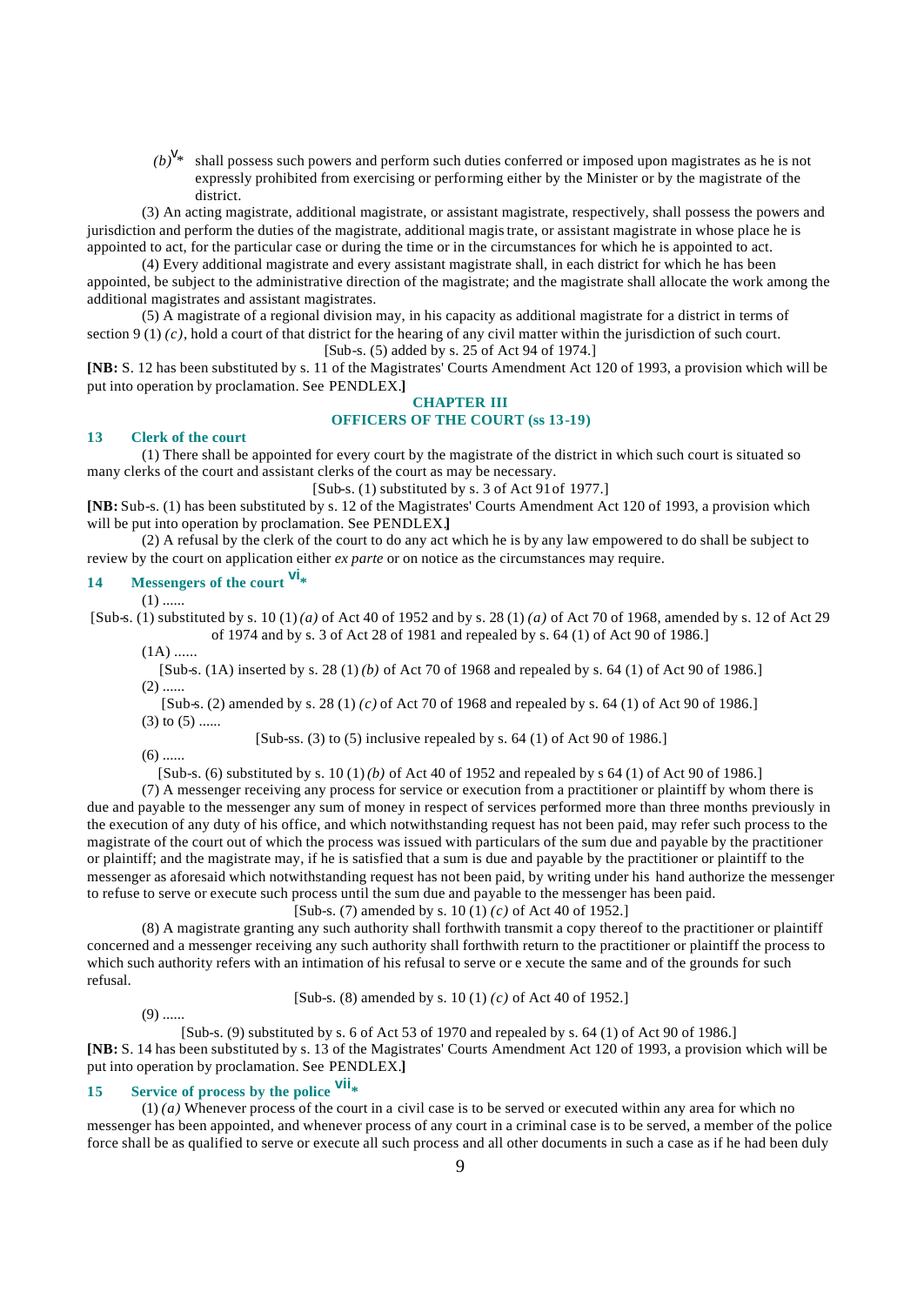#### appointed messenger.

**[NB:** Para. *(a)* has been amended by the substitution of the expression 'National Revenue Fund' for the expression 'State Revenue Fund' by s. 14 *(a)* of the Magistrates' Courts Amendment Act 120 of 1993, a provision which will be put into operation by proclamation.**]**

*(b)* The fees payable in respect of or in connection with any such service to a messenger shall in any such case be chargeable but shall be paid into the Consolidated Revenue Fund.

**[NB:** Para. *(b)* has been amended by s. 14 *(b)* of the Magistrates' Courts Amendment Act 120 of 1993, a provision which will be put into operation by proclamation. See PENDLEX.**]**

[Sub-s. (1) amended by s. 11 (i) and (ii) of Act 40 of 1952 and substituted by s. 29 of Act 70 of 1968.]

(2) Whenever under any law a public body has the right to prosecute privately in respect of any offence or whenever under any law any fine imposed on conviction in respect of any offence is to be paid into the revenue of a public body, the process of the court and all other documents in the case in which prosecution takes place for such offence, shall be served-

- *(a)* by a person authorized in writing by such public body;
- *(b)* where it is expedient that such process shall be served in the area of jurisdiction of another public body, by a person authorized as contemplated in paragraph *(a)* by such other public body; or
- *(c)* with the consent of the Minister by a member of the police force, in which case fees in accordance with the scale set out in the rules shall be paid by the public body or such compounded amo unt in respect of all such process and other documents in any year as may be agreed between the said public body and the Minister, and such fees or such amount shall be paid into the National Revenue Fund. [Para. *(c)* amended by s. 4 of Act 18 of 1996.]

[Sub-s. (2) amended by s. 11 (iii) of Act 40 of 1952 and substituted by s. 1 of Act 59 of 1982.]

(3) An officer in the service of a province of a class defined by the Premier of that province by notice in the *Provincial Gazette* of the province concerned, shall be competent to serve any process of the court or any other document in a case in which a prosecution takes place for an offence in terms of any law of that province as if he had been appointed as a deputy messenger of the court.

[Sub-s. (3) added by s. 2 *(b)* of Act 19 of 1963 and amended by s. 4 of Act 18 of 1996.] **[NB:** Sub-s. (3) has been amended by the substitution of the expression 'deputy sheriff' for the expression 'deputy messenger of the court' by s. 14 *(c)* of the Magistrates' Courts Amendment Act 120 of 1993, a provision which will be put into operation by proclamation.**]**

(4) An officer or employee in the service of the State of a class defined by the Minister by notice in the

*Gazette*, <sup>viii</sup>\* shall be competent to serve any process of the court or any other document in a case in which a prosecution

takes place for an offence in terms of a provision of any law specified by the Minister in such notice,  $\mathbf{x}_*$  as if he had been appointed as a sheriff of the court.

[Sub-s. (4) added by s. 26 of Act 94 of 1974 and amended by s. 64 (1) of Act 90 of 1986.]

# **16 Messenger's duties respecting detention of persons by order of court**

The messenger shall receive and cause to be lodged in a prison all persons arrested by such messenger or committed to his custody.

[S. 16 amended by s. 1 of Act 17 of 1969.]

**[NB:** S. 16 has been substituted by s. 15 of the Magistrates' Courts Amendment Act 120 of 1993, a provision which will be put into operation by proclamation. See PENDLEX.**]**

# **17 Messenger's return to be evidence**

The return of a messenger or of any person authorized to perform any of the functions of a messenger to any civil process of the court, shall be *prima facie* evidence of the matters therein stated.

#### [S. 17 substituted by s. 4 of Act 91 of 1977.]

**[NB:** S. 17 h as been substituted by s. 16 of the Magistrates' Courts Amendment Act 120 of 1993, a provision which will be put into operation by proclamation. See PENDLEX.**] 18 ......**

**18A ......**

[S. 18 repealed by s. 64 (1) of Act 90 of 1986.]

#### [S. 18A inserted by s. 1 of Act 53 of 1983 and repealed by s. 64 (1) of Act 90 of 1986.]

#### **19 Officers appointed previously to remain in office**

Every officer of the court holding office immediately prior to the commencement of this Act shall be deemed to be duly appointed under this Act, and shall be invested with power, duties and authority accordingly.

**[NB:** S. 19 has been substituted by s. 17 of the Magistrates' Courts Amendment Act 120 of 1993, a provision which will be put into operation by proclamation. See PENDLEX.**]**

#### **CHAPTER IV**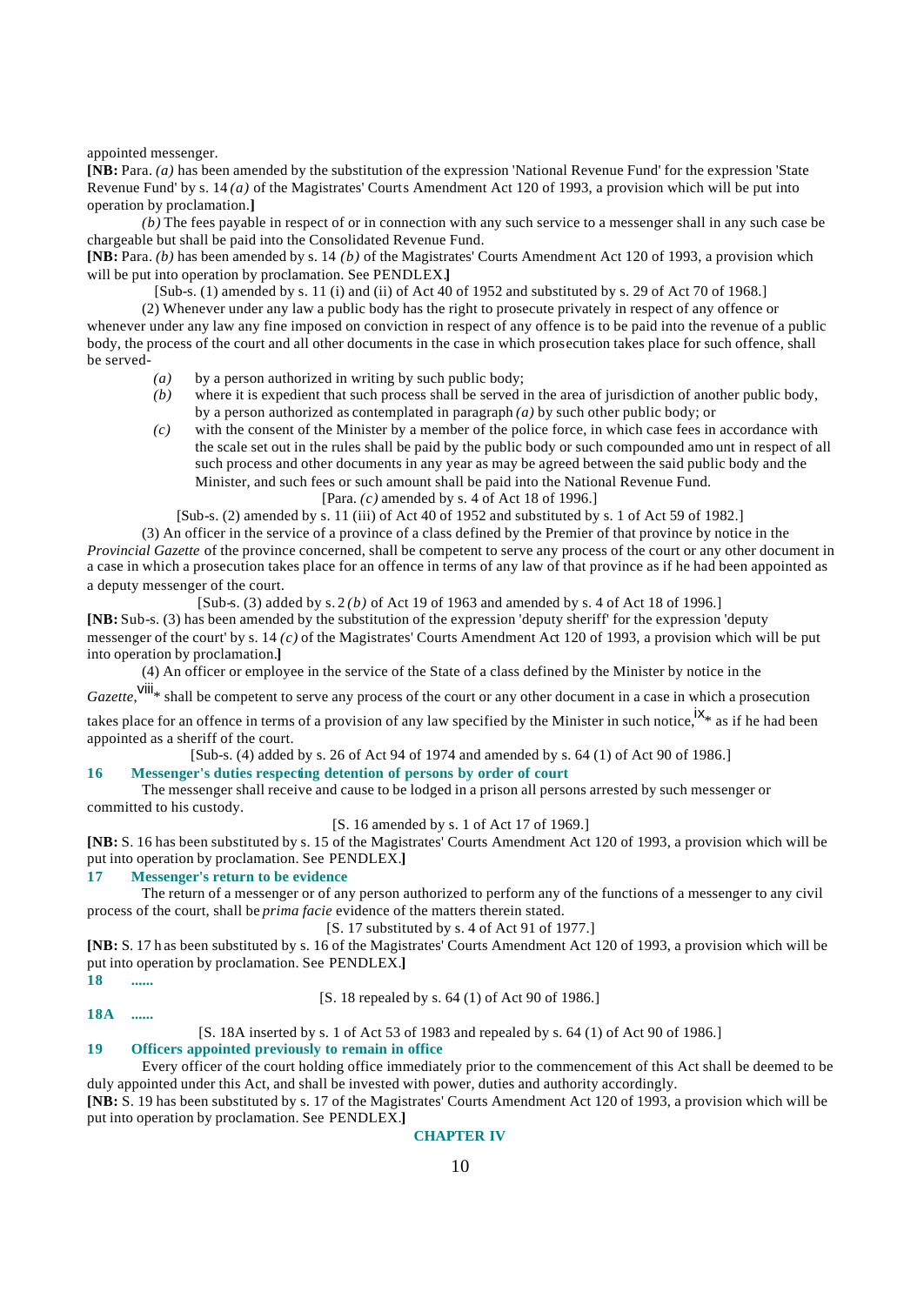#### **PRACTITIONERS (ss 20-23)**

#### **20 Advocates and a ttorneys**

An advocate or attorney of any division of the Supreme Court may appear in any proceeding in any court. **21 Candidate attorneys**

A candidate attorney as defined in section 1 of the Attorneys Act, 1979 (Act 53 of 1979), may, subject to section 8 of that Act, appear instead and on behalf of the attorney to whom he has been articled, or under whom he serves community service in terms of a contract of service, in any proceedings in any court.

[S. 21 amended by s. 18 of Act 50 of 1956 and substituted by s. 35 of Act 87 of 1989 and by s. 22 of Act 115 of 1993.] **22 Agents**

(1) A person who, immediately prior to the commencement of this Act, was entitled to practise as an agent in any court may practise in any court in which he was so entitled, and shall be entitled to be enrolled and to practise in any other court in which he would have been entitled to be enrolled if this Act had not been passed.

(2) The Supreme Court shall possess in respect of any such agent the same powers as it possesses in respect of attorneys of the Supreme Court.

(3) The law society of any Province may bring to the notice of the Supreme Court any facts regarding the conduct of any such agent which, in the opinion of the said Society, ought to be brought to the notice of the Supreme Court, in the same manner as if such agent were an attorney of the Supreme Court.

#### **23 Misconduct of practitioners**

Whenever in the opinion of a judicial officer a practitioner has been guilty of misconduct or dishonourable practice he shall report the fact-

- *(a)* in the case of an advocate, to the branch of the Society of Advocates or Bar Council at the centre in which such advocate practises; and
- *(b)* in the case of all other practitioners, to the law society concerned.

# **CHAPTER V**

# **(ss 24-25)**

# **24 ...... 25 ......**

[S. 24 repealed by s. 7 of Act 53 of 1970.]

[S. 25 amended by s. 19 of Act 50 of 1956, by s. 2 of Act 93 of 1963, by s. 2 of Act 101 of 1969, by s. 8 of Act 53 of 1970 and by s. 1 of Act 19 of 1985 and repealed by s. 10 of Act 107 of 1985.]

# **PART II**

# **CIVIL MATTERS (ss 26-88) CHAPTER VI CIVIL JURISDICTION (ss 26-50)**

#### **26 Area of jurisdiction**

(1) Except where it is otherwise by law provided, the area of jurisdiction of a court shall be the district, subdistrict or area for which such court is established.

(2) A court established for a district shall have no jurisdiction in a subdistrict or in an area referred to in section (2) *(h)*.

(3) Nothing in subsection (2) shall affect proceedings pending in the court of a district at the time of the creation of a subdistrict or an area referred to in section 2 *(h)*.

[S. 26 substituted by s. 9 of Act 53 of 1970.]

**[NB:** S. 26 has been substituted by s. 18 of the Magistrates' Courts Amendment Act 120 of 1993, a provision which will be put into operation by proclamation. See PENDLEX.**]**

# **27 Jurisdiction of periodical courts**

The jurisdiction of a periodical court within the area for which it has been appointed shall be subject to the following provisions-

- *(a)* the court of a district within which the said area or any part thereof is situate shall retain concurrent jurisdiction with the periodical court within such portions of such area as shall be situate within such district; and
- *(b)* no person shall, without his own consent, be liable to appear as a party before any periodical court to answer any claim unless he resides nearer to the place where the periodical court is held than to the seat of magistracy of the district.

**[NB:** Para. *(b)* has been substituted by s. 19 of the Magistrates' Courts Amendment Act 120 of 1993, a provision which will be put into operation by proclamation. See PENDLEX.**]**

# **28 Jurisdiction in respect of persons**

(1) Saving any other jurisdiction assigned to a court by this Act or by any other law, the persons in respect of whom the court shall have jurisdiction shall be the following and no other-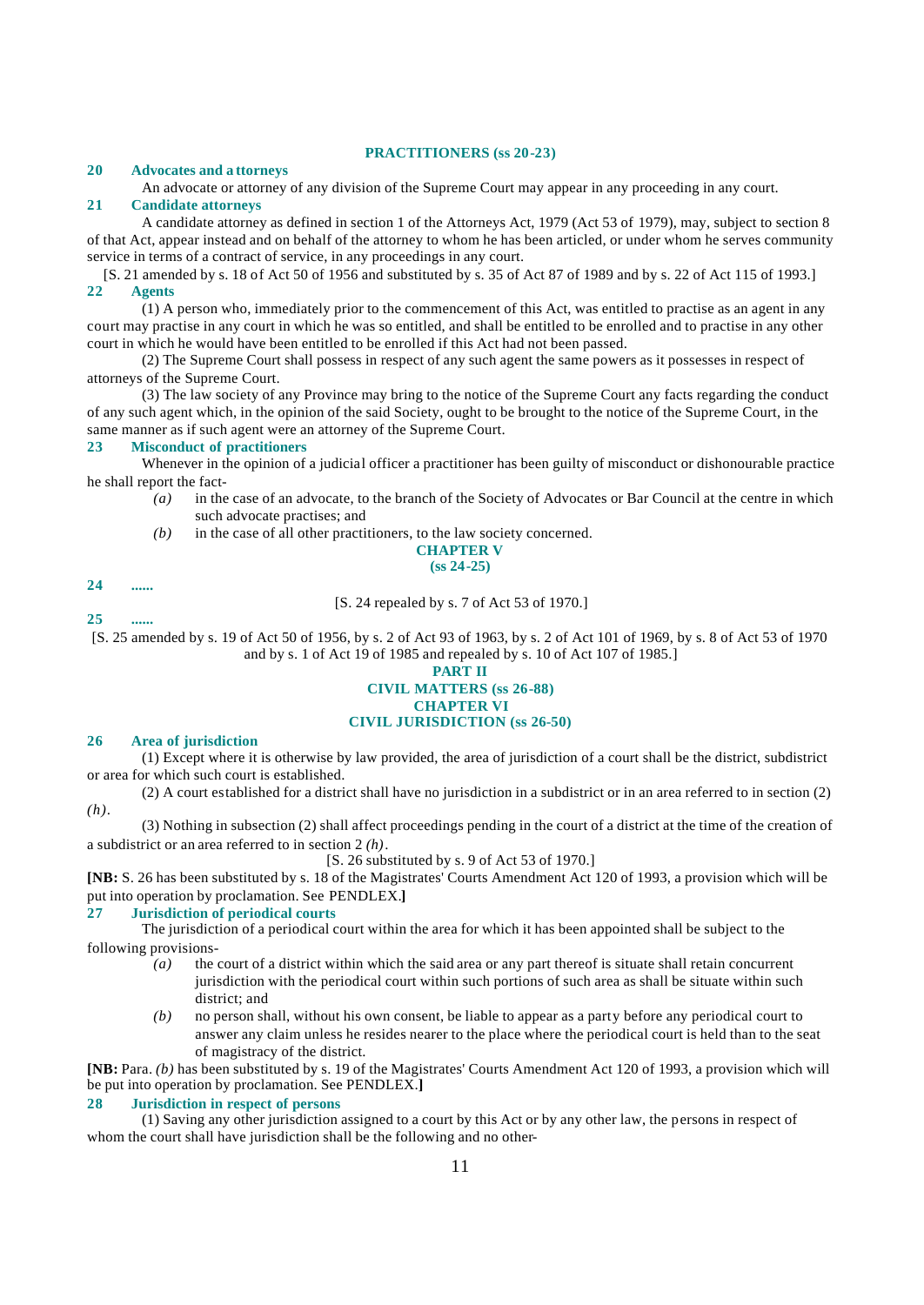- *(a)* any person who resides, carries on business or is employed within the district;
- *(b)* any partnership which has business premises situated or any member whereof resides within the district;
- *(c)* any person whatever, in respect of any proceedings incidental to any action or proceeding instituted in the court by such person himself;
- *(d)* any person, whether or not he resides, carries on business or is employed within the district, if the cause of action arose wholly within the district;
- *(e)* any party to interpleader proceedings, if-
	- (i) the execution creditor and every claimant to the subject matter of the proceedings reside, carry on business, or are employed within the district; or
	- (ii) the subject matter of the proceedings has been attached by process of the court; or
	- (iii) such proceedings are taken under subsection (2) of section *sixty-nine* and the person therein referred to as the 'third party' resides, carries on business, or is employed within the district; or [Sub-para. (iii) added by s. 12 *(b)* of Act 40 of 1952.]
	- (iv) all the parties consent to the jurisdiction of the court;

[Sub-para. (iv) added by s. 12 *(b)* of Act 40 of 1952.]

- *(f)* any defendant (whether in convention or reconvention) who appears and takes no objection to the jurisdiction of the court;
- *(g)* any person who owns immovable property within the district in actions in respect of such property or in respect of mortgage bonds thereon.
	- [Sub-s. (1) amended by s. 12 *(a)* of Act 40 of 1952.]

**[NB:** Sub-s. (1) has been amended by s. 20 *(a)* of the Magistrates' Courts Amendment Act 120 of 1993, a provision which will be put into operation by proclamation. See PENDLEX.**]**

(2) 'Person' and 'defendant' in this section include the State.

# **29 Jurisdiction in respect of causes of action**

(1) Subject to the provisions of this Act and the National Credit Act, 2005 (Act 34 of 2005), the court, in respect of causes of action, shall have jurisdiction in-

*(a)* actions in which is claimed the delivery or transfer of any property, movable or immovable, not

exceeding in value the amount<sup>X</sup>\* determined by the Minister from time to time by notice in the *Gazette*;

- *(b)* actions of ejectment against the occupier of any premises or land within the district: Provided that, where the right of occupation of any such premises or land is in dispute between the parties, such right does not exceed the amount<sup>XI</sup><sup>\*</sup> determined by the Minister from time to time by notice in the *Gazette* in clear value to the occupier;
- *(c)* actions for the determination of a right of way, notwithstanding the provisions of section 46;
- *(d)* actions on or arising out of a liquid document or a mortgage bond, where the claim does not exceed the amount<sup>XII</sup>\* determined by the Minister from time to time by notice in the *Gazette*;
- *(e)* actions on or arising out of any credit agreement, as defined in section 1 of the National Credit Act, 2005 (Act 34 of 2005);
	- [Para. *(e)* substituted by s. 172 (2) of Act 34 of 2005.]
- *(f)* actions in terms of section 16 (1) of the Matrimonial Property Act, 1984, where the claim or the value of the property in dispute does not exceed the amount  $x^{\text{1iii}}$  determined by the Minister from time to time by notice in the *Gazette*;
- *(f*A*)* actions, including an application for liquidation, in terms of the Close Corporations Act, 1984 (Act 69 of 1984);

[Para. *(f*A*)* inserted by s. 2 of Act 157 of 1993.]

*(g)* actions other than those already mentioned in this section, where the claim or the value of the matter in dispute does not exceed the amount  $x^{x_i}$  determined by the Minister from time to time by notice in the *Gazette*.

**[NB:** Sub-s. (1) has been amended by s. 21 *(a)* of the Magistrates' Courts Amendment Act 120 of 1993, a provision which will be put into operation by proclamation. See PENDLEX.**]**

[Sub-s. (1) amended by s. 172 (2) of Act 34 of 2005.]

(2) In subsection (1) 'action' includes a claim in reconvention.

[S. 29 amended by s. 13 of Act 40 of 1952, by s. 39 of Act 68 of 1957, by s. 3 of Act 19 of 1963 and by s. 10 of Act 53 of

1970, substituted by s. 27 of Act 94 of 1974, amended by s. 1 of Act 56 of 1984 and by s. 35 of Act 88 of 1984 and substituted by s. 3 of Act 25 of 1987.]

**[NB:** Sub-ss. (3) and (4) have been added by s. 21 *(b)* of the Magistrates' Courts Amendment Act 120 of 1993, a provision which will be put into operation by proclamation. See PENDLEX.**]**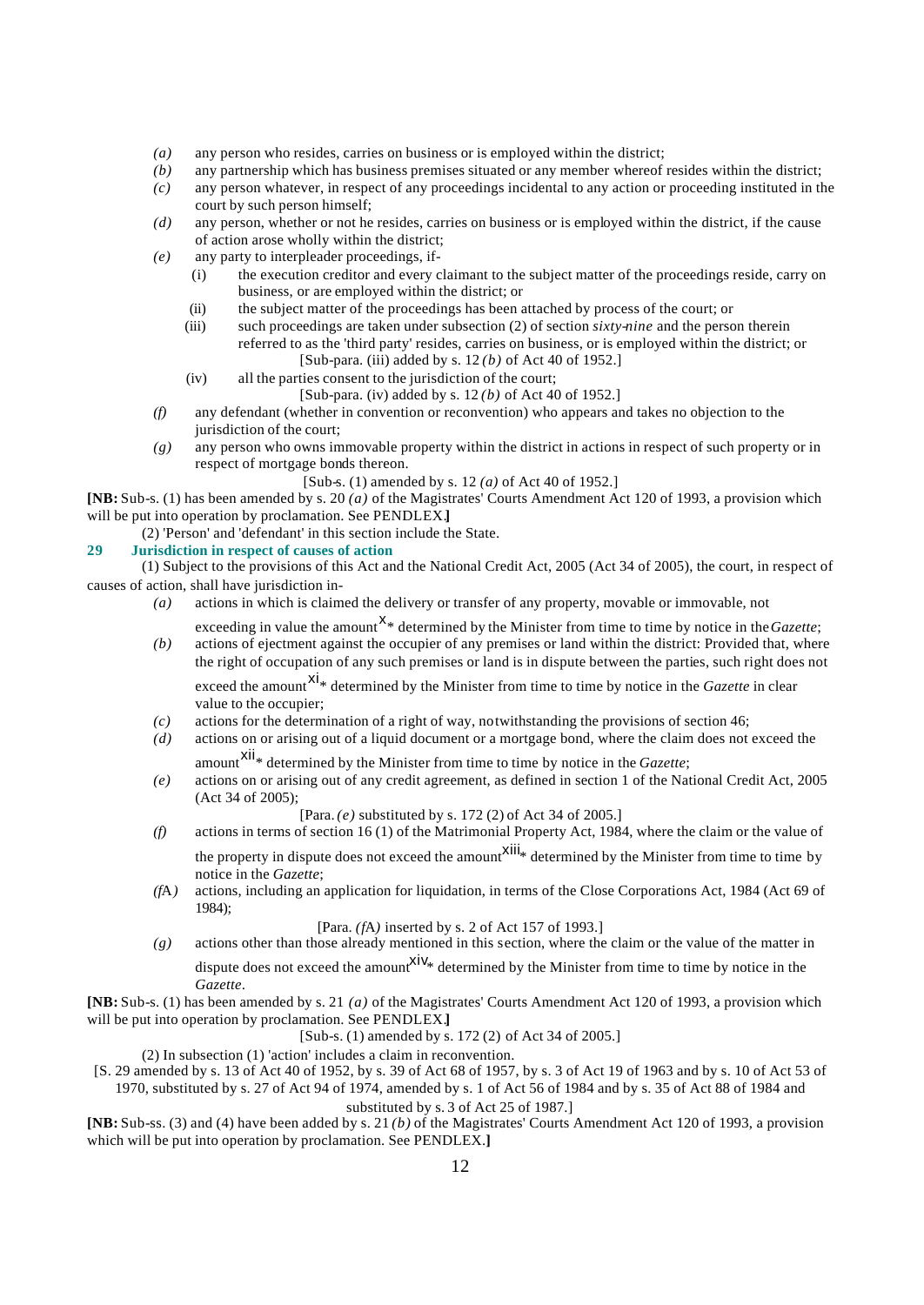#### **29A Jurisdiction in respect of appeals against decisions of Black chiefs, headmen and chiefs' deputies**

(1) If a party appeals to a magistrate's court in terms of the provisions of section 12 (4) of the Black Administration Act, 1927 (Act 38 of 1927), the said court may confirm, alter or set aside the judgment after hearing such evidence as may be tendered by the parties to the dispute, or as may be deemed desirable by the court.

(2) A confirmation, alteration or setting aside in terms of subsection (1), shall be deemed to be a decision of a magistrate's court for the purposes of the provisions of Chapter XI.

[S. 29A inserted by s. 2 of Act 34 of 1986.]

**[NB:** S. 29A has been substituted by s. 22 and a s. 29B has been inserted by s. 23 of the Magistrates' Courts Amendment Act 120 of 1993, provisions which will be put into operation by proclamation. See PENDLEX.**]**

#### **30 Arrests and interdicts**

(1) Subject to the limits of jurisdiction prescribed by this Act, the court may grant against persons and things orders for arrest *tanquam suspectus de fuga*, attachments, interdicts and *mandamenten van spolie*.

(2) Confirmation by the court of any such attachment or interdict in the judgment in the action shall operate as an extension of the attachment or interdict until execution or further order of the court.

(3) No order of personal arrest *tanquam suspectus de fuga* shall be made unless-

- *(a)* the cause of action appears to amount, exclusive of costs, to at least forty rand;
	- [Para. *(a)* amended by s. 4 of Act 19 of 1963.]
- *(b)* the applicant appears to have no security for the debt or only security falling short of the amount of the debt by at least forty rand; and
	- [Para. *(b)* amended by s. 4 of Act 19 of 1963.]
- *(c)* it appears that the respondent is about to remove from the Republic.
	- [Para. *(c)* amended by s. 11 of Act 53 of 1970.]

# **30***bis* **Attachment to found or confirm jurisdiction**

The court may order attachment of person or property to found or confirm jurisdiction against any person who does not reside in the Republic, in respect of an action within its jurisdiction, where the claim or the value of the matter in dispute amounts to at least forty rand, exclusive of any costs in respect of the recovery thereof, and may grant an order allowing service of any process in such action to be effected in such manner as may be stated in such order.

[S. 30*bis* inserted by s. 8 of Act 80 of 1964.]

#### **31 Automatic rent interdict**

(1) When a summons is issued in which is claimed the rent of any premises, the plaintiff may include in such summons a notice prohibiting any person from removing any of the furniture or other effects thereon which are subject to the plaintiff's hypothec for rent until an order relative thereto has been made by the court.

(2) The messenger shall, if required by the plaintiff and at such plaintiff's expense, make an inventory of such furniture or effects.

**[NB:** Sub-s. (2) has been amended by s. 24 of the Magistrates' Courts Amendment Act 120 of 1993, a provision which will be put into operation by proclamation. See PENDLEX.**]**

(3) Such notice shall operate to interdict any person having knowledge thereof from removing any such furniture or effects.

(4) Any person affected by such notice may apply to the court to have the same set aside.

#### **32 Attachment of property in security of rent**

(1) Upon an affidavit by or on behalf of the landlord of any premises situate within the district, that an amount of rent not exceeding the jurisdiction of the court is due and in arrear in regard to the said premises, and that the said rent has been demanded in writing for the space of seven days and upwards, or, if not so demanded, that the deponent believes that the tenant is about to remove the movable property upon the said premises, in order to avoid the payment of such rent, and upon security being given to the satisfaction of the clerk to the court to pay all damages, costs and charges which the tenant of such premises, or any other person, may sustain or incur by reason of the attachment hereinafter mentioned, if the said attachment be thereafter set aside, the court may, upon application, issue an order to the messenger requiring him to attach so much of the movable property upon the premises in question and subject to the landlord's hypothec for rent as may be sufficient to satisfy the amount of such rent, together with the costs of such application and of any action for the said rent. **[NB:** Sub-s. (1) has been amended by s. 25 of the Magistrates' Courts Amendment Act 120 of 1993, a provision which will be put into operation by proclamation. See PENDLEX.**]**

(2) Any person affected by such order may apply to have it set aside.

(3) A respondent whose property has been so attached may by notice in writing to the clerk of the court admit that such property is subject to the landlord's hypothec for an amount to be specified in such notice and may consent that such property (other than property protected from seizure by the provisions of section *sixty-seven)* be sold in satisfaction of such amount and costs; and such notice shall have the same effect as a consent to judgment for the amount specified.<br>33 Curator ad litem **33** *Curator ad litem*

The court may appoint a *curator ad litem* in any case in which such a curator is required or allowed by law for a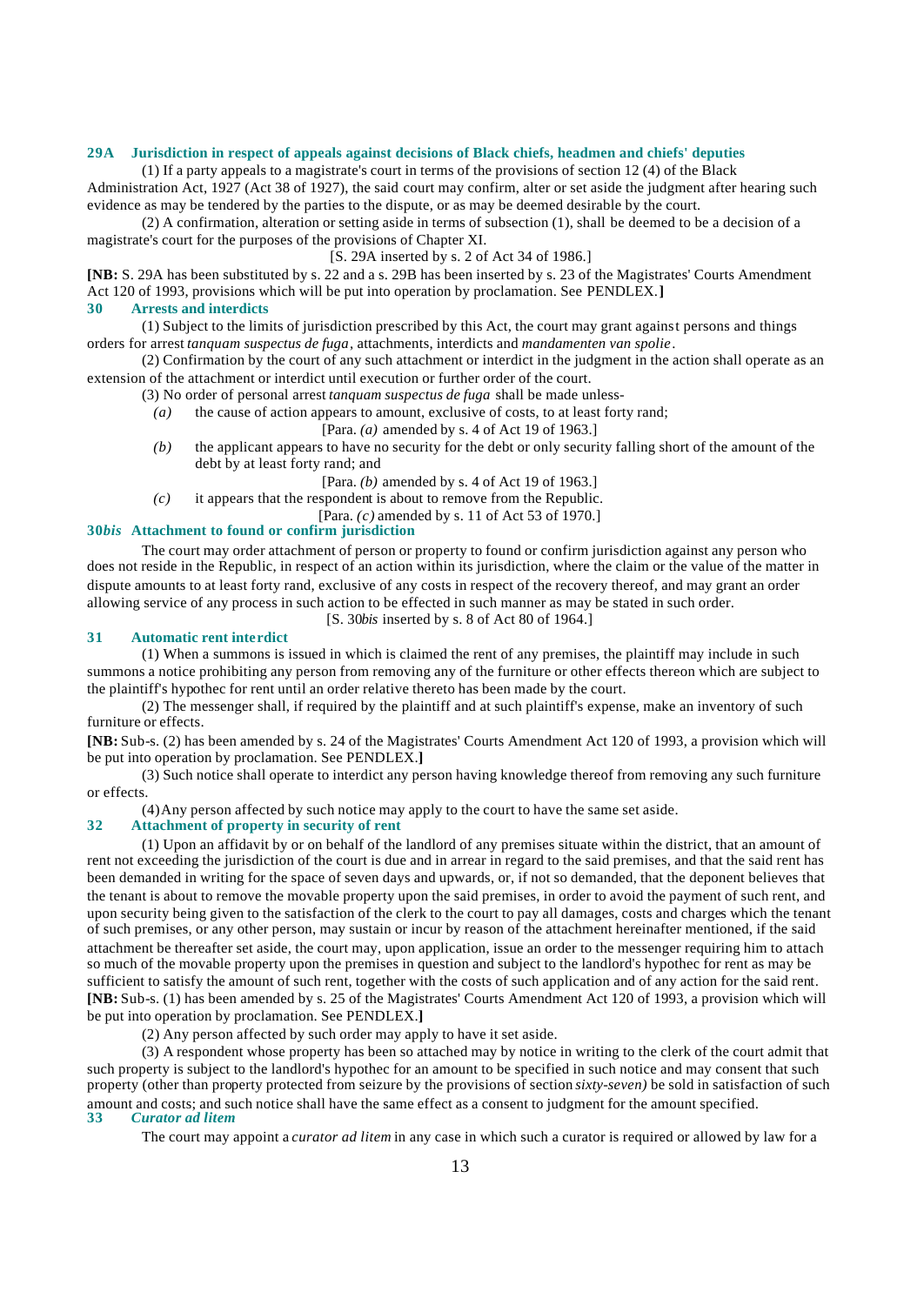party to any proceedings brought or to be brought before the court.

#### **34 Assessors**

In any action the court may, upon the application of either party, summon to its assistance one or two persons of skill and experience in the matter to which the action relates who may be willing to sit and act as assessors in an advisory capacity.

**[NB:** S. 34 has been substituted by s. 1 of the Magistrates' Courts Amendment Act 67 of 1998, a provision which will be put into operation by proclamation. See PENDLEX.**]**

#### **35 Transfer from one court to another**

(1) An action or proceeding may, with the consent of all the parties thereto, or upon the application of any party thereto, and upon its being made to appear that the trial of such action or proceeding in the court wherein summons has been issued may result in undue expense or inconvenience to such party, be transferred by the court to any other court.

(2) An interpleader summons, if issued in the court of the district in which the property was attached, may, at the discretion of the court, be remitted for trial to the court in which the judgment was given.

**[NB:** Sub-s. (2) has been substituted by s. 26 of the Magistrates' Courts Amendment Act 120 of 1993, a provision which will be put into operation by proclamation. See PENDLEX.**]**

(3) An action commenced in a periodical court may, at the discretion of the court, be transferred to the court of the district, or (subject to the provisions of paragraph *(b)* of section *twenty-seven*) *vice versa*.

#### **36 What judgments may be rescinded**

(1) The court may, upon application by any person affected thereby, or, in cases falling under paragraph $(c)$ , *suo* 

- *motu*-
- *(a)* rescind or vary any judgment granted by it in the absence of the person against whom that judgment was granted;
- *(b)* rescind or vary any judgment granted by it which was void *ab origine* or was obtained by fraud or by mistake common to the parties;
	- *(c)* correct patent errors in any judgment in respect of which no appeal is pending;
- *(d)* rescind or vary any judgment in respect of which no appeal lies.

(2) If a plaintiff in whose favour a default judgment has been granted has agreed in writing that the judgment be rescinded or varied, a court must rescind or vary such judgment on application by any person affected by it.

#### [S. 36 substituted by s. 1 of Act 55 of 2002.]

### **37 Incidental jurisdiction**

(1) In actions wherein the sum claimed, being within the jurisdiction, is the balance of an account, the court may enquire into and take evidence if necessary upon the whole account, even though such account contains items and transactions exceeding the amount of the jurisdiction.

(2) Where the amount claimed or other relief sought is within the jurisdiction, such jurisdiction shall not be ousted merely because it is necessary for the court, in order to arrive at a decision, to give a finding upon a matter beyond the jurisdiction.

(3) In considering whether a claim is or is not within the jurisdiction, no prayer for interest on the principal sum claimed or for costs or for general or a lternative relief shall be taken into account.

# **38 Abandonment of part claim**

(1) In order to bring a claim within the jurisdiction, a plaintiff may in his summons or at any time thereafter explicitly abandon part of such claim.

(2) If any part of a claim be so abandoned it shall thereby be finally extinguished: Provided that, if the claim be upheld in part only, the abandonment shall be deemed first to take effect upon that part of the claim which is not upheld. **39 Deduction of admitted debt**

In order to bring a claim within the jurisdiction a plaintiff may, in his summons or at any time after the issue thereof, deduct from his claim, whether liquidated or unliquidated, any amount admitted by him to be due by himself to the defendant.

#### **40 Splitting of claims disallowed**

A substantive claim exceeding the jurisdiction may not be split with the object of recovering the same in more than one action if the parties to all such actions would be the same and the point at issue in all such actions would also be the same.

#### **41 Joinder of plaintiffs**

(1) Any number of persons, each of whom has a separate claim against the same defendant, may join as plaintiffs in one action if their right to relief depends upon the determination of some question of law or fact which if separate actions were instituted would arise in each action: Provided that if such joint action be instituted the defendant may apply to court for an order directing that separate trials be held and the court in its discretion may make such order as it deems just and expedient.

(2) In any joint action instituted as aforesaid judgment may be given for such one or more of the plaintiffs as may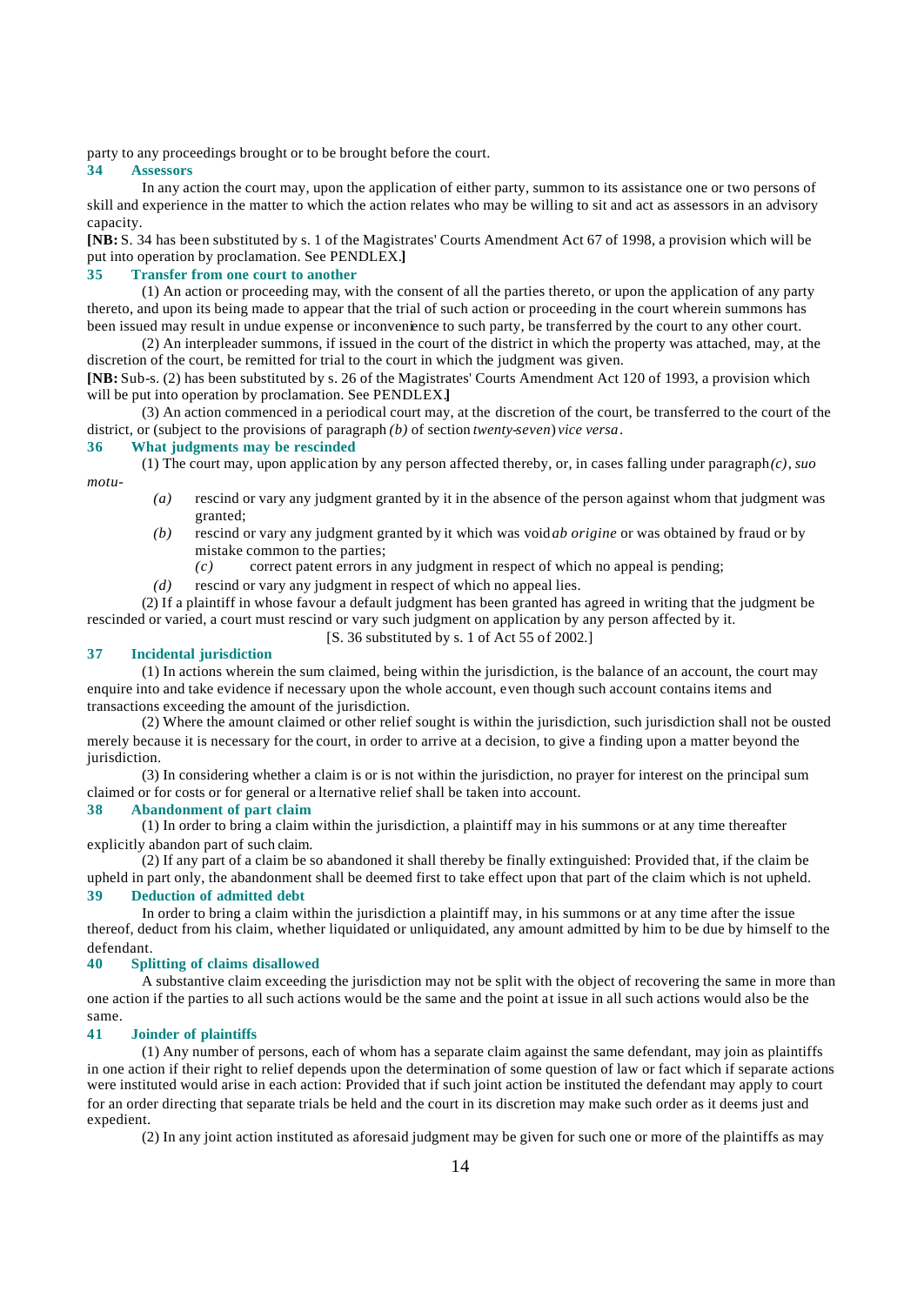be found entitled to relief.

(3) If all the plaintiffs fail in any such action, the court may make such order as to costs as to it may seem just; in particular, it may order that the plaintiffs pay the costs of the defendant jointly and severally, the one paying the other to be absolved, and that if one plaintiff pays more than his *pro rata* share of the costs of the defendant, he shall be entitled to recover from the other plaintiffs their *pro rata* share of such excess.

(4) If some of the plaintiffs succeed and others fail, the court may make such order as to costs as it may deem just. **42 Joinder of defendants**

(1) Several defendants may be sued in the alternative or both in the alternative and jointly in one action, whenever it is alleged by the plaintiff that he has suffered damages and that it is uncertain which of the defendants is in law responsible for such damages: Provided that on the application of any of the defendants the court may in its discretion order that separate trials be held, or make such other order as it may deem just and expedient.

(2) If judgment is given in favour of any defendant or if any defendant is absolved from the instance, the court may make such order as to costs as to it may seem just; in particular, it may order-

- *(a)* the plaintiff to pay such defendant's costs; or
- *(b)* the unsuccessful defendants to pay the costs of the successful defendant jointly and severally, the one paying the other to be absolved, and that if one of the unsuccessful defendants pays more than his *pro rata* share of the costs of the successful defendant, he shall be entitled to recover from the other unsuccessful defendants their *pro rata* share of such excess, and the court may further order that if the successful defendant is unable to recover the whole or any part of his costs from the unsuccessful defendants, he shall be entitled to recover from the plaintiff such part of his costs as he cannot recover from the unsuccessful defendants.

(3) If judgment is given in favour of the plaintiff against more than one of the defendants the court may make such order as to costs as to it may seem just; in particular it may order those defendants against whom it gives judgment to pay the plaintiff's costs jointly and severally, the one paying the other to be absolved, and that if one of the unsuccessful defendants pays more than his *pro rata* share of the costs of the plaintiff he shall be entitled to recover from the other unsuccessful defendants their *pro rata* share of such excess.

# **43 Jurisdiction cumulative**

(1) If two or more claims, each based upon a different cause of action, are combined in one summons, the court shall have the same jurisdiction to decide each such claim as it would have had if each claim had formed the sole subject of a separate action.

(2) If a claim for the confirmation of an interdict or arrest granted *pendente lite* be joined in the same summons with a claim for relief of any other character, the court shall have the same jurisdiction to decide each such claim as it would have had if each claim had formed the sole subject of a separate action, even though all the claims arise from the same cause of action.

## **44 Application of sections 34, 35 and 37 to 43 inclusive to claims in reconvention**

In sections *thirty-four*, *thirty-five* and *thirty-seven* to *forty-three* inclusive, 'action', 'claim' and 'summons' include 'claim in reconvention', and 'plaintiff' and 'defendant' include 'plaintiff in reconvention' and 'defendant in reconvention' respectively.

#### **45 Jurisdiction by consent of parties**

(1) Subject to the provisions of section *forty-six*, the court shall have jurisdiction to determine any action or proceeding otherwise beyond the jurisdiction, if the parties consent in writing thereto: Provided that no court other than a court having jurisdiction under section *twenty-eight* shall, except where such consent is given specifically with reference to particular proceedings already instituted or about to be instituted in such court, have jurisdiction in any such matter. **[NB:** Sub-s. (1) has been amended by s. 27 of the Magistrates' Courts Amendment Act 120 of 1993, a provision which will be put into operation by proclamation. See PENDLEX.**]**

(2) Any provision in a contract existing at the commencement of the Act or thereafter entered into, whereby a person undertakes that, when proceedings have been or are about to be instituted, he will give such consent to jurisdiction as is contemplated in the proviso to subsection (1), shall be null and void.

# **46 Matters beyond the jurisdiction**

(1) Subject to the provisions of the Indian Immigration Law 25 of 1891 of Natal, the court shall have no jurisdiction in matters in which the dissolution of a marriage or separation from bed and board or of goods of married persons is sought.

**[NB:** Sub-s. (1) has been substituted by s. 28 *(a)* of the Magistrates' Courts Amendment Act 120 of 1993, a provision which will be put into operation by proclamation. See PENDLEX.**]**

(2) A court shall have no jurisdiction in matters-

- *(a)* in which the validity or interpretation of a will or other testamentary document is in question; *(b)* in which the status of a person in respect of mental capacity is sought to be affected;
- in which the status of a person in respect of mental capacity is sought to be affected;
- *(c)* in which is sought specific performance without an alternative of payment of damages, except in-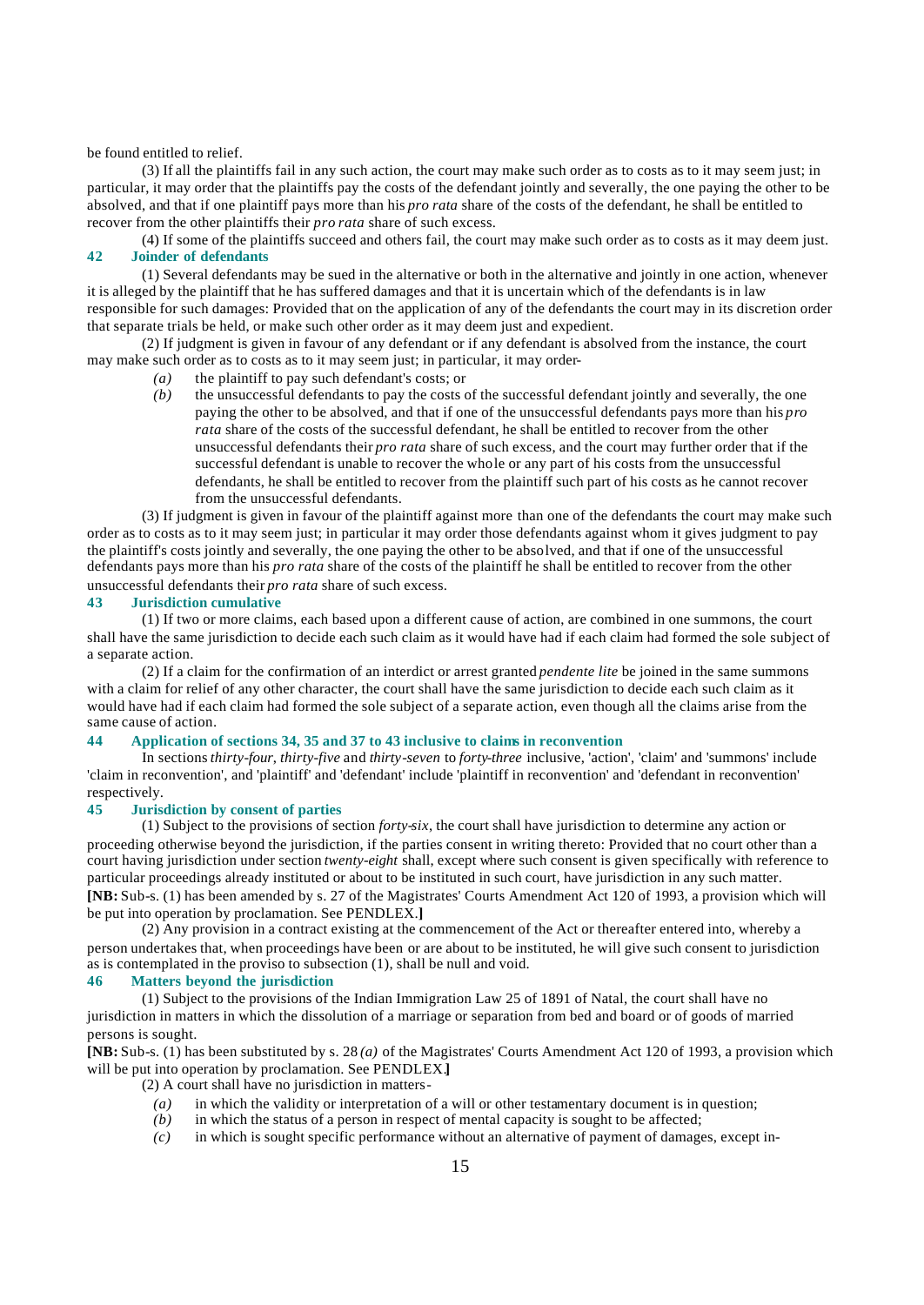- (i) the rendering of an account in respect of which the claim does not exceed the amount  $XV_*$ determined by the Minister from time to time by notice in the *Gazette*; [Sub-para. (i) substituted by s. 4 of Act 25 of 1987.]
- (ii) the delivery or transfer of property, movable or immovable, not exceeding in value the amount  $x^{yi}$ determined by the Minister from time to time by notice in the *Gazette*; and [Sub-para. (ii) substituted by s. 4 of Act 25 of 1987.]
- (iii) the delivery or transfer of property, movable or immovable, exceeding in value the amount  $XVU_{*}$ determined by the Minister from time to time by notice in the *Gazette*, where the consent of the parties has been obtained in terms of section 45;

[Sub-para. (iii) substituted by s. 4 of Act 25 of 1987.]

[Para. *(c)* amended by s. 5 of Act 19 of 1963 and substituted by s. 28 of Act 94 of 1974 and by s. 2 of Act 56 of 1984.] *(d)* in which is sought a decree of perpetual silence.

**[NB:** Sub-s. (2) has been amended by s. 28 *(b)* and a s. 46A has been inserted by s. 29 of the Magistrates' Courts Amendment Act 120 of 1993, provisions which will be put into operation by proclamation. See PENDLEX.**] 47 Counterclaim exceeding jurisdiction**

(1) When in answer to a claim within the jurisdiction the defendant sets up a counterclaim exceeding the jurisdiction, the claim shall not on that account be dismissed; but the court may, if satisfied that the defendant has *prima facie* a reasonable prospect on his counterclaim of obtaining a judgment in excess of its jurisdiction, stay the action for a reasonable period in order to enable him to institute an action in a competent court. The plaintiff in the magistrate's court may (notwithstanding his action therein) counterclaim in such competent court and in that event all questions as to the costs incurred in the magistrate's court shall be decided by that competent court.

**[NB:** Sub-s. (1) has been amended by s. 30 *(a)* of the Magistrates' Courts Amendment Act 120 of 1993, a provision which will be put into operation by proclamation. See PENDLEX.**]**

(2) If the period for which such action has been stayed has expired and the defendant has failed to issue and serve a summons in a competent court in relation to the matters and the subject of such counterclaim the magistrate's court shall on application either-

*(a)* stay the action for a further reasonable period; or

*(b)* dismiss the counterclaim (whether the defendant does or does not reduce such counterclaim to an amount within the jurisdiction of the court).

**[NB:** Sub-s. (2) has been amended by s. 30 *(b)* of the Magistrates' Courts Amendment Act 120 of 1993, a provision which will be put into operation by proclamation. See PENDLEX.**]**

(3) If the defendant has failed to institute action within such further period or if the action instituted by the defendant be stayed, dismissed, withdrawn, or abandoned, or if the competent court has granted absolution from the instance thereon, the magistrate's court shall, upon application, dismiss the counterclaim and shall proceed to determine the claim.

**[NB:** Sub-s. (3) has been amended by s. 30 *(c)* of the Magistrates' Courts Amendment Act 120 of 1993, a provision which will be put into operation by proclamation. See PENDLEX.**]**

# **48 Judgment**

The court may, as a result of the trial of an action, grant-

- *(a)* judgment for the plaintiff in respect of his claim in so far as he has proved the same;
- *(b)* judgment for the defendant in respect of his defence in so far as he has proved the same;
- *(c)* absolution from the instance, if it appears to the court that the evidence does not justify the court in giving judgment for either party;
- *(d)* such judgment as to costs (including costs as between attorney and client) as may be just; [Para. *(d)* substituted by s. 3 of Act 48 of 1965.]
- *(e)* an order, subject to such conditions as the court thinks fit, against the party in whose favour judgment has been given suspending wholly or in part the taking of further proceedings upon the judgment for a specified period pending arrangements by the other party for the satisfaction of the judgment. [Para. *(e)* substituted by s. 12 of Act 53 of 1970.]
- *(f)* an order against a party for the payment of an amount of money for which judgment has been granted in specified instalments or otherwise, including an order contemplated by section 65J or 73.

#### [Para. *(f)* added by s. 1 of Act 81 of 1997.]

#### **49 Cession of costs**

Costs awarded in interlocutory proceedings shall not be ceded without the consent of the court awarding such

costs.

**50 Removal of actions from court to provincial or local division**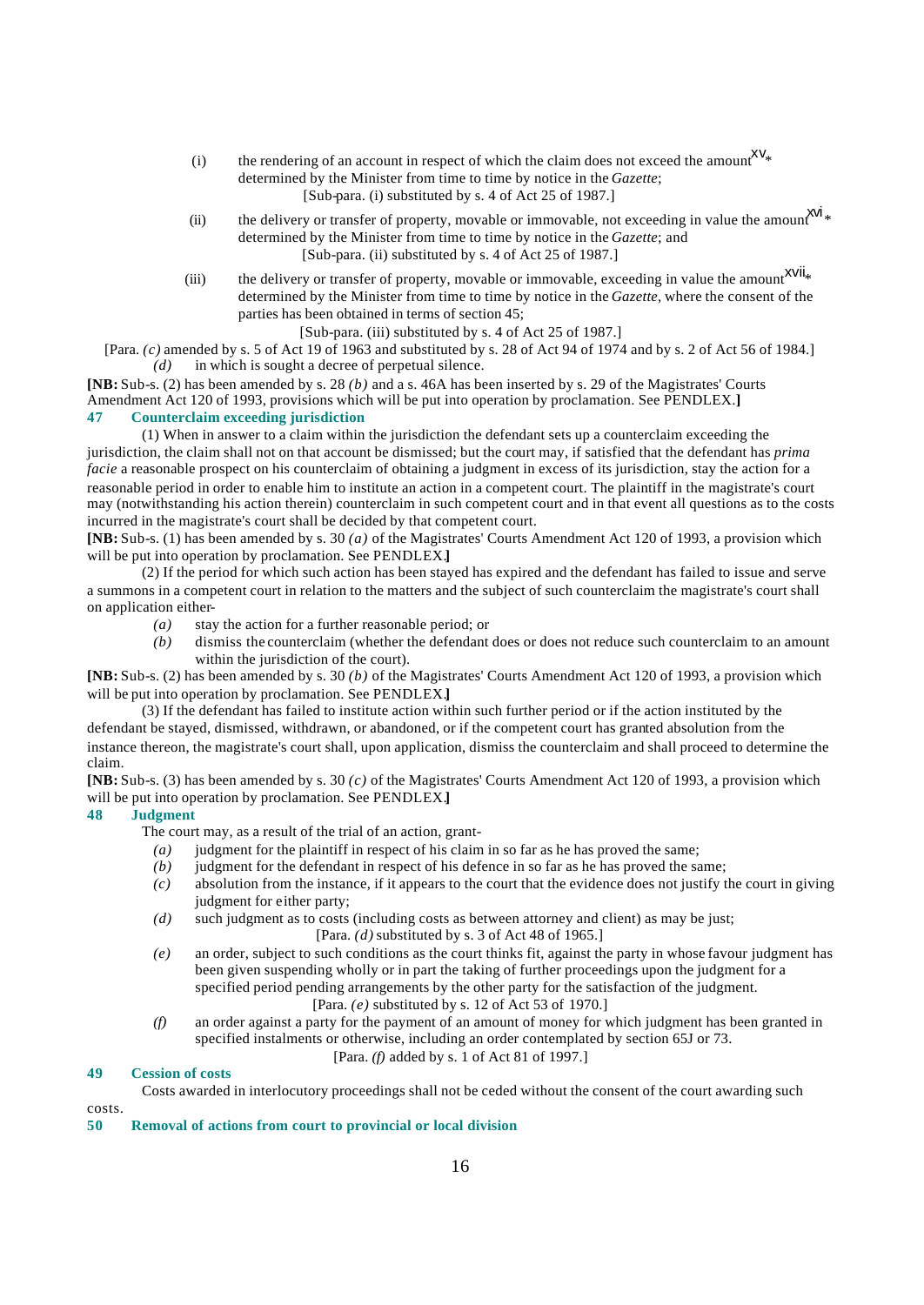(1) Any action in which the amount of the claim exceeds the amount  $\frac{X}{X}$  determined by the Minister from time to time by notice in the *Gazette*, exc lusive of interest and costs, may, upon application to the court by the defendant, or if there is more than one defendant, by any defendant, be removed to the provincial or local division having jurisdiction where the court is held, subject to the following provisions-

- *(a)* notice of intention to make such application shall be given to the plaintiff, and to other defendants (if any) before the date on which the action is set down for hearing;
- *(b)* the notice shall state that the applicant objects to the action being tried by the court or any magistrate's court;

**[NB:** Para. *(b)* has been substituted by s. 31 of the Magistrates' Courts Amendment Act 120 of 1993, a provision which will be put into operation by proclamation. See PENDLEX.**]**

*(c)* the applicant shall give such security as the court may determine and approve, for payment of the amount

claimed and such further amount to be determined by the court not exceeding the amount  $\frac{X}{X}$  determined by the Minister from time to time by notice in the *Gazette*, for costs already incurred in the action and which may be incurred in the said provincial or local division.

[Para. *(c)* amended by s. 6 of Act 19 of 1963 and substituted by s. 5 *(b)* of Act 25 of 1987.] Upon compliance by the applicant with those provisions, all proceedings in the action in the court shall be stayed, and the action and all proceedings therein, shall, if the plaintiff so requires, be as to the defendant or defendants, forthwith removed from the court into the provincial or local division aforesaid having jurisdiction. Upon the removal, the summons in the court shall, as to the defendant or defendants, stand as the summons in the division to which the action is removed, the return date thereof being the date of the order of removal in an action other than one founded on a liquid document, and, in an action founded on a liquid document, being such convenient day on which the said division sits for the hearing of provisional sentence cases, as the court may order: Provided that the plaintiff in the action may, instead of requiring the action to be so removed, issue a fresh summons against the defendant or defendants in any competent court and the costs already incurred by the parties to the action shall be costs in the cause.

[Sub-s. (1) amended by s. 6 of Act 19 of 1963 and by s. 5 *(a)* of Act 25 of 1987.]

(2) If the plaintiff is successful in an action so removed to a provincial or local division, he may be awarded costs as between attorney and client.

**[NB:** A s. 50A has been inserted by s. 32 of the Magistrates' Courts Amendment Act 120 of 1993, a provision which will be put into operation by proclamation. See PENDLEX.**]**

#### **CHAPTER VII WITNESSES AND EVIDENCE (ss 51-54A)**

# **51 Modes of procuring attendance of witnesses and penalty for non-attendance**

(1) Any party to any civil action or other proceeding where the attendance of witnesses is required may procure the attendance of any witness (whether residing or for the time being within the district or not) in the manner in the rules provided.

**[NB:** Sub-s. (1) has been amended by s. 33 *(a)* of the Magistrates' Courts Amendment Act 120 of 1993, a provision which will be put into operation by proclamation. See PENDLEX.**]**

(2) *(a)* If any person, being duly subpoenaed to give evidence or to produce any books, papers or documents in his possession or under his control which the party requiring his attendance desires to show in evidence, fails, without lawful excuse, to attend or to give evidence or to produce those books, papers or documents according to the subpoena or, unless duly excused, fails to remain in attendance throughout the trial, the court may, upon being satisfied upon oath or by the return of the messenger that such person has been duly subpoenaed and that his reasonable expenses, calculated in accordance with the tariff prescribed under section 51*bis*, have been paid or offered to him, impose upon the said person a fine not exceeding R300, and in default of payment, imprisonment for a period not exceeding three months, whether or not such person is otherwise subject to the jurisdiction of the court.

[Para. *(a)* amended by s. 7 of Act 19 of 1963, substituted by s. 9 of Act 80 of 1964, amended by s. 5 of Act 91 of 1977 and substituted by s. 2 of Act 19 of 1985.]

**[NB:** Para. *(a)* has been amended by s. 33 *(b)* of the Magistrates' Courts Amendment Act 120 of 1993, a provision which will be put into operation by proclamation. See PENDLEX.**]**

*(b)* If any person so subpoenaed fails to appear or, unless duly excused, to remain in attendance throughout the trial the court may also, upon being satisfied as aforesaid and in case no lawful excuse for such failure seems to the court to exist, issue a warrant for his apprehension in order that he may be brought up to give his evidence and to be otherwise dealt with according to law, whether or not such person is otherwise subject to the jurisdiction of the court.

*(c)* The court may, on cause shown, remit the whole or any part of any fine or imprisonment which it has imposed under this subsection.

*(d)* The court may order the costs of any postponement or adjournment occasioned by the default of a witness or any portion of such costs to be paid out of any fine imposed upon such witness.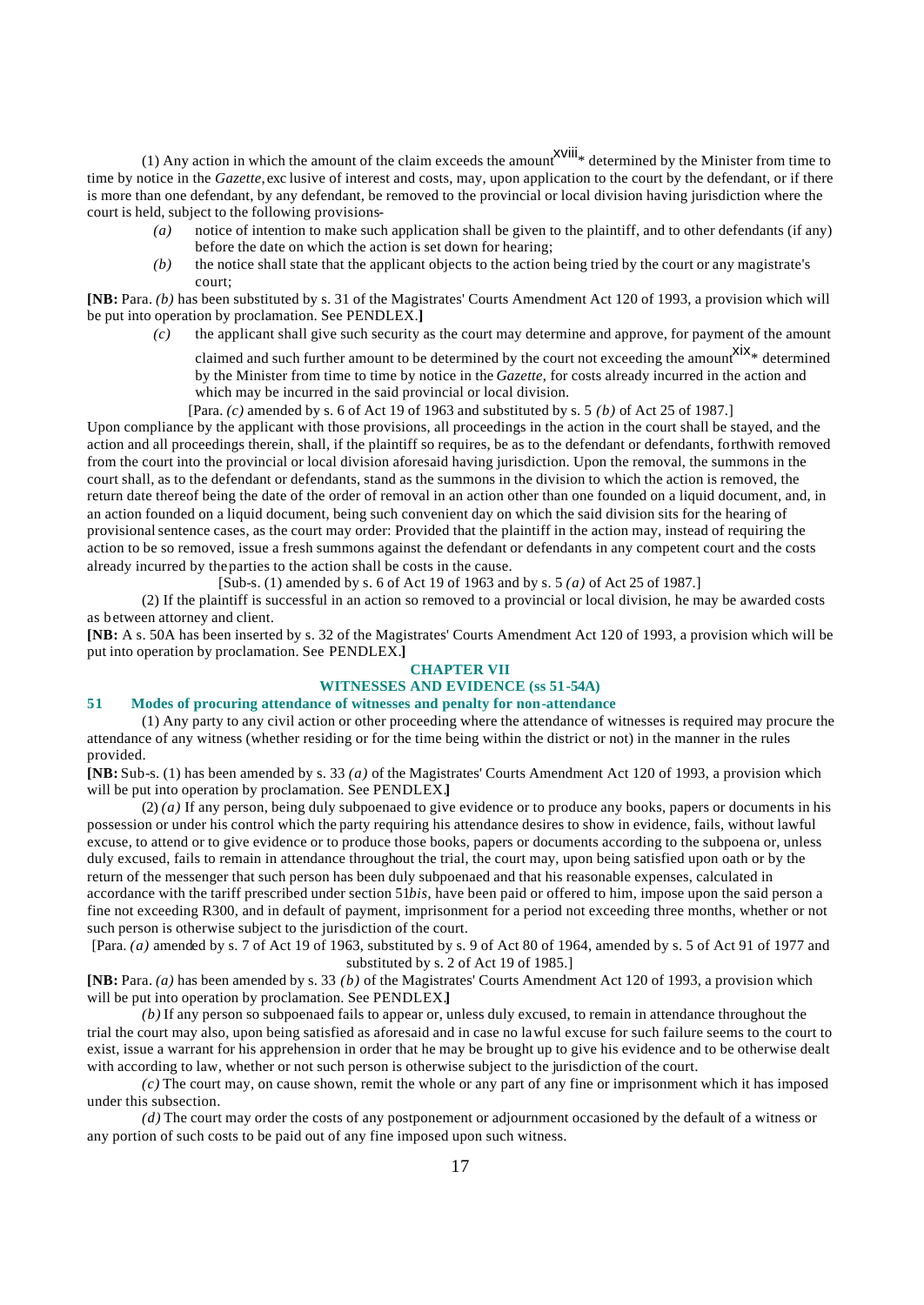(3) Notwithstanding anything in this section contained, when a subpoena is issued to procure the attendance of a judicial officer to give evidence or to produce any book, paper or document in a criminal case, civil action or other proceeding, if it appears-

- (i) that he is unable to give any evidence or to produce any book, paper or document which would be relevant to any issue in such case, action or proceedings; or
- (ii) that such book, paper or document could properly be produced by some other person; or
- (iii) that the compelling of his attendance would be an abuse of the process of the c ourt,

the court may, after reasonable notice to the party suing out the subpoena, make an order cancelling such subpoena. **51***bis* **Witness fees**

(1) The Minister may in consultation with the Minister of Finance from time to time by notice in the *Gazette* prescribe a tariff of allowances which shall be paid to a witness in civil proceedings or to any person necessarily required to accompany any such witness on account of his youth or infirmity due to old age or any other infirmity.

(2) Such notice may differentiate between persons according to the distances which they have to travel to attend the court to which they are summoned or subpoenaed or according to their professions, callings or occupations or between different classes of persons, and may empower such officers in the service of the State as may be specified therein, in cases where payment of allowances in accordance with the tariffs so prescribed may cause undue hardship, to order payment of allowances in accordance with a higher tariff than the tariff so prescribed.

(3) Notwithstanding anything to the contrary in any law contained, the court may order that no allowances or only a portion of the allowances prescribed shall be paid to any witness.

#### [S. 51*bis* inserted by s. 10 of Act 80 of 1964.]

#### **52 Interrogatories**

(1) Whenever a witness resides or is in a district other than that wherein the case is being heard, the court may, if it appears to be consistent with the ends of justice, upon the application of either party approve of such interrogatories as either party shall desire to have put to such witness and shall transmit the same, together with any further interrogatories framed by the court, to the court of the district within which such witness resides or is.

**[NB:** Sub-s. (1) has been amended by s. 34 *(a)* of the Magistrates' Courts Amendment Act 120 of 1993, a provision which will be put into operation by proclamation. See PENDLEX.**]**

(2) The last-mentioned court shall thereupon subpoena such witness to appear and upon his appearance shall take his evidence in manner and form as if he were a witness in a case pending before that court, and shall put to the witness the said interrogatories and such other questions as may seem to it necessary to obtain full and true answers to the interrogatories and shall record the evidence of the witness and shall transmit such record to the court in which such case is pending. The said record shall (subject to all lawful objections) be received as evidence in that case.

(3) Every witness so subpoenaed to appear shall be liable to the like penalties in case of non-attendance or failure to give evidence or to produce books, papers or documents as if he had been subpoenaed to give evidence in the court of the district in which he resides or is.

**[NB:** Sub-s. (3) has been amended by s. 34 *(b)* of the Magistrates' Courts Amendment Act 120 of 1993, a provision which will be put into operation by proclamation. See PENDLEX.<br>53 Commissions *de bene esse* 

**53 Commissions** *de bene esse*

(1) The court may in any case which is pending before it, where it may be expedient and consistent with the ends of justice to do so, appoint a person to be a commissioner to take evidence of any witness, whether within the Republic or elsewhere, upon the request of one of the parties to such case and after due notice to the other party.

[Sub-s. (1) amended by s. 13 of Act 53 of 1970.]

(2) The person so appointed shall put to such witness such questions as have been transmitted to him on agreement between the parties, or otherwise shall allow the parties to examine such witness, and may himself examine such witness as if the witness were being examined in court, and shall record the evidence or cause it to be recorded, whereupon the evidence recorded shall be read over to the witness and shall be signed by him.

[Sub-s. (2) amended by s. 14 of Act 40 of 1952.]

(3) The said record shall (subject to all lawful objections) be received as evidence in the case.

# **54 Pre-trial procedure for formulating issues**

(1) The court may at any stage in any legal proceedings in its discretion *suo motu* or upon the request in writing of either party direct the parties or their representatives to appear before it in chambers for a conference to consider-

- *(a)* the simplification of the issues;
- *(b)* the necessity or desirability of amendments to the pleadings;
- *(c)* the possibility of obtaining admissions of fact and of documents with a view to avoiding unnecessary proof;
- *(d)* the limitation of the number of expert witnesses;
- *(e)* such other matters as may aid in the disposal of the action in the most expeditious and least costly manner.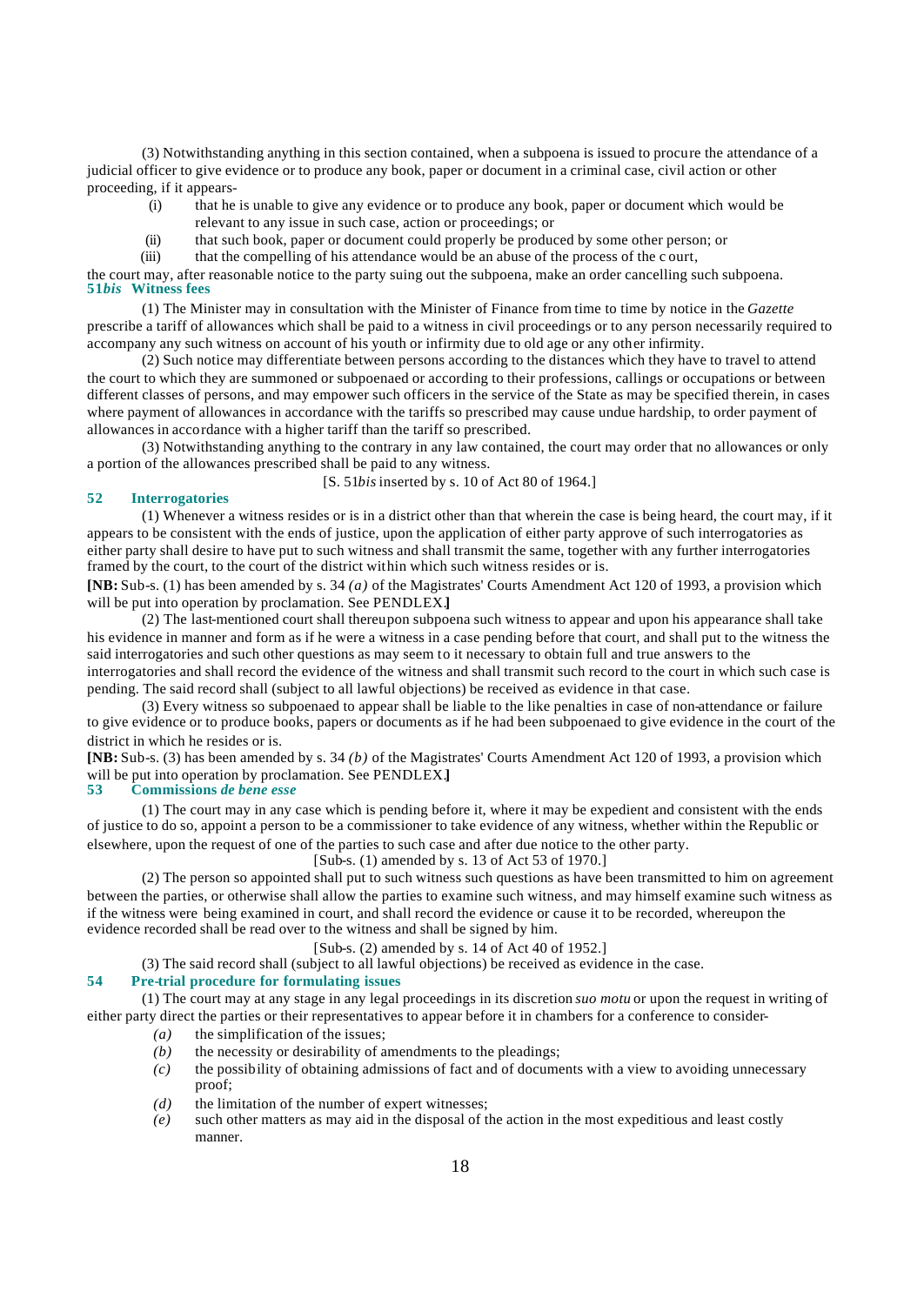(2) The court shall make an order which recites the action taken at the conference, the amendments allowed to the pleadings, and the agreements made by the parties as to any of the matters considered, and which limits the issues for trial to those not disposed of by admissions or agreements of the parties or their representatives.

(3) Such order shall be binding on the parties unless altered at the trial to prevent manifest injustice.

(4) If a party refuses or neglects to appear at the conference the court may, without derogation from its power to punish for contempt of court, make such order as it considers equitable in the circumstances and upon conclusion of the proceedings may order the party who has so absented himself to pay such costs as in the opinion of the court were incurred as a result of the said absence.

(5) The Court may make such order as to the costs of any proceedings under this section as it deems fit. **54A ......**

[S. 54A inserted by s. 2 of Act 34 of 1986 and repealed by s. 2 of Act 45 of 1988.]

# **CHAPTER VIII**

# **RECOVERY OF DEBTS (ss 55-60)**

[Heading substituted by s. 1 of Act 63 of 1976.]

#### **55 Definition**

In this Chapter, unless the context otherwise indicates-

'debt' means any liquidated sum of money due.

[S. 55 amended by s. 8 of Act 19 of 1963 and substituted by s. 14 of Act 53 of 1970 and by s. 1 of Act 63 of 1976.] **56 Recovery of costs of letter of demand**

If any person (in this section called the debtor) pays any debt due by him to any other person (in this section called the creditor) after the creditor has caused a registered letter of demand to be sent to the debtor through an attorney demanding payment of the debt, the creditor shall be entitled to recover from the debtor the fees and costs prescribed in the rules for a registered letter of demand: Provided that the amount of such fees and costs was stated in the letter of demand. [S. 56 substituted by s. 1 of Act 63 of 1976.]

# **57 Admission of liability and undertaking to pay debt in instalments or otherwise**

(1) If any person (in this section called the defendant) has received a letter of demand or has been served with a summons demanding payment of any debt, the defendant may in writing-

- *(a)* admit liability to the plaintiff for the amount of the debt and costs claimed in the letter of demand or summons or for any other amount;
- *(b)* offer to pay the amount of the debt and costs for which he admits liability, in instalments or otherwise;
- *(c)* undertake on payment of any instalment in terms of his offer to pay the collection fees for which the plaintiff is liable in respect of the recovery of such instalment; and
- *(d)* agree that in the event of his failure to carry out the terms of his offer the plaintiff shall, without notice to the defendant, be entitled to apply for judgment for the amount of the outstanding balance of the debt for which he admits liability, with costs, and for an order of court for payment of the judgment debt and costs in instalments or otherwise in accordance with his offer,

and if the plaintiff or his attorney accepts the said offer, he shall advise the defendant of such acceptance in writing by registered letter.

(2) If, after having been advised by the plaintiff or his attorney in writing that his offer has been accepted, the defendant fails to carry out the terms of his offer, the clerk of the court shall, upon the written request of the plaintiff of his attorney accompanied by-

- *(a)* if no summons has been issued, a copy of the letter of demand;
- *(b)* the defendant's written acknowledgment of debt and offer and a copy of the plaintiff's or his attorney's written acceptance of the offer;
- *(c)* an affidavit or affirmation by the plaintiff or a certificate by his attorney stating in which respects the defendant has failed to carry out the terms of his offer and, if the defendant has made any payments since the date of the letter of demand or summons, showing how the balance claimed is arrived at-
	- (i) enter judgment in favour of the plaintiff for the amount or the outstanding balance of the amount of the debt for which the defendant has admitted liability, with costs; and
	- (ii) order the defendant to pay the judgment debt and costs in specified instalments or otherwise in accordance with his offer, and such order shall be deemed to be an order of the court mentioned in section  $65A(1)$ .

(3) When the judgment referred to in subsection (2) has been entered and an order made, and if the judgment debtor was not present or represented when the judgment was entered by the clerk of the court and the order made, the judgment creditor or his or her attorney shall forthwith advise the judgment debtor by registered letter of the terms of the judgment and order.

#### [Sub-s. (3) substituted by s. 2 of Act 81 of 1997.]

(4) Any judgment entered in favour of the plaintiff under subsection (2) shall have the effect of a judgment by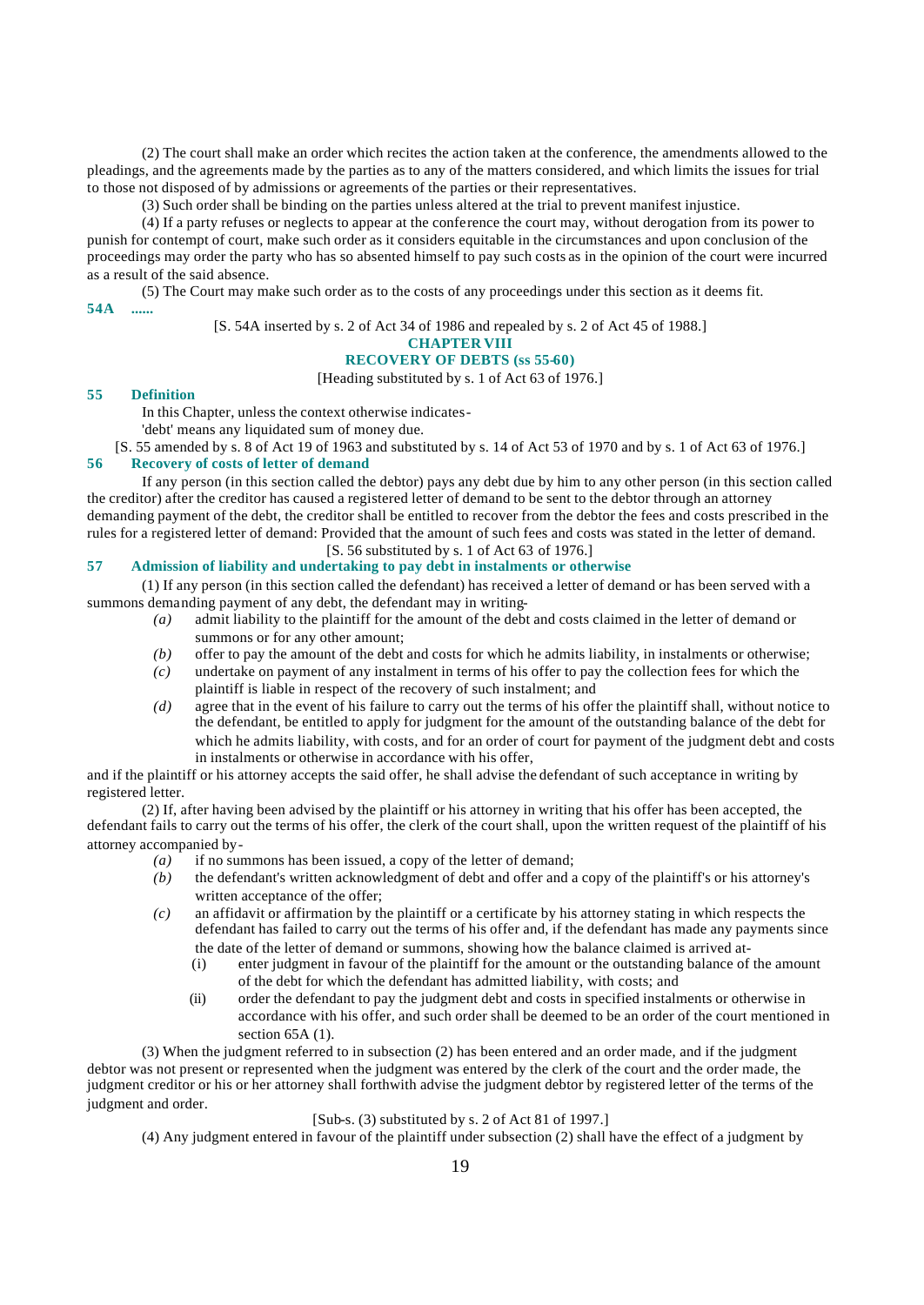default.

### [S. 57 amended by s. 15 of Act 53 of 1970 and substituted by s. 1 of Act 63 of 1976.]

#### **58 Consent to judgment or to judgment and an order for payment of judgment debt in instalments**

(1) If any person (in this section called the defendant), upon receipt of a letter of demand or service upon him of a summons demanding payment of any debt, consents in writing to judgment in favour of the creditor (in this section called the plaintiff) for the amount of the debt and the costs claimed in the letter of demand or summons, or for any other amount, the clerk of the court shall, on the written request of the plaintiff or his attorney accompanied by-

- *(a)* if no summons has been issued, a copy of the letter of demand; and
- *(b)* the defendant's written consent to judgment-
	- (i) enter judgment in favour of the plaintiff for the amount of the debt and the costs for which the defendant has consented to judgment; and
	- (ii) if it appears from the defendant's written consent to judgment that he has also consented to an order of court for payment in specified instalments or otherwise of the amount of the debt and costs in respect of which he has consented to judgment, order the defendant to pay the judgment debt and costs in specified instalments or otherwise in accordance with this consent, and such order shall be deemed to be an order of the court mentioned in section 65A (1).

(2) The provisions of section 57 (3) and (4) shall apply in respect of the judgment and court order referred to in subsection (1) of this section.

#### [S. 58 substituted by s. 1 of Act 63 of 1976.]

# **58A Judgment by default shall be deemed to be judgment of court**

Any judgment by default entered in terms of this Act by the clerk of the court, shall be deemed to be a judgment of the court.

## [S. 58A inserted by s. 6 of Act 25 of 1987.]

# **59 Written request constitutes first document in an action**

If no summons is issued in an action the written request referred to in sections 57 (2) and 58 (1) shall constitute the first document to be filed in the action and shall contain the particulars prescribed in the rules.

[S. 59 amended by s. 9 of Act 19 of 1963 and substituted by s. 1 of Act 63 of 1976.]

# **60 Prohibition of recovery of fees or remuneration by certain persons in connection with the collection of debts**

(1) Unless expressly otherwise provided in this Act or the rules and the National Credit Act, 2005 (Act 34 of 2005), and subject to the provisions of section 19 of the Debt Collectors Act, 1998, no person other than an attorney, an agent referred to in section 22 or a person authorised by or under the provisions of the National Credit Act, 2005 (Act 34 of 2005), to do so shall be entitled to recover from the debtor any fees or remuneration in connection with the collection of any debt.

[Sub-s. (1) substituted by s. 27 of Act 114 of 1998 and by s. 172 (2) of Act 34 of 2005.]

(2) Any person who contravenes any provision of subsection (1), shall be guilty of an offence and on conviction be liable to a fine not exceeding R4 000, or, in default of payment, to imprisonment for a period not exceeding 12 months, or to both such fine and such imprisonment.

[Sub-s. (2) added by s. 2 of Act 4 of 1991.]

 $[S, 60$  substituted by s. 1 of Act 63 of 1976.

# **CHAPTER IX**

# **EXECUTION (ss 61-79)**

#### **61 Definition**

In this Chapter-

'emoluments' includes-

(i) salary, wages or any other form of remuneration; and

(ii) any allowances,

whether expressed in money or not; and

'debts' includes any income from whatever source other than emoluments.

### **62 Power to grant or set aside a warrant**

(1) Any court which has jurisdiction to try an action shall have jurisdiction to issue against any party thereto any form of process in execution of its judgment in such action.

(2) A court (in this subsection called a second court), other than the court which gave judgment in an action, shall have jurisdiction on good cause shown to stay any warrant of execution or arrest issued by another court against a party who is subject to the jurisdiction of the second court.

(3) Any court may, on good cause shown, stay or set aside any warrant of execution or arrest issued by itself, including an order under section *seventy-two*.

# **63 Execution to be issued within three years**

Execution against property may not be issued upon a judgment after three years from the day on which it was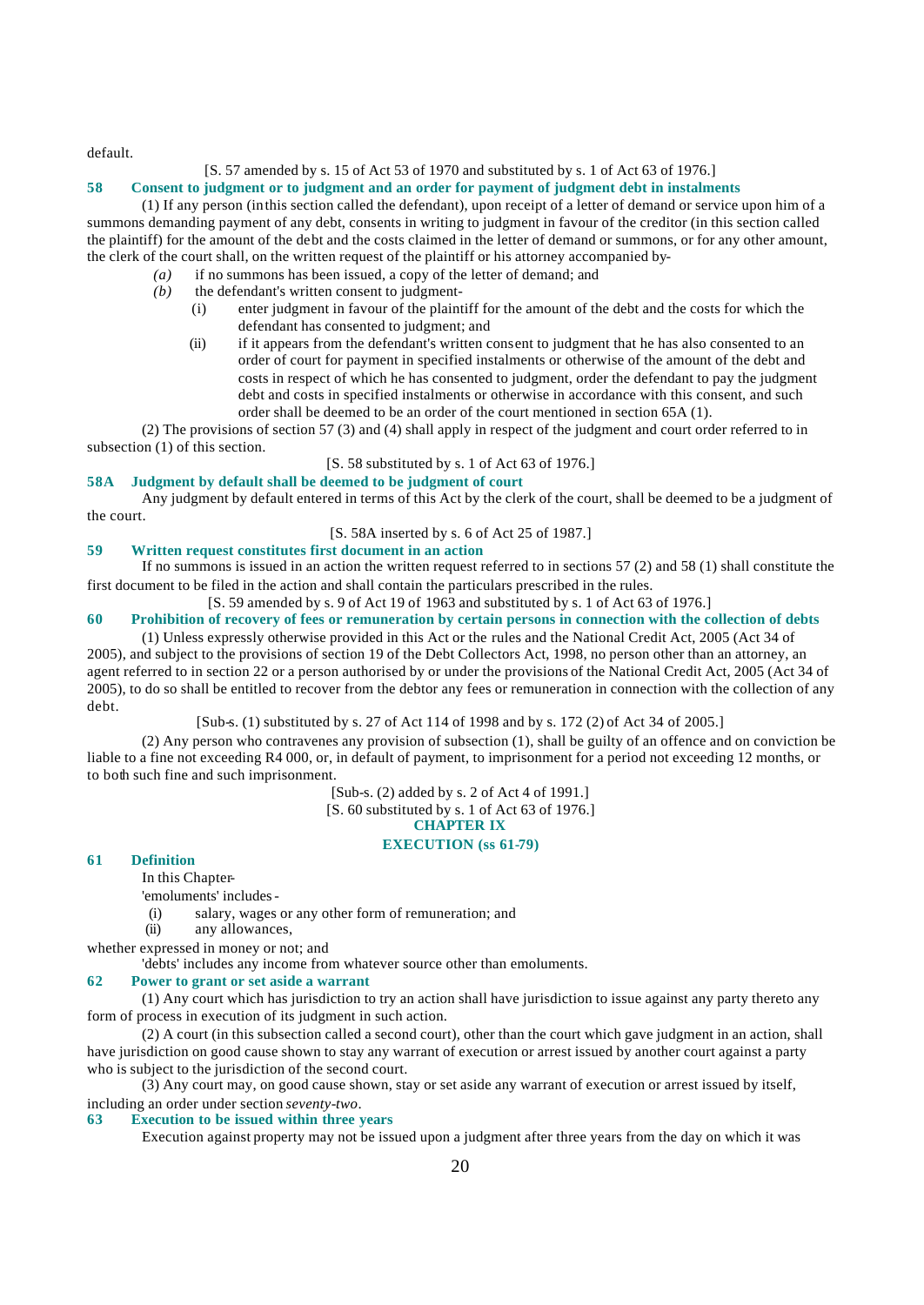pronounced or on which the last payment in respect thereof was made, except upon an order of the court in which judgment was pronounced or of any court having jurisdiction, in respect of the judgment debtor, on the application and at the expense of the judgment creditor, after due notice to the judgment debtor to show cause why execution should not be issued. **64 Execution in case of judgment debt ceded**

Any person who has, either by cession or by operation of law, become entitled to the benefit of a judgment debt may, after notice to the judgment creditor, and the judgment debtor, be substituted on the record for the judgment creditor and may obtain execution in the manner provided for judgment creditors.

# **65 Offer by judgment debtor after judgment**

If at any time after a court has given judgment for the payment of a sum of money and before the issue of a notice under section 65A (1), the judgment debtor makes a written offer to the judgment creditor to pay the judgment debt in specified instalments or otherwise and such offer is accepted by the judgment creditor or his attorney, the clerk of the court shall, at the written request of the judgment creditor or his attorney, accompanied by the offer, order the judgment debtor to pay the judgment debt in specified instalments or otherwise in accordance with his offer, and such order shall be deemed to be an order of the court mentioned in section 65A (1).

[S. 65 substituted by s. 15 of Act 40 of 1952, amended by s. 1 of Act 14 of 1954, by s. 20 of Act 50 of 1956, by s. 10 of Act 19 of 1963, by s. 30 of Act 70 of 1968 and by s. 2 of Act 17 of 1969 and substituted by s. 2 of Act 63 of 1976.]

## **65A Notice to judgment debtor if judgment remains unsatisfied**

(1) *(a)* If a court has given judgment for the payment of a sum of money or has ordered the payment in specified instalments or otherwise of such an amount, and such judgment or order has remained unsatisfied for a period of 10 days from the date on which it was given or on which such an amount became payable or from the expiry of the period of suspension ordered in terms of section  $48(e)$ , as the case may be, the judgment creditor may issue, from the court of the district in which the judgment debtor resides, carries on business or is employed, or if the judgment debtor is a juristic person, from the court of the district in which the registered office or main place of business of the juristic person is situate, a notice calling upon the judgment debtor or, if the judgment debtor is a juristic person, a director or officer of the juristic person as representative of the juristic person and in his or her personal capacity, to appear before the court in chambers on a date specified in such notice in order to enable the court to inquire into the financial position of the judgment debtor and to make such order as the court may deem just and equitable.

 $(b)$  A notice referred to in paragraph  $(a)$  shall be drawn up by the judgment creditor or his or her attorney, signed by the judgment creditor or his or her attorney and the clerk of the court, and served by the sheriff, or by the attorney of the judgment creditor or any candidate attorney in his or her employ, on the judgment debtor or, if the judgment debtor is a juristic person, on the director or officer summonsed as the representative of the juristic person and in his or her personal capacity, in the manner prescribed by the rules for the service of process in general and at least ten days before the date fixed in the notice fo r the appearance before the court.

*(c)* The fees and charges in respect of a notice served by any attorney or candidate attorney shall be determined in accordance with the tariffs prescribed by the rules for the service of process by a sheriff: Provided that no such fees and charges shall be payable unless personal service of the notice has been effected.

[Sub-s. (1) substituted by s. 3 *(a)* of Act 81 of 1997.]

(2) If the minutes of the proceedings do not show that the judgment debtor was present in person or represented by any person when judgment was given and if no warrant of execution pursuant to the judgment has been served on the judgment debtor personally, no notice under subsection (1) shall be issued unless the judgment creditor or his or her attorney provides proof to the satisfaction of the clerk of the court that he or she has advised the judgment debtor by registered letter of the terms of the judgment or of the expiry of the suspension ordered under section 48 *(e)*, as the case may be, and a period of 10 days has elapsed since the date on which the said letter was posted.

# [Sub-s. (2) substituted by s. 3 *(b)* of Act 81 of 1997.]

(3) The court may, at any stage of the proceedings, if a director or officer mentioned in subsection (1) ceases to be a director or officer of the juristic person concerned or absconds, at the request of the judgment creditor, from time to time replace such director or officer by any other person who at the time of such replacement may be a director or officer of the juristic person, and the proceedings shall then continue as if there has been no replacement.

(4) If the court has given judgment for the payment of an amount of money in instalments, no notice under subsection (1) shall be issued unless the judgment creditor has delivered an affidavit or affirmation or his or her attorney has delivered a certificate to the clerk of the court in which is mentioned the outstanding balance of the judgment debt, in what respects the judgment debtor has failed to comply with the court order, to what extent he or she is in arrear with the payment of the instalments and that the judgment debtor was advised by registered letter of the terms of the judgment. [Sub-s. (4) substituted by s. 3 *(c)* of Act 81 of 1997.]

(5) If a judgment debtor fails to satisfy an order to pay the judgment debt in instalments or otherwise, or if an emoluments attachment order has not been satisfied, a judgment creditor may issue anew a notice in accordance with subsection  $(1)$ .

[Sub-s. (5) added by s. 3 *(d)* of Act 81 of 1997.]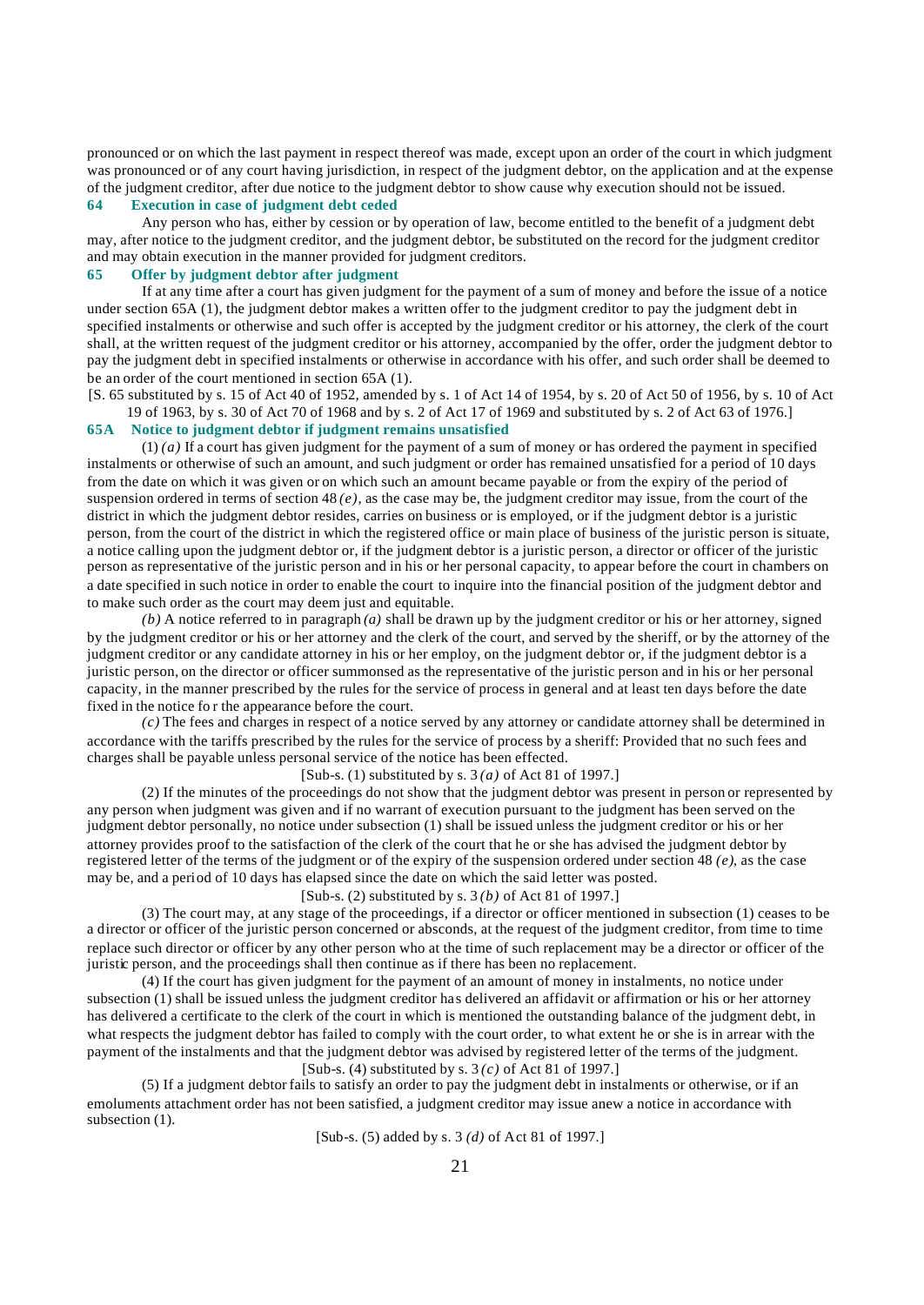(6) If the court is satisfied on the ground of sufficient proof or otherwise-

- *(a)* that the judgment debtor, director or officer concerned has knowledge of a notice referred to in subsection (1) and that he or she has failed to appear before the court and on the date and at the time specified in the notice;
- *(b)* that the judgment debtor, director or officer concerned, in the case where the relevant proceedings were postponed in his or her presence to a date and time determined by the court, has failed to appear before the court on that date and at that time; or
- *(c)* that the judgment debtor, director or officer concerned has failed to remain in attendance at the relevant proceedings or at the proceedings as so postponed,

the court may, at the request of the judgment creditor or his or her attorney, authorise the issue of a warrant directing a sheriff to arrest the said judgment debtor, director or officer and to bring him or her before a competent court at the earliest possible opportunity in order to enable that court to conduct an inquiry referred to in subsection (1).

## [Sub-s. (6) added by s. 3 *(d)* of Act 81 of 1997.]

(7) A warrant authorised under subsection (6) shall be prepared by the judgment creditor or his or her attorney, signed by the judgment creditor or his or her attorney and the clerk of the court, and executed by the sheriff.

#### [Sub-s. (7) added by s. 3 *(d)* of Act 81 of 1997.]

(8) *(a)* Any person arrested under a warrant referred to in subsection (6) shall, in accordance with section 35 (1) *(d)* of the Constitution of the Republic of South Africa, 1996 (Act 108 of 1996), be brought as so on as reasonably possible before the court within the district of which that person was arrested: Provided that any such person, if it is not possible to bring him or her before the court concerned, may be detained at any police station pending his or her appearance before that court.

*(b)* In lieu of arresting a person contemplated in paragraph *(a)*, the sheriff may, if the judgment creditor or his or her attorney consents thereto, hand to that person a notice in writing which-

- (i) specifies the name, the residential address and the occupation or status of that person;<br>(ii) calls upon that person to appear before the court and on the date and at the time specif
- calls upon that person to appear before the court and on the date and at the time specified in the notice; and
- (iii) contains a certificate signed by the sheriff to the effect that he or she has handed the original of the notice to that person and that he or she has explained to that person the import thereof.

*(c)* The sheriff shall forthwith forward a duplicate original of the notice to the clerk of the court concerned, and the mere production in the court of such a duplicate original shall be *prima facie* proof that the original thereof was handed to the person specified therein.

*(d)* The provisions of subsection (6) shall *mutatis mutandis* apply in respect of a notice referred to in paragraph *(b)*. [Sub-s. (8) added by s. 3 *(d)* of Act 81 of 1997.]

(9) Any person who-

- *(a)* is called upon to appear before a court under a notice referred to in subsection (1) or (8) *(b)* and who wilfully fails to appear before the court and on the date and at the time specified in the notice;
- *(b)* in the case where the relevant proceedings were postponed in his or her presence to a date and time determined by a court, wilfully fails to appear before the court on that date and at that time;

*(c)* wilfully fails to remain in attendance at the relevant proceedings or at the proceedings as so postponed,

shall be guilty of an offence and liable on conviction to a fine or to imprisonment for a period not exceeding three months. [Sub-s. (9) added by s. 3 *(d)* of Act 81 of 1997.]

- (10) *(a)* Notwithstanding anything to the contrary contained in this Act-
- (i) the court which authorised the issue of a warrant referred to in subsection (6) and the court contemplated in subsection  $(8)(a)$ , if the latter court is not the court which authorised the issue of the warrant concerned, shall have jurisdiction to inquire in a summary manner into the commission of an offence referred to in subsection (9), and upon proof beyond reasonable doubt that the person concerned is guilty of such an offence, to so convict him or her and to impose on him or her any penalty provided for in the said subsection (9);
- (ii) the court contemplated in subsection  $(8)(a)$ , if the court is not the court which authorised the issue of the warrant concerned, shall have jurisdiction to conduct an inquiry referred to in subsection (1) and to perform such other acts as the court which authorised the issue of the warrant concerned could lawfully have performed.

*(b)* On the appearance before the court of the judgment debtor, director or officer concerned in pursuance of either his or her arrest under a warrant referred to in subsection (6) or the delivery to him or her of a notice referred to in subsection  $(8)(b)$ , the court shall inform him or her-

that the court intends to inquire in a summary manner into his or her alleged wilful failure to appear before the court and on the date and at the time specified in a notice referred to in subsection  $(1)$  or  $(8)$ *(b)*, or to appear, in the case where the relevant proceedings were postponed in his or her presence to a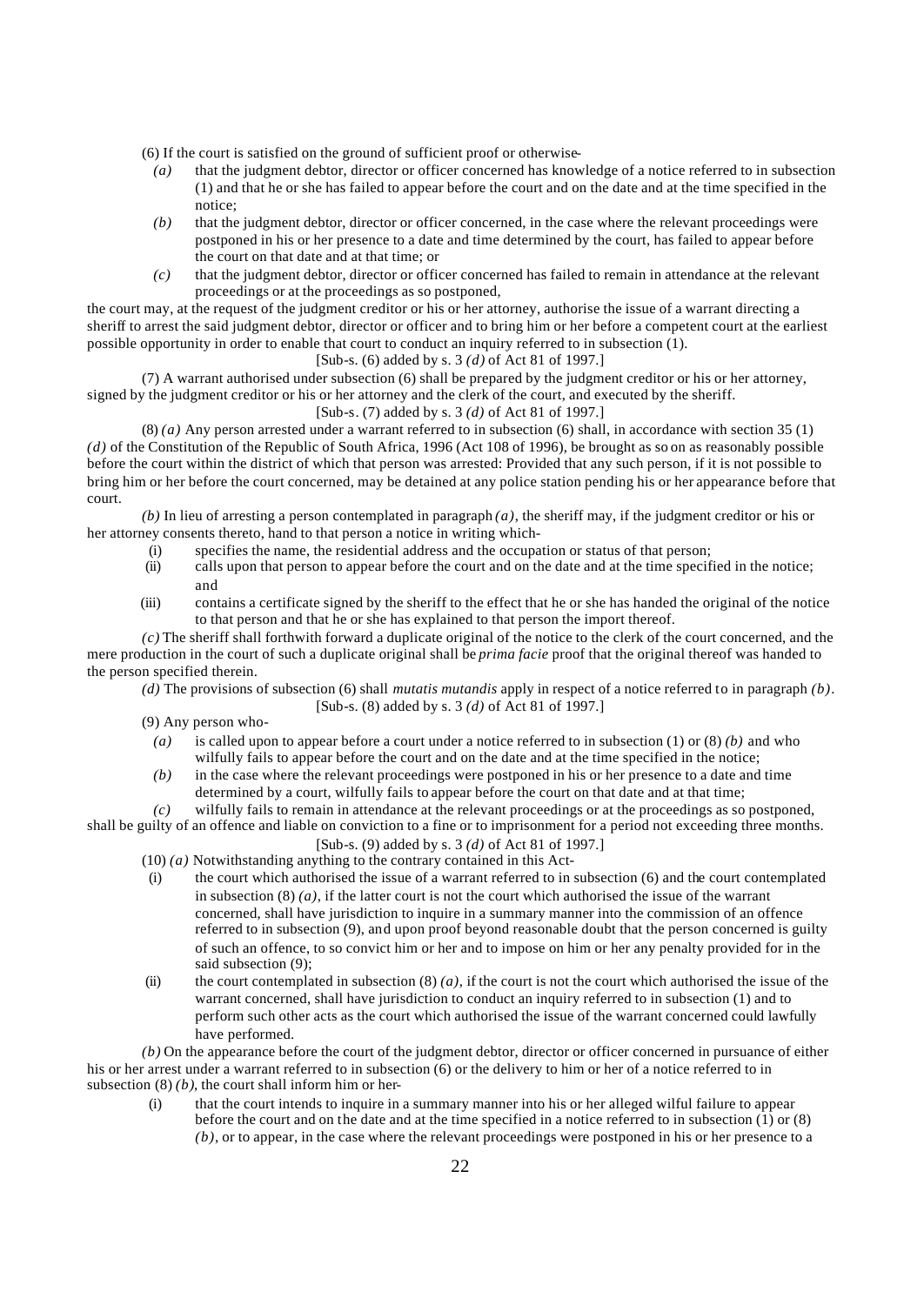date and time determined by any court, before that court on that date and at that time, or to remain in attendance at the relevant proceedings or at the proceedings as so postponed, as the case may be;

- (ii) that the court, if the court so convicts him or her, may impose on him or her any penalty provided for in subsection (9); and
- (iii) that he or she has the right to choose, and be represented by, a legal practitioner.
- *(c)* A court before which proceedings under paragraph *(b)* are pending-
- (i) shall have due regard to the following rights, namely-
	- *(aa)* the right of an accused person to be presumed innocent, to remain silent and not to testify;
	- *(bb)* the right of an accused person to adduce and to challenge evidence; and
	- *(cc)* the right of an accused person not to be compelled to give self-incriminating evidence;
- (ii) may adjourn such proceedings to any date on such conditions not inconsistent with a provision of the Criminal Procedure Act, 1977 (Act 51 of 1977), and as the court may think fit;
- (iii) if the court is of the opinion that it is in the interests of the administration of justice, may at any time before the judgment debtor, director or officer concerned is acquitted or convicted of an offence referred to in subsection (9) suspend such proceedings and refer the matter to the public prosecutor concerned to take a decision on the prosecution of the said judgment debtor, director or officer for such an offence.

[Sub-s. (10) added by s. 3 *(d)* of Act 81 of 1997.]

(11) After the court has dealt with the inquiry referred to in subsection (10) *(b)*, the court shall proceed to the inquiry referred to in subsection (1) and deal with the matter in accordance with the other sections of this Chapter: Provided that the court-

*(a)* if the court is not the court which authorised the issue of the warrant concerned; and *(b)* if the court is of the opinion that it is in the interests of the administration of iustice.

if the court is of the opinion that it is in the interests of the administration of justice,

may transfer the matter to the court which authorised the issue of that warrant.

[Sub-s. (11) added by s. 3 *(d)* of Act 81 of 1997.]

(12) *(a)* If the court before which proceedings under subsections (10) *(b)* and (11) are pending is not the court which authorised the issue of the warrant concerned, the clerk of the former court shall without any delay notify the clerk of the latter court of the appearance of the judgment debtor, director or officer concerned before the former court, and shall inform the judgment creditor or his or her attorney accordingly.

*(b)* The clerk of the court which authorised the issue of the warrant concerned shall without any delay furnish the court before which proceedings under subsections (10) *(b)* and (11) are pending with such records or documents relating to such proceedings as the latter court may direct.

> [Sub-s. (12) added by s. 3 *(d)* of Act 81 of 1997.] [S. 65A inserted by s. 2 of Act 63 of 1976.]

**65B ......**

[S. 65B inserted by s. 2 of Act 63 of 1976 and repealed by s. 4 of Act 81 of 1997.]

**65C Joinder of proceedings** 

If, under section 65A(1), two or more notices have been served on any judgment debtor or director or officer to appear on the same day as provided in that section, the proceedings in terms of such notices may be heard concurrently.  $[S, 65C$  inserted by s. 2 of Act 63 of 1976 and substituted by s. 5 of Act 81 of 1997.

# **65D Determination of judgment debtor's financial position**

(1) On the appearance before the court of the judgment debtor or, if the judgment debtor is a juristic person, the director or officer of the juristic person summonsed as the representative of the juristic person or in his or her personal capacity, on the return day of the notice referred to in section  $65A(1)$  or  $(8)(b)$ , in pursuance of his or her arrest under a warrant referred to in section 65A (6), or on any date to which the proceedings have been postponed, the court in chambers shall, subject to the provisions of subsection (2) of this section, call upon him or her to give evidence under oath or affirmation on his or her financial position or the financial position of the juristic person, as the case may be, and the court shall permit the examination or cross-examination of the judgment debtor or the said director or officer on all matters relevant to the judgment debtor's financial position and his or her ability to pay the judgment debt, and the court shall receive such further evidence as may be adduced either orally or by affidavit or in such other manner as the court may deem just, by or on behalf of either the judgment debtor or the judgment creditor, as is material to the determination of the judgment debtor's financial position and his or her ability to pay the judgment debt, and for the purposes of such evidence witnesses may be summoned in the manner prescribed in the rules.

[Sub-s. (1) substituted by s. 6 *(a)* of Act 81 of 1997.]

(2) The court may at any time in the presence of the judgment debtor or the said director or officer postpone the proceedings to such date as the court may determine.

(3) When postponing the proceedings under subsection (2) the court-

*(a)* shall inform the judgment debtor or the director or officer concerned of the provisions of section 65E (1) *(c)*;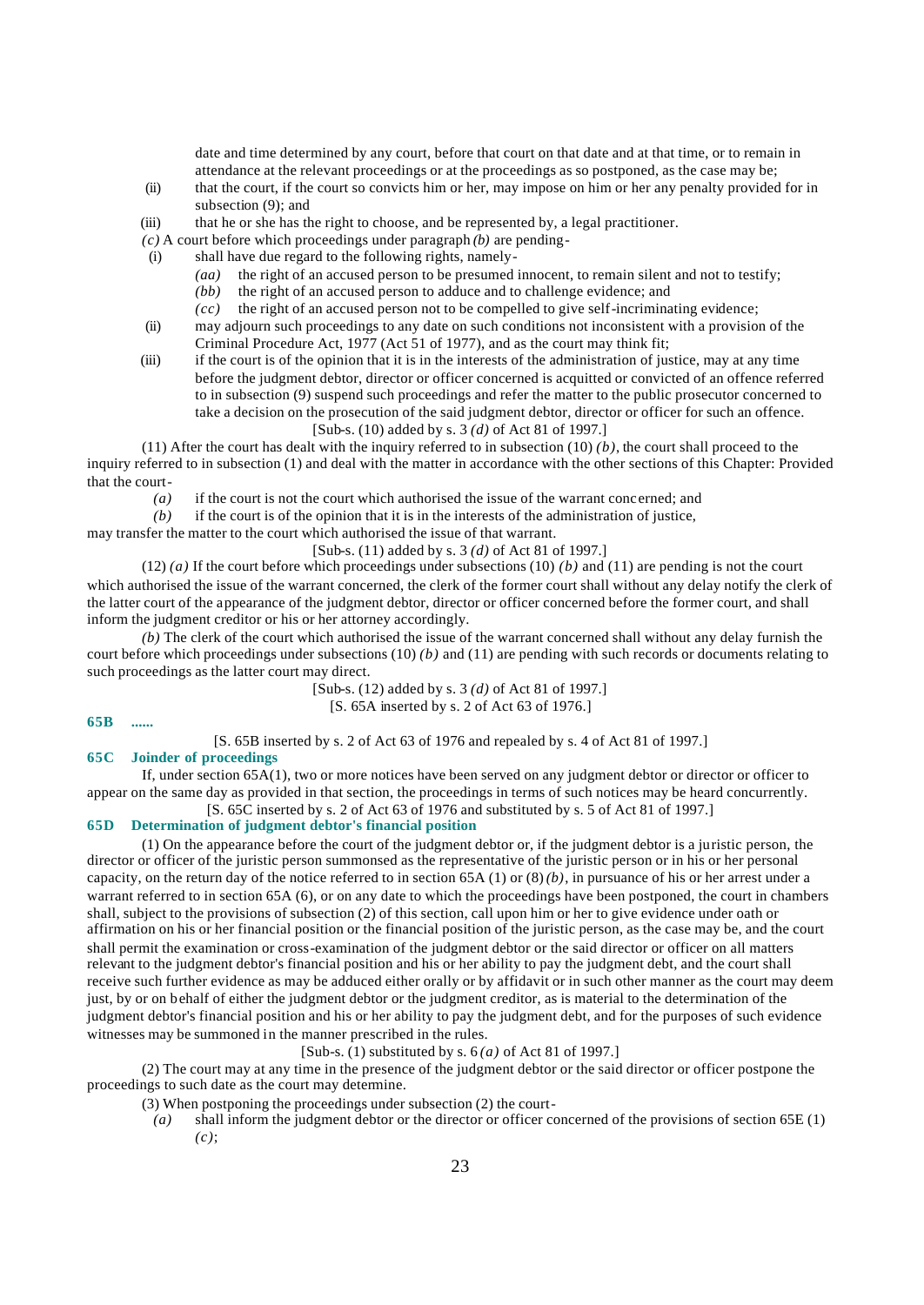- *(b)* may order the judgment debtor or the director or officer to produce such documents as the court may specify at the hearing on the date determined by the court; and
- *(c)* may determine such conditions as it may deem fit.

(4) In determining the ability of the judgment debtor to pay the judgment debt in instalments or otherwise the court shall take into consideration-

- *(a)* in the case of a judgment debtor who is a natural person, the nature of his income, the amounts needed by him for his necessary expenses and those of the persons dependent on him, and for the making of periodical payments which he is obliged to make in terms of an order of court, agreement or otherwise in respect of his other commitments as disclosed in the evidence presented at the hearing of the proceedings; or
- *(b)* in the case of a judgment debtor who is a juristic person, the amounts required by such juristic person to meet its necessary administrative expenses and for the making of periodical payments which it is obliged to make in terms of an order of court, agreement or otherwise in respect of its other commitments as disclosed in the evidence presented at the hearing of the proceedings.
	- [Sub-s. (4) amended by s. 6 *(b)* of Act 81 of 1997.]

(5) In determining the ability of the judgment debtor to pay the judgment debt in instalments or otherwise the court may, in its discretion, refuse to take account of the periodical payments that a judgment debtor has undertaken to make in terms of a credit agreement, as defined in section 1 of the National Credit Act, 2005 (Act 34 of 2005) for the purchase of goods which have not been exempted from seizure in terms of section 67 or which cannot, in the opinion of the court, be regarded as the judgment debtor's household requirements.

[Sub-s. (5) substituted by s. 6 *(c)* of Act 81 of 1997 and amended by s. 172 (2) of Act 34 of 2005.] **[NB:** Sub-s. (5) has been substituted by s. 36 of the Magistrates' Courts Amendment Act 120 of 1993, a provision which will be put into operation by proclamation. See PENDLEX.**]**

[S. 65D inserted by s. 2 of Act 63 of 1976.]

# **65E Postponement of proceedings pending execution**

- (1) If at the hearing of the proceedings in terms of a notice under section 65A (1) the court is satisfied-
	- *(a)* that the judgment debtor has movable or immovable property which may be attached and sold in order to satisfy the judgment debt or any part thereof, the court may-
		- (i) authorize the issue of a warrant of execution against such movable or immovable property or such part thereof as the court may deem fit; or
		- (ii) authorize the issue of such a warrant together with an order in terms of section 73; or
- *(b)* that there is a debt due to the judgment debtor which may be attached in terms of section 72 to satisfy the judgment debt and costs or a part thereof, the court may authorize the attachment of that debt in terms of that section; or
- *(c)* that the judgment debtor or, if the judgment debtor is a juristic person, the director or officer summoned as representative of the juristic person, at any time after receipt of a notice referred to in section 65A (1), has made an offer in writing to the judgment creditor or his attorney to pay the judgment debt and costs in specified instalments or otherwise, whether by way of an emoluments attachment order or otherwise, or, if such an offer has not been made, that the judgment debtor is able to pay the judgment debt and costs in reasonable instalments, the court may order the judgment debtor to pay the judgment debt and costs in specified instalments and, if the judgment debtor is employed by any person who resides, carries on business or is employed in the district, or if the judgment debtor is employed by the State in the district, in addition authorize the issue of an emoluments attachment order by virtue of section 65J (1) for the payment of the judgment debt and costs by the employer of the judgment debtor,

and postpone the further hearing of the proceedings.

(2) Any authorization under subsection  $(1)$  *(a)* shall, pending the execution of the warrant, serve as an interdict against the alienation of the property concerned by the judgment debtor.

(3) Proceedings postponed under subsection (1) may again be placed on the roll by the judgment creditor or his attorney by notice delivered personally or served by registered letter addressed to the judgment debtor or, if the judgment debtor is a juristic person, to the director or officer summoned as the representative of the juristic person and in his personal capacity and delivered or posted at least 10 days before the day appointed therein for the hearing.

(4) If the judgment creditor issues or causes to be issued a warrant of execution against movable property belonging to any judgment debtor before the hearing of proceedings in terms of a notice under section 65A (1) and a *nulla bona* return is made, the judgment creditor shall not be entitled to costs in connection with the issue and execution of such warrant unless the court on good cause shown orders otherwise at the hearing of the proceedings.

(5) The court may from t ime to time suspend, amend or rescind an order for the payment of a judgment debt and costs in specified instalments made in terms of subsection  $(1)$  *(c)* of this section or section 57, 58 or 65.

(6) Upon an order referred to in subsection (1) *(c)* of this section or section 57, 58 or 65 having been made and if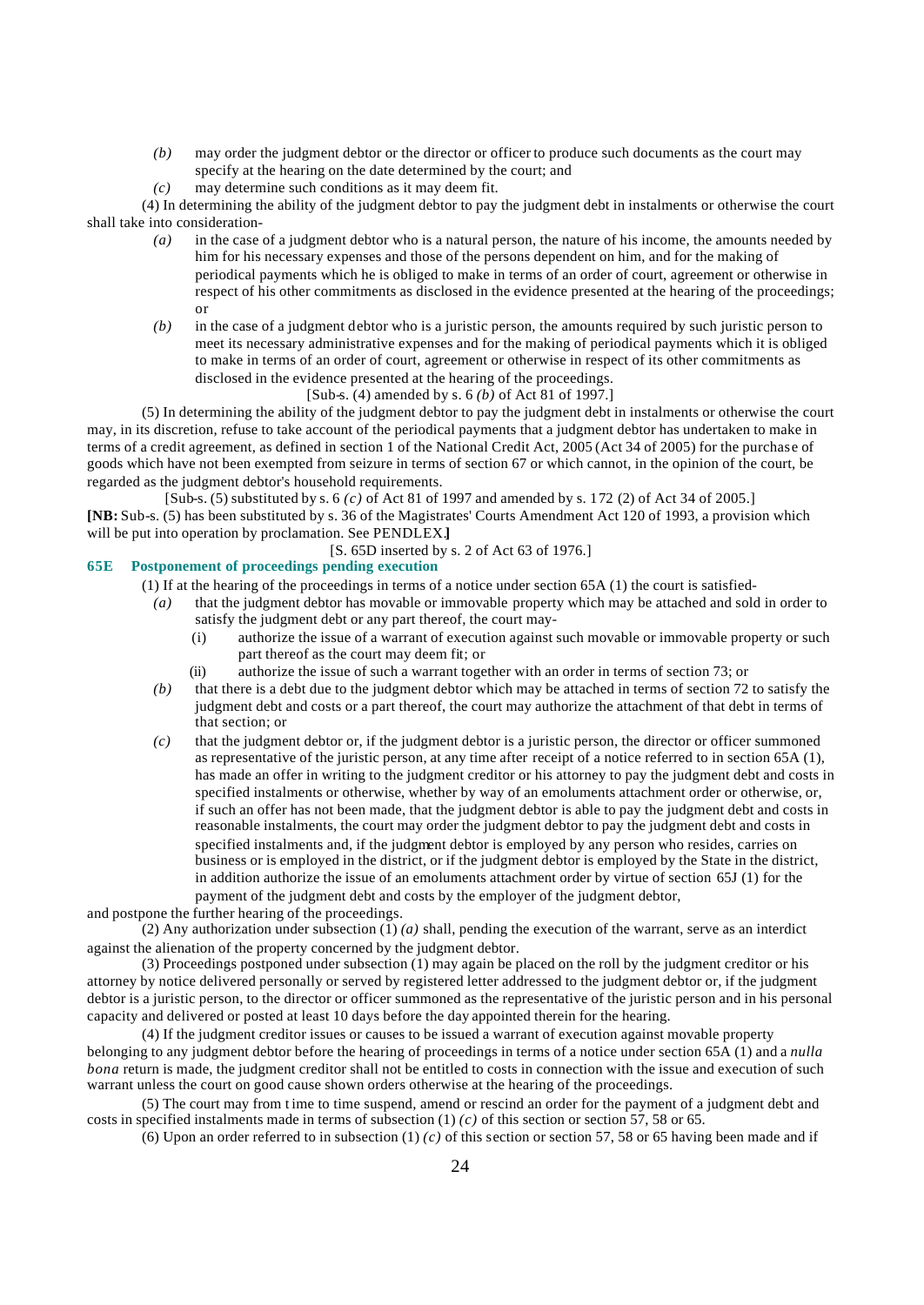the judgment debtor was not present or represented in court when the order was made, the judgment creditor or his or her attorney shall forthwith by registered letter advise the judgment debtor of the terms of the order.

[Sub-s. (6) substituted by s. 7 of Act 81 of 1997.]

[S. 65E inserted by s. 2 of Act 63 of 1976.]

**65F ......**

[S. 65F inserted by s. 2 of Act 63 of 1976, amended by s. 3 of Act 19 of 1985 and repealed by s. 8 of Act 81 of 1997.] **65G ......**

[S. 65G inserted by s. 2 of Act 63 of 1976 and repealed by s. 9 of Act 81 of 1997.]

**65H ......**

#### [S. 65H inserted by s. 2 of Act 63 of 1976 and repealed by s. 10 of Act 81 of 1997.]

# **65I Application for administration order has preference**

(1) If, before or during the hearing of the proceedings in terms of a notice under section 65A (1) a judgment debtor has lodged or lodges with the court an application for an administration order for hearing on a date not later than the earliest date on which such application may be heard and it appears that he has complied with the provisions of section 74, the court shall postpone the hearing of the proceedings until the application for an administration order has been disposed of.

(2) If a judgment debtor has not lodged or does not lodge with the court an application for an administration order before or during the hearing of such proceedings and it appears at the hearing that the judgment debtor has other debts as well, the court shall consider whether all the judgment debtor's debts should be treated collectively and if it is of opinion that they should be so treated, it may, with a view to granting an administration order, postpone further hearing of the proceedings to a date determined by the court and order the judgment debtor to submit to the court a full statement of his affairs in the form prescribed in the rules, a nd containing the particulars for which the said rules make provision and to cause a copy thereof to be delivered by registered post to each of his creditors at least 3 days before the date appointed for the further hearing.

(3) If upon receipt of the statement referred to in subsection (2) it appears that the judgment debtor's total debts do

not exceed the amount<sup>XX</sup>\* determined by the Minister from time to time by notice in the *Gazette*, the court may grant an administration order under section 74 in respect of the judgment debtor's estate.

[Sub-s. (3) substituted by s. 4 of Act 19 of 1985 and by s. 7 of Act 25 of 1987.]

(4) If the court grants an administration order in respect of the judgment debtor's estate, it shall stay the proceedings in terms of the notice under section 65A (1), but may grant the judgment creditor costs already incurred in connection with such proceedings, and such costs may be added to the judgment debt.

[S. 65I inserted by s. 2 of Act 63 of 1976.]

# **65J Emoluments attachment orders**

(1) *(a)* Subject to the provisions of subsection (2), a judgment creditor may cause an order (hereinafter referred to as an emoluments attachment order) to be issued from the court of the district in which the employer of the judgment debtor resides, carries on business or is employed, or, if the judgment debtor is employed by the State, in which the judgment debtor is employed.

- *(b)* An emoluments attachment order-
	- (i) shall attach the emoluments at present or in future owing or accruing to the judgment debtor by or from his or her employer (in this section called the garnishee), to the amount necessary to cover the judgment and the costs of the attachment, whether that judgment was obtained in the court concerned or in any other court; and
- (ii) shall oblige the garnishee to pay from time to time to the judgment creditor or his or her attorney specific amounts out of the emoluments of the judgment debtor in accordance with the order of court laying down the specific instalments payable by the judgment debtor, until the relevant judgment debt and costs have been paid in full.

#### [Sub-s. (1) substituted by s. 11 *(a)* of Act 81 of 1997.]

**[NB:** Sub-s. (1) has been amended by s. 38 *(a)* of the Magistrates' Courts Amendment Act 120 of 1993, a provision which will be put into operation by proclamation. See PENDLEX.**]**

(2) An emoluments attachment order shall not be issued-

- *(a)* unless the judgment debtor has consented thereto in writing or the court has so authorised, whether on application to the court or otherwise, and such authorisation has not been suspended; or
- *(b)* unless the judgment creditor or his or her attorney has first-
	- (i) sent a registered letter to the judgment debtor at his or her last known address advising him or her of the amount of the judgment debt and costs as yet unpaid and warning him or her that an emoluments attachment order will be issued if the said amount is not paid within ten days of the date on which that registered letter was posted; and
	- (ii) filed with the clerk of the court an affidavit or an affirmation by the judgment creditor or a certificate by his or her attorney setting forth the amount of the judgment debt at the date of the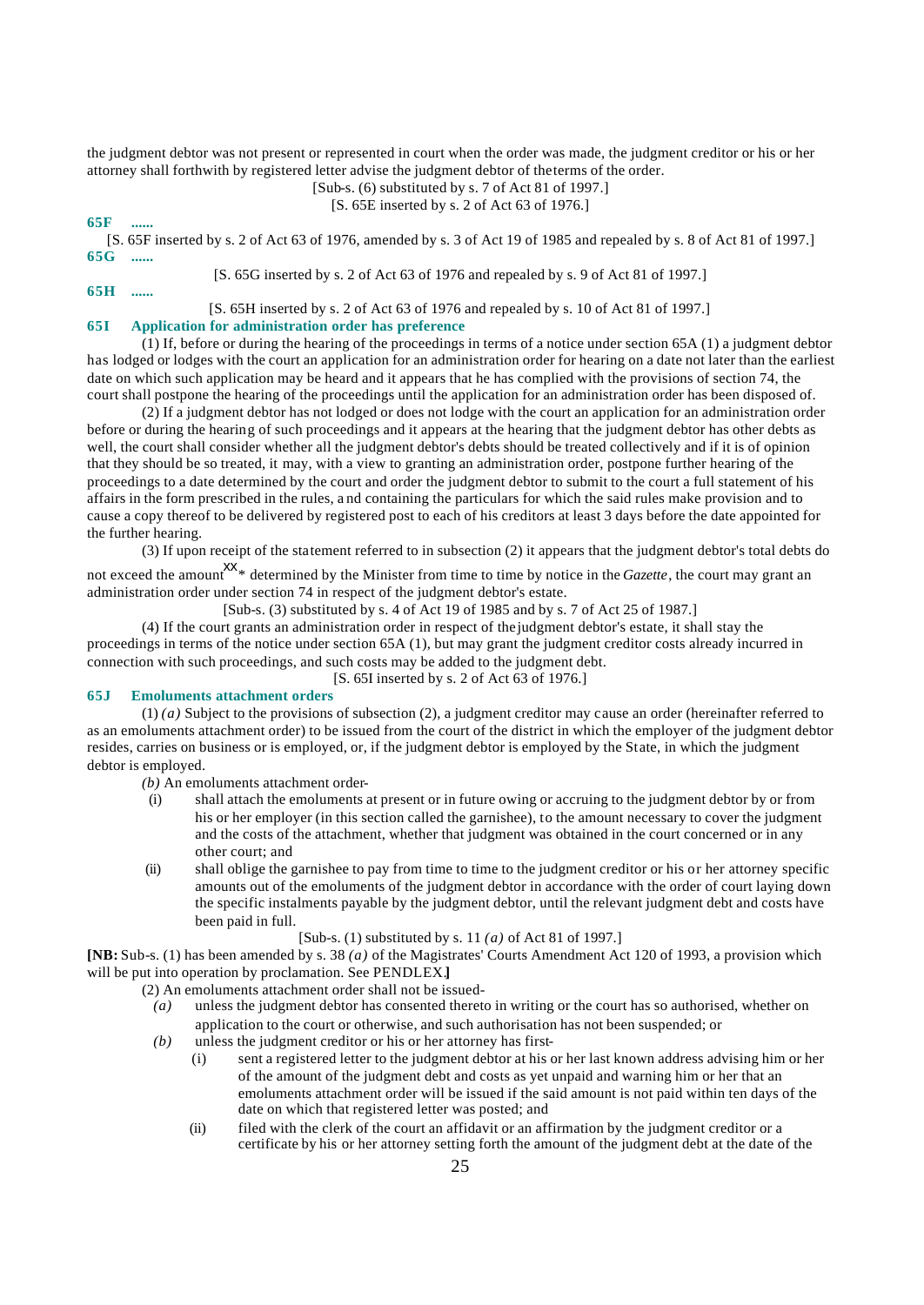order laying down the specific instalments, the costs, if any, which have accumulated since that date, the payments received since that date and the balance owing and declaring that the provisions of subparagraph (i) have been complied with on the date specified therein.

[Sub-s. (2) substituted by s. 11 *(b)* of Act 81 of 1997.]

(3) Any emoluments attachment order shall be prepared by the judgment creditor or his attorney, shall be signed by the judgment creditor or his attorney and the clerk of the court, and shall be served on the garnishee by the messenger of the court in the manner prescribed by the rules for the service of process.

#### $[Sub-s. (3)$  substituted by s. 2 of Act 53 of 1983.]

**[NB:** Sub-s. (3) has been amended by s. 38 *(b)* of the Magistrates' Courts Amendment Act 120 of 1993, a provision which will be put into operation by proclamation. See PENDLEX.**]**

- (4) *(a)* Deductions in terms of an emoluments attachment order shall be made, if the emoluments of the judgment debtor are paid monthly, at the end of the month following the month in which it is served on the garnishee, or, if the emoluments of the judgment debtor are paid weekly, at the end of the second week of the month following the month in which it is so served on the garnishee, and all payments thereunder to the judgment creditor or his attorney shall be made monthly with effect from the end of the month following the month in which the said order is served on the garnishee.
	- *(b)* The judgment creditor or his or her attorney shall, at the reasonable request of the garnishee or the judgment debtor, furnish him or her free of charge with a statement containing particulars of the payments received up to the date concerned and the balance owing.

[Para. *(b)* added by s. 11 *(c)* of Act 81 of 1997.]

(5) An emoluments attachment order may be executed against the garnishee as if it were a court judgment, subject to the right of the judgment debtor, the garnishee or any other interested party to dispute the existence or validity of the order or the correctness of the balance claimed.

(6) If, after the service of such an emoluments attachment order on the garnishee, it is shown that the judgment debtor, after satisfaction of the emoluments attachment order, will not have sufficient means for his own and his dependants' maintenance, the court shall rescind the emoluments attachment order or amend it in such a way that it will affect only the balance of the emoluments of the judgment debtor over and above such sufficient means.

(7) Any emoluments attachment order may at any time on good cause shown be suspended, amended or rescinded by the court, and when suspending any such order the court may impose such conditions as it may deem just and reasonable.

(8) *(a)* Whenever any judgment debtor to whom an emoluments attachment order relates leaves the service of a garnishee before the judgment debt has been paid in full, such judgment debtor shall forthwith advise the judgment creditor in writing of the name and address of his new employer, and the judgment creditor may cause a certified copy of such emoluments attachment order to be served on the said new employer, together with an affidavit or affirmation by him or a certificate by his attorney specifying the payments received by him since such order was issued, the costs, if any, incurred since the date on which that order was issued and the balance outstanding.

*(b)* An employer on whom a certified copy referred to in paragraph *(a)* has been so served, shall thereupon be bound thereby and shall then be deemed to have been substituted for the original garnishee, subject to the right of the judgment debtor, the garnishee or any other interested party to dispute the existence or validity of the order and the correctness of the balance claimed.

(9) *(a)*Whenever any judgment debtor to whom an emoluments attachment order relates, leaves the service of the garnishee before the judgment debt has been paid in full and becomes self-employed or is employed by someone else, he or she shall, or shall pending the service of the emoluments attachment order on his or her new employer, again be obliged to comply with the relevant order referred to in subsection (1) *(b)*.

[Para. *(a)* substituted by s. 11 *(d)* of Act 81 of 1997.]

*(b)*......

#### [Para. *(b)* deleted by s. 11 *(e)* of Act 81 of 1997.]

(10) Any garnishee may, in respect of the services rendered by him in terms of an emoluments attachment order, recover from the judgment creditor a commission of up to 5 per cent of all amounts deducted by him from the judgment debtor's emoluments by deducting such commission from the amount payable to the judgment creditor.

[S. 65J inserted by s. 2 of Act 63 of 1976.]

# **65K Orders as to costs relating to certain proceedings**

(1) Unless at the hearing of any proceedings in terms of a notice under section 65A (1) it appears to the court that the judgment debtor, after learning of the judgment upon which such proceedings were founded, made an offer to pay the judgment debt in instalments which the court deems reasonable, or notified the judgment creditor that he was not able to make an offer and the court finds this to be true, the court may order the judgment debtor to pay the costs of such proceedings, but if it appears that the judgment creditor refused such offer, the court may order the judgment creditor to pay such costs, including the loss of wages suffered by the judgment debtor through having to appear in court in connection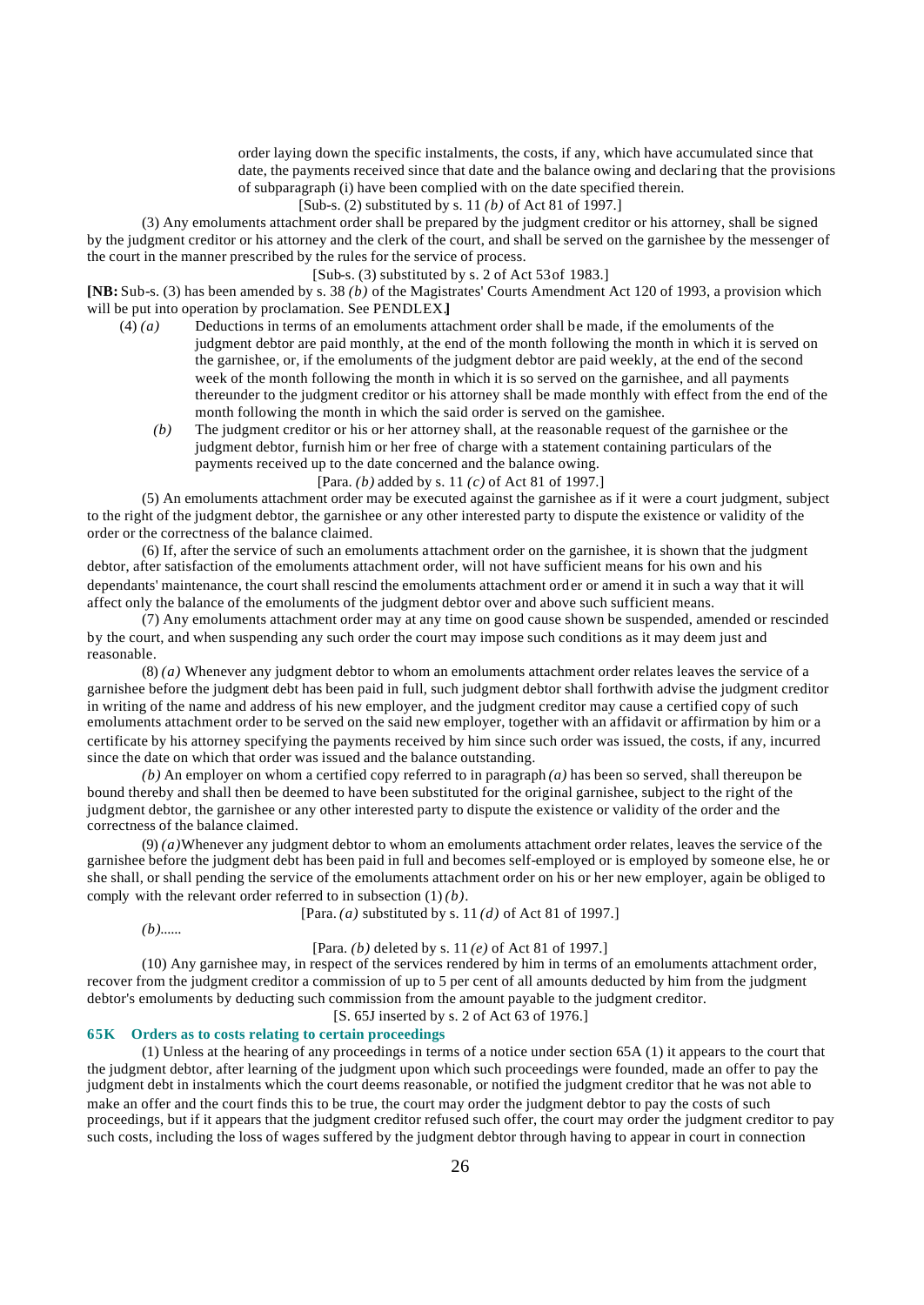with the proceedings.

 $(2)$  .....

[Sub-s. (2) deleted by s. 12 of Act 81 of 1997.]

(3) The provisions of this section shall not preclude the court from making such order regarding costs as it may deem just in any proceedings in terms of a notice under section 65A (1).

[S. 65K inserted by s. 2 of Act 63 of 1976.]

#### **65L ......**

# [S. 65L inserted by s. 2 of Act 63 of 1976 and repealed by s. 13 of Act 81 of 1997.]

# **65M Enforcement of certain judgments of Supreme Court**

If a judgment for the payment of any amount of money has been given by a division of the Supreme Court of South Africa, the judgment creditor may file with the clerk of the court from which the judgment creditor is required to issue a notice in terms of section 65A (1), a certified copy of such judgment and an affidavit or affirmation by the judgment creditor or a certificate by his attorney specifying the amount still owing under the judgment and how such amount is arrived at, and thereupon such judgment, whether or not the amount of such judgment would otherwise have e xceeded the jurisdiction of the court, shall have all the effects of a judgment of such court and any proceedings may be taken thereon as if it were a judgment lawfully given in such court in favour of the judgment creditor for the amount mentioned in the affidavit or affirmation or the certificate as still owing under such judgment, subject however to the right of the judgment debtor to dispute the correctness of the amount specified in the said affidavit or affirmation or certificate.

[S. 65M inserted by s. 2 of Act 63 of 1976.]

# **66 Manner of execution**

(1) *(a)* Whenever a court gives judgment for the payment of money or makes an order for the payment of money in instalments, such judgment, in case of fa ilure to pay such money forthwith, or such order in case of failure to pay any instalment at the time and in the manner ordered by the court, shall be enforceable by execution against the movable property and, if there is not found sufficient movable property to satisfy the judgment or order, or the court, on good cause shown, so orders, then against the immovable property of the party against whom such judgment has been given or such order has been made.

*(b)* Upon such failure to pay any instalment in accordance with any court order, execution may be effected in respect of the whole of the judgment debt and of costs then still unpaid, unless the court, on the application of the party that is liable, orders otherwise.

[Sub-s. (1) amended by s. 16 of Act 40 of 1952 and substituted by s. 3 *(a)* of Act 63 of 1976.]

(2) No immovable property which is subject to any claim preferent to that of the judgment creditor shall be sold in execution unless-

- *(a)* the judgment creditor has caused such notice in writing of the intended sale in execution to be served personally upon the preferent creditor as may be prescribed by the rules; or
- *(b)* the magistrate or an additional or assistant magistrate of the district in which the property is situate has upon the application of the judgment creditor and after enquiry into the circumstances of the case, directed what steps shall be taken to bring the intended sale to the notice of the preferent creditor, and those steps have been carried out,

#### and unless-

**[NB:** Para. *(b)* has been substituted by s. 40 *(a)* of the Magistrates' Courts Amendment Act 120 of 1993, a provision which will be put into operation by proclamation. See PENDLEX.**]**

- *(c)* the proceeds of the sale are sufficient to satisfy the claim of such preferent creditor, in fu ll; or
- *(d)* the preferent creditor confirms the sale in writing, in which event he shall be deemed to have agreed to accept such proceeds in full settlement of his claim.

(3) A sale in execution of such immovable property as is referred to in subsection (2) shall take place within such period of the date of attachment and in such manner as may be provided by the rules.

(4) If a sale referred to in subsection (3) does not take place or the immovable property concerned is not released from attachment within a period of one year from the date of attachment, such attachment shall lapse.

#### [Sub-s. (4) added by s. 3 *(b)* of Act 63 of 1976.]

(5) The court may, upon the application and at the expense of the judgment creditor, after due notice of such application has been given to the judgment debtor, extend the period of one year referred to in subsection (4) by further periods of one year each.

# [Sub-s. (5) added by s. 3 *(b)* of Act 63 of 1976.]

(6) A judgment creditor (whether by virtue of a judgment given in the Supreme Court of South Africa or in a magistrate's court) desiring to attach immovable property that is already under attachment (whether made by a deputy sheriff or by a messenger) and in respect of which a sale in execution is not pending, and who has lodged a warrant of execution with the deputy sheriff or messenger of the court, may, after notifying the interested parties, apply to the court for an order to the effect that the property may be sold in terms of this warrant.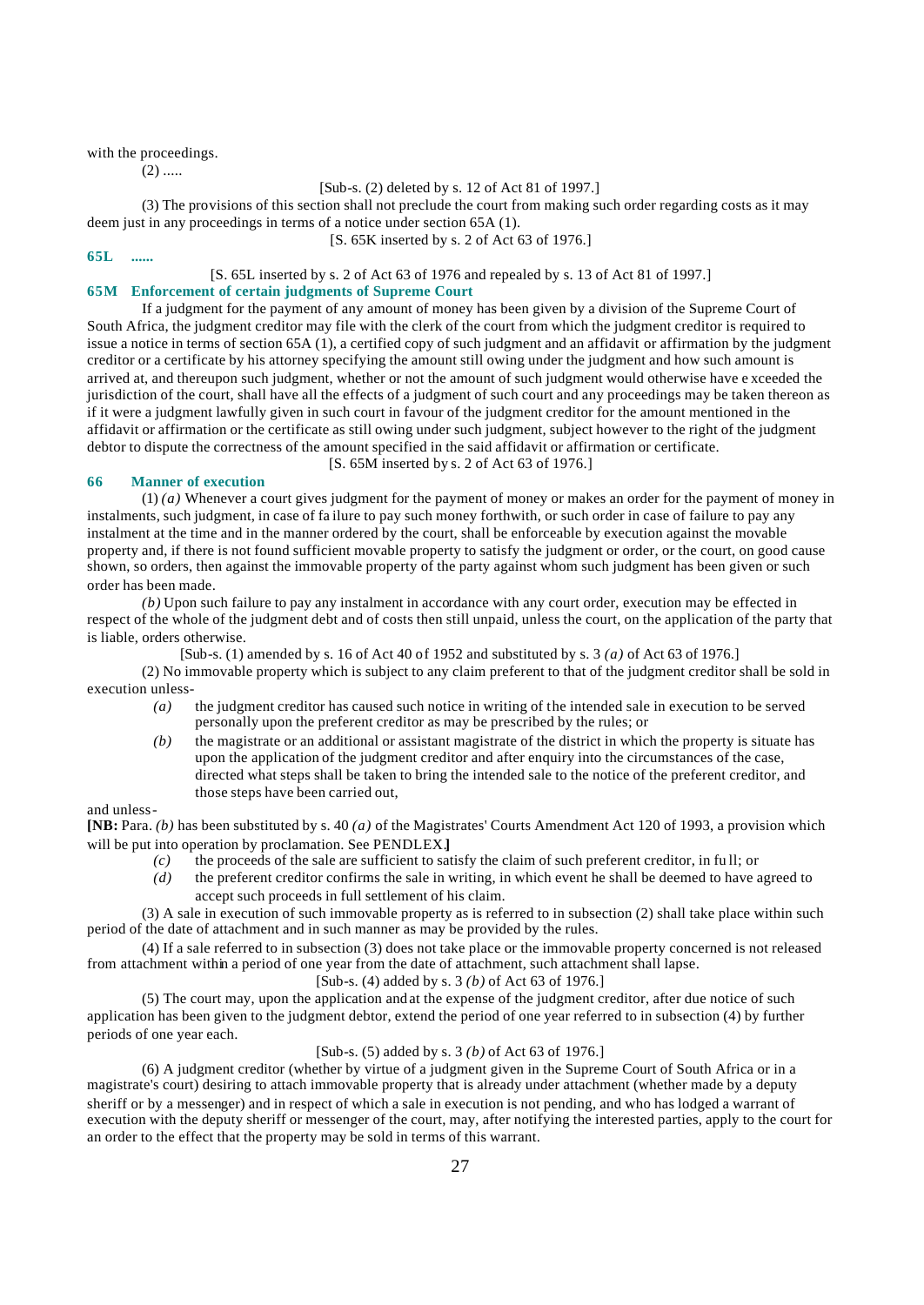[Sub-s. (6) added by s. 3 *(b)* of Act 63 of 1976.]

**[NB:** Sub-s. (6) has been substituted by s. 40 *(b)* of the Magistrates' Courts Amendment Act 120 of 1993, a provision which will be put into operation by proclamation. See PENDLEX.**]**

(7) A messenger who is directed to attach immovable property, shall not be precluded merely by the absence of the execution debtor from his place of residence or business, from discharging his duties, but may discharge his duties if he is able to do so and shall endorse a return of service to the court on the warrant.

[Sub-s. (7) added by s. 3 *(b)* of Act 63 of 1976.]

**[NB:** Sub-s. (7) has been amended by s. 40 *(c)* of the Magistrates' Courts Amendment Act 120 of 1993, a provision which will be put into operation by proclamation. See PENDLEX.**]**

(8) If the execution debtor, having been requested by the messenger of the court to point out property in order to satisfy a warrant of execution against movable property, declares that he has no movable property or insufficient movable property and the messenger is unable to find sufficient movable property to satisfy the warrant, the messenger shall request the execution debtor to declare whether he has immovable property which is executable and shall enter the execution debtor's reply in his return of service endorsed on such warrant.

[Sub-s. (8) added by s. 3 *(b)* of Act 63 of 1976.]

**[NB:** Sub-s. (8) has been amended by s. 40 *(d)* of the Magistrates' Courts Amendment Act 120 of 1993, a provision which will be put into operation by proclamation. See PENDLEX.**]**

#### **67 Property exempt from execution**

In respect of any process of execution issued out of any court the following property shall be protected from seizure and shall not be attached or sold, namely:

- *(a)* the necessary beds, bedding and wearing apparel of the execution debtor and of his family;
- *(b)* the necessary furniture (other than beds) and household utensils in so far as they do not exceed in value the amount  $\frac{xxi}{x}$  determined by the Minister from time to time by notice in the *Gazette*;

[Para. *(b)* amended by s. 25 of Act 93 of 1962 and substituted by s. 5 *(a)* of Act 19 of 1985 and by s. 1 *(a)* of Act 204 of

#### 1993.]

*(c)* stock, tools and agricultural implements of a farmer in so far as they do not exceed in value the

amount<sup>XXII</sup>\* determined by the Minister from time to time by notice in the *Gazette*;

- [Para. *(c)* amended by s. 25 of Act 93 of 1962 and substituted by s. 5 *(b)* of Act 19 of 1985 and by s. 1 *(a)* of Act 204 of 1993.]
	- *(d)* the supply of food and drink in the house sufficient for the needs of such debtor and of his family during one month;
	- $(e)$  tools and implements of trade, in so far as they do not exceed in value the amount  $\frac{xx}{iii}$  determined by the Minister from time to time by notice in the *Gazette*;
- [Para. *(e)* amended by s. 25 of Act 93 of 1962 and substituted by s. 5 *(c)* of Act 19 of 1985 and by s. 1 *(b)* of Act 204 of 1993.]
	- *(f)* professional books, documents or instruments necessarily used by such debtor in his profession, in so far as they do not exceed in value the amount  $\frac{XXIV_*}{}$  determined by the Minister from time to time by notice in the *Gazette*;
- [Para.*(f)* amended by s. 25 of Act 93 of 1962 and substituted by s. 5 *(d)* of Act 19 of 1985 and by s. 1 *(b)* of Act 204 of

1993.]

*(g)* such arms and ammunition as such debtor is required by law, regulation or disciplinary order to have in his possession as part of his equipment:

Provided that the court shall have a discretion in exceptional circumstances and on such conditions as it may determine to increase the amounts determined by the Minister in respect of paragraphs  $(b)$ ,  $(c)$ ,  $(e)$  and  $(f)$ .

[S. 67 amended by s. 5 *(e)* of Act 19 of 1985 and by s. 1 *(c)* of Act 204 of 1993.]

#### **68 Property executable**

(1) The messenger executing any process of execution against movable property may, by virtue of such process, also seize and take any money or bank notes, and may seize, take and sell in executio n cheques, bills of exchange, promissory notes, bonds, or securities for money belonging to the execution debtor.

**[NB:** Sub-s. (1) has been amended by s. 41 *(a)* of the Magistrates' Courts Amendment Act 120 of 1993, a provision which will be put into operation by proclamation. See PENDLEX.**]**

(2) The messenger may also hold any cheques, bills of exchange, promissory notes, bonds or securities for money which have been seized or taken, as security for the benefit of the execution creditor for the amount directed to be levied by the execution so far as it is still unsatisfied; and the execution creditor may, when the time of payment has arrived, sue in the name of the execution debtor, or in the name of any person in whose name the execution debtor might have sued, for the recovery of the sum secured or made payable thereby.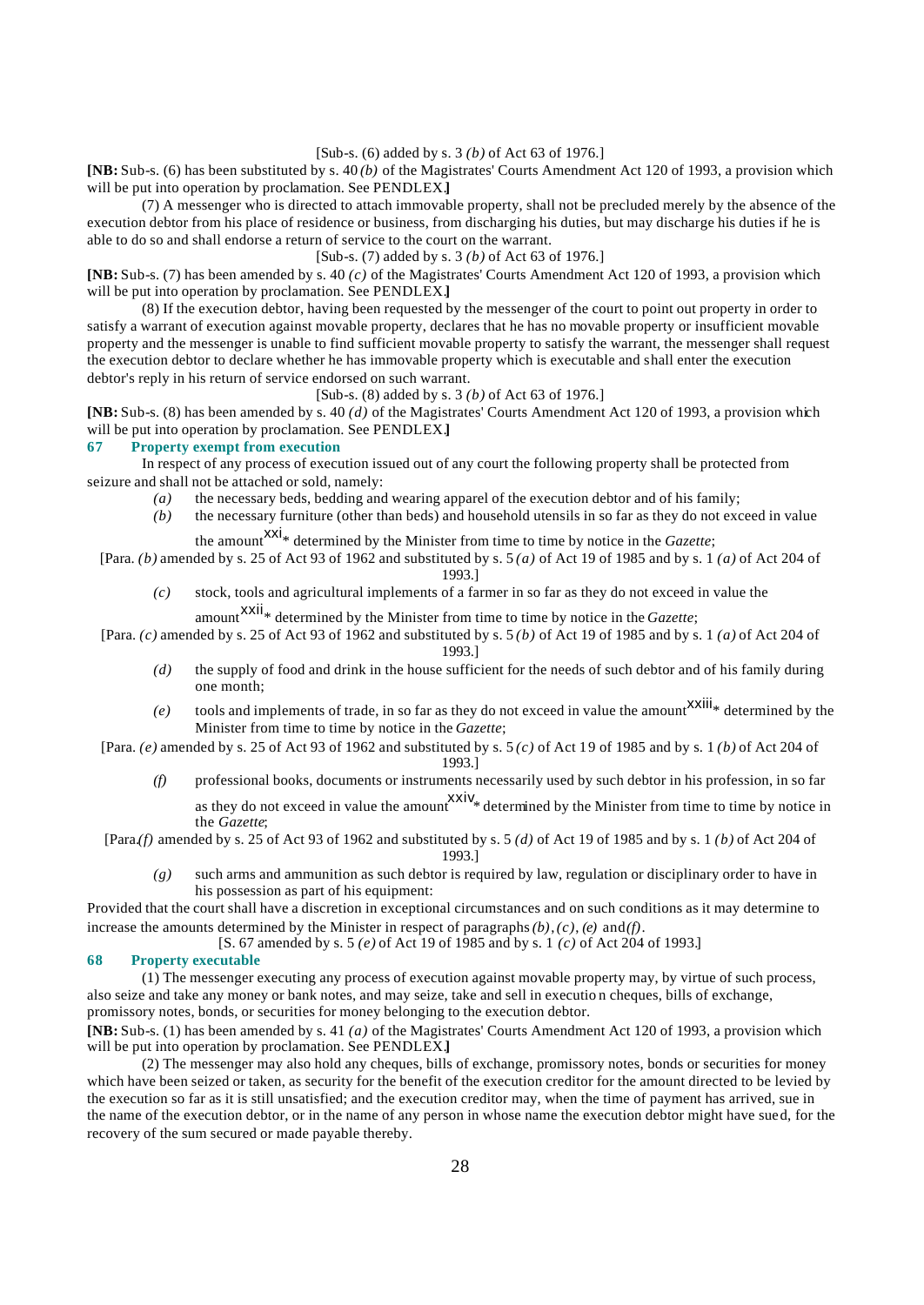**[NB:** Sub-s. (2) has been amended by s. 41 *(b)* of the Magistrates' Courts Amendment Act 120 of 1993, a provision which will be put into operation by proclamation. See PENDLEX.**]**

(3) The messenger may also under any process of execution against movable property attach and sell in execution the interest of the execution debtor in any movable property belonging to him and pledged or sold under a suspensive condition to a third person, and may also sell the interest of the execution debtor in property movable or immovable leased to the execution debtor or sold to him under any hire purchase contract or under a suspensive condition.

**[NB:** Sub-s. (3) has been amended by s. 41 *(c)* of the Magistrates' Courts Amendment Act 120 of 1993, a provision which will be put into operation by proclamation. See PENDLEX.**]**

(4) Whenever, if the sale had not been in execution, it would have been necessary for the execution debtor to endorse a document or to execute a cession in order to pass the property to a purchaser, the messenger may so endorse the document or execute the cession, as to any property sold by him in execution.

**[NB:** Sub-s. (4) has been amended by s. 41 *(d)* of the Magistrates' Courts Amendment Act 120 of 1993, a provision which will be put into operation by proclamation. See PENDLEX.**]**

(5) The messenger may also, as to immovable property sold by him in execution, do anything necessary to effect registration of transfer. Anything done by the messenger under this subsection or subsection (4) shall be as valid and effectual as if he were the execution debtor.

**[NB:** Sub-s. (5) has been amended by s. 41 *(e)* of the Magistrates' Courts Amendment Act 120 of 1993, a provision which will be put into operation by proclamation. See PENDLEX.**]**

(6) Where judgment is given against a member of a partnership or syndicate in an action in which he individually was plaintiff or defendant, his interest in the partnership or syndicate may be attached and sold in execution. **69 Interpleader claims**

(1) *(a)* Where any person, not being the judgment debtor makes any claim to or in respect of any property attached or about to be attached in execution under the process of any court, or to the proceeds of such property sold in execution, his claim shall be adjudicated upon after issue of a summons in the manner provided by the rules.

*(b)* Upon the issue of such summons any action which may have been brought in any court whatsoever in respect of such property shall be stayed and shall abide the result of the proceedings taken upon such summons.

(2) Where two or more persons make adverse claims to any property in the custody or possession of a third party such claims shall be adjudicated upon after issue of a summons in the manner provided by the rules.

# **70 Sale in execution gives good title**

A sale in execution by the messenger shall not, in the case of movable property after delivery thereof or in the case of immovable property after registration of transfer, be liable to be impeached as against a purchaser in good faith and without notice of any defect.

**[NB:** S. 70 has been amended by s. 42 of the Magistrates' Courts Amendment Act 120 of 1993, a provision which will be put into operation by proclamation. See PENDLEX.**]**

## **71 Surplus after execution**

If, after a sale in execution, there remains any surplus in the hands of the messenger, it shall be liable to attachment for any other unsatisfied judgment debt.

**[NB:** S. 71 has been amended by s. 43 of the Magistrates' Courts Amendment Act 120 of 1993, a provision which will be put into operation by proclamation. See PENDLEX.]<br>**71A** Movable property which messenger cannot

## **71A Movable property which messenger cannot dispose of in terms of this Act, shall be sold by public auction**

(1) Any mo vable property in the custody of the messenger or any other person acting on his behalf in respect of which attachment has been withdrawn or which is released from attachment and in respect of which the owner or person from whose possession the property has been removed, cannot be traced, and which cannot be disposed of in terms of this Act, shall be sold by the messenger by public auction, and the proceeds of the sale shall, after deduction of the messenger's costs, be paid into the Consolidated Revenue Fund: Provided that such sale shall not take place unless such property has remained unclaimed for a period of fourteen days after the messenger has published, in one English and one Afrikaans newspaper circulating in the district where the last known address of the judgment debtor is situate, a notice containing the name of the judgment debtor, a description of the property and stating the intention to sell such property if it is not claimed within the period specified therein.

(2) After the public auction referred to in subsection (1), the messenger shall draw up a vendue roll as if the sale was a sale in execution of property and shall attach the roll to his return in respect of the relevant process of the court in the case together with proof that the proceeds of the sale have been paid into the Consolidated Revenue Fund.

(3) The proceeds of a sale paid into the Consolidated Revenue Fund in terms of this section, shall be refunded out of accruing revenue to any person who satisfies a judicial officer of the district in which the sale took place that he would have been entitled to receive the property referred to in this section after the attachment thereof had been withdrawn or the property had been released from attachment.

#### [S. 71A inserted by s. 16 of Act 53 of 1970.]

**[NB:** S. 71A has been substituted by s. 44 of the Magistrates' Courts Amendment Act 120 of 1993, a provision which will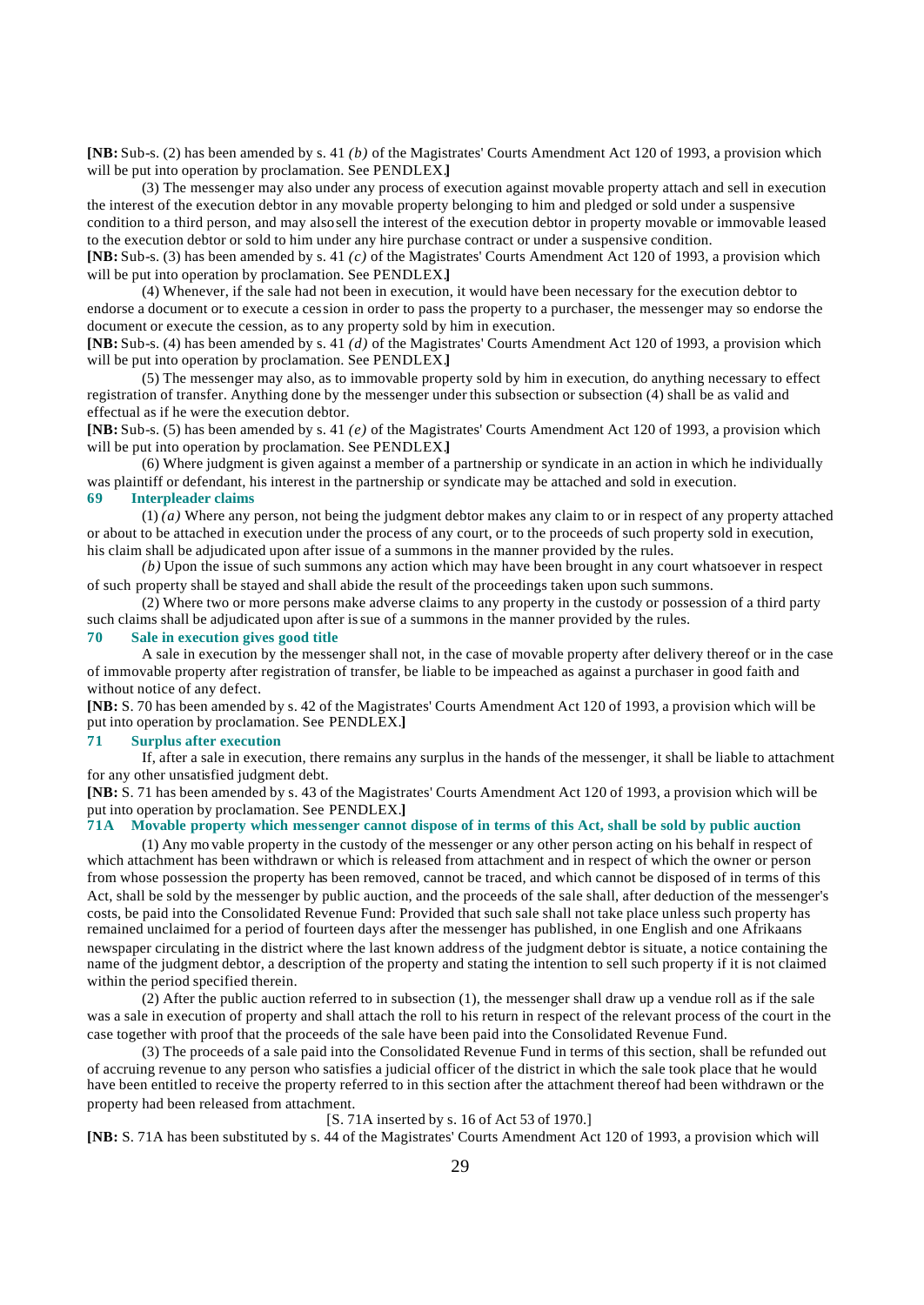#### be put into operation by proclamation. See PENDLEX.**]**

#### **72 Attachment of debts**

(1) The court may, on *ex parte* application by the judgment creditor or under section 65E (1) *(b)*, order the attachment of any debt at present or in future owing or accruing to a judgment debtor by or from any other person (excluding the State), residing, carrying on business or employed in the district, to an amount sufficient to satisfy the judgment and the costs of the proceedings for attachment, whether such judgment has been obtained in such court or in any other magistrate's court, and make an order (hereinafter called a garnishee order) against such person (hereinafter called the garnishee) to pay to the judgment creditor or his attorney at the address of the judgment creditor or his attorney, so much of the debt as may be sufficient to satisfy the judgment and costs, and may enforce such garnishee order as if it were a judgment of the court.

**[NB:** Sub-s. (1) has been amended by s. 45 of the Magistrates' Courts Amendment Act 120 of 1993, a provision which will be put into operation by proclamation. See PENDLEX.**]**

(2) If, after any such garnishee order in respect of any debt has been granted, it is shown to the satisfaction of the court that sufficient means to maintain himself and those dependent upon him will not, after satisfaction of the garnishee order, be left to the judgment debtor, the court shall set aside the garnishee order or amend it in such manner that it will affect only the balance of the debt over and above such sufficient means.

(3) Any order under this section may at any time for good cause be suspended, amended or rescinded by the court.

(4) The court may, if it appears that there are unsatisfied claims owing to other creditors, postpone the application to enable the judgment debtor to make application for an administration order under section 74.

[S. 72 substituted by s. 17 of Act 40 of 1952, amended by s. 26 of Act 93 of 1962 and substituted by s. 4 of Act 63 of 1976.]

# **73 Order for payment by instalments**

(1) The court may, upon the application of any judgment debtor or under section 65E (1) *(a)* (ii) or 65E (1) *(c)* and if it appears to the court that the judgment debtor is unable to satisfy the judgment debt in full at once, but is able to pay reasonable periodical instalments towards satisfaction thereof or if the judgment debtor consents to an emoluments attachment order or a garnishee order being made against him, suspend execution against that debtor either wholly or in part on such conditions as to security or otherwise as the court may determine.

[Sub-s. (1) amended by s. 18 of Act 40 of 1952 and substituted by s. 5 of Act 63 of 1976.]

(2) Nothing in this section contained shall be construed as authorizing the court to suspend the execution of a judgme nt upon any property subject to a hypothec for the judgment debt existing irrespective of attachment in execution.

(3) An order under paragraph *(e)* of section *forty-eight* or under this section may at any time and for good cause be varied or rescinded by the court.

# **74 Granting of administration orders**

(1) Where a debtor-

- *(a)* is unable forthwith to pay the amount of any judgment obtained against him in court, or to meet his financial obligations, and has not sufficient assets capable of attachment to satisfy such judgment or obligations; and
- $(b)$  states that the total amount of all his debts due does not exceed the amount  $\frac{xxv_*}{x}$  determined by the Minister from time to time by notice in the *Gazette*,

[Para. *(b)* substituted by s. 6 *(a)* of Act 19 of 1985 and by s. 8 *(a)* of Act 25 of 1987.]

such court or the court of the district in which the debtor resides or carries on business or is employed may, upon application by the debtor or under section 65I, subject to such conditions as the court may deem fit with regard to security, preservation or disposal of assets, realization of movables subject to hypothec (except movables referred to in section 34 of the Land Bank Act, 1944 (Act 13 of 1944)), or otherwise, make an order (in this Act called an administration order) providing for the administration of his estate and for the payment of his debts in instalments or otherwise. **[NB:** Sub-s. (1) has been amended by s. 46 of the Magistrates' Courts Amendment Act 120 of 1993, a provision which will be put into operation by proclamation. See PENDLEX.**]**

(2) An administration order shall not be invalid merely because at some time or other the total amount of the

debtor's debts are found to exceed the amount xxvi<sup>\*</sup> determined by the Minister from time to time by notice in the *Gazette*, but in such a case the court may, if it deems fit, rescind the order.

[Sub-s. (2) substituted by s. 6 *(b)* of Act 19 of 1985 and by s. 8 *(b)* of Act 25 of 1987.]

[S. 74 amended by s. 19 of Act 40 of 1952, by s. 2 of Act 14 of 1954, by s. 27 of Act 93 of 1962, by s. 12 of Act 19 of 1963 and by s. 29 of Act 94 of 1974 and substituted by s. 6 of Act 63 of 1976.]

## **74A Documents to be submitted with application for administration order**

(1) With an application referred to in section 74 (1) the debtor shall submit a full statement of his affairs in the form prescribed in the rules.

(2) In the form referred to in section (1) provision shall be made for the following particulars, *inter alia*, namely -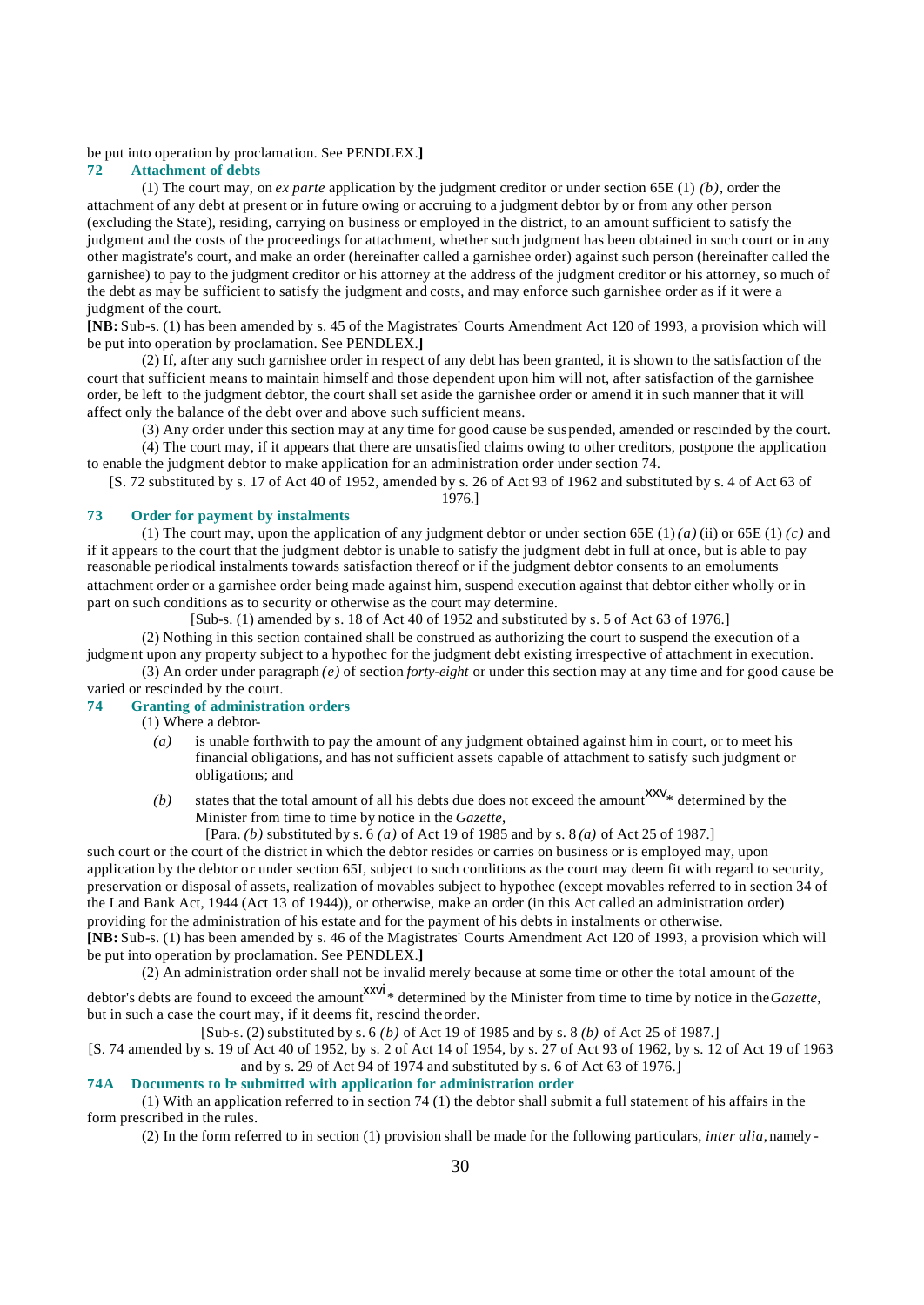*(a)* the name and business address of the debtor's employer or, if the debtor is not employed, the reason why he is unemployed;

- $(b)$ <sup>XXVII</sup><sup>\*</sup> a detailed list of the debtor's assets and their current market values and full particulars of interests in property and claims in his favour, including moneys in a savings or other account with a bank or elsewhere;
- *(c)* the debtor's trade or occupation and his gross weekly or monthly income and that of his wife living with him, and particulars of all deductions from such income by stop order or otherwise, supported as far as possible by written statements by the employers of the debtor and his wife;
- *(d)* a detailed list of the debtor's essential weekly or monthly expenses and those of the persons dependent on him, including his own transport expenses and those of his wife to and from work, and those of his children to and from school;
- *(e)* a complete list of all the debtor's creditors and their addresses, and the amount owing to each creditor, in which a clear distinction shall be made between-
	- (i) debts the whole amount of which is owing, including judgment debts payable in instalments in terms of a court order, an emoluments attachment order or a garnishee order; and
	- (ii) obligations which are payable *in futuro* in periodical payments or otherwise or which will become payable under a maintenance order, agreement, stop order or otherwise, and in which the nature of such periodical payments is specified in each case or when the obligations will be payable and how they are then to be paid, the balance owing in each case and when, in each case, the obligation will terminate;
- *(f)* the security and the estimated value of the security that a creditor has or the name and address of any other person who, in addition to the debtor, is liable for any debt;
- *(g)* full particulars, supported as far as possible by a statement and a copy of the credit agreement, as defined in section 1 of the National Credit Act, 2005 (Act 34 of 2005), of goods purchased under that credit agreement, the purchase price, the instalments payable, the balance owing and the date on which the purchase price will be paid in full, and the reasons adduced by the debtor why provision should be made for the payment of the remaining instalments;

[Para. *(g)* substituted by s. 47 *(a)* of Act 120 of 1993 and amended by s. 172 (2) of Act 34 of 2005.]

- *(h)* full particulars of any mortgage bond on immovable property owned by the debtor, the instalments payable, the balance owing, the date on which the mortgage debt will be paid in full and the reasons adduced by the debtor why provision should be made for the payment of the instalments payable in terms of such mortgage bond;
- *(i)* full particulars of any asset purchased under a written agreement other than a credit agreement referred to in paragraph  $(g)$ , the instalments payable, the balance owing, and the date on which the purchase price will be paid in full, and the reasons adduced by the debtor why provision should be made for the payment of the instalments that become payable under such agreement;
	- [Para. *(i)* amended by s. 47 *(b)* of Act 120 of 1993 and by s. 172 (2) of Act 34 of 2005.]
- *(j)* whether any administration order was made at any time in respect of the debtor's estate and, if so, whether such order lapsed or was set aside and, if so, when and for what reasons;
- *(k)* the number and ages of the persons dependent on the debtor and his wife and their kinship with them;
- *(l)* if an administration order is made, the amount of the weekly or monthly or other instalments which the debtor offers to pay towards settlement of the debts referred to in paragraph *(e)* (i).

(3) The statement referred to in subsection (1) shall be confirmed by an affidavit in which the debtor declares that to the best of his knowledge the names of all his creditors and the amounts owed by him to each of them severally are set forth in the statement and that the declarations made therein are true.

(4) The clerk of the court shall, if requested thereto by an illiterate debtor and upon payment of the fee prescribed in the rules, assist the debtor in completing the statement referred to in subsection (1).

(5) The debtor shall lodge an application for an administration order and the statement referred to in subsection (1) with the clerk of the court and shall deliver to each of his creditors, at least 3 days before the date appointed for the hearing, personally or by registered post a copy of such application and statement on which shall appear the case number under which the original application was filed.

[S. 74A inserted by s. 6 of Act 63 of 1976.]

# **74B Hearing of application for administration order**

(1) At the hearing of an application for an administration order-

- *(a)* any creditor, whether he has received notice in terms of section 74A (5) or not, may attend the hearing and provide proof of his debt and object to any debt listed by the debtor in the statement of his affairs referred to in section 74A (1);
- *(b)* every debt listed by the debtor in the said statement shall be deemed to be proved, subject to any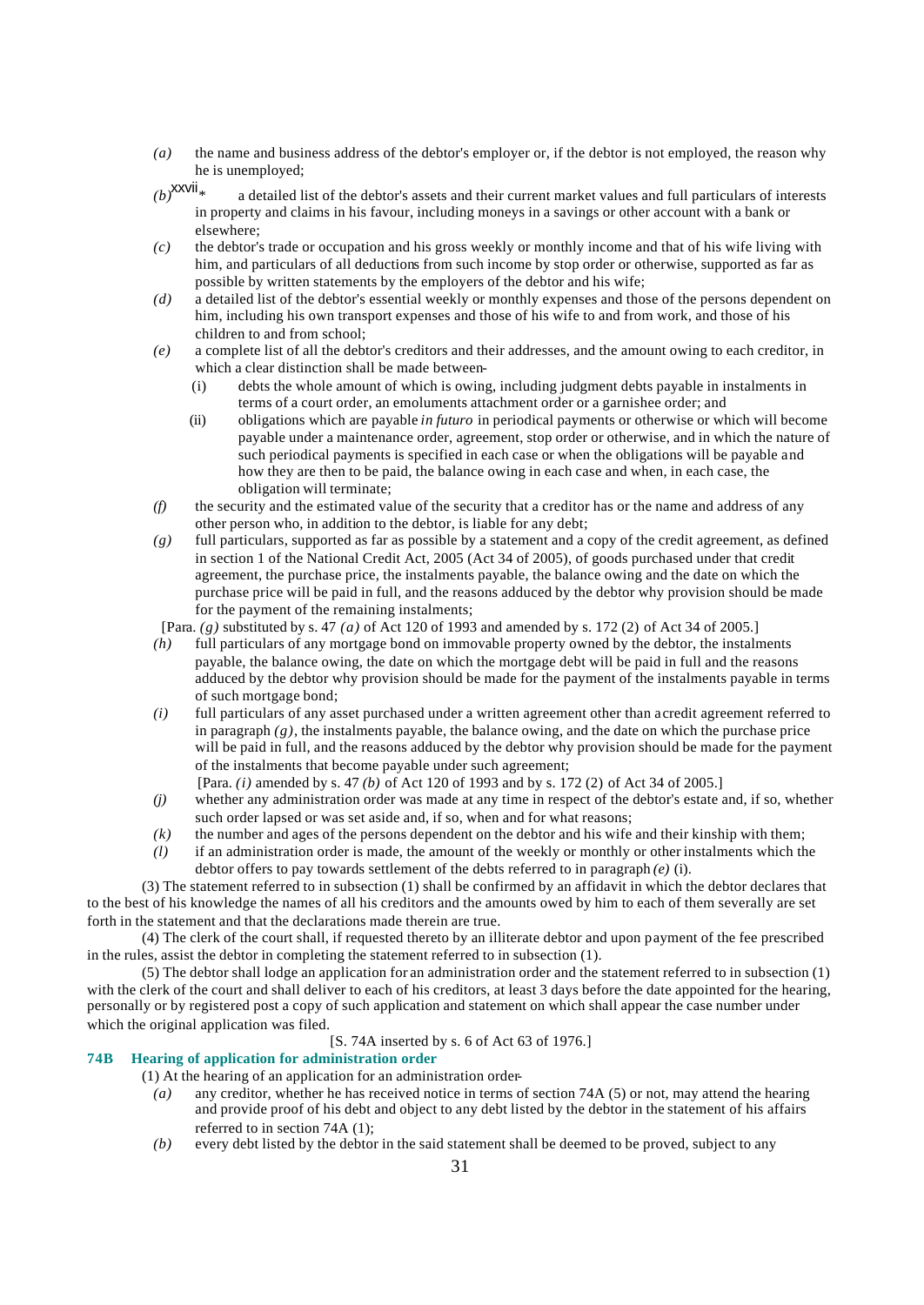amendment made thereto by the court, unless any creditor raises objections thereto or the court rejects it or requires substantiation thereof by evidence;

- *(c)* any creditor to whose debt an objection is raised by the debtor or any other creditor or who is required by the court to substantiate his debt with evidence shall provide proof of debt;
- *(d)* the court may defer proof of debt and postpone consideration of the application for an administration order or proceed to deal with such application and, if an administration order is granted, the debt shall subsequently when proved be added to the debts listed;
- *(e)* the debtor may be interrogated by the court and by any creditor whose debt has been acknowledged or proved, or by leave of the court, by any creditor the proof of whose debt has been deferred, or by the legal representative of such creditor with regard to-
	- (i) his assets and liabilities;
	- (ii) his present and future income and that of his wife living with him;
	- (iii) his standard of living, and the possibility of economising; and
	- (iv) any other matter that the court may deem relevant.

(2) If at the hearing it appears to the court that any debt other than a debt on the ground of or arising from any judgment debt is a matter of contention between the debtor and the creditor or between the creditor and any other creditor of the debtor, the court may, upon inquiry into the objection, allow or reject the debt or a part thereof.

(3) Any person whose debt has been rejected in accordance with subsection (2) may, notwithstanding the provisions of section 74P, institute proceedings or proceed with an action already instituted in respect of such debt.

(4) If any person referred to in subsection (3) has obtained judgment in respect of any debt referred to in that subsection, the amount of the judgment shall be added to the list of proved debts referred to in subsection (1).

(5) No administration order shall be granted at the request of any debtor if it is proved that any administration order was rescinded within the preceding period of 6 months because of the debtor's non-compliance therewith, unless the debtor proves to the satisfaction of the court that his non-compliance with the order was not wilful.

# [S. 74B inserted by s. 6 of Act 63 of 1976.]

# **74C Contents of administration order**

(1) An administration order shall be in the form prescribed by the rules and-

- *(a)* shall lay down the amount of the weekly or monthly or other payments to be made in terms thereof; and *(b)* may specify-
	- (i) the assets, if any, of the estate under administration which may be realized by the administrator for the purpose of distributing the proceeds among the creditors: Provided that no such asset that is the subject of any credit agreement regulated by the National Credit Act, 2005 (Act 34 of 2005), shall be realized without the written permission of the seller;
	- [Sub-para. (i) amended by s. 48 *(a)* of Act 120 of 1993 and by s. 172 (2) of Act 34 of 2005.]
	- $(ii)$  ......
- [Sub-para. (ii) deleted by s. 48 *(b)* of Act 120 of 1993.]
- (iii) the debtor's obligations which the court took account of in determining the amount of the weekly or monthly or other instalments to be paid by the debtor to the administrator;
- (iv) the assets, if any, which shall not be disposed of by the debtor except by leave of the administrator or the court;
- (v) such other provisions or conditions as the court may deem necessary or expedient.

(2) The amount of the weekly or monthly or other payments to be made by the debtor to the administrator in terms of the administration order shall, as nearly as possible, approximate the difference between the debtor's future income and the sum of-

- *(a)* the amount determined by the court as the reasonable amount required by the debtor for his necessary expenses and those of the persons dependent on him;
- *(b)* the periodical payments which the debtor is obliged to make under a credit agreement as defined in section 1 of the National Credit Act, 2005 (Act 34 of 2005): Provided that the court may in its discretion refuse to take into account the periodical payments which the debtor undertook to pay under such a transaction for the purchase of goods which are not exempt from execution in terms of section 67 or which, in the opinion of the court, cannot be regarded as the debtor's household requirements, unless the court is of opinion that in all the circumstances it is desirable to safeguard the goods concerned; [Para. *(b)* amended by s. 48 *(c)* of Act 120 of 1993 and by s. 172 (2) of Act 34 of 2005.]
- *(c)* the periodical payments to be made by the debtor in terms of an existing maintenance order;
- *(d)* the periodical payments to be made by the debtor under a mortgage bond or any other written agreement for the purchase of any asset in terms of which the liabilities thereunder are payable in instalments, if in all the circumstances the court is of opinion that the instalments payable are reasonable in view of the judgment debtor's income and the sums of money due by him to other creditors or that it is desirable to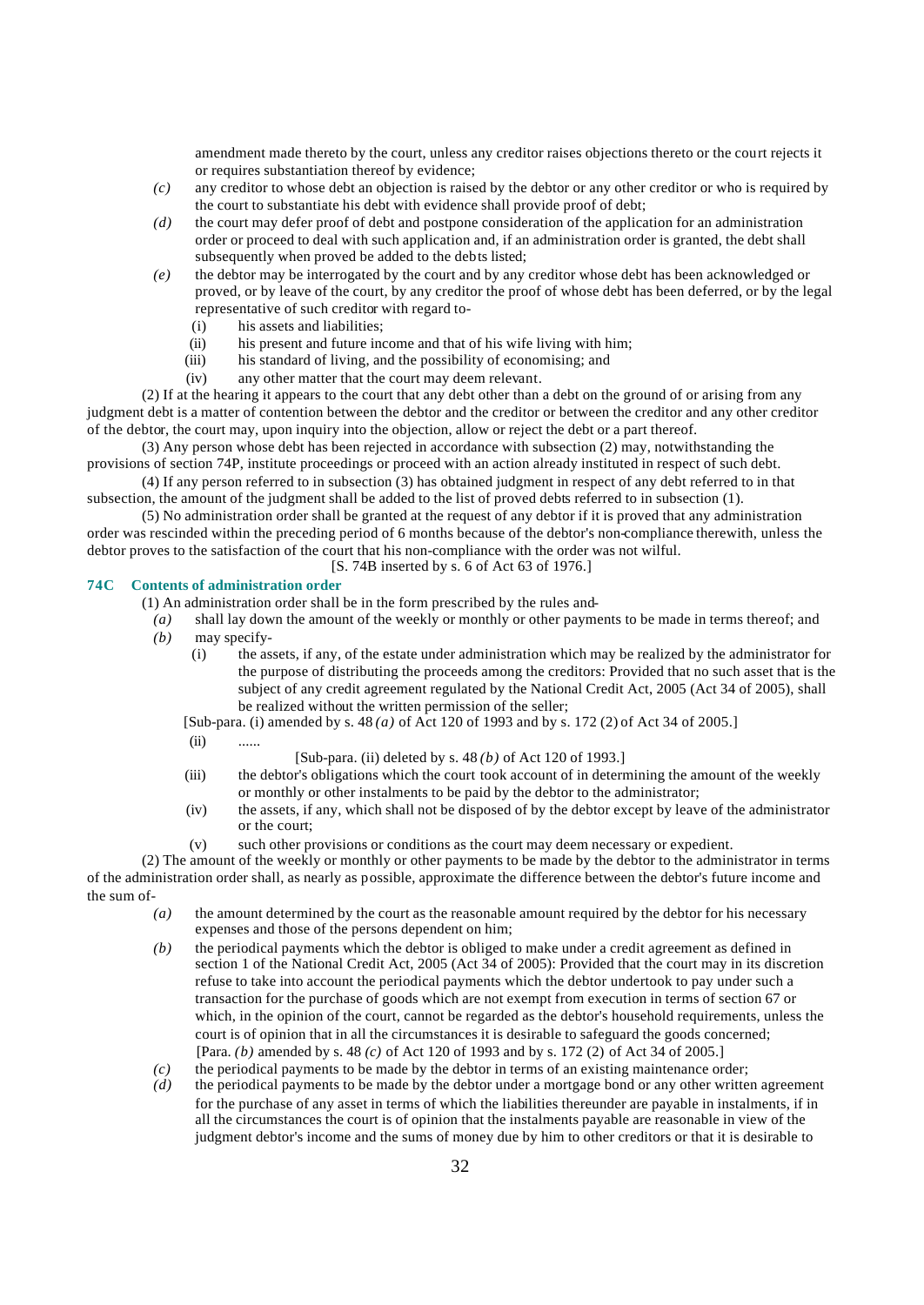safeguard the mortgaged property or the asset to which the written agreement relates; and

*(e)* the payments to be made by the debtor by virtue of any other obligation referred to in section 74A (2)  $(e)$ (ii).

(3) The court may take into account the income of the debtor's wife, who is living with him, in determining the amount referred to in subsection (2) *(a)* and, where the debtor is married in community of property, in determining the debtor's income.

## [S. 74C inserted by s. 6 of Act 63 of 1976.]

# **74D Authorizing of issue of emoluments attachment order or garnishee order**

Where the administration order provides for the payment of instalments out of future emoluments or income, the court shall authorize the issue of an emoluments attachment order in terms of section 65J in order to attach emoluments at present or in future owing or accruing to the debtor by or from his employer, or shall authorize the issue of a garnishee order under section 72 in order to attach any debt at present or in future owing or accruing to the debtor by or from any other person (excluding the State), in so far as either of the said sections is applicable, and the court may suspend such an authorization on such conditions as the court may deem just and reasonable.

[S. 74D inserted by s. 6 of Act 63 of 1976.]

#### **74E Appointment of administrator**

(1) When an administration order has been granted under section 74 (1), the court shall appoint a person as administrator, which appointment shall become effective only after a copy of the administration order has been handed or sent to him by registered post and, in the event of his being required as administrator to give security, after he has given such security.

(2) An administrator may on good cause shown be relieved of his appointment by the court, and the court may appoint any other person in his place.

(3) An administrator who is not an officer of the court or a practitioner shall, before a copy of the administration order is handed or sent to him by registered post, give security to the satisfaction of the court and thereafter as required by the court for the due and prompt payment by him to the parties entitled thereto of all moneys which come into his possession by virtue of his appointment as an administrator.

(4) An administrator shall not be obliged to give security in respect of his appointment as an administrator of the estate of any particular debtor if he has given or gives security to the satisfaction of the court for the due and prompt payment by him to the parties entitled thereto of all moneys which may come into his possession by virtue of his appointment as administrator of the estate of any debtor, irrespective of whether such appointment was made before or after the date on which the said security was given.

[S. 74E inserted by s. 6 of Act 63 of 1976.]

# **74F Notice of and objections to administration orders**

(1) A copy of an administration order shall be handed or sent by registered post to the debtor and the administrator by the clerk of the court.

(2) The administrator shall forward a copy of the administration order by registered post to each creditor whose name is mentioned by the debtor in the statement of his affairs or who has given proof of a debt.

(3) A creditor who has not received notice of the application for an administration order and who wishes to object to any debt listed with the order or to the manner in which payments shall be made in terms of the order shall, within a reasonable time as laid down in the rules, give notice of his objection and the grounds therefor to the clerk of the court, the debtor and the administrator and, if he objects to the inclusion of any debt, also to the creditor concerned.

- (4) In considering the objection referred to in subsection (3) the court may-
	- *(a)* uphold it;
	- *(b)* refuse it; or
	- *(c)* postpone consideration thereof for hearing after notice given to the persons concerned and on such conditions as to costs or otherwise as the court may deem fit.
		- [S. 74F inserted by s. 6 of Act 63 of 1976.]

# **74G List of creditors and debts and additions thereto**

(1) The administrator shall as soon as may be draw up and lodge with the clerk of the court a complete list on which shall appear the case number under which the application for an administration order has been filed, and which shall contain the names of the creditors and the amounts owing to them severally as at the date on which the administration order was granted.

(2) Any creditor who wishes to provide proof of a debt owing before the making of an administration order and not listed in such order, shall lodge his claim in writing with the administrator, who shall thereupon give the debtor notice thereof in the form prescribed in the rules.

(3) If, within the period allowed in the notice referred to in subsection (2), the debtor admits the claim or does not dispute it, the claim shall be deemed to be proved, subject to the right of any other creditor who has not received notice of the claim to object to the debt, and the administrator shall by notice lodged with the clerk of the court add the name of the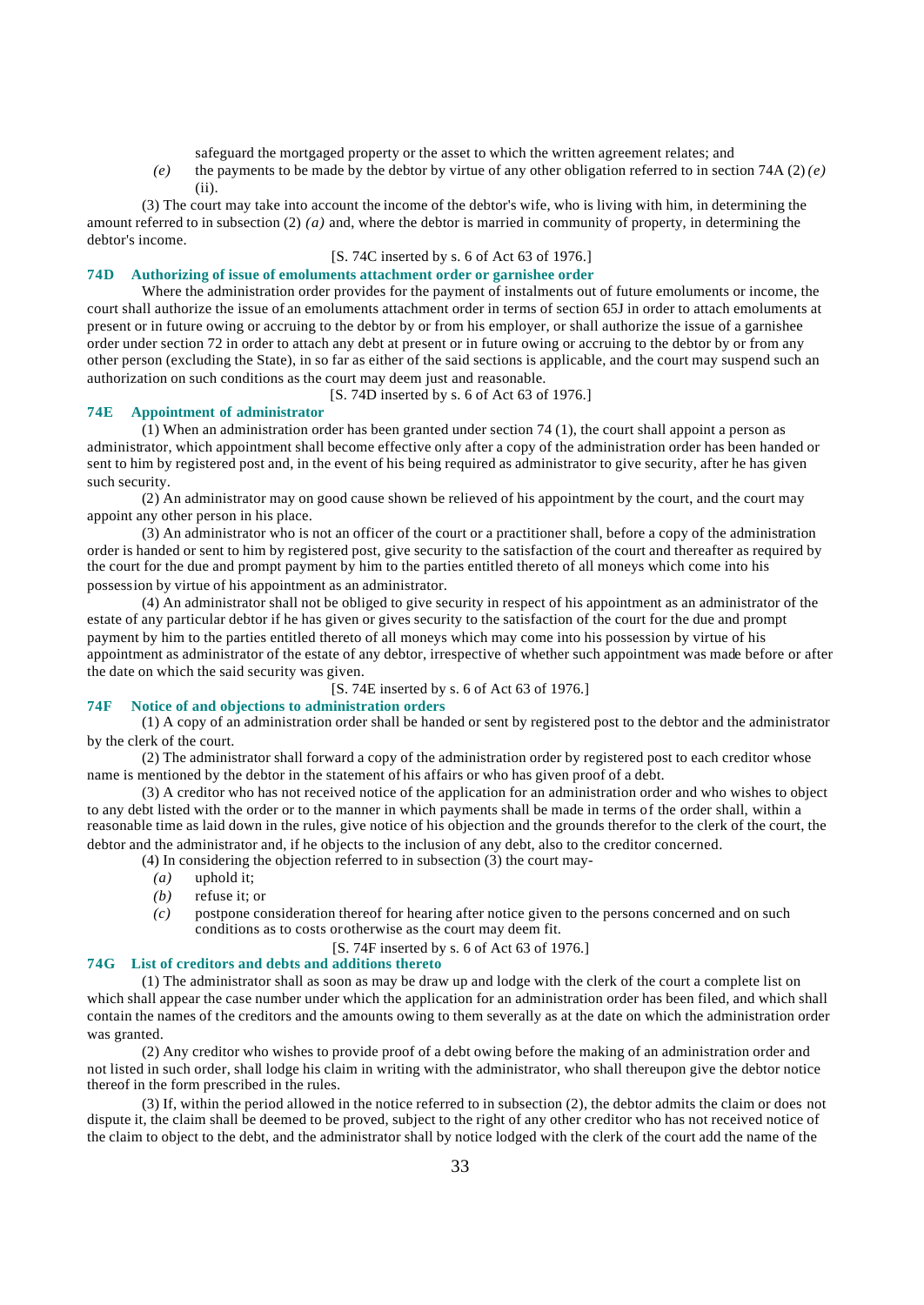creditor and the amount of the debt owing to him to the list referred to in subsection (1) and shall inform the creditor in the form prescribed in the rules that this has been done.

(4) If, within the period allowed in the notice referred to in subsection (2), the debtor gives notice in writing to the administrator that he disputes the claim, the administrator shall notify the creditor thereof and the creditor may request the clerk of the court to appoint a day and time for the hearing of the objection by the court and shall notify the debtor in writing of such day and time.

(5) At the hearing of the objection referred to in subsection (4) the court may-

- *(a)* refuse the claim as a whole;
- *(b)* allow the claim as a whole or in part;
- *(c)* require that the claim he supported by evidence; or
- *(d)* postpone the hearing on such conditions as it may deem fit.

(6) If the court allows a claim as a whole or in part under subsection (5), the debt shall, to the extent to which it has been allowed, be added to the list referred to in subsection (1).

(7) If any person who sold and delivered goods to the debtor under a credit agreement as defined in section 1 of the National Credit Act, 2005 (Act 34 of 2005), before the administration order was granted, is entitled or becomes entitled, by reason of the debtor's failure to fulfil any obligation under such agreement, to demand immediate payment of the sum of the purchase price then still owing, and if such person advises the administrator in writing that he elects so to do, such agreement shall be deemed to create a hypothec on the goods in favour of the seller whereby the amount still owing to him in terms of the agreement is secured, and any term or condition of the agreement with regard to the seller's right to dissolve or terminate such agreement or his right to the return of the goods to which the agreement relates shall not, in consequence of the debtor's non-compliance with any term or condition thereof, notwithstanding anything to the contrary in any law contained, be enforceable.

[Sub-s. (7) substituted by s. 49 of Act 120 of 1993 and amended by s. 172 (2) of Act 34 of 2005.]

(8) The court may by order of court authorize the seller referred to in subsection (7) to take possession of the goods referred to in that subsection and to sell them by public auction by an auctioneer nominated by the court after giving the administrator and all the creditors written notice of the time and place of the sale and, if the court has so ordered, after publishing the notice or notices in the manner prescribed by the court, in one or more newspapers designated by the court or, if the seller, buyer and administrator so agree, to sell them by private treaty.

(9) Where the seller has sold the goods in terms of a court order referred to in subsection (8) he shall, if the sale was by public auction, forthwith lodge the auction list with the administrator and pay to the administrator the amount of the proceeds of the sale in excess of the amount of his debt and the costs connected with the sale or, if the net proceeds of the sale are insufficient to pay his debt in full, he may lodge a claim with the administrator in respect of the balance of the purchase price owing to him for inclusion in the list of creditors who are entitled to share in the *pro rata* distribution of funds received by the administrator.

 $(10)$  *(a)* The list of creditors referred to in subsection (1) shall be open to inspection by the creditors or their attorneys in the office of the clerk of the court and the office of the administrator at any time during office hours.

*(b)* Any creditor may, in the manner and within the period prescribed in the rules, object to any debt included in the list of creditors.

# [S. 74G inserted by s. 6 of Act 63 of 1976.]

# **74H Inclusion of creditors in list after granting of administration order**

(1) Any person who becomes a creditor of the judgment debtor after an administration order has been granted and who is desirous of providing proof of debt, shall lodge his claim in writing with the administrator, who shall thereupon advise the debtor thereof in the form prescribed in the rules.

(2) If the debtor admits the claim or does not dispute it within the period allowed in the notice referred to in subsection (1), the provisions of section 74G (3) shall, *mutatis mutandis*, apply, but the creditor shall not be entitled to a dividend in terms of the administration order until the creditors who were creditors on the date of the granting of the order have been paid in full.

(3) If the debtor disputes the claim within the period allowed in the notice referred to in subsection (1), the provisions of section 74G (4), (5) and (6) shall, *mutatis mutandis*, apply but if the court allows the claim as a whole or in part, such claim shall be subject to the rights referred to in subsection (2), of creditors who were creditors on the date on which the administration order was granted.

(4) The provisions of section 74G (7), (8) and (9) and of subsections (1), (2) and (3) of this section shall, *mutatis mutandis*, apply to any person who after the granting of an administration order sold and delivered goods to the debtor under a credit agreement as defined in section 1 of the National Credit Act, 2005 (Act 34 of 2005), and is desirous of providing proof of debt.

[Sub-s. (4) substituted by s. 50 of Act 120 of 1993 and amended by s. 172 (2) of Act 34 of 2005.]

[S. 74H inserted by s. 6 of Act 63 of 1976.]

# **74I Payments by debtor in terms of administration order**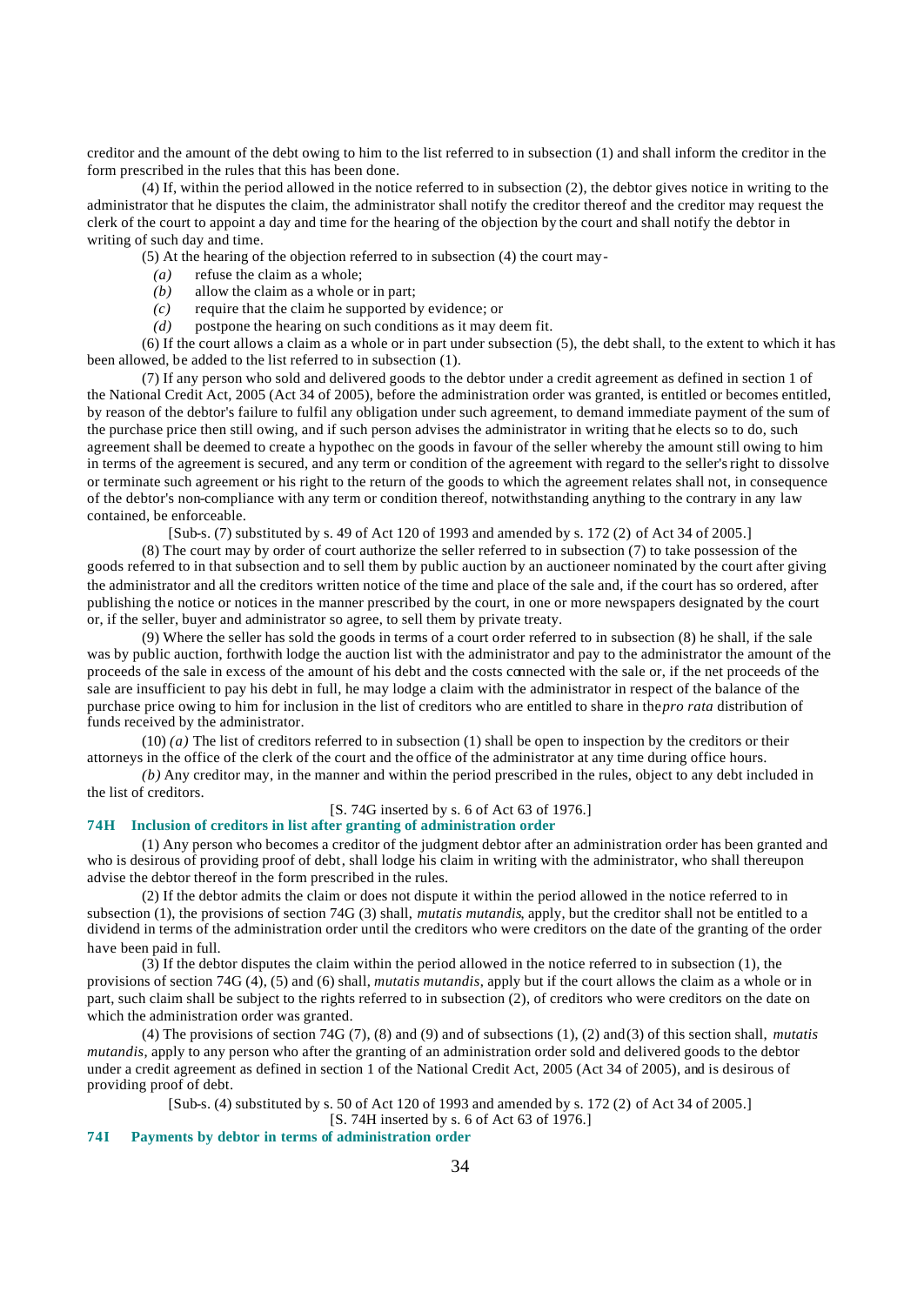(1) The debtor shall, subject to the provisions of this section, pay the administrator the amounts of the weekly or monthly or other payments that he is required to make in terms of the administration order.

(2) If a debtor fails to make the payments to the administrator that he is required to make in terms of the administration order, the provisions of sections 65A to 65L shall *mutatis mutandis* apply, while any reference in the said provisions to the judgment concerned, the judgment creditor or the judgment debtor shall be construed as a reference to the administration order concerned, the administrator or the debtor, respectively.

(3) If, in addition to the administration order, the court has authorised the issue of an emoluments attachment order or a garnishee order and has suspended such authorization conditionally and the debtor fails to comply with the conditions of suspension, the administrator may lodge a certificate to this effect with the clerk of the court, and the clerk of the court shall thereupon issue the emoluments attachment order or garnishee order, as the case may be.

(4) An emoluments attachment order or garnishee order referred to in subsection (3) shall be prepared by the administrator or his attorney, shall be signed by the administrator or his attorney and the clerk of the court, and shall be served on the garnishee by the messenger of the court by registered post.

**[NB:** Sub-s. (4) has been amended by s. 51 of the Magistrates' Courts Amendment Act 120 of 1993, a provision which will be put into operation by proclamation. See PENDLEX.**]**

(5) *(a)* When an emoluments attachment order or garnishee order referred to in subsection (3) has been served on the garnishee, he shall be obliged to pay to the administrator the amounts concerned as provided by the order and such payments shall constitute a first preference against the debtor's income.

*(b)* The provisions of section 65J (4) to (8) and (10) shall *mutatis mutandis* apply to the emoluments attachment order referred to in paragraph *(a)*, and in such application any reference in the said provisions to the judgment creditor shall be construed as a reference to the administrator.

> [Para. *(b)* substituted by s. 4 of Act 28 of 1981.] [S. 74I inserted by s. 6 of Act 63 of 1976.]

# **74J Duties of administrator**

(1) An administrator shall collect the payments to be made in terms of the administration order concerned and shall keep up to date a list (which shall be available for inspection, free of charge, by the debtor and creditors or their attorneys during office hours) of all payments and other funds received by him from or on behalf of the debtor, indicating the amount and date of each payment, and shall, subject to section 74L, distribute such payments *pro rata* among the creditors at least once every three months, unless all the creditors otherwise agree or the court otherwise orders in any particular case.

(2) If any debt or the balance of a debt be less than R10, the administrator may in his discretion pay such debt in full if such action will facilitate the distribution of funds in his possession.

(3) Claims that would enjoy preference under the laws relating to insolvency shall be paid out in the order prescribed by those laws.

(4) An administrator may, out of the moneys which he controls, pay any urgent or extraordinary medical, dental or hospital expenses incurred by the debtor after the date of the administration order.

(5) Every distribution account in respect of the periodical payments and other funds received by an administrator shall be numbered consecutively, shall bear the case number under which the administration order has been filed, shall be in the form prescribed in the rules, shall be signed by the administrator and shall be lodged at the office of the clerk of the court where it may be inspected free of charge by the debtor and the creditors or their attorneys during office hours.

(6) A distribution account referred to in subsection (5) shall at the request of any interested party be subject to review free of charge by any judicial officer.

#### [Sub-s. (6) substituted by s. 2 of Act 88 of 1996.]

**[NB:** Sub-s. (6) has been amended by s. 52 *(a)* of the Magistrates' Courts Amendment Act 120 of 1993, a provision which will be put into operation by proclamation. See PENDLEX.**]**

(7) An administrator shall deposit all moneys received by him from or on behalf of debtors whose estates are under administration-

- *(a)* if he is not a practising attorney, in a separate trust account with any bank in the Republic, and no amount with which any such account is credited shall be deemed to be part of the administrator's assets or, in the event of his death or insolvency, of his deceased or insolvent estate;
- *(b)* if he is a practising attorney, in the trust account that he keeps in terms of section 33 of the Attorneys, Notaries and Conveyancers Admission Act, 1934 (Act 23 of 1934).

**[NB:** Para. *(b)* has been substituted by s. 52 *(b)* of the Magistrates' Courts Amendment Act 120 of 1993, a provision which will be put into operation by proclamation. See PENDLEX.**]**

(8) If a debtor should at any time, despite a registered letter of demand from the administrator, be 14 days in arrear with the payment of any instalment and if steps in terms of section 74I (3) cannot be taken or have been taken

unsuccessfully, or if the debtor has disappeared, the administrator shall forthwith notify the creditors in writing thereof and request their instructions.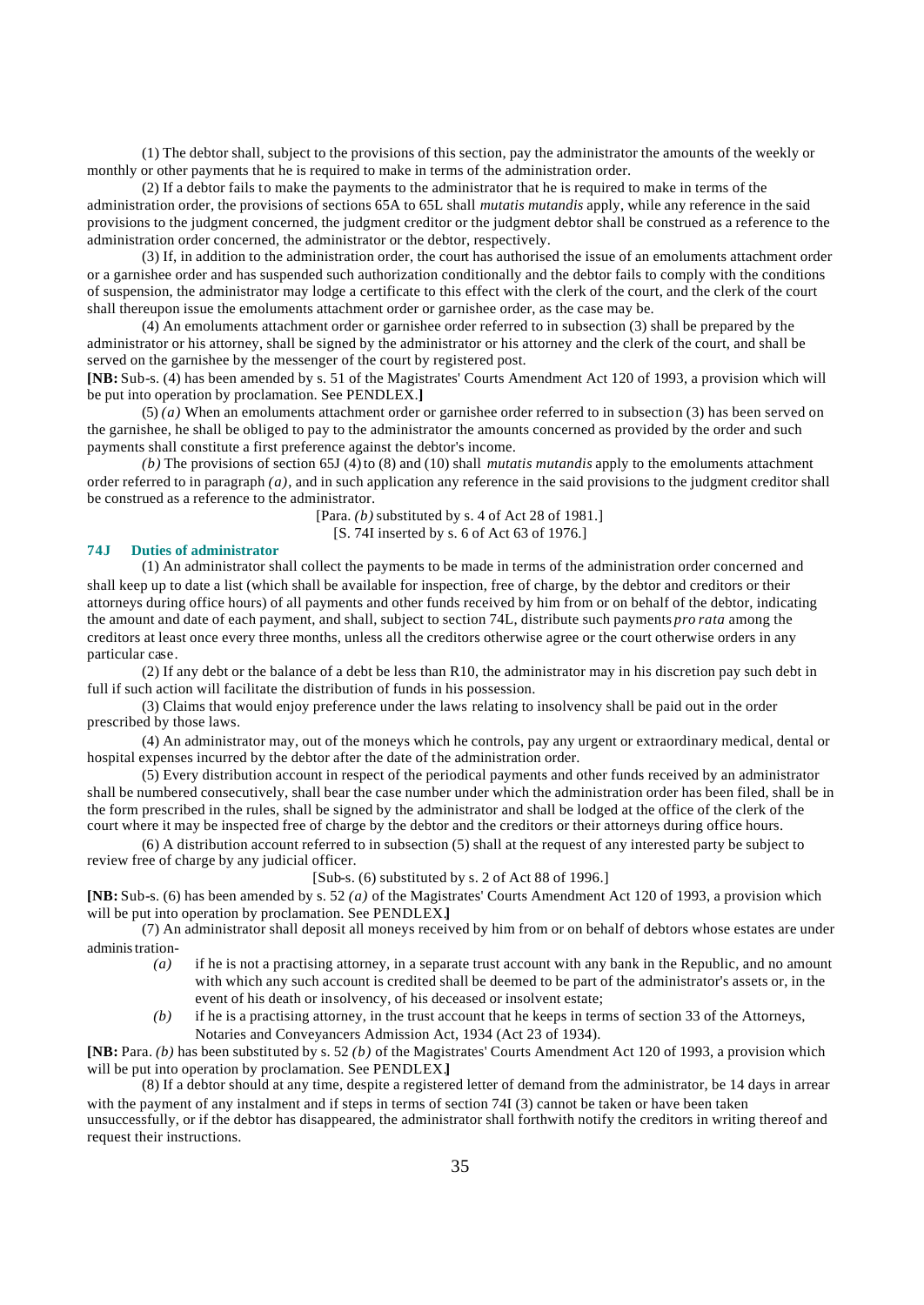(9) If within the period allowed in a notice contemplated in subsection (8) the majority of the creditors instruct him to do so, or fail to respond, the administrator shall institute legal proceedings against the debtor for his committal for contempt of court or take such steps as may be necessary to trace the debtor who has disappeared, as the circumstances may require.

(10) If within the period allowed in a notice contemplated in subsection (8) the majority of the creditors instruct him to do so, the administrator shall apply to the court for the rescission of the administration order.

(11) If an administrator fails to lodge a distribution account with the clerk of the court within one month from the time his obligation to do so commenced, any interested party may apply to the court for an order directing him to lodge a distribution account with the clerk of the court within t he time laid down in the order or relieving him of his office as administrator.

(12) If an administrator has lodged a distribution account with the clerk of the court but has failed to pay any amount of money due to any creditor in terms of such account within one month thereafter, the court may upon the application of the creditor order the administrator to pay the creditor the amount concerned within such period as may be fixed in the order and furthermore to pay to the debtor's estate an amount which is double the amount which he failed so to pay.

(13) The court may order an administrator to pay the costs of an application in terms of subsection (11) or (12) *de bonis propriis*.

(14) If any debt which was due at the time of the granting of an administration order in respect of a debtor's estate is paid in full or in part to the creditor by the debtor after the granting of the order, otherwise than by way of payments in terms of the administration order, such payment shall be invalid and the administrator may recover the amount paid from the creditor, unless the creditor proves that the payment was effected without his knowledge of the administration order, and, in addition, the creditor shall forfeit his claim against the estate of the debtor if the payment was effected at the request of the creditor whilst he had knowledge of the administration order.

[S. 74J inserted by s. 6 of Act 63 of 1976.]

# **74K Realization of assets by administrator**

(1) An administrator may, if authorized thereto by the court, subject to the provisions of subsection (2), realize any asset of the estate under administration, and in granting any such authorization the court may impose any such conditions as it may deem fit.

(2) An asset mentioned in subsection (1) which is the subject of any a [sic] credit agreement regulated by the National Credit Act, 2005 (Act 34 of 2005), shall not be realized except with the written permission of the credit provider. [Sub-s. (2) amended by s. 172 (2) of Act 34 of 2005.]

(3) If the credit provider as defined in section 1 of the National Credit Act, 2005 (Act 34 of 2005), is obliged to pay to the debtor an amount in terms of the said Act, that amount shall be paid to the administrator for *pro rata* distribution among the creditors.

[Sub-s. (3) amended by s. 172 (2) of Act 34 of 2005.]

(4) Whenever the court authorizes any administrator to realize any asset, the court may amend the payments to be made in terms of the administration order accordingly.

[S. 74K inserted by s. 6 of Act 63 of 1976 and substituted by s. 53 of Act 120 of 1993.]

# **74L Remuneration and expenses of administrator**

(1) An administrator may, before making a distribution-

- *(a)* deduct from the money collected his necessary expenses and a remuneration determined in accordance with a tariff prescribed in the rules;
- *(b)* retain a portion of the money collected, in the manner and up to an amount prescribed in the rules, to cover the costs that he may have to incur if the debtor is in default or disappears.

(2) The expenses and remuneration mentioned in subsection  $(1)$  *(a)* shall not exceed 12" per cent of the amount of collected moneys received and such expenses and remuneration shall, upon application by any interested party, be subject to taxation by the clerk of the court and review by any judicial officer.

**[NB:** Sub-s. (2) has been amended by s. 54 of the Magistrates' Courts Amendment Act 120 of 1993, a provision which will be put into operation by proclamation. See PENDLEX.**]**

[S. 74L inserted by s. 6 of Act 63 of 1976.]

# **74M Furnishing of information by administrator**

The administrator shall upon payment of the fees prescribed in the rules-

- *(a)* furnish any creditor applying therefor with such information about the progress made in regard to the administration as he may desire; and
- *(b)* furnish any person applying therefor with a copy of the debtor's application and statement of his affairs mentioned in sections 74 and 74A (1), or with a list or account mentioned in section 74G (1) or 74J, or with the debtor's statement of his affairs mentioned in section 65I (2).

[S. 74M inserted by s. 6 of Act 63 of 1976.]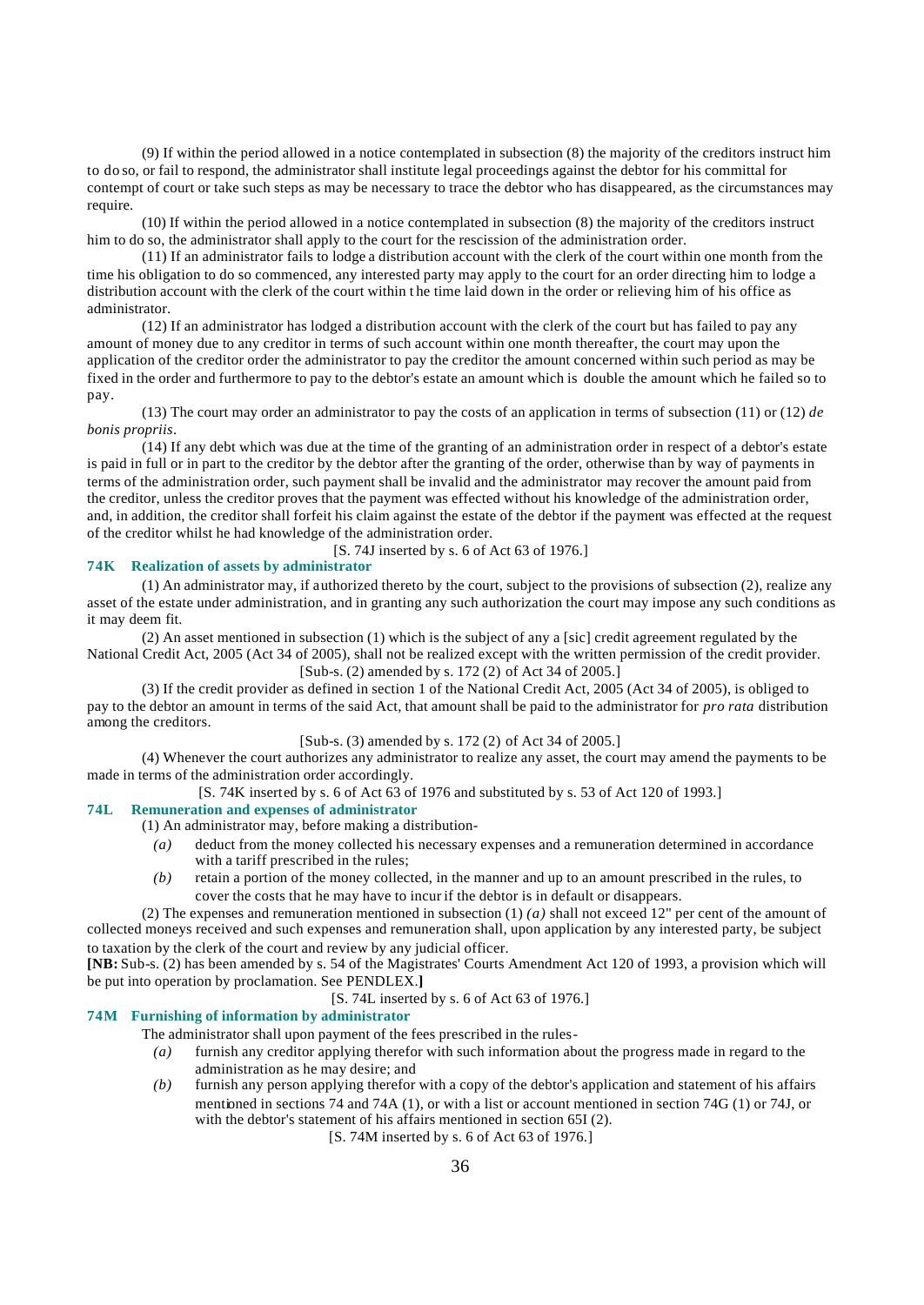#### **74N Failure by administrator to perform his duties**

An administrator shall take the proper steps to enforce an administration order, and if he fails to do so, any creditor may, by leave of the court, take those steps, and the court may thereupon order the administrator to pay the costs of the creditor *de bonis propriis*.

[S. 74N inserted by s. 6 of Act 63 of 1976.]

# **74O Costs of application for administration order**

Unless the court otherwise orders or this Act otherwise provides, no costs in connection with any application in terms of section 74 (1) shall be recovered from any person other than the administrator concerned, and then as a first claim against the moneys controlled by him.

[S. 74O inserted by s. 6 of Act 63 of 1976.]

#### **74P Remedies restricted by administration order**

(1) As long as any administration order is of force and effect in respect of the estate of any debtor, no creditor shall have any remedy against the debtor or his property for collecting money owing, except in regard to any mortgage bond or any debt referred to in section 74B (3) or by leave of the court and on such conditions as the court may impose.

(2) Any court in which proceedings have been instituted against a debtor in respect of any debt except a debt due under a mortgage bond or a debt referred to in section 74B (3) shall, upon receiving notice of the administration order, suspend such proceedings but may grant costs already incurred by the creditor, and such costs may be added to the judgment debt.

#### [S. 74P inserted by s. 6 of Act 63 of 1976.]

# **74Q Suspension, amendment or rescission of administration order**

(1) The court under whose supervision any administration order is being executed, may at any time upon application by the debtor or any interested party re-open the proceedings and call upon the debtor to appear for such further examination as the court may deem necessary, and the court may thereupon on good cause shown suspend, amend or rescind the administration order, and when it suspends such an order it may impose such conditions as it may deem just and reasonable.

(2) The court may at any time at the request of the administrator in writing and with the written consent of the debtor, amend any administration order.

(3) Upon any application for the rescission of an administration order the court may-

- *(a)* rescind the order under subsection (1); or
- *(b)* if it appears to the court that the debtor is unable to pay any instalment, suspend the order for such period and on such conditions as it may deem fit or amend the instalments to be paid in terms thereof and make the necessary amendments to any emoluments attachment order or garnishee order issued so as to ensure payment in terms of the administration order, or set aside the said emoluments attachment order or garnishee order; or
- *(c)* authorize the issue of an emoluments attachment order or garnishee order to ensure the payments in terms of the administration order; or
- *(d)* set aside or amend any emoluments attachment order or garnishee order issued so as to ensure payments in terms of the administration order.

(4) Any order rescinding an administration order shall be in the form prescribed in the rules and a copy thereof shall be delivered personally or sent by post by the administrator to the debtor and to each creditor, who shall also be informed of the debtor's last known address by the administrator.

(5) When an order of court for the payment of any judgment debt in instalments or any emoluments attachment order or garnishee order has lapsed in consequence of the granting of an administration ord er and such judgment debt has not been paid in full upon the rescission of the administration order, such court order, emoluments attachment order or garnishee order shall revive in respect of such judgment debt, unless the court otherwise orders.

[S. 74Q inserted by s. 6 of Act 63 of 1976.]

#### **74R Administration order no bar to sequestration**

The granting of an order under section 74 (1) shall be no bar to the sequestration of the debtor's estate.

#### [S. 74R inserted by s. 6 of Act 63 of 1976.]

# **74S Incurring of debts by person subject to administration order**

(1) Any person who is subject to an administration order and who during the currency of such order incurs any debt without disclosing that he is subject to an administration order shall be guilty of an offence and on conviction liable to imprisonment for a period not exceeding 90 days or to periodical imprisonment for a period not exceeding 2 160 hours in accordance with the laws relating to prisons and, in addition, the court may, upon application by any interested person, set aside the administration order.

(2) The provisions of the Criminal Procedure Act, 1955 (Act 56 of 1955), with regard to periodical imprisonment shall *mutatis mutandis* apply to periodical imprisonment imposed in terms of subsection (1).

**[NB:** Sub-s. (2) has been substituted by s. 55 of the Magistrates' Courts Amendment Act 120 of 1993, a provision which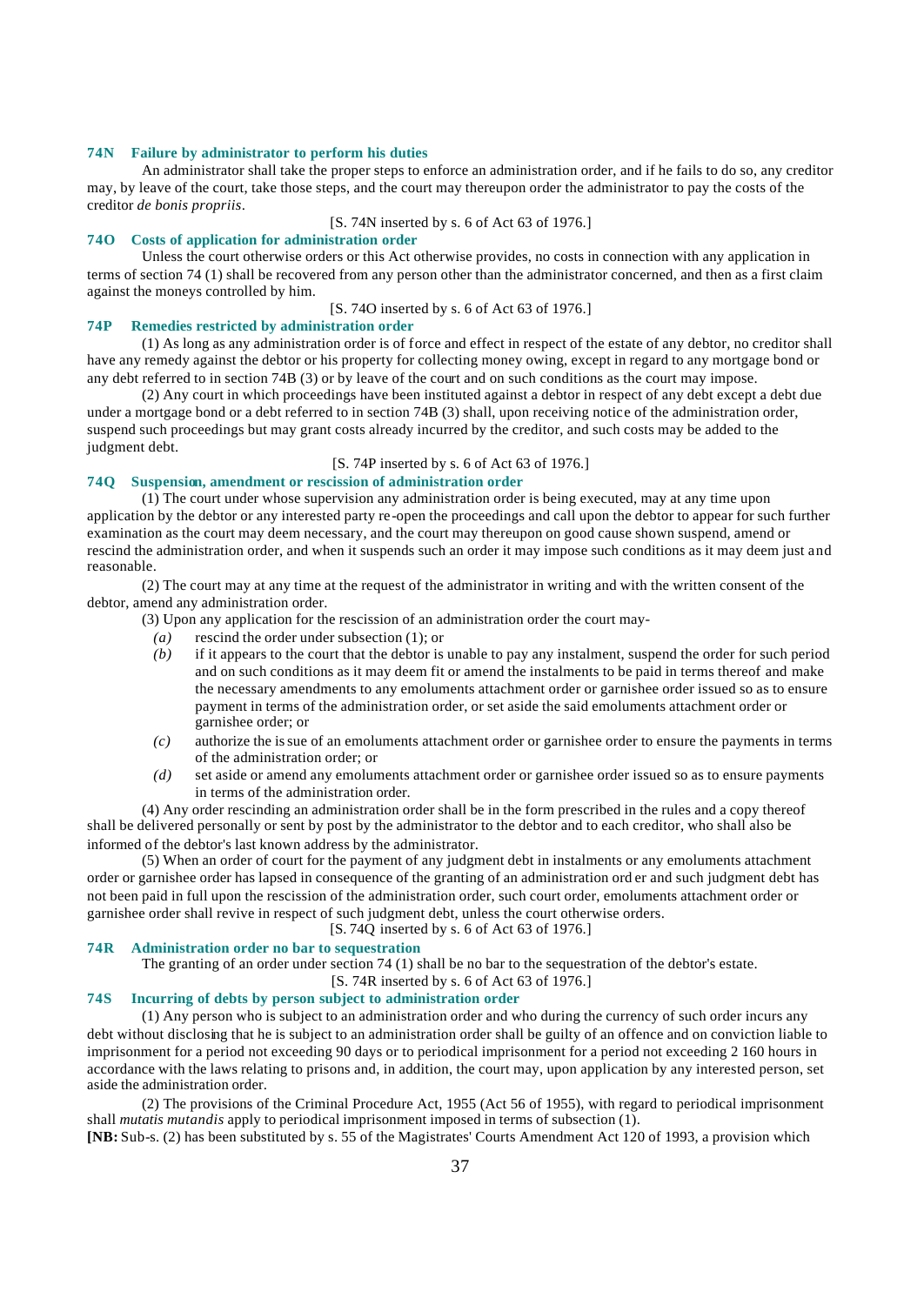will be put into operation by proclamation. See PENDLEX.**]**

[S. 74S inserted by s. 6 of Act 63 of 1976.]

# **74T Change of address by debtor subject to administration order**

(1) Any debtor subject to an administration order who changes his place of residence, business or employment shall forthwith notify the clerk of the court and the administrator of his new place of residence, business or employment.

(2) When any debtor subject to an administration order moves to any other district, the court under whose supervision the administration order is being executed may transfer the proceedings to the court of that district.

[S. 74T inserted by s. 6 of Act 63 of 1976.]

#### **74U Lapsing of administration order**

As soon as the costs of the administration and the listed creditors have been paid in full, an administrator shall lodge a certificate to that effect with the clerk of the court and send copies thereof to the creditors (who shall also be informed therein of the debtor's last known address), and thereupon the administration order shall lapse.

[S. 74U inserted by s. 6 of Act 63 of 1976.]

#### **74V Interruption of prescription**

(1) In the case of any debt mentioned in the statement referred to in section 74A (1), prescription shall be interrupted on the date on which such statement is lodged and, in the case of any debt not mentioned in such statement, prescription shall be interrupted on the date on which any claim against the debtor is lodged with the court or the administrator.

(2) If the relevant prescriptive period of a debt referred to in subsection (1), had it not been for the provisions of subsection (1), would be completed on or before or within one year of, the day on which the restriction referred to in subsection 74P (1) has ceased to exist, the prescriptive period shall not be completed until a year after the said day has elapsed.

# [S. 74V inserted by s. 6 of Act 63 of 1976.]

# **74W Failure of administrator to carry out certain duty**

Any administrator who fails to carry out the duty assigned to him by section 74J (7) shall be guilty of an offence and on conviction liable to a fine not exceeding R500 or in default of payment to imprisonment for a pe riod not exceeding six months.

[S. 74W inserted by s. 6 of Act 63 of 1976 and substituted by s. 7 of Act 19 of 1985.]

# **75 Jurisdiction to decide disputes arising out of garnishee orders**

(1) If the garnishee disputes that the debt or emoluments sought to be attached are owing or accruing or alleges that they are subject to a set-off or belong to or are subject to a claim by some third person, the court may determine the rights and liabilities of all the parties and may declare the claim of that third person to be barred, provided that the claim or value of the matter in dispute is otherwise within the jurisdiction of the court.

(2) If it be proved that such third person neither resides nor carries on business nor is employed within the Republic and that he has a *prima facie* claim to the debt, the court shall not have jurisdiction under this section. [Sub-s. (2) amended by s. 17 of Act 53 of 1970.]

# **75***bis* **Review of conditions of sale of immovable property to be sold in execution of a Supreme Court judgment**

Notwithstanding anything to the contrary in any law contained, the court may, on the application of any interested party, review and confirm, modify or settle the conditions of sale in respect of any immovable property to be sold in execution of any judgment of any division of the Supreme Court of South Africa.

[S. 75*bis* inserted by s. 11 of Act 80 of 1964.]

# **76 Execution or payment is discharge** *pro tanto*

Payment made by or execution levied upon the garnishee under the provisions of this Act shall be valid discharge of the debt or amount of emoluments due from him to the judgment debtor to the extent of the amount paid or levied. **77 Saving of existing laws prohibiting attachment**

Save where under section 65E (1) an order may be granted against the State, nothing in this Act contained shall be construed as authorizing the attachment of any debt or emoluments or any moneys or property specially declared by any law not to be liable to attachment.

[S. 77 substituted by s. 7 of Act 63 of 1976.]

#### **78 Execution or suspension in case of appeal, etc**

Where an appeal has been noted or an application to rescind, correct or vary a judgment has been made, the court may direct either that the judgment shall be carried into execution or that execution thereof shall be suspended pending the decision upon the appeal or application. The direction shall be made upon such terms, if any, as the court may determine as to security for the due performance of any judgment which may be given upon the appeal or application.<br>79 Person who has made a nulla hange return not to incur debts **79 Person who has made a** *nulla bona* **return not to incur debts**

Any person shall be guilty of an offence and liable to a fine not exceeding R300 if after a return of *nulla bona* has been made in respect of a judgment against him and before satisfaction of the said judgment, he obtains credit to an amount or amounts exceeding one hundred rand in the aggregate without previously informing all persons from whom he so obtains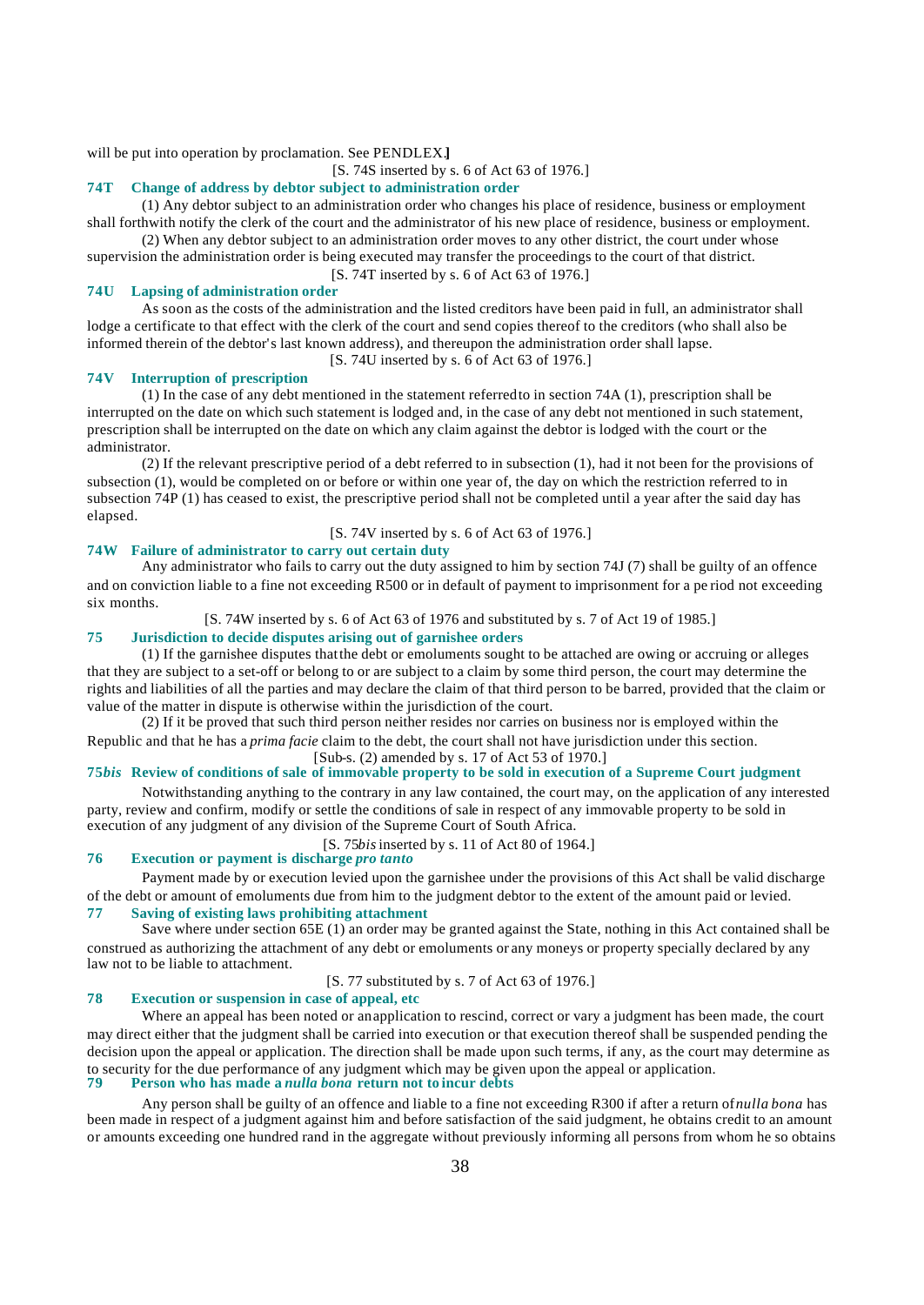credit that there is an unsatisfied judgment against him and that a return of *nulla bona* has been made in respect thereof.

[S. 79 amended by s. 13 of Act 19 of 1963 and by s. 6 of Act 91 of 1977 and substituted by s. 8 of Act 19 of 1985.]

#### **CHAPTER X COSTS (ss 80-81)**

#### **80 Costs to be in accordance with scales and to be taxed**

(1) The stamps, fees, costs and charges in connection with any civil proceedings in magistrates' courts shall, as between party and party, be payable in accordance with the scales prescribed by the rules.

**[NB:** Sub-s. (1) has been substituted by s. 56 of the Magistrates' Courts Amendment Act 120 of 1993, a provision which will be put into operation by proclamation. See PENDLEX.**]**

(2) As between attorney and client, the clerk of the court may in his discretion (subject to the review hereinafter mentioned) allow costs and charges for services reasonably performed by the attorney at the request of the client for which no remuneration is recoverable as between party and party and for which no provision is made in the rules.

(3) Payment of costs awarded by the court (otherwise than by a judgment in default of the defendant's appearance to defend or on the defendant's consent to judgment before the time for such appearance has expired) may not be enforced until they have been taxed by the clerk of the court.

(4) Any person who is liable to pay or who is sued for costs of any civil proceedings in a court otherwise than under an award by the court or under a special agreement, may require that those costs shall be taxed by the clerk of the court as between attorney and client; and thereupon any action for the recovery of those costs shall be stayed pending the taxation. The costs of and incidental to such a taxation shall be borne, if not more than one-sixth of such costs is disallowed on taxation, by the person requiring the taxation, and, if more than one-sixth is so disallowed, by the person claiming the costs.

# **81 Review of taxation**

Taxation by the clerk of the court shall be subject to review free of charge by a judicial officer of the district; and the decision of such judicial officer may at any time within one month thereafter be brought in review before a judge of the court of appeal in the manner prescribed by the rules.

**[NB:** S. 81 has been amended by s. 57 of the Magistrates' Courts Amendment Act 120 of 1993, a provision which will be put into operation by proclamation. See PENDLEX.**]**

# **CHAPTER XI**

# **APPEAL AND REVIEW (ss 82-88)**

# **82 By consent, decision of magistrate's court be final**

No appeal shall lie from the decision of a court if, before the hearing is commenced, the parties lodge with the court an agreement in writing that the decision of the court shall be final.

# **83 Appeal from magistrate's court**

Subject to the provisions of section 82, a party to any civil suit or proceeding in a court may appeal to the provincial or local division of the Supreme Court having jurisdiction to hear the appeal, against-

- *(a)* any judgment of the nature described in section 48;
- *(b)* any rule or order made in such suit or proceeding and having the effect of a final judgment, including any order under Chapter IX and any order as to costs;
- *(c)* any decision overruling an exception, when the parties concerned consent to such an appeal before proceeding further in an action or when it is appealed from in conjunction with the principal case, or when it includes an order as to costs.

[S. 83 substituted by s. 16 of Act 15 of 1969 and amended by s. 2 of Act 105 of 1982.]

# **84 Time, manner and conditions of appeal**

Every party so appealing shall do so within the period and in the manner prescribed by the rules; but the court of appeal may in any case extend such period.

#### **85 No peremption of appeal by satisfaction of judgment**

A party shall not lose the right to appeal through satisfying or offering to satisfy the judgment in respect of which he appeals or any part thereof or by accepting any benefit from such judgment, decree or order.

# **86 Respondent may abandon judgment**

(1) A party may by notice in writing abandon the whole or any part of a judgment in his favour.

(2) Where the party so abandoning was the plaintiff, or applicant, judgment in respect of the part abandoned shall be entered for the defendant or respondent with costs.

(3) Where the party so abandoning was the defendant or respondent, judgment in respect of the part abandoned shall be entered for the plaintiff or applicant in terms of the claim in the summons or application.

(4) A judgment so entered shall have the same effect in all respects as if it had been the judgment originally pronounced by the court in the action or matter.

#### **87 Procedure of court of appeal**

The court of appeal may-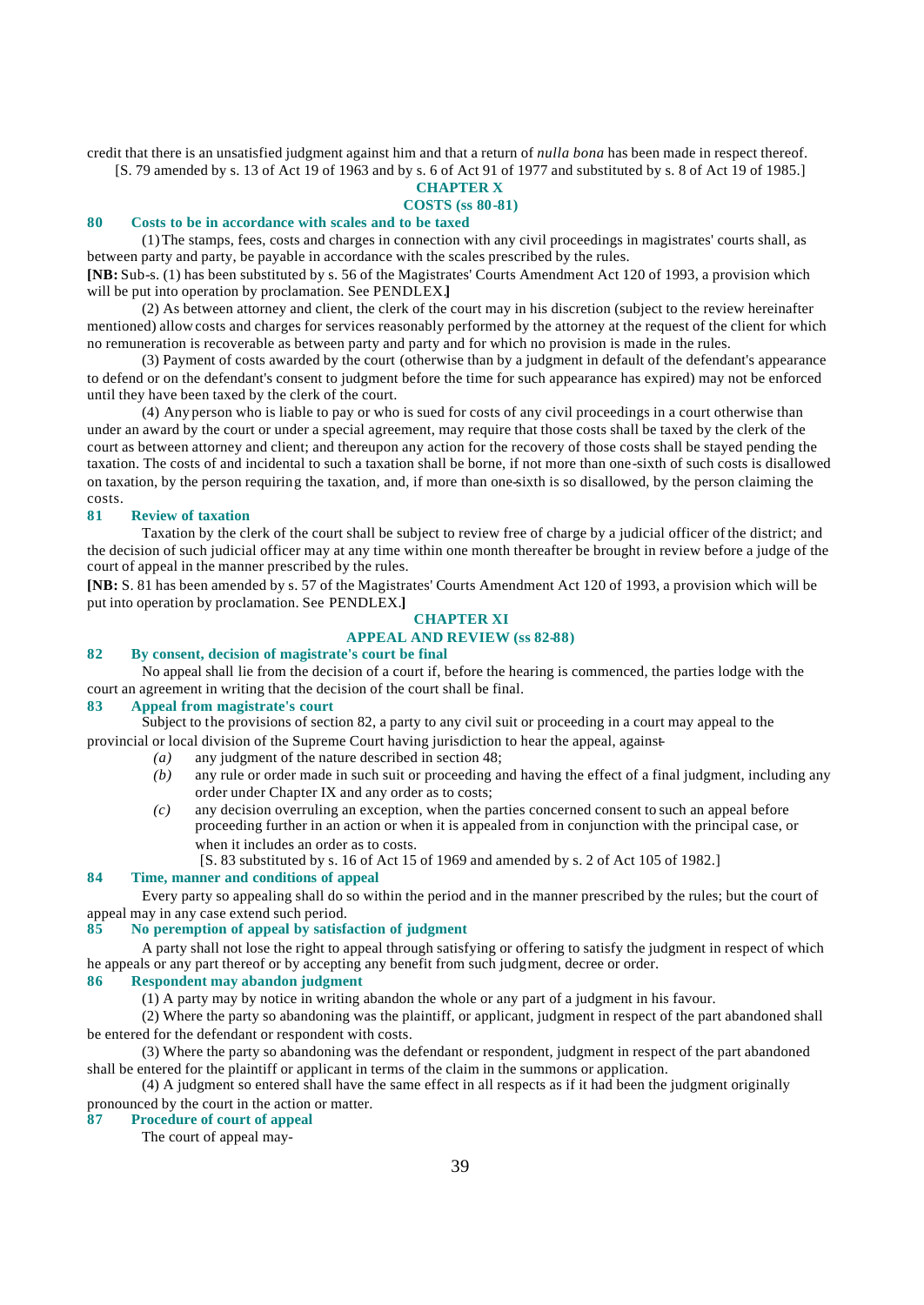- *(a)* confirm, vary or reverse the judgment appealed from, as justice may require;
- *(b)* if the record does not furnish sufficient evidence or information for the determination of the appeal, remit the matter to the court from which the appeal is brought, with instructions in regard to the taking of further evidence or the setting out of further information;
- *(c)* order the parties or either of them to produce at some convenient time in the court of appeal such further proof as shall to it seem necessary or desirable; or
- *(d)* take any other course which may lead to the just, speedy and as much as may be inexpensive settlement of the case; and
- *(e)* make such order as to costs as justice may require.

#### **88 Execution of judgment of court of appeal**

The judgment of the court of appeal shall be recorded in the court appealed from, and may be enforced as if it had been given in such last-mentioned court.

#### **PART III CRIMINAL MATTERS (ss 89-105) CHAPTER XII CRIMINAL JURISDICTION (ss 89-93***ter)*

#### **89 Jurisdiction in respect of offences**

"(1) The court, other than the court of a regional division, shall have jurisdiction over all offences, except treason, murder, rape and compelled rape as contemplated in sections 3 and 4 of the Criminal Law (Sexual Offences and Related Matters) Amendment Act, 2007, respectively.

 $[Sub-s. (1)$  substituted by s. 68 of Act 32 of 2007.]

(2) The court of a regional division shall have jurisdiction over all offences except treason.

[Sub-s. (2) amended by s. 7 of Act 91 of 1977 and substituted by s. 17 of Act 107 of 1990.]

# [S. 89 substituted by s. 1 of Act 75 of 1959.]

**[NB:** S. 89 has been substituted by s. 58 of the Magistrates' Courts Amendment Act 120 of 1993, a provision which will be put into operation by proclamation. See PENDLEX.**]**

# **90 Local limits of jurisdiction**

(1) Subject to the provisions of section *eighty-nine*, any person charged with any offence committed within any district or regional division may be tried by the court of that district or of that regional division, as the case may be.

(2) When any person is charged with any offence-

*(a)* committed within the distance of four kilometres beyond the boundary of the district or of the regional division; or

[Para. *(a)* amended by s. 8 *(a)* of Act 91 of 1977.]

- *(b)* committed in or upon any vehicle on a journey which or part whereof was performed in, or within the distance of four kilometres of, the district or the regional division; or
	- [Para. *(b)* amended by s. 8 *(a)* of Act 91 of 1977.]
- *(c)* committed on board any vessel on a journey upon any river within the Republic or forming the boundary of any portion thereof, and such journey or part thereof was performed in, or within the distance of four kilometres of, the district or the regional division; or
	- [Para. *(c)* amended by s. 8 *(a)* of Act 91 of 1977.]
- *(d)* committed on board any vessel on a voyage within the territorial waters of the Republic (including the territory of South-West Africa), and the said territorial waters adjoin the district or the regional division; or

**[NB:** Para. *(d)* has been substituted by s. 59 *(a)* of the Magistrates' Courts Amendment Act 120 of 1993, a provision which will be put into operation by proclamation. See PENDLEX.**]**

*(e)* begun or completed within the district or within the regional division,

such person may be tried by the court of the district or of the regional division, as the case may be, as if he had been charged with an offence committed within the district or within the regional division respectively.

[Sub-s. (2) substituted by s. 3 of Act 17 of 1969.]

(3) Where it is uncertain in which of several jurisdictions an offence has been committed, it may be tried in any of such jurisdictions.

(4) A person charged with an offence may be tried by the court of any district, or any regional division, as the case may be, wherein any act or omission or event which is an element of the offence took place.

(5) A person charged with theft of property or with obtaining property by an offence, or with an offence which involves the receiving of any property by him, may also be tried by the court of any district or of any regional division, as the case may be, wherein he has or had part of the property in his possession.

(6) A person charged with kidnapping, child-stealing or abduction may also be tried by the court of any district or of any regional division, as the case may be, through or in which he conveyed or concealed or detained the person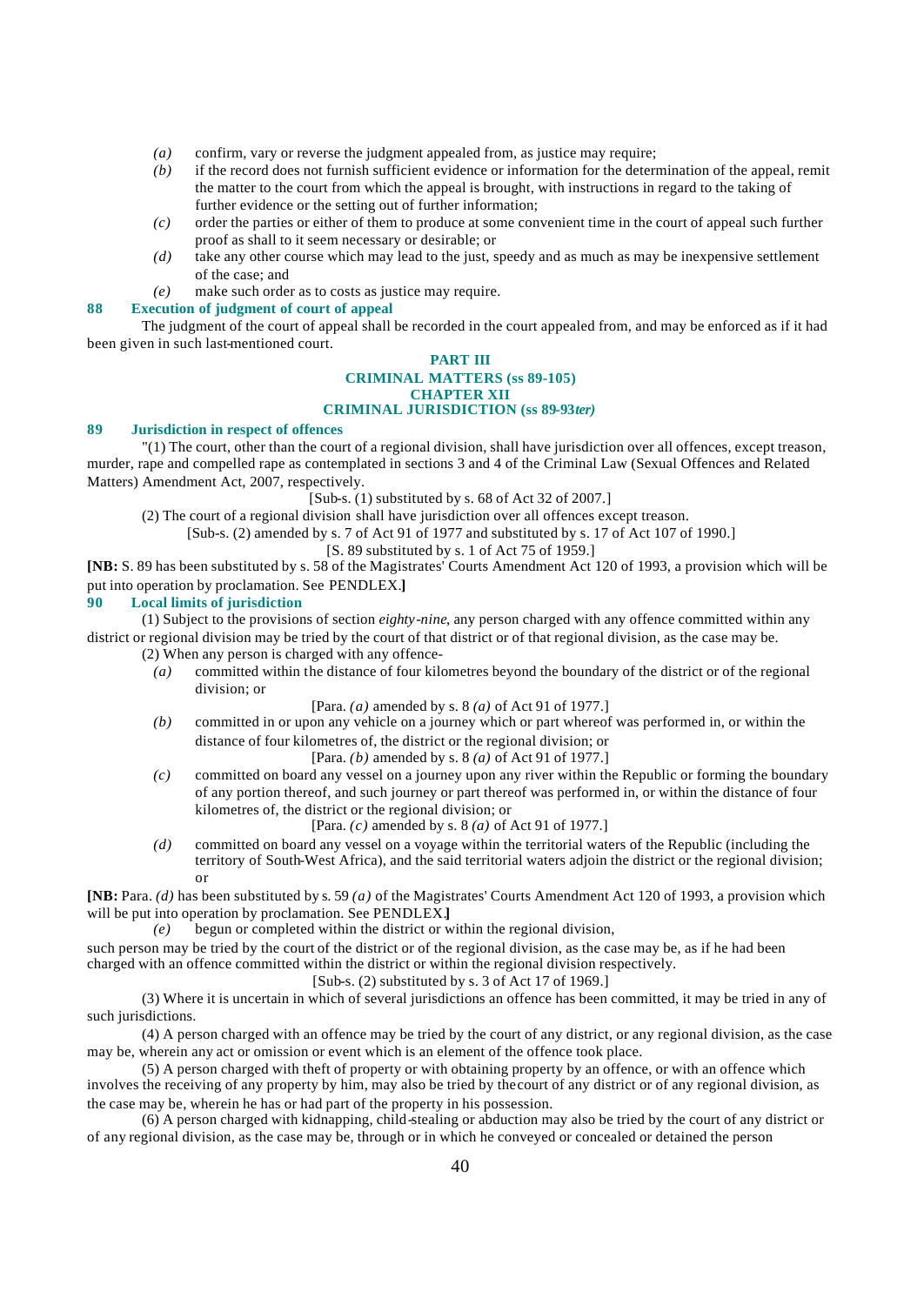kidnapped, stolen or abducted.

(7) Where by any special provision of law a magistrate's court has jurisdiction in respect of an offence committed beyond the local limits of the district, or of the regional division, as the case may be, such court shall not be deprived of such jurisdiction by any of the provisions of this section.

**[NB:** Sub-s. (7) has been amended by s. 59 *(b)* of the Magistrates' Courts Amendment Act 120 of 1993, a provision which will be put into operation by proclamation. See PENDLEX.**]**

(8) Where an accused is alleged to have committed various offences within different districts within the area of jurisdiction of any attorney-general, the attorney-general concerned may in writing direct that criminal proceedings in respect of such various offences be commenced in the court of any particular district within his area of jurisdiction, whereupon such court shall have jurisdiction to act with regard to any such offence as if such offence had been committed within the area of jurisdiction of that court, and the court of the regional division within whose area of jurisdiction the court of such district is situated, shall likewise have jurisdiction in respect of any such offence if such offence is an offence which may be tried by the court of a regional division.

[Sub-s. (8) substituted by s. 8 *(b)* of Act 91 of 1977.]

**[NB:** Sub-s. (8) has been substituted by s. 59 *(c)* of the Magistrates' Courts Amendment Act 120 of 1993, a provision which will be put into operation by proclamation. See PENDLEX.**]**

(9) Notwithstanding anything contained in this section, the provisions of section 125 of the Criminal Procedure Act, 1977, shall *mutatis mutandis* apply in respect of the trial of any person by any court.

[Sub-s. (9) added by s. 2 of Act 75 of 1959 and substituted by s. 8 *(b)* of Act 91 of 1977.]

[S. 90 substituted by s. 20 of Act 40 of 1952.]

# **91 Criminal jurisdiction of periodical court**

The jurisdiction of the periodical court in criminal matters shall be subject, *mutatis mutandis*, to the provisions contained in section *twenty-seven* and in subsection (3) of section *thirty-five*.

**[NB:** S. 91 has been substituted by s. 60 of the Magistrates' Courts Amendment Act 120 of 1993, a provision which will be put into operation by proclamation. See PENDLEX.**]**

# **92 Limits of jurisdiction in the matter of punishments**

(1) Save a s otherwise in this Act or in any other law specially provided, the court, whenever it may punish a person for an offence-

- *(a)* by imprisonment, may impose a sentence of imprisonment for a period not *exceeding three years*, where the court is not the court of a regional division, or not exceeding 15 years, where the court is the court of a regional division;
	- [Para. *(a)* substituted by s. 9 of Act 91 of 1977 and by s. 6 of Act 66 of 1998.]

**[NB:** Para. *(a)* has been substituted by s. 61 *(a)* of the Magistrates' Courts Amendment Act 120 of 1993, a provision which will be put into operation by proclamation. See PENDLEX.**]**

- *(b)* by fine, may impose a fine not exceeding the amount  $\frac{xxv}{dt}$  determined by the Minister from time to time by notice in the *Gazette* for the respective courts referred to in paragraph *(a)*;
- [Para. *(b)* substituted by s. 9 of Act 91 of 1977, by s. 1 of Act 109 of 1984 and by s. 9 of Act 25 of 1987.]
- *(c)* ......

[Para. *(c)* deleted by s. 2 of Act 33 of 1997.]

*(d)* by correctional supervision, may impose correctional supervision for a period as contemplated in section 276A (1) *(b)* of the Criminal Procedure Act, 1977 (Act 51 of 1977).

#### [Para. *(d)* added by s. 2 of Act 129 of 1993.]

(2) *(a)* The court shall have jurisdiction to impose any punishment prescribed in respect of an offence under an ordinance of a province or the territory which relates to vehicles and the regulation of traffic on public roads, notwithstanding that such punishment exceeds the jurisdiction referred to in subsection (1).

*(b)* Where a person is convicted of culpable homicide arising out of the driving of a vehicle as defined in any applicable ordinance referred to in paragraph  $(a)$ , the court shall have jurisdiction to impose any punishment which the court may impose under that paragraph in respect of the offence of driving a vehicle recklessly on a public road. **[NB:** Sub-s. (2) has been substituted by s. 61 *(b)* of the Magistrates' Courts Amendment Act 120 of 1993, a provision which will be put into operation by proclamation. See PENDLEX.**]**

[S. 92 amended by s. 21 of Act 40 of 1952, substituted by s. 1 of Act 16 of 1959, amended by s. 14 of Act 19 of 1963 and substituted by s. 30 of Act 94 of 1974.]

#### **93 ......**

[S. 93 amended by s. 22 of Act 40 of 1952, by s. 24 of Act 62 of 1955 and by s. 12 of Act 80 of 1964 and repealed by s. 344 (1) of Act 51 of 1977.]

# **93***bis* **......**

[S. 93*bis* inserted by s. 23 of Act 40 of 1952, substituted by s. 31 of Act 70 of 1968 and by s. 18 of Act 53 of 1970 and repealed by s. 344 (1) of Act 51 of 1977.]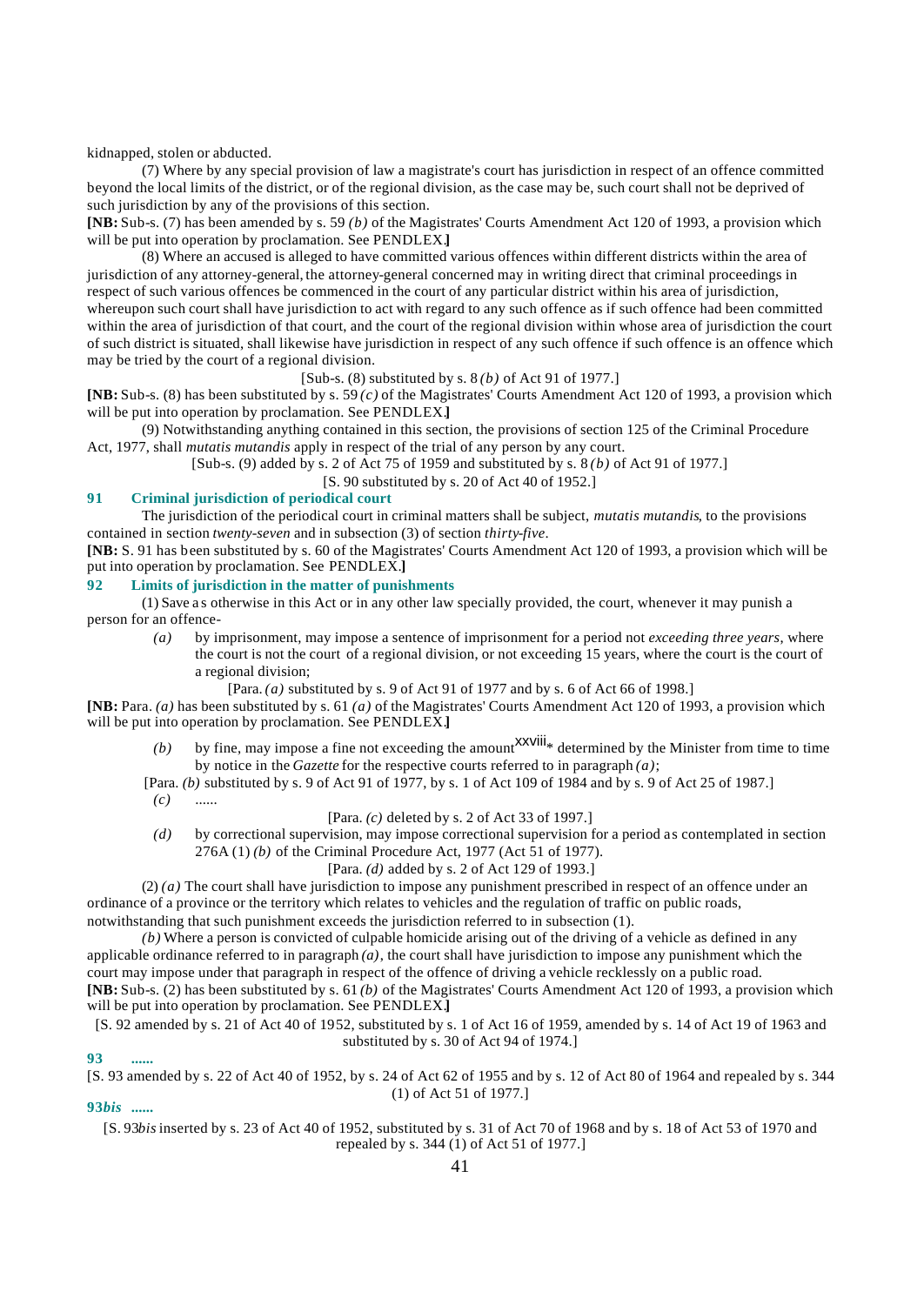#### **93***ter* **Magistrate may be assisted by assessors**

(1) The ju dicial officer presiding at any trial may, if he deems it expedient for the administration of justice-

- *(a)* before any evidence has been led; or
- *(b)* in considering a community-based punishment in respect of any person who has been convicted of any offence,

summon to his assistance any one or two persons who, in his opinion, may be of assistance at the trial of the case or in the determination of a proper sentence, as the case may be, to sit with him as assessor or assessors: Provided that if an accused is standing trial in the court of a regional division on a charge of murder, whether together with other charges or accused or not, the judicial officer shall at that trial be assisted by two assessors unless such an accused requests that the trial be proceeded with without assessors, whereupon the judicial officer may in his discretion summon one or two assessors to assist him.

[Sub-s. (1) substituted by s. 10 *(a)* of Act 91 of 1977 and by s. 1 *(a)* of Act 118 of 1991.]

**[NB:** Sub-s. (1) has been amended by s. 62 of the Magistrates' Courts Amendment Act 120 of 1993, a provision which will be put into operation by proclamation. See PENDLEX.**]**

 $(2)$  *(a)* In considering whether summoning assessors under subsection (1) would be expedient for the administration of justice, the judicial officer shall take into account-

- (i) the cultural and social environment from which the accused originates;
- (ii) the educational background of the accused;
- (iii) the nature and the seriousness of the offence of which the accused stands accused or has been convicted;
- (iv) the extent or probable extent of the punishment to which the accused will be exposed upon conviction, or is exposed, as the case may be;
- (v) any other matter or circumstance which he may deem to be indicative of the desirability of summoning an assessor or assessors,

and he may question the accused in relation to the matters referred to in this paragraph.

- $(b)$  For the purposes of subsection  $(1)$   $(b)$  a community-based punishment means-
- (i) correctional supervision as defined in section 1 of the Criminal Procedure Act, 1977 (Act 51 of 1977);
- (ii) a punishment contemplated in section 297 (1) *(a)* (i) *(cc)* of the Criminal Procedure Act, 1977; or (iii) a punishment contemplated in section 297 (1) *(b)* or (4) of the Criminal Procedure Act, 1977, and
- a punishment contemplated in section 297 (1) *(b)* or (4) of the Criminal Procedure Act, 1977, and where the performance of community service as referred to in the said section 297 (1) *(a)* (i) *(cc)*, is a condition for the suspension.

[Sub-s. (2) amended by s. 2 *(a)* of Act 16 of 1959, deleted by s. 10 *(b)* of Act 91 of 1977 and inserted by s. 1 *(b)* of Act 118 of 1991.]

(3) Before the trial or the imposition of punishment, as the case may be, the said judicial officer shall administer an oath to the person or persons whom he has so called to his assistance that he or they will give a true verdict or a considered opinion, as the case may be, according to the evidence upon the issues to be tried or regarding the punishment, as the case may be, and thereupon he or they shall be a member or members of the court subject to the following provisions:

- *(a)* Any matter of law arising for decision at such trial, and any question arising thereat as to whether a matter for decision is a matter of fact or a matter of law, shall be decided by the presiding judicial officer and no assessor shall have a voice in any such decision;
- *(b)* the presiding judicial officer may adjourn the argument upon any such matter or question as is mentioned in paragraph *(a)* and may sit alone for the hearing of such argument and the decision of such matter or question;
- *(c)* whenever the said judicial officer shall give a decision in terms of paragraph *(a)* he shall give his reasons for that decision;
- *(d)* upon all matters of fact the decision or finding of the majority of the members of the court shall be the decision or finding of the court, except when only one assessor sits with the presiding judicial officer in which case the decision or finding of such judicial officer shall be the decision or finding of the court if there is a difference of opinion;
- *(e)* it shall be incumbent on the court to give reasons for its decision or finding on any matter made under paragraph *(d)*;
- *(f)* in the event of a conviction the question of the punishment to be inflicted shall, except in a case contemplated in subsection  $(1)$  *(b)*, be deemed, for the purposes of paragraph $(a)$ , to be a question of law.

[Para. *(f)* substituted by s. 1 *(d)* of Act 118 of 1991.]

[Sub-s. (3) amended by s. 1 *(c)* of Act 118 of 1991.]

(4) If any such assessor is not a person employed in a full-time capacity in the service of the State he shall be entitled to such compensation as the Minister, in consultation with the Minister of Finance, may determine in respect of expenses incurred by him in connection with his attendance at the trial, and in respect of his services as assessor. [Sub-s. (4) substituted by s. 10 *(c)* of Act 91 of 1977.]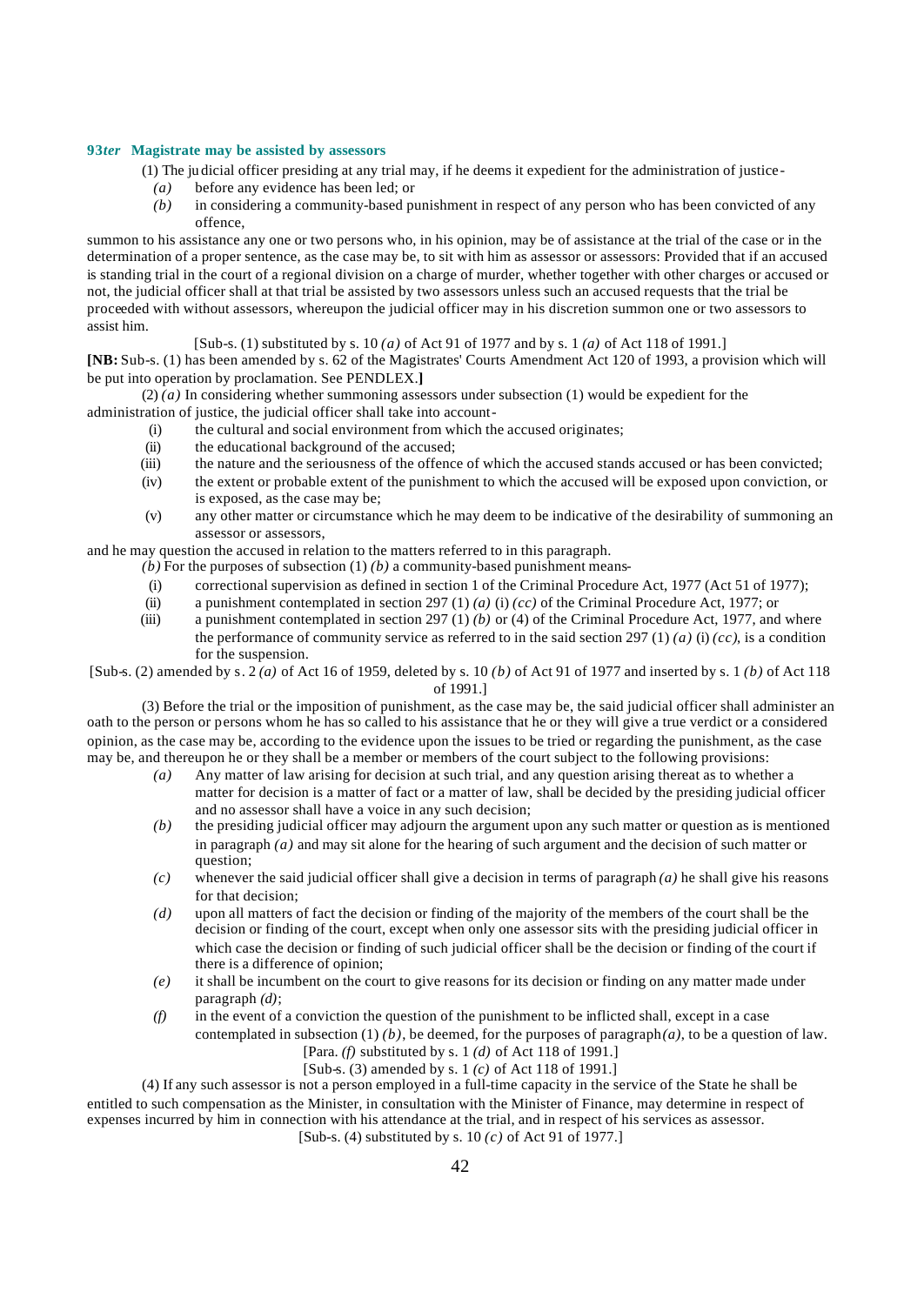(5) Every assessor shall, upon registration on the roll of assessors referred to in subsection (1), in writing take an oath or make an affirmation subscribed by him or her before the magistrate of the district concerned in the form set out below, namely-

'I ................................ (full name) do hereby swear/solemnly affirm that whenever I may be calle d upon to perform the functions of an assessor in terms of section 93*ter* of the Magistrates' Courts Act, 1944, I shall to the best of my ability make a considered finding or decision, or give a considered opinion, as the case may be, according to the evidence tendered in the matter.'.

[Sub-s. (5) added by s. 2 *(b)* of Act 16 of 1959 and substituted by s. 10 *(d)* of Act 91 of 1977 and by s. 2 of Act 67 of 1998.]  $(6)$  to  $(9)$  inclusive ......

**[NB:** S. 2 of Act 67 of 1998, in so far as it adds sub-ss. (6) to (9) inclusive, has not yet been put into operation.**]**

(10) *(a)* A judicial officer who is assisted by an assessor may, on application by the prosecutor or the accused

person, order the recusal of the assessor from the proceedings if the judicial officer is satisfied that-

- (i) the assessor has a personal interest in the proceedings concerned;
- (ii) there are reasonable grounds for believing that there is likely to be a conflict of interests as a result of the assessor's participation in the proceedings concerned; or
- (iii) there are reasonable grounds for believing that there is a likelihood of bias on the part of the assessor.
- *(b)* An assessor may recuse himself or herself from the proceedings for the reasons contemplated in paragraph *(a)*. *(c)* The prosecutor and the accused person shall-
	- (i) before the recusal of an assessor is ordered in terms of paragraph *(a)*; or
- (ii) in so far as it is practicable, before the recusal of an assessor in terms of paragraph *(b)*,

be given an opportunity to address arguments to the judicial officer on the desirability of such recusal.

 $(d)$  The assessor concerned shall be given an opportunity to respond to any arguments referred to in paragraph $(c)$ , and the judicial officer may put such questions regarding the matter to the assessor as he or she may deem fit.

*(e)* The judicial officer shall give reasons for an order referred to in paragraph *(a)*.

[Sub-s. (10) added by s. 2 of Act 67 of 1998.]

 $(11)$  *(a)* If an assessor-

- (i) dies;<br>(ii) in the
- in the opinion of the presiding officer becomes unable to act as an assessor;
- (iii) is for any reason absent; or

(iv) has been ordered to recuse himself or herself or has recused himself or herself in terms of subsection (10), at any stage before the completion of the proceedings concerned, the presiding judicial officer may, in the interests of justice and after due consideration of the arguments put forward by the accused person and the prosecutor-

- *(aa)* direct that the proceedings continue before the remaining member or members of the court;
- *(bb)* direct that the proceedings start afresh; or
- *(cc)* in the circumstances contemplated in subparagraph (iii), postpone the proceedings in order to obtain the assessor's presence:

Provided that if the accused person has legal representation and the prosecutor and the accused person consent thereto, the proceedings shall, in the circumstances contemplated in subparagraphs (i), (ii) or (iv), continue before the remaining member or members of the court.

*(b)* If, at proceedings which are continued in terms of this subsection, the judicial officer is assisted by the remaining assessor, the finding or decision of the judicial officer shall, in respect of any matter where there is a difference of opinion between the judicial officer and the assessor, be the finding or decision of the court.

*(c)* The judicial officer shall give reasons for any direction referred to in paragraph *(a)*, and for any finding or decision referred to in paragraph *(b)*.

# [Sub-s. (11) added by s. 2 of Act 67 of 1998.]

#### [S. 93*ter* inserted by s. 3 of Act 14 of 1954.]

**[NB:** S. 93*ter* has been substituted by s. 2 and a s. 93*quat* has been inserted by s. 3 of the Magistrates' Courts Amendment Act 67 of 1998. S. 2 in so far as it substitutes s. 93*ter* (5) and inserts s. 93*ter* (10) and (11) came into operation on 20 April 2000. The remainder of s. 2 will be put into operation by proclamation. See PENDLEX.**]**

# **CHAPTER XIII**

**94 ......**

[S. 94 substituted by s. 3 of Act 16 of 1959 and repealed by s. 344 (1) of Act 51 of 1977.]

**95 ......**

[S. 95 amended by s. 24 of Act 40 of 1952, by s. 15 of Act 19 of 1963 and by s. 31 of Act 94 of 1974 and repealed by s. 344 (1) of Act 51 of 1977.]

**CHAPTER XIV**

# [Heading amended by s. 17 of Act 19 of 1963.]

**96 ......**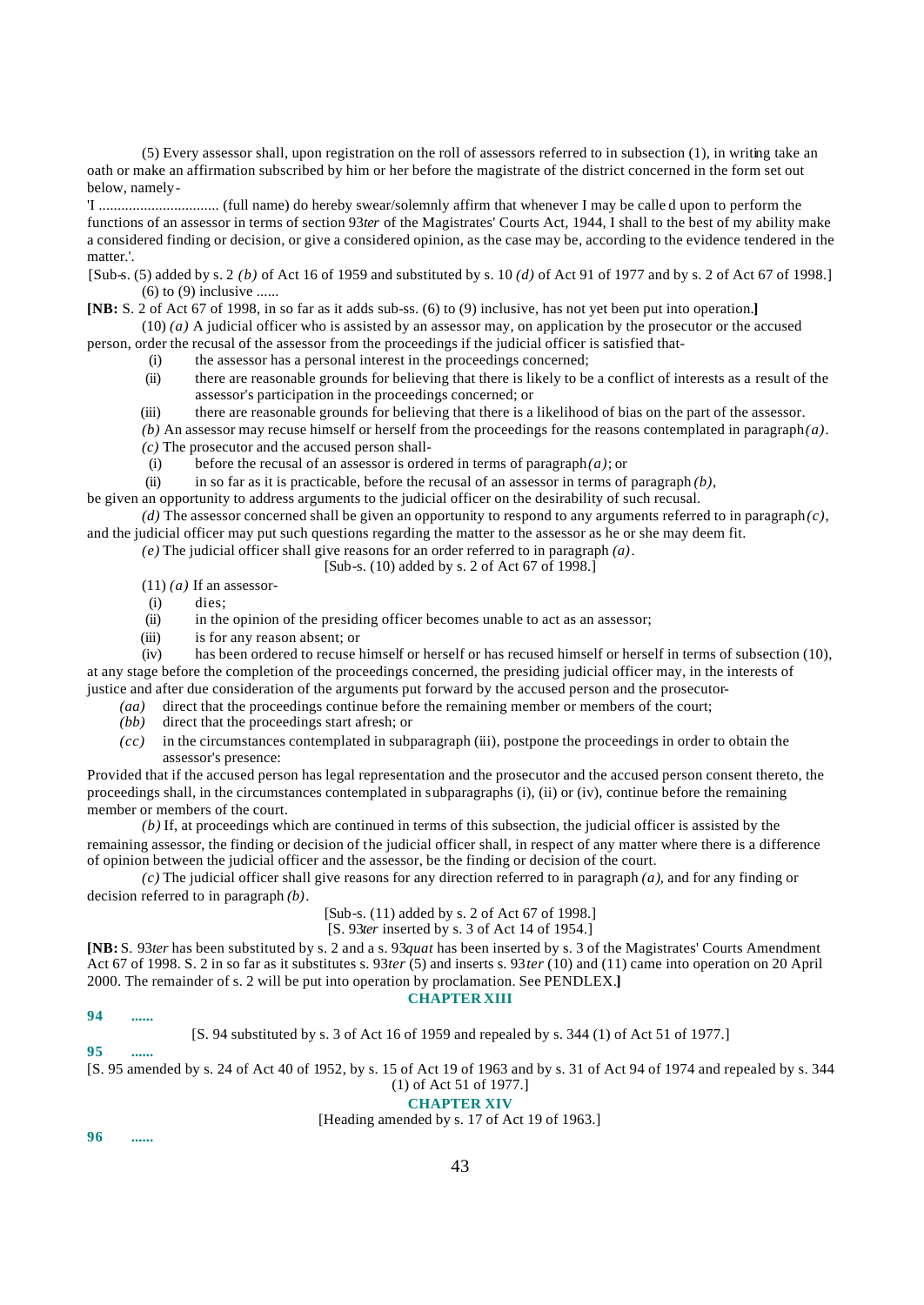|    | [S. 96 amended by s. 25 of Act 40 of 1952, by s. 25 of Act 62 of 1955, by s. 4 of Act 16 of 1959, by s. 16 of Act 19 of 1963 |
|----|------------------------------------------------------------------------------------------------------------------------------|
|    | and by s. 4 of Act 17 of 1969, substituted by s. 32 of Act 94 of 1974 and repealed by s. 344 (1) of Act 51 of 1977.          |
| 97 |                                                                                                                              |
|    | [S. 97 repealed by s. 344 (1) of Act 51 of 1977.]                                                                            |

#### **98 ......**

[S. 98 amended by s. 40 of Act 68 of 1957, by s. 28 of Act 93 of 1962 and by s. 18 of Act 19 of 1963 and repealed by s. 344 (1) of Act 51 of 1977.]

# **98***bis* **......**

[S. 98*bis* inserted by s. 19 of Act 19 of 1963 and repealed by s. 344 (1) of Act 51 of 1977.]

# **99 ......**

## [S. 99 repealed by s. 344 (1) of Act 51 of 1977.] **CHAPTER XV**

#### **100 ......**

[S. 100 amended by s. 26 of Act 40 of 1952 and by s. 5 of Act 16 of 1959 and repealed by s. 344 (1) of Act 51 of 1977.] **101 ......**

[S. 101 amended by s. 6 of Act 16 of 1959 and by s. 20 of Act 19 of 1963, substituted by s. 1 of Act 37 of 1963 and repealed by s. 344 (1) of Act 51 of 1977.]

# **102 ......**

[S. 102 amended by s. 7 of Act 16 of 1959 and by s. 2 of Act 37 of 1963 and repealed by s. 344 (1) of Act 51 of 1977.] **CHAPTER XVI**

# **103 ......**

[S. 103 amended by s. 8 of Act 16 of 1959, by s. 29 of Act 93 of 1962 and by s. 17 of Act 15 of 1969 and repealed by s. 344 (1) of Act 51 of 1977.]

### **104 ......**

**105 ......**

[S. 104 amended by s. 26 of Act 62 of 1955 and repealed by s. 344 (1) of Act 51 of 1977.]

[S. 105 amended by s. 18 of Act 15 of 1969 and repealed by s. 344 (1) of Act 51 of 1977.]

# **PART IV (ss 106-109)**

# **CHAPTER XVII**

# **OFFENCES (ss 106-109)**

#### **106 Penalty for disobedience of judgment or order of court**

Any person wilfully disobeying, or refusing or failing to comply with any judgment or order of a court or with a notice lawfully endorsed on a summons for rent prohibiting the removal of any furniture or effects shall be guilty of contempt of court and shall, upon conviction, be liable to a fine, or to imprisonment for a period not exceeding six months or to such imprisonment without the option of a fine.

[S. 106 amended by s. 27 of Act 40 of 1952 and by s. 21 of Act 19 of 1963 and substituted by s. 8 of Act 63 of 1976, by s. 9 of Act 19 of 1985 and by s. 14 of Act 81 of 1997.]

#### **106A Offence by garnishee**

Any garnishee who, by reason of an emoluments attachment order having been served on him in respect of the emoluments of a judgment debtor not occupying a position of trust in which he handles or has at his disposal moneys, securities or other articles of value, dismisses or otherwise terminates the service of such judgment debtor, shall be guilty of an offence and on conviction liable to a fine not exceeding R300 or, in default of payment, to imprisonment for a period not exceeding three months.

[S. 106A inserted by s. 8 of Act 63 of 1976 and substituted by s. 10 of Act 19 of 1985.]

#### **106B Offence by employer**

Any employer who, having been requested by an employee to furnish a written statement containing full particulars of such employee's emoluments, fails or neglects to do so within a reasonable time, or who wilfully or negligently furnishes incorrect relevant particulars, shall be guilty of an offence and on conviction liable to a fine not exceeding R300 or, in default of payment, to imprisonment for a period not exceeding three months.

[S. 106B inserted by s. 8 of Act 63 of 1976 and substituted by s. 11 of Act 19 of 1985.]

# **<sup>107</sup> Offences relating to execution xxix\***

Any person who-

(1) obstructs a messenger or deputy sheriff in the execution of his duties;

**[NB:** Sub-s. (1) has been amended by s. 63 *(a)* of the Magistrates' Courts Amendment Act 120 of 1993, a provision which will be put into operation by proclamation. See PENDLEX.**]**

(2) being aware that goods have been placed under arrest, interdict or attachment by the court, makes away with or disposes of those goods in any manner not authorized by law, or knowingly permits those goods, if in his possession or under his control, to be made away with or disposed of in any such manner;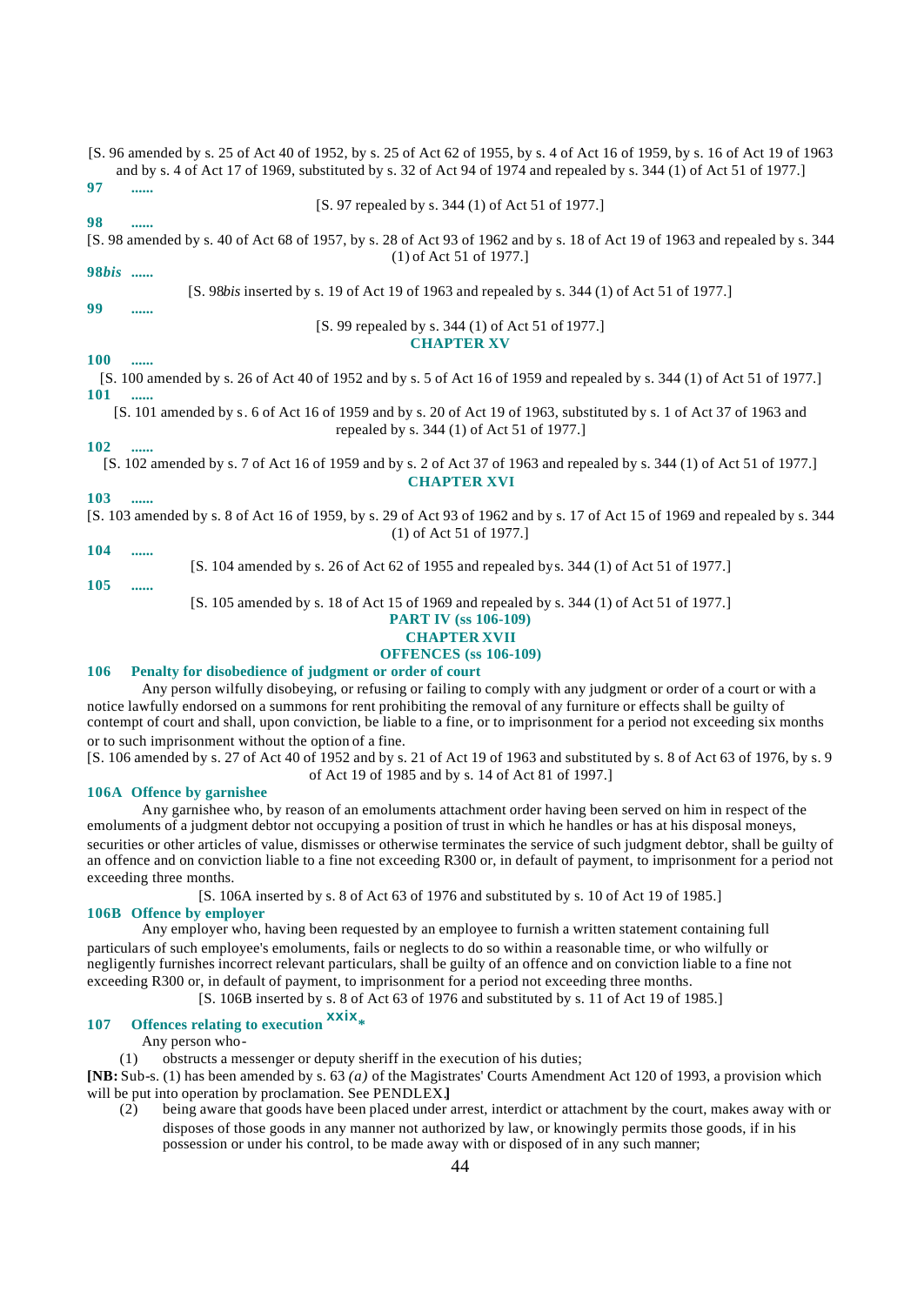- (3) being a judgment debtor and being required by a messenger or deputy sheriff to point out property to satisfy a warrant issued in execution of judgment against such person, either-
	- *(a)* falsely declares to that messenger or deputy sheriff that he possesses no property or not sufficient property to satisfy the warrant; or
	- *(b)* although owning such property neglects or refuses to point out the same; or

**[NB:** Sub-s. (3) has been amended by s. 63 *(b)* of the Magistrates' Courts Amendment Act 120 of 1993, a provision which will be put into operation by proclamation. See PENDLEX.**]**

(4) being a judgment debtor refuses or neglects to comply with any requirement of a messenger or deputy sheriff in regard to the delivery of documents in his possession or under his control relating to the title of the immovable property under execution,

**[NB:** Sub-s. (4) has been amended by s. 63 *(c)* of the Magistrates' Courts Amendment Act 120 of 1993, a provision which will be put into operation by proclamation. See PENDLEX.**]**

shall be guilty of an offence and liable upon conviction to a fine not exceeding R500 or, in default of payment, to imprisonment for a period not exceeding six months or to such imprisonment without the option of a fine.

[S. 107 amended by s. 22 of Act 19 of 1963, substituted by s. 19 of Act 53 of 1970 and by s. 12 of Act 19 of 1985 and

amended by s. 64 (1) of Act 90 of 1986.]

## **108 Custody and punishment for contempt of court**

(1) If any person, whether in custody or not, wilfully insults a judicial officer during his sitting or a clerk or messenger or other officer during his attendance at such sitting, or wilfully interrupts the proceedings of the court or otherwise misbehaves himself in the place where such court is held, he shall (in addition to his liability to being removed and detained as in subsection (3) of section 5 provided) be liable to be sentenced summarily or upon summons to a fine not exceeding R2 000 or in default of payment to imprisonment for a period not exceeding six months or to such imprisonment without the option of a fine. In this subsection the word 'court' includes a preparatory examination held under the law relating to criminal procedure.

[Sub-s. (1) amended by s. 23 of Act 19 of 1963, substituted by s. 13 of Act 19 of 1985 and amended by s. 3 of Act 4 of

1991.]

**[NB:** Sub-s. (1) has been amended by s. 64 of the Magistrates' Courts Amendment Act 120 of 1993, a provision which will be put into operation by proclamation. See PENDLEX.**]**

(2) In any case in which the court commits or fines any person under the provisions of this section, the judicial officer shall without delay transmit to the registrar of the court of appeal for the consideration and review of a judge in chambers, a statement, certified by such judicial officer to be true and correct, of the grounds and reasons of his proceedings, and shall also furnish to the party committed a copy of such statement.

# **109 Judgment debtor to inform court of his address**

(1) Any person against whom a court has, in a civil case, given any judgment or made any order, who has not satisfied in full such judgment or order and paid all costs for which he is liable in connection therewith, shall, if he has changed his place of residence, business or employment, within 14 days from the date of every such change notify the clerk of the court which gave such judgment or made such order and the judgment creditor or the judgment creditor's attorney or, if his estate is under administration, the administrator or his attorney, fully and correctly in writing of his new place of residence, business or employment.

(2) Any judgment debtor who fails to comply with the provisions of subsection (1) shall be guilty of an offence and upon conviction, be liable to a fine, or to imprisonment for a period not exceeding three months. [Sub-s. (2) substituted by s. 15 *(a)* of Act 81 of 1997.]

 $(3)$  to  $(8)$  inclusive ......

[Sub-ss. (3) to (8) inclusive repealed by s. 15 *(b)* of Act 81 of 1997.]

[S. 109 substituted by s. 28 of Act 40 of 1952, amended by s. 24 of Act 19 of 1963 and substituted by s. 9 of Act 63 of

1976.]

#### **PART V (ss 110-117) CHAPTER XVIII**

# **GENERAL AND SUPPLEMENTARY (ss 110-117)**

#### **110 Pronouncements on validity of law or conduct of President**

- (1) A court shall not be competent to pronounce on the validity of any law or conduct of the President.
- (2) If in any proceedings before a court it is alleged that-
	- *(a)* any law or any conduct of the President is invalid on the grounds of its inconsistency with a provision of the Constitution; or
	- *(b)* any law is invalid on any ground other than its constitutionality,

the court shall decide the matter on the assumption that such law or conduct is valid: Provided that the party which alleges that a law or conduct of the President is invalid, may adduce evidence regarding the invalidity of the law or conduct in question.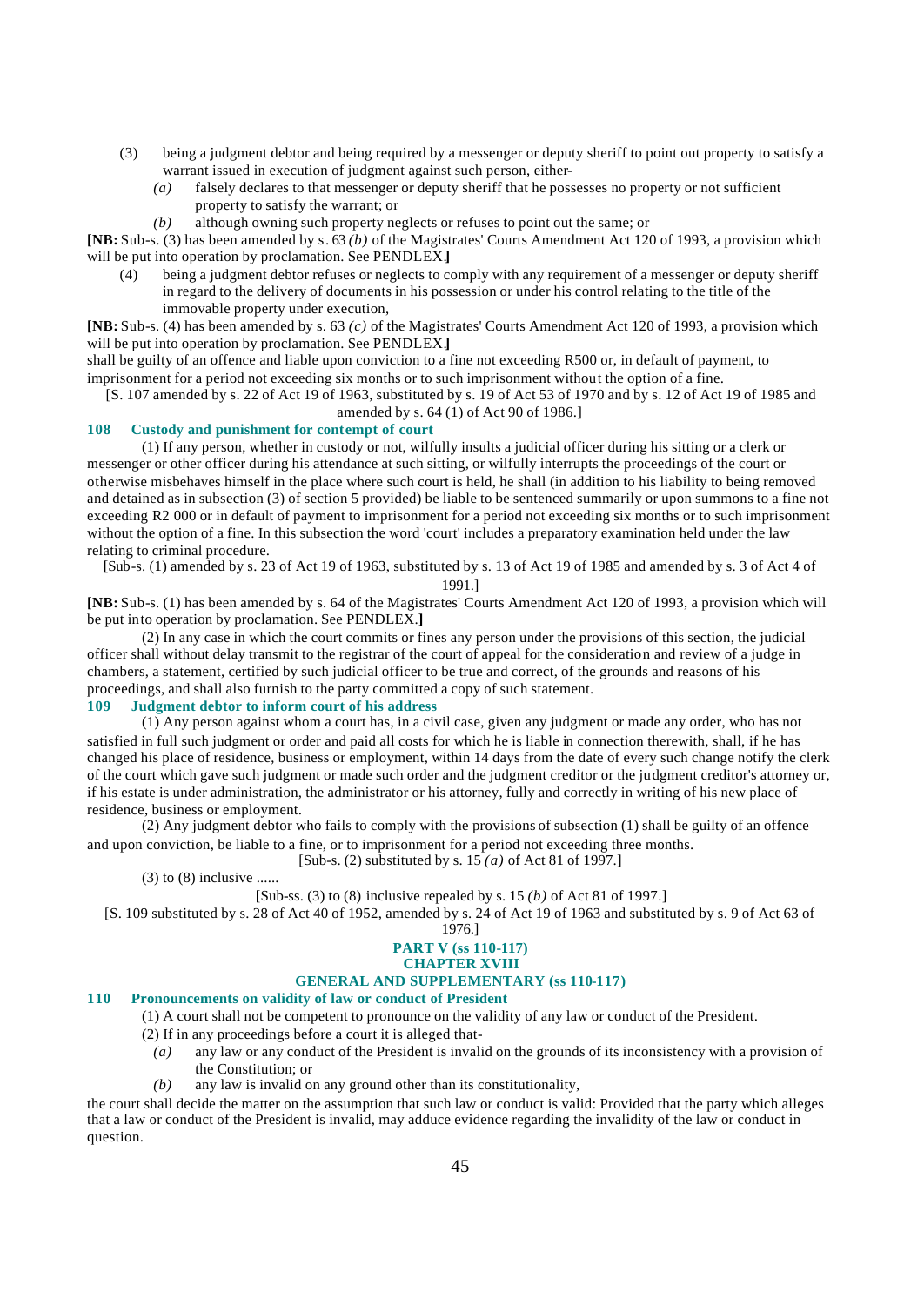#### [S. 110 substituted by s. 20 of Act 53 of 1970 and by s. 1 of Act 80 of 1997.]

## **111 Amendment of proceedings**

(1) In any civil proceedings, the court may, at any time before judgment, amend any summons or other document forming part of the record: Provided that no amendment shall be made by which any party other than the party applying for such amendment may (notwithstanding adjournment) be prejudiced in the conduct of his action or defence.

(2) In civil proceedings an amendment may be made upon such terms as to costs and otherwise as the court may judge reasonable.

(3) No misnomer in regard to the name of any person or place shall vitiate any proceedings of the court if the person or place is described as commonly known, and the court may, on application, correct such misnomer at any time before or after judgment is given.

[Sub-s. (3) substituted by s. 10 *(a)* of Act 63 of 1976.]

 $(4)$  ......

[Sub-s. (4) added by s. 10 *(b)* of Act 63 of 1976 and deleted by s. 4 of Act 132 of 1993.]

#### **112 Administration of oath or affirmation**

The oath to be taken by any witness in any civil proceedings in any court shall be administered by the officer presiding at such proceedings or by the clerk of the court (or any person acting in his stead) in the presence of the said officer, or if the witness is to give his evidence through an interpreter, by the said officer through the interpreter or by the interpreter in the said officer's presence.

[S. 112 substituted by s. 33 of Act 94 of 1974.]

**113 ......**

[S. 113 repealed by s. 33 of Act 94 of 1974.]

### **114 Savings and non-application of Act**

(1) Nothing in this Act contained shall be construed as affecting the operation of the Criminal Procedure Act,

1977.

[Sub-s. (1) substituted by s. 9 of Act 16 of 1959 and amended by s. 12 of Act 91 of 1977.]

(2) Nothing in this Act contained shall be construed as depriving any superior court of any power to review and correct the proceedings of any magistrate's court.

**[NB:** Sub-s. (2) has been amended by s. 67 *(a)* of the Magistrates' Courts Amendment Act 120 of 1993, a provision which will be put into operation by proclamation. See PENDLEX.**]**

(3) Nothing in this Act contained shall be construed as affecting the provisions of section *one hundred and five* of the South Africa Act, 1909, relating to appeals to the Appellate Division.

**[NB:** Sub-s. (3) has been deleted by s. 67 *(b)* of the Magistrates' Courts Amendment Act 120 of 1993, a provision which will be put into operation by proclamation.**]**

 $(4)$  ......

[Sub-s. (4) deleted by s. 5 of Act 104 of 1996.]

# **115 Saving of pending proceedings**

(1) Nothing in this Act shall affect proceedings pending at the commencement of this Act and such proceedings shall be continued and concluded in every respect as if this Act had not been passed.

(2) Proceedings shall, for the purposes of this section, be deemed to be pending if, at the commencement of this Act, summons had been issued or the accused had pleaded but judgment had not been given; and to be concluded when judgment is given.

(3) At the expiration of one year from the commencement of this Act, subsection (1) of this section shall cease to have effect; and any cases pending at the commencement of this Act and not concluded within one year thereafter shall become subject to the provisions of this Act.

**[NB:** S. 115 has been repealed by s. 68 of the Magistrates' Courts Amendment Act 120 of 1993, a provision which will be put into operation by proclamation.**]**

#### **115A Application of Act to the territory of South-West Africa**

(1) This Act and any amendment thereof shall apply also in the territory, including the Eastern Caprivi Zipfel.  $(2)$  and  $(3)$  ......

[Sub-ss. (2) and (3) deleted by s. 13 of Act 91 of 1977.]

[S. 115A inserted by s. 21 of Act 53 of 1970.]

**[NB:** S. 115A has been repealed by s. 69 of the Magistrates' Courts Amendment Act 120 of 1993, a provision which will be put into operation by proclamation.**]**

#### **116 Laws repealed**

The laws specified in the Schedule to this Act are hereby repealed to the extent set out in the third column of that Schedule.

#### **117 Short title**

This Act may be cited for all purposes as the Magistrates' Courts Act, 1944, and shall come into operation on a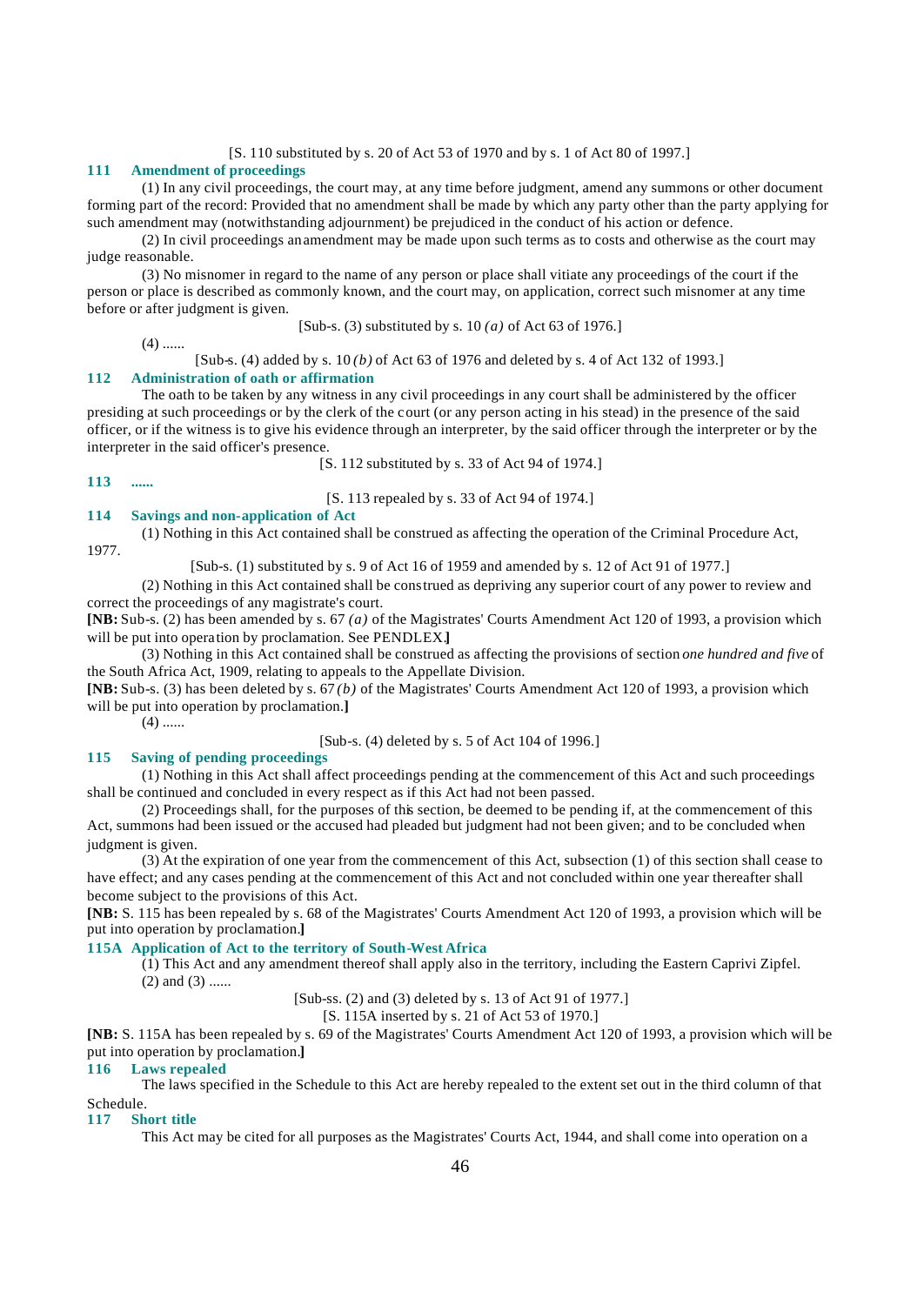date to be fixed by the Governor-General by proclamation in the *Gazette*.

**[NB:** S. 117 has been substituted by s. 72 of the Magistrates' Courts Amendment Act 120 of 1993, a provision which will be put into operation by proclamation. See PENDLEX.**] Schedule 1**

**LAWS REPEALED**

| No and year    | Title                                                         | <b>Extent of repeal</b>                           |  |
|----------------|---------------------------------------------------------------|---------------------------------------------------|--|
| Act 32 of 1917 | Magistrates' Courts Act                                       | The whole, except the<br>Second Schedule          |  |
| Act 13 of 1921 | Magistrates' Courts Act Amendment Act                         | So much as remains<br>unrepealed                  |  |
| Act 9 of 1923  | Magistrates' Courts Act, 1917, Further<br>Amendment Act       | So much as remains<br>unrepealed                  |  |
| Act 39 of 1926 | Criminal and Magistrates' Courts<br>Procedure (Amendment) Act | Sections forty-nine to sixty<br>inclusive         |  |
| Act 17 of 1932 | Magistrates' Courts Amendment Act                             | The whole                                         |  |
| Act 46 of 1935 | <b>General Law Amendment Act</b>                              | Sections eighty-three to<br>ninety-nine inclusive |  |
| Act 21 of 1942 | Civil Imprisonment Restriction Act                            | Sections one, two and three                       |  |

**[NB:** A Schedule 2 has been added by s. 4 of the Magistrates' Courts Amendment Act 67 of 1998, a provision which will be put into operation by proclamation. Schedule 2 has subsequently been substituted by s. 68 of the Criminal Law (Sexual Offences and Related Matters) Amendment Act 32 of 2007. See PENDLEX.**]**

*PENDLEX: Magistrates' Courts Act 32 of 1944* **after amendment by the Magistrates' Courts Amendment Act 120 of 1993**

# **Long title**

# **ACT**

To consolidate and amend the law relating to Lower Courts.

#### **Section 1 - definitions**

**'civil court'** means a civil court established under section 2 *(i)*, *(j)* or *(k)*;

**'civil division'** means a civil division established under section 2 *(c)*;

**'civil magistrate'** means a civil magistrate appointed under section 9 (1) *(a)* (ii);

**'court'** means-

- *(a)* any court established under section 2 *(g)*, *(h)*, *(i)*, *(j)* or *(k)*; and
- *(b)* subject to the provisions of section 29B (2), in Chapters VI to XI, inclusive, or if the expression is used in relation to any civil case, a civil court; or
- *(c)* in Chapters XII to XVI, inclusive, or when the expression is used in relation to any criminal case, a regional court or a magistrate's court;

**'court of appeal'** means the provincial or local division of the Supreme Court to which an appeal lies from any

#### court;

**'district'** in Chapters VI to XI, inclusive, includes a civil or family division;

**'family court'** means a family court established under section 2 *(k)*;

**'family division'** means a family division established under section 2 *(d)*;

**'family magistrate'** means a family magistrate appointed under section 9 (1) *(a)* (v);

**'judicial officer'** means any holder of an office, whether in a permanent, acting or temporary capacity, who may hold a court under this Act;

**'magistrate'** means a magistrate appointed under section 9 (1) *(a)* (i);

- **'magistrate's court'** means a magistrate's court established under section 2 *(g)*;
- **'Minister'** means the Minister of Justice;

**'practitioner'** means an advocate, an attorney, a candidate attorney such as is referred to in section 21 or an agent such as is referred to in section 22;

**'regional court'** means a regional court established under section 2 *(h)*;

**'regional division'** means a regional division established under section 2 *(b)*;

**'regional magistrate'** means a regional magistrate appointed under section 9 (1) *(a)* (iii);

**'senior civil magistrate'** means a senior civil magistrate appointed under section 9 (1) *(a)* (iv);

#### **'province', 'Republic' and 'territory' - deleted**

**Section 2 - Minister's powers relative to districts, regional divisions, civil divisions, family divisions and courts** The Minister may, by notice in the *Gazette*-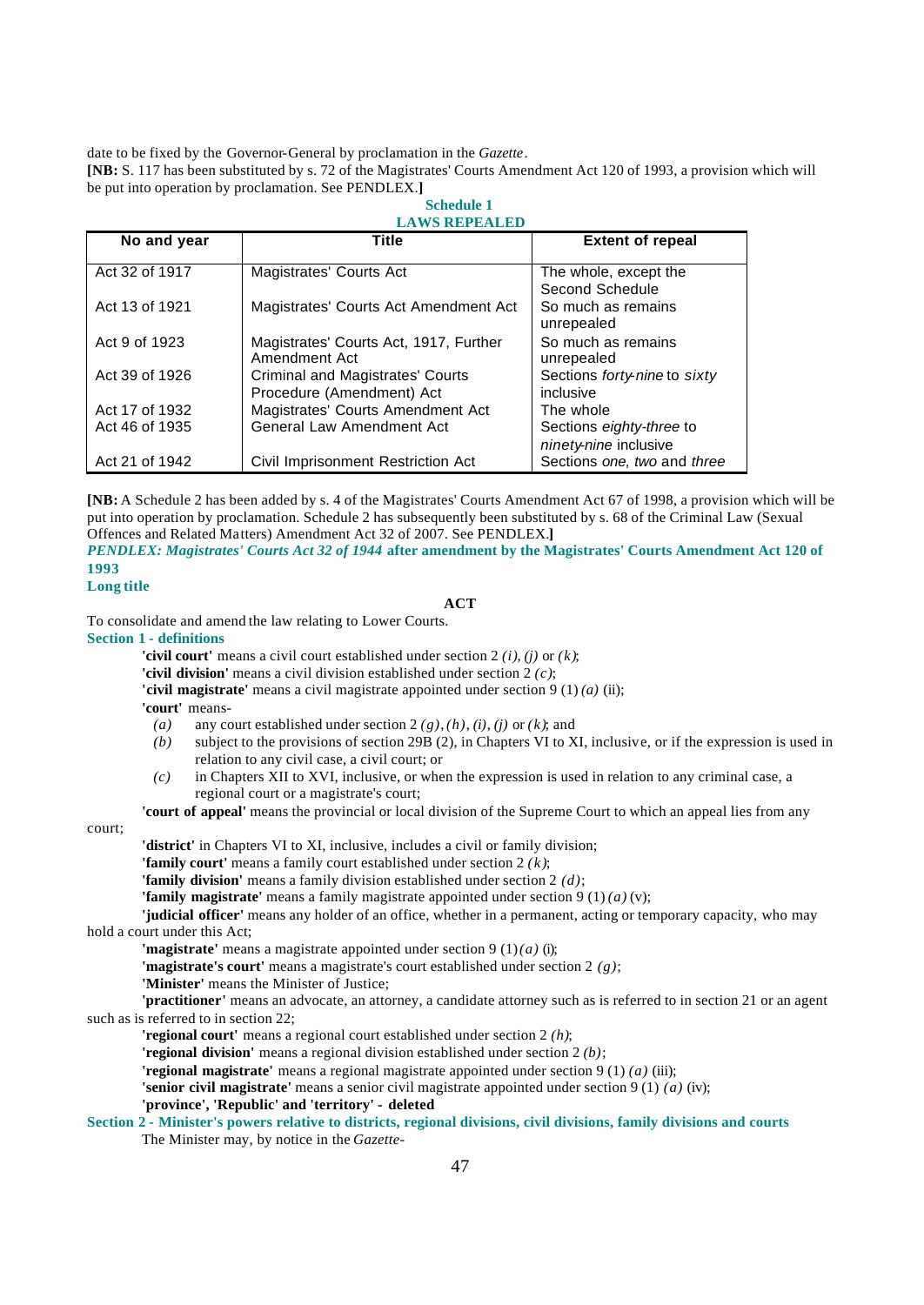- *(a)* establish districts, define the local limits of each district, which may consist of various non-contiguous areas, and determine the name by which any district shall be known;
- *(b)* establish regional divisions consisting of a number of districts, or of a district together with one or more subdistricts, and determine the name by which any regional division shall be known;
- *(c)* establish civil divisions consisting of one or more districts, or of a district together with one or more subdistricts, and determine the name by which any civil division shall be known;
- *(d)* establish family divisions of the civil court consisting of one or more districts, or of a district together with one or more subdistricts, and determine the name by which any family division shall be known; *(e)* increase or decrease the local limits of any district or regional, civil or family division;
- *(f)* for all purposes or for such purposes as he may determine, annex any district or any portion thereof to another district;
- *(g)* establish a magistrate's court for any district;
- *(h)* establish a regional court for any regional division;
- *(i)* establish a civil court for any district;
- *(j)* establish a civil court for any civil division;
- *(k)* establish a family court for any family division;
- *(l)* appoint one or more places within each district for the holding of the magistrate's court of such district, and define the local limits of an area in a district, which area may include any portion of an adjoining district, and determine the name by which such area shall be known, and appoint one or more places in such area for the holding of the magistrate's court of such area; of which first-mentioned places, if more than one is appointed, one shall be appointed as the seat of the magistracy;
- *(m)* appoint one or more p laces in each regional division for the holding of the regional court of such regional division;
- *(n)* appoint one or more places within each district for the holding of the civil court of such district, and define the local limits of an area in a district, which area may include any portion of an adjoining district, and determine the name by which such area shall be known, and appoint one or more places in such area for the holding of the civil court of such area; of which first-mentioned places, if more than one such place is appointed, one shall be appointed as the seat of the civil court;
- *(o)* appoint one or more places in each civil division for the holding of the civil court of such civil division;
- *(p)* appoint one or more places in each family division for the holding of the family court of such family division;
- *(q)* within any district appoint places other than the seat of magistracy for the holding of periodical magistrates' courts, and define the local limits within which such court shall have jurisdiction, and include within those limits any portion of an adjoining district;
- *(r)* detach a portion of a district or portions of two or more adjoining districts as a subdistrict to form the area of jurisdiction of a detached magistrate's court, and determine the name by which such subdistrict shall be known, and appoint the places where such detached court is to be held;
- *(s)* within any district appoint places other than the seat of the civil court for the holding of periodical civil courts, and define the local limits within which such court shall have jurisdiction, and include within those limits any portion of an adjoining district;
- *(t)* detach a portion of a district or portions of two or more adjoining districts as a subdistrict to form the area of jurisdiction of a detached civil court, and determine the name by which such subdistrict shall be known, and appoint the places where such detached court is to be held;
- *(u)* withdraw or vary any notice under this section and abolish any regional, civil or family division or district, subdistrict or other area of jurisdiction and also the court thereof.

# **Section 3 - Existing courts, districts and regional divisions to continue, and interpretation of certain expressions**

(1) The courts, districts and regional divisions existing immediately before the commencement of section 3 of the Magistrates' Courts Amendment Act, 1993, shall be deemed to have been established under this Act.

(2) All references in any other law to magistrate's court, magistrate's courts, lower court or lower courts shall be read as referring to the court or courts concerned, as the case may be, established under this Act. **Section 4 (4)**

# Any process issued out of any court may be served or executed by the sheriff appointed for the area within which such process is to be served or executed.

# **Section 7 (1)**

Subject to the provisions of section 7A and the rules, the records of the court, other than a record with reference to which a direction has been issued under section 153 (2) or 154 (1) of the Criminal Procedure Act, 1977, or with reference to which the provisions of section 154 (2) *(a)* or 154 (3) of that Act apply, shall be accessible to the public under supervision of the clerk of the court at convenient times and upon payment of the fees prescribed from time to time by the Minister in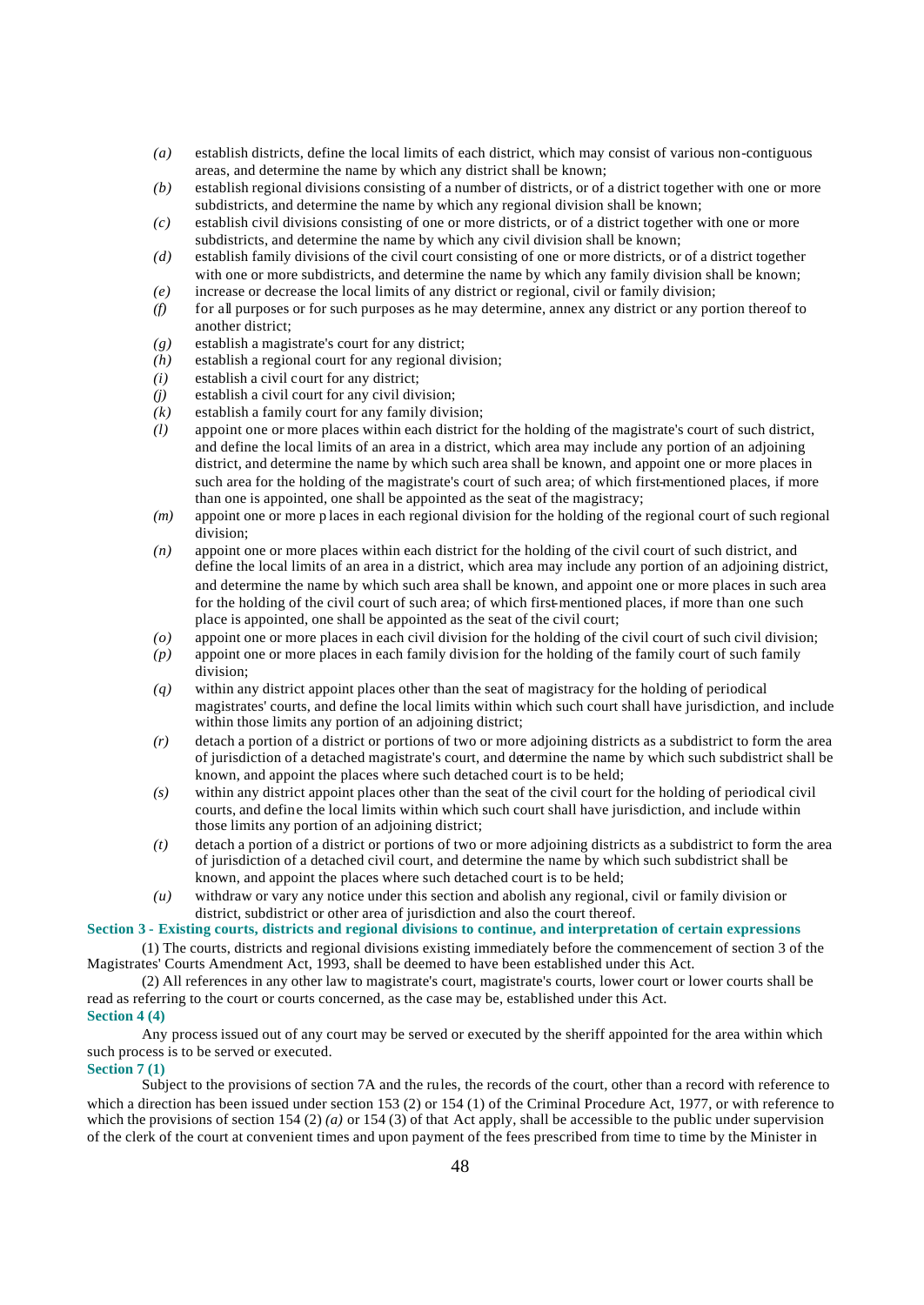consultation with the Minister of Finance, and for this purpose and for all other purposes the records of any court which has at any time existed within the Republic, shall be deemed to be the records of the court of the district in which the place where such court was held is situated, and such records shall be preserved at the seat of magistracy or civil court, as the case may be, of that district for such periods as the Director-General: Justice may from time to time determine: Provided that the said Director-General may order that the records of a regional court, a civil court of a civil division or a family court shall be so preserved at such a place or places within that regional, civil or family division, as the case may be, as he may from time to time determine: Provided further that payment of such fees shall not be required from any person who satisfies any judicial officer of the court in respect of which the records are desired that he desires access to the records of the court in connection with research for academic purposes.

#### **Section 9 - Appointment of judicial officers**

- (1) *(a)* Subject to the provisions of the Magistrates Act, 1993, and the provisions of section 10, the Minister may-
- (i) for every district or subdistrict appoint a magistrate, one or more additional magistrates or one or more assistant magistrates;
- (ii) for every district or subdistrict appoint one or more civil magistrates;
- (iii) for every regional division appoint one or more regional magistrates;
- (iv) for every civil division appoint one or more senior civil magistrates;
- (v) for every family division appoint one or more family magistrates.

*(b)* The Minister may, in a particular case or generally and subject to such directions as he or she may deem fit, delegate the power conferred upon him or her by paragraph *(d)* to the Director-General of his or her Department or another officer of that Department with the rank of director or an equivalent or higher rank.

 $(c)$  A judicial officer of a district, subdistrict or regional, civil or family division may at the same time also be such a judicial officer of another district, subdistrict or regional, civil or family division, respectively.

*(d)* The Minister may, with due regard to the circumstances and the extent of judicial functions in a particular district for which a magistrate's court and a civil court have been established, appoint a judicial officer as magistrate, additional magistrate or assistant magistrate and civil magistrate for that district, and in any such case any such person shall possess the powers and jurisdiction and perform the duties connected to both such offices: Provided that a magistrate, additional magistrate or assistant magistrate who presided at criminal proceedings from which a civil action arises in a civil court and in which the same parties are involved, shall not preside in that court in respect of that action unless the parties agree thereto.

(2) *(a)* Any person appointed as judicial officer under this section shall, before commencing with his or her functions in terms of this Act for the first time, take an oath or make an affirmation subscribed by him or her, in the form set out below:

> 'I, ........................................................ (full name)

do hereby swear/solemnly and sincerely affirm and declare that whenever I may be called upon to perform the functions of a judicial officer in any court, I will administer justice to all persons alike without fear, favour or prejudice and, as the circumstances of any particular case may require, in accordance with the law and customs of the Republic of South Africa.'

*(b)* Any such oath or affirmation shall be taken or made in open court before the most senior available judicial officer of the court concerned or a justice of the peace, who shall at the foot thereof endorse a statement of the fact that it was taken or made before him or her and of the date on which it was so taken or made and append his or her signature thereto.

(3) Whenever by reason of absence or incapacity a judicial officer is unable to carry out the functions of his or her office or whenever such office becomes vacant, the Minister or an officer of the Department of Justice authorized thereto in writing by the Minister, may appoint any other competent officer of the public service or any competent retired officer of the public service to act in the place of the absent or incapacitated judicial officer during such absence or incapacity or to act in the vacant office until the vacancy is filled: Provided that no person shall be appointed as an acting regional, senior civil or family magistrate unless he or she has satisfied all the requirements for the degree referred to in section 10 *(b)* or has passed an examination referred to in that section.

(4) The Minister or an officer of the Department of Justice authorized thereto in writing by the Minister, may appoint temporarily any person to act, subject to such conditions or restriction as the Minister or such officer may determine, either generally or in a particular matter, as judicial officer of a district, subdistrict or regional, civil or family division, as the case may be, in addition to any other judicial officer or acting judicial officer of any such district, subdistrict or regional, civil or family division.

(5) The provisions of section 9*quat* (2) and (4) shall *mutatis mutandis* apply to any person appointed under subsection (3) or (4): Provided that the provisions of section 9*quat* (4) shall not apply to any such person who is subject to the laws governing the public service.

[S. 9 substituted by s. 4 of Act 18 of 1996.]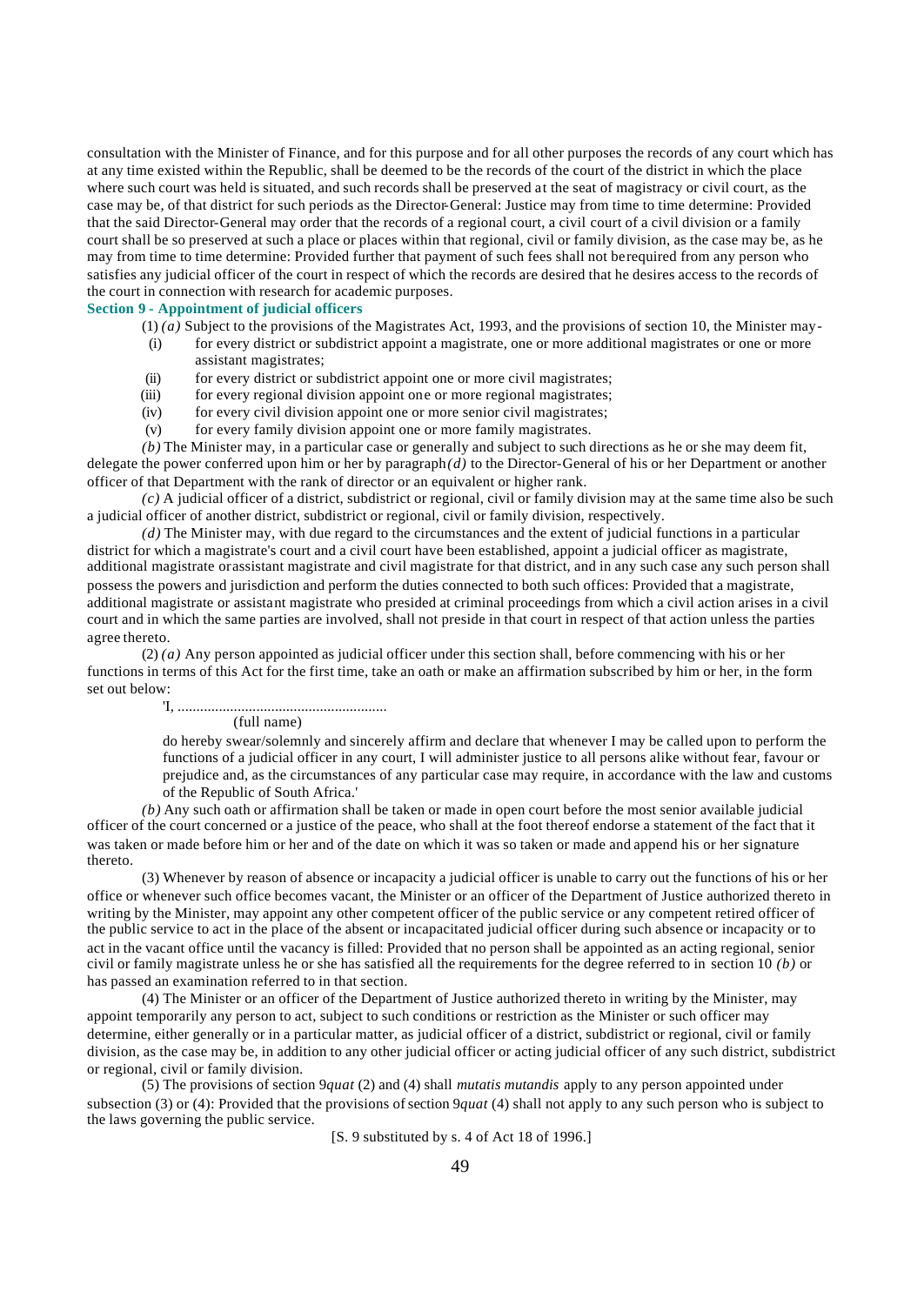#### **Section 9***ter* **- Establishment of Senior Civil and Family Magistrates Appointments Advisory Board**

(1) The Minister shall establish a board, to be known as the Senior Civil and Family Magistrates Appointments Advisory Board, to determine from time to time the suitability of persons for appointment as senior civil and family magistrates and to advise the Minister as to the suitability of such persons for appointment as senior civil and family magistrates.

(2) The board referred to in subsection (1) shall consist of-

- *(a)* the Director-General: Justice, who shall be the chairman thereof;
- *(b)* the Chief Director: Justice College;
- *(c)* the Chief Family Advocate;
- *(d)* (i) two senior civil magistrates;
	- (ii) two family magistrates; and
	- (iii) two judicial officers designated in terms of section 12 (6) to exercise administrative control over civil, senior civil and family magistrates,

appointed by the Minister after consultation with the Magistrates Commission established by section 2 of the Magistrates Act, 1993; and

*(e)* one advocate and one attorney nominated by the General Council of the Bar of South Africa and the Association of Law Societies of the Republic of South Africa, respectively.

(3) The board referred to in subsection (1) shall designate one of the members as the vice-chairman thereof. (4) The provisions of section 9*bis* (3) to (6), inclusive, shall *mutatis mutandis* apply to the meetings of the board referred to in subsection (1).

 $(5)$  (a) For the purposes of the initial functioning of the board referred to in subsection  $(1)$ , the board shall consist of the members referred to in subsection (2) *(a)* to *(c)*, inclusive, and *(e)*, as well as six judicial officers appointed by the Minister for a period not exceeding two years.

*(b)* The Minister may at any time before the expiry of the period for which a judicial officer has been appointed in terms of paragraph *(a)*, appoint a senior civil or family magistrate or another judicial officer in the place of the firstmentioned judicial officer.

# **Section 9***quat* **- Appointment of certain practitioners as civil, senior civil or family magistrates in acting capacity**

(1) Subject to the provisions of section 10 *(b)*, the Minister may, if he deems it desirable that an advocate or an attorney be appointed, whether in general or in a specific case, to act as civil, senior civil or family magistrate of a district or civil or family division, as the case may be-

- *(a)* in the place of any civil, senior civil or family magistrate; or
- *(b)* in addition to the civil, senior civil and family magistrates of such district or civil or family division, as the case may be; or
- *(c)* in any vacancy in such district or civil or family division, as the case may be,

so appoint such advocate or attorney for such period as the Minister may determine, from persons whose names have been submitted for that purpose by the board referred to in section 9*ter* (1), after consultation with the General Council of the Bar of South Africa and the Association of Law Societies of the Republic of South Africa.

(2) Any appointment as judicial officer made under subsection (1) shall be deemed to have been made also in respect of any period during which the person appointed is necessarily engaged in connection with the disposal of proceedings in which he has taken part as such judicial officer and which have not been disposed of at the expiry of the period for which he was appointed or, having been disposed of before or after such expiry, are reopened.

(3) The provisions of section 9 (2) shall *mutatis mutandis* apply in relation to a person appointed under subsection

(1).

(4) The Minister may, with the concurrence of the Minister of State Expenditure, determine the remuneration and allowances and the method of calculation of such remuneration and allowances payable to a person appointed under

subsection (1) for services rendered.

(5) *(a)* Any person appointed under subsection (1) may resign by notice in writing to the Minister.

 $(b)$  The Minister may, on the recommendation of the board referred to in section  $\frac{\partial}{\partial t}$  (1) revoke the appointment of any person appointed under subsection (1).

# **Section 10 - Qualifications for appointment as judicial officer**

Subject to the provisions of section 11-

- *(a)* a person who has not before the commencement of section 9 of the Magistrates' Courts Amendment Act, 1993, held a substantive appointment as magistrate shall not hold an appointment as magistrate or civil magistrate and a person who has not before the said commencement held a substantive appointment as assistant magistrate shall not hold an appointment as magistrate or civil magistrate, unless in either case he has passed the diploma *iuris* examination or an examination deemed by the Magistrates Commission established by section 2 of the Magistrates Act, 1993, to be equivalent thereto or of a higher standard;
- *(b)* no person shall be appointed as a regional, senior civil or family magistrate unless he is a magistrate,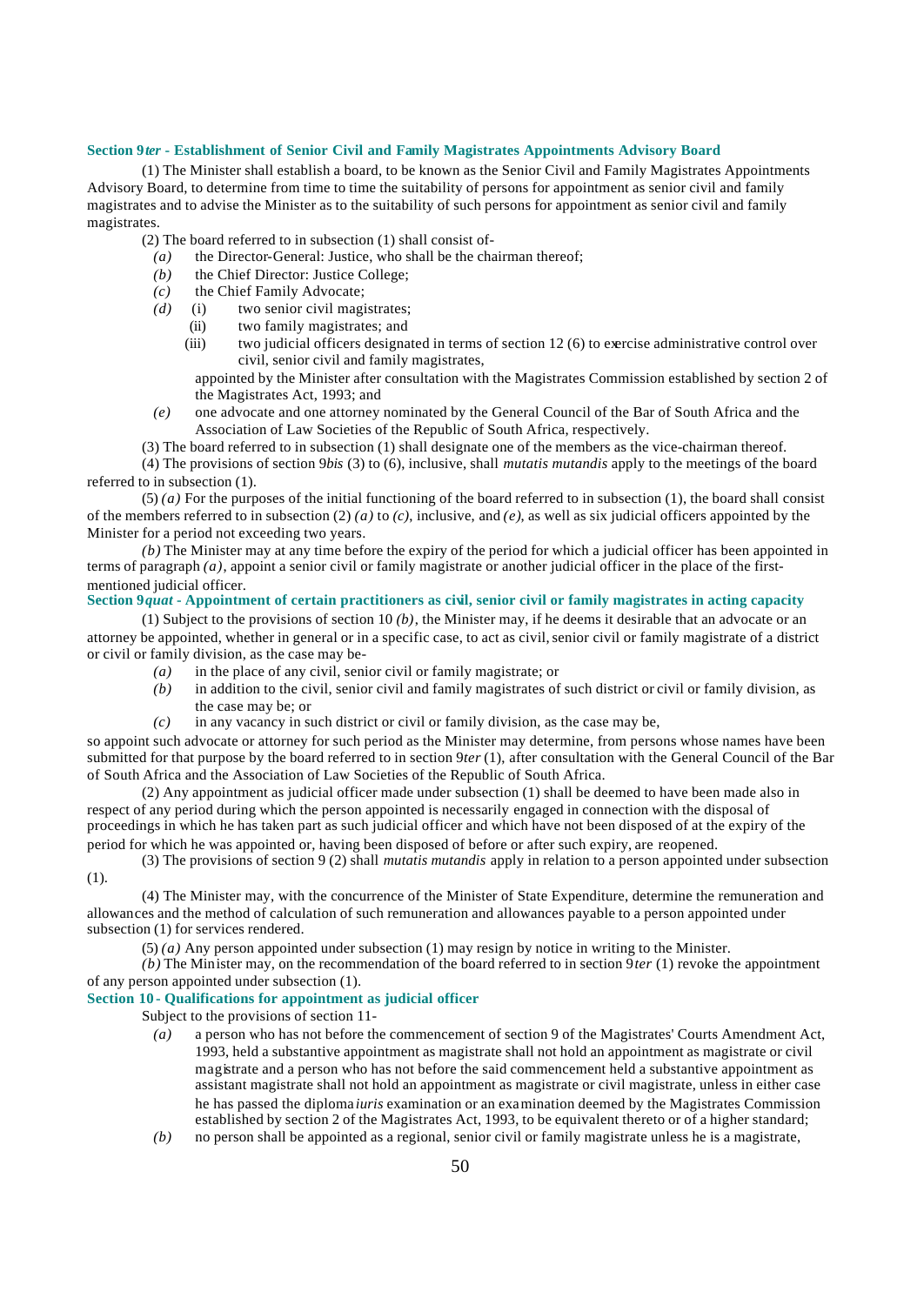additional magistrate or civil magistrate or an advocate or attorney who has satisfied all the requirements for the degree of *baccalaureus legum* of a university in the Republic or has passed the diploma *legum* examination or an examination deemed by the Magistrates Commission mentioned in paragraph *(a)* to be equivalent or of a higher standard, and the board referred to in section 9*bis* (1) or 9*ter* (1), as the case may be, has advised the Minister that he is suitable for appointment as regional, senior civil or family magistrate, as the case may be: Provided that no person who does not satisfy all the requirements for the degree of *baccalaureuslegum*, shall be appointed as a family magistrate.

#### **Section 11 - Existing judicial officers to continue in office, and interpretation of certain expressions**

(1) All judicial officers holding office at the commencement of section 9 of the Magistrates' Courts Amendment Act, 1993, shall be deemed to have been appointed under this Act.

(2) References in any other law to chief magistrates, resident magistrates, magistrates, additional magistrates, civil magistrates or criminal magistrates, shall be read as referring to judicial officers, as the case may be, appointed under this Act.

(3) All such references to assistant resident magistrates or to assistant magistrates shall be read as referring to assistant magistrates appointed under this Act.

#### **Section 12 - Powers of judicial officers**

(1) A magistrate of a district or subdistrict-

- *(a)* may hold a court in the magistrate's court;
- *(b)* shall possess the powers and perform the duties conferred or imposed upon magistrates by law;
- *(c)* shall exercise administrative control over and distribute the work among the additional magistrates and assistant magistrates of the district or subdistrict for which he was appointed.
- (2) An additional magistrate or an assistant magistrate-
- *(a)* may hold a court in the magistrate's court;
- *(b)* shall possess the powers and perform the duties conferred or imposed upon magistrates by law in so far as he is not expressly prohibited from exercising or performing either by the Minister or by the magistrate of the district.
- (3) A civil magistrate-
	- *(a)* may hold a court in the civil court of a district;
- *(b)* shall possess the powers and perform the duties conferred or imposed upon civil magistrates by law.

(4) A senior civil magistrate-

- *(a)* may hold a court in the civil court of a district as well as a civil division;
- *(b)* shall possess the powers and perform the duties conferred or imposed upon civil magistrates and senior civil magistrates by law;
- *(c)* who has been appointed as a family magistrate, shall possess the powers and perform the duties conferred or imposed upon civil, senior civil and family magistrates by law.
- (5) A family magistrate-
	- *(a)* may hold a court in the family court of a family division;
- *(b)* shall possess the powers and perform the duties conferred or imposed upon family magistrates by law.

(6) A civil, senior civil and family magistrate shall be subject to the administrative control of a judicial officer designated for that purpose in respect of one or more areas of jurisdiction concerned by the Minister or an officer of the Department of Justice authorized thereto by the Minister in writing, and such judicial officer shall distribute the work among the civil, senior civil and family magistrates, as the case may be, of the area or areas of jurisdiction concerned.

- (7) A regional magistrate-
- *(a)* may hold a court in the regional court;
- *(b)* shall possess the powers and perform the duties conferred or imposed upon regional magistrates by law.

(8) A person appointed as judicial officer under section 9 (3), shall during the period of his appointment possess the powers and jurisdiction and perform the duties connected with the office in which he is acting.

(9) Any person appointed temporarily under section 9 (4) to act as judicial officer of a district, subdistrict or regional, civil or family division shall, during the period of his appointment, and subject to such conditions or restrictions as the Minister or the officer so appointing him may impose, possess the powers and jurisdiction and perform the duties connected with the office in which he is so acting.

(10) Any person appointed as a judicial officer under section 9*quat* (1), shall during the period of his appointment possess the powers and jurisdiction and perform the duties connected with the office in which he is acting. **Section 13 (1)**

The magistrate of the district in which a magistrate's court, regional court, civil court of a district, civil court of a civil division or family court is situate, shall for every such court appoint such number of clerks of the court and assistant clerks of the court as may be necessary.

**Section 14 - Sheriff may in certain circumstances refuse to serve or execute process**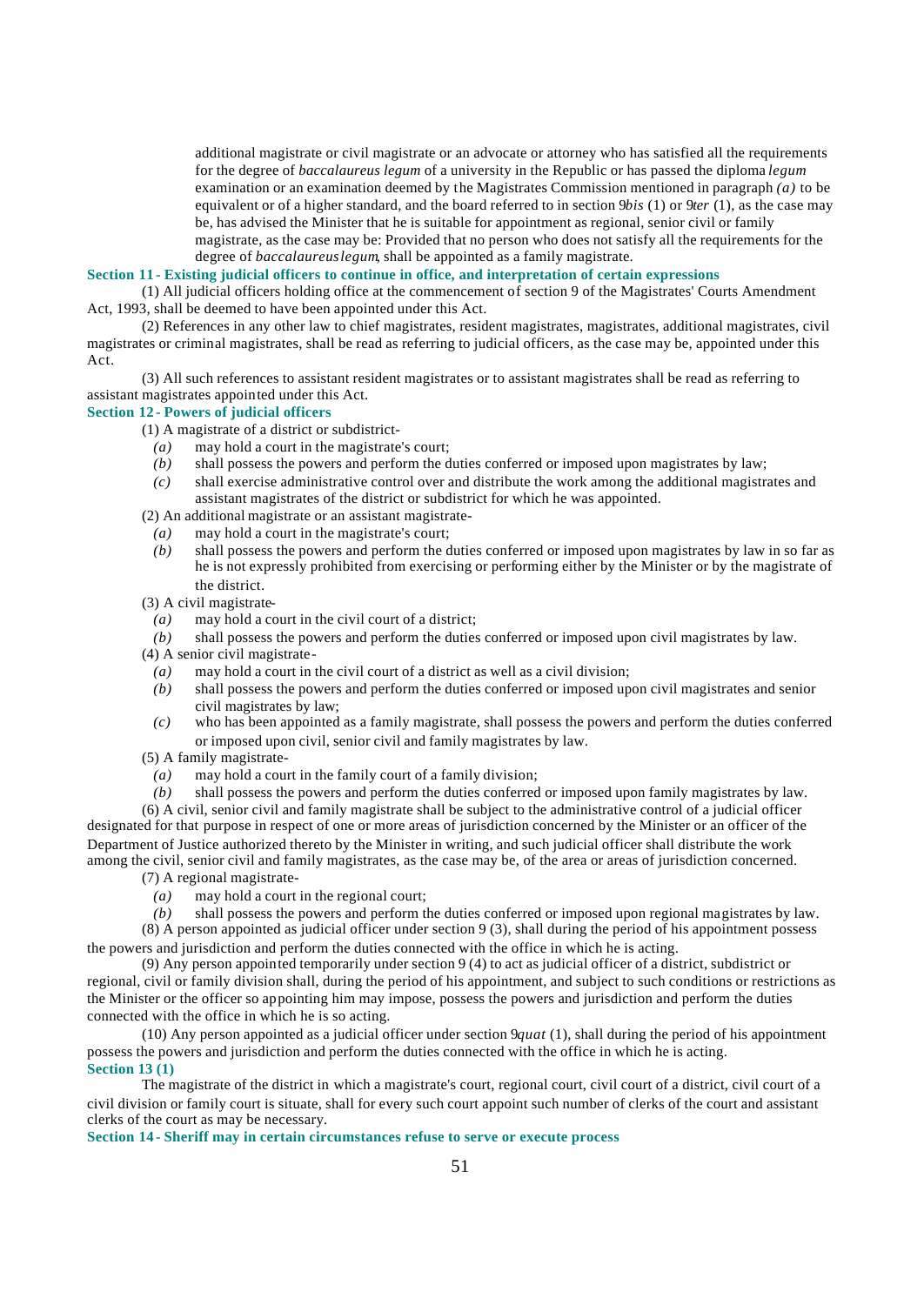(1) A sheriff receiving any process for service or execution from a practitioner or plaintiff by whom there is due and payable to the sheriff any sum of money in respect of services performed more than three months previously in the execution of any duty of his office, and which notwithstanding request has not been paid, may refer such process to any judicial officer of the court out of which the process was issued, with particulars of the sum due and payable by the practitioner or plaintiff; and the judicial officer may, if he is satisfied that a sum is due and payable by the practitioner or plaintiff to the sheriff as aforesaid which notwithstanding request has not been paid, by writing under his hand authorize the sheriff to refuse to serve or execute such process until the sum due and payable to the sheriff has been paid.

(2) A judicial officer granting any such authority shall forthwith transmit a copy thereof to the practitioner or plaintiff concerned and a sheriff receiving any such authority shall forthwith return to the practitioner or plaintiff the process to which such authority refers with an intimation of his refusal to serve or execute the same and of the grounds for such refusal.

(3) If any process referred to in subsection (1) was issued out of any court of a civil or family division, the sheriff may refer it to any judicial officer of any civil court of a district situate within that civil or family division, who may exercise the powers contemplated in that subsection.

# **Section 15 (1)** *(b)*

The fees payable in respect of or in connection with any such service to a sheriff shall in any such case be chargeable but shall be paid into the National Revenue Fund.

[Para. *(b)* amended by s. 4 of Act 18 of 1996.]

# **Section 16 - Sheriff's duties relative to detention of persons by order of court**

The sheriff shall receive and cause to be lodged in a prison all persons arrested by such sheriff or committed to his custody.

# **Section 17 - Sheriff's return to be evidence**

The return of a sheriff or of any person authorized to perform any of the functions of a sheriff to any civil process of the court, shall be *prima facie* evidence of the matters therein stated.

# **Section 19 - Officers appointed previously to remain in office**

Every officer of the court holding office immediately prior to the commencement of section 12 of the Magistrates' Courts Amendment Act, 1993, shall be deemed to be duly appointed under this Act, and shall be invested with power, duties and authority accordingly.

# **Section 26 - Area of jurisdiction**

(1) Except where it is otherwise by law provided, the area of jurisdiction of a court shall be the civil or family division or district, subdistrict or area for which such court is established.

(2) A court established for a district shall have no jurisdiction in a subdistrict or in an area referred to in section 2 *(n)*.

(3) Nothing in subsection (2) shall affect proceedings pending in the court of a district at the time of the establishment of a subdistrict or an area referred to in section 2 *(n)*. **Section 27** *(b)*

# **no person shall, without his own consent, be liable to appear as a party before any periodical court to answer any claim unless he resides nearer to the place where the periodical court is held than to the seat of the civil court of the district.**

#### **Section 28 (1)**

Saving any other jurisdiction assigned to a court by this Act or by any other law, the persons in respect of whom the court shall have jurisdiction shall be the following and no other-

- *(a)* any person who resides, carries on business or is employed within the area of jurisdiction of the court;
- *(b)* any partnership which has business premises situated or any member whereof resides within the area of jurisdiction of the court:
- *(c)* any person whatever, in respect of any proceedings incidental to any action or proceeding instituted in the court by such person himself;
- *(d)* any person, whether or not he resides, carries on business or is employed within the area of jurisdiction of the court, if the cause of action arose wholly within the area of jurisdiction of the court;
- *(e)* any party to interpleader proceedings, if-
	- (i) the execution creditor and every claimant to the subject matter of the proceedings reside, carry on business, or are employed within the area of jurisdiction of the court; or
	- (ii) the subject matter of the proceedings has been attached by process of the court; or
	- (iii) such proceedings are taken under subsection (2) of section  $sixty\text{-}nine$  and the person therein referred to as the 'third party' resides, carries on business, or is employed within the area of jurisdiction of the court; or
	- (iv) all the parties consent to the jurisdiction of the court;
- *(f)* any defendant (whether in convention or reconvention) who appears and takes no objection to the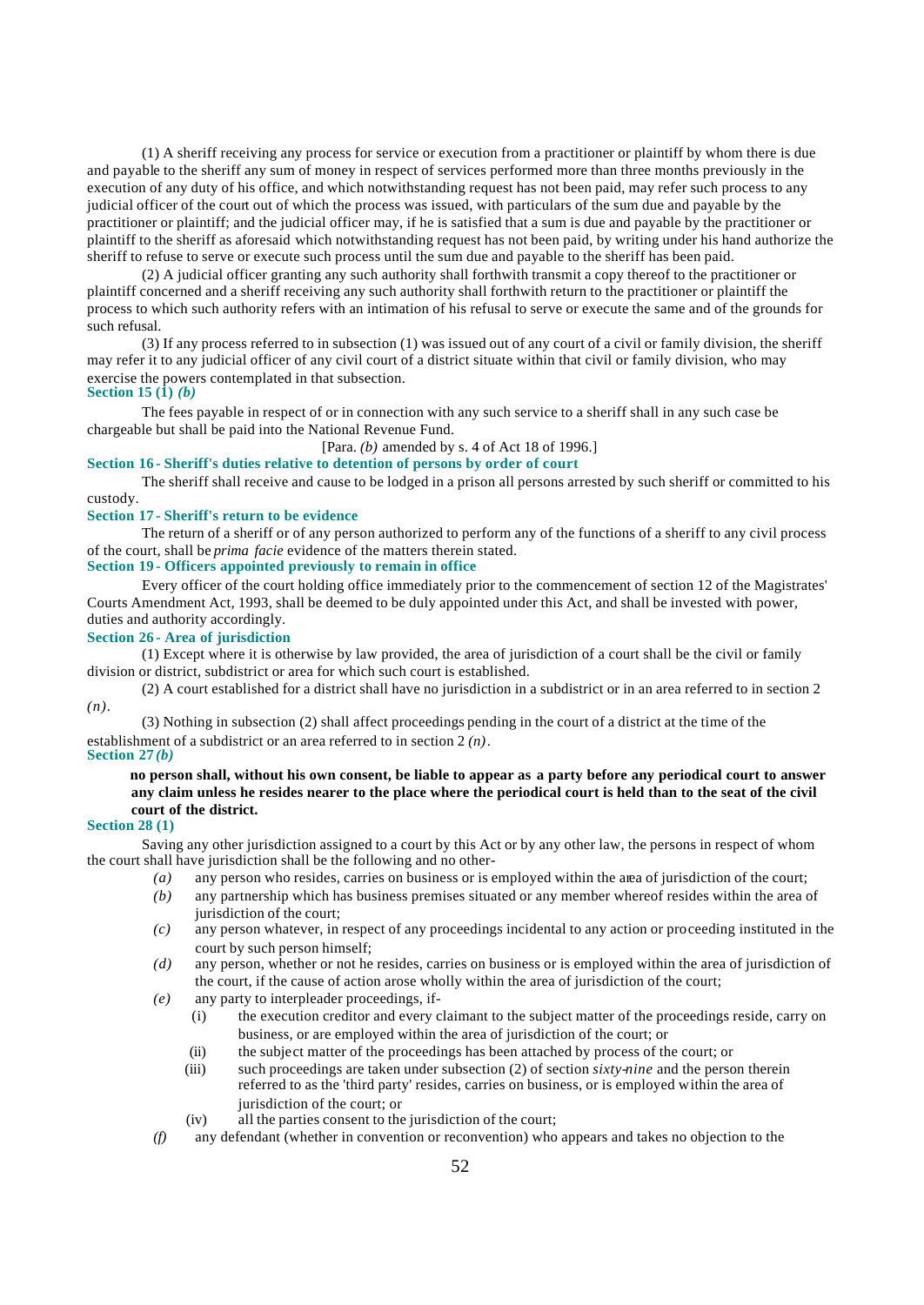jurisdiction of the court;

*(g)* any person who owns immovable property within the area of jurisdiction of the court in actions in respect of such property or in respect of mortgage bonds thereon.

# **Section 29 (1) - words preceding para.** *(a)*

Subject to the provisions of this Act, a civil court of a district or a civil division, in respect of causes of action, shall have jurisdiction in-

#### **Section 29 (3)**

The Minister may, in respect of the actions referred to in paragraphs *(a)*, *(b)* and *(d)* to *(g)*, inclusive, of subsection (1), from time to time after consultation with the judges president of the Supreme Court of South Africa, by notice in the *Gazette* determine different amounts for a civil court of a district and a civil division.

# **Section 29 (4)**

In addition to any other jurisdiction conferred upon a family court by this Act or any other law, a family court shall have jurisdiction in respect of any divorce action as defined in section 1 of the Divorce Act, 1979 (Act 70 of 1979).

# **Section 29A - Jurisdiction in respect of appeals against decisions of chiefs, headmen and chiefs' deputies**

(1) If a party appeals to the civil court of a district in terms of the provisions of section 12 (4) of the Black Administration Act, 1927 (Act 38 of 1927), the said court may confirm, alter or set aside the judgment after hearing such evidence as may be tendered by the parties to the dispute, or as may be deemed desirable by the court.

(2) A confirmation, alteration or setting aside in terms of subsection (1), shall be deemed to be a decision of the civil court of a district for the purposes of the provisions of Chapter XI.

### **Section 29B - Jurisdiction of civil court of district relative to interlocutory orders and execution emanating from actions in court of civil division**

(1) Except where it is otherwise by law provided, a party or parties to any suit pending in a court of a civil division may, in accordance with the rules, apply to the civil court of the district in which the summons was issued for any interlocutory order, including any order contemplated in section 30, 30*bis*, 31 or 32 which may emanate from such suit, and that court may grant such order.

(2) *(a)* Execution in terms of the provisions of Chapter IX of a judgment for the payment of any amount of money or an order for the payment in specified instalments of such an amount, and an administration order, shall in all cases be dealt with by the civil court of the district in which the summons was issued.

*(b)* The provisions of section 65M in relation to the execution of a judgment for the payment of any amount of money that has been given by a division of the Supreme Court of South Africa, shall *mutatis mutandis* apply in relation to any such judgment given by any court of a civil division.

# **Section 31 (2)**

The sheriff shall, if required by the plaintiff and at such plaintiff's expense, make an inventory of such furniture or effects.

#### **Section 32 (1)**

Upon an affidavit by or on behalf of the landlord of any premises situate within the area of jurisdiction, that an amount of rent not exceeding the jurisdiction of the court is due and in arrear in regard to the said premises, and that the said rent has been demanded in writing for the space of seven days and upwards, or, if not so demanded, that the deponent believes that the tenant is about to remove the movable property upon the said premises, in order to avoid the payment of such rent, and upon security being given to the satisfaction of the clerk to the court to pay all damages, costs and charges which the tenant of such premises, or any other person, may sustain or incur by reason of the attachment hereinafter mentioned, if the said attachment be thereafter set aside, the court may, upon application, issue an order to the sheriff requiring him to attach so much of the movable property upon the premises in question and subject to the landlord's hypothec for rent as may be sufficient to satisfy the amount of such rent, together with the costs of such application and of any action for the said rent.

# **Section 35 (2)**

An interpleader summons, if issued in the court of the district or division in which the property was attached, may, at the discretion of the court, be remitted for trial to the court in which the judgment was given.

# **Section 45 (1) - words preceding the proviso**

Subject to the provisions of sections 46 and 46A, the court shall have jurisdiction to determine any action or proceeding otherwise beyond its jurisdiction, if the parties consent in writing thereto: **Section 46 (1)**

A civil court of a district shall have no jurisdiction in matters in which the dissolution of a marriage is sought. **Section 46 (2) - words preceding para.** *(a)*

# A civil court of a district shall have no jurisdiction in matters-

## **Section 46A - Matters beyond jurisdiction of court of civil division**

A court of a civil division shall have no jurisdiction in matters in which-

*(a)* the dissolution of a marriage is sought; and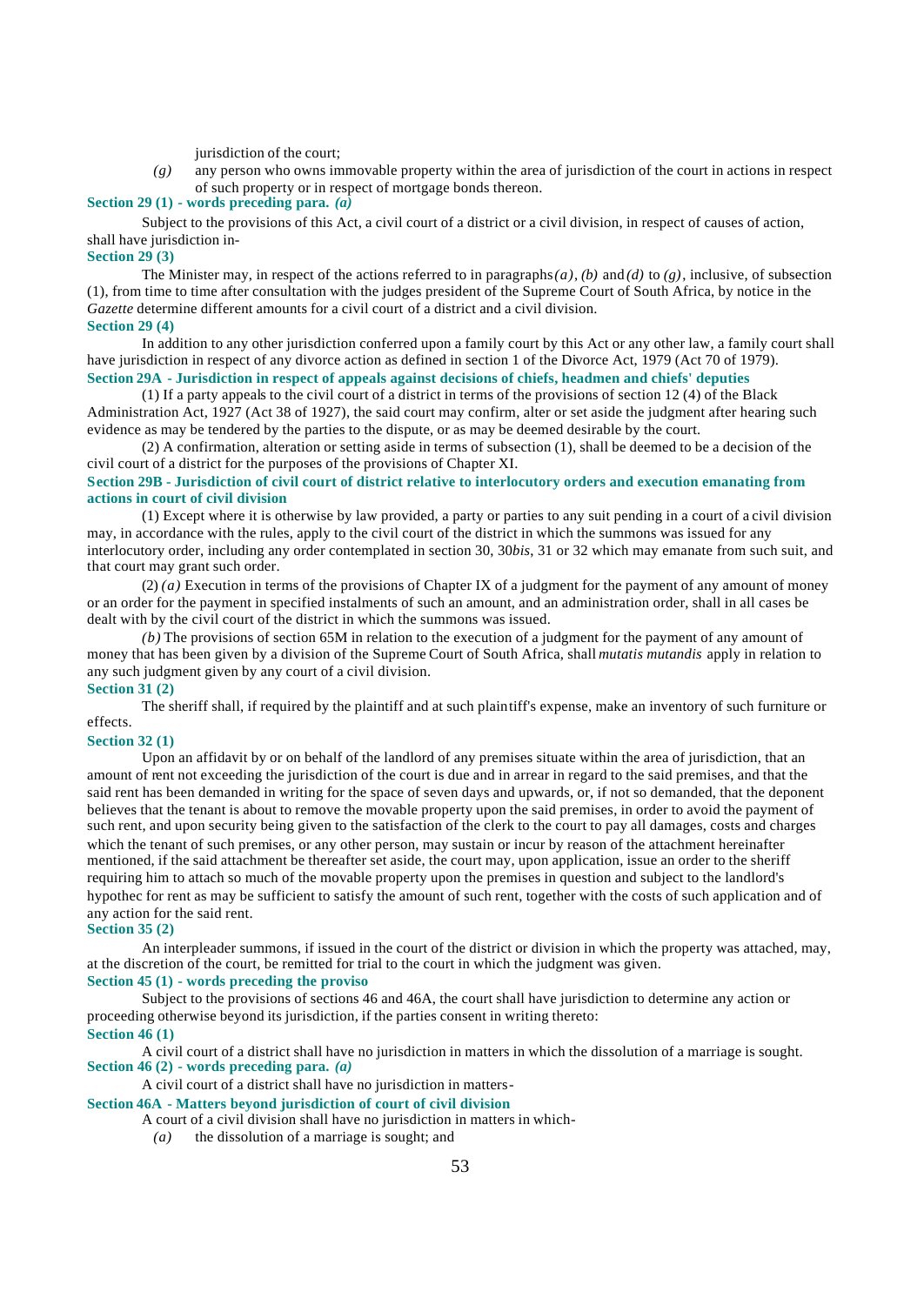*(b)* the validity or interpretation of a will or other testamentary document is in question.

#### **Section 47 (1)**

When in answer to a claim within the jurisdiction the defendant sets up a counterclaim exceeding the jurisdiction, the claim shall not on that account be dismissed; but the court may, if satisfied that the defendant has *prima facie* a reasonable prospect on his counterclaim of obtaining a judgment in excess of its jurisdiction, stay the action for a reasonable period in order to enable him to institute an action in a competent court. The plaintiff in the civil court may (notwithstanding his action therein) counterclaim in such competent court and in that event all questions as to the costs incurred in the civil court shall be decided by that competent court.

# **Section 47 (2) - words preceding para.** *(a)*

If the period for which such action has been stayed has expired and the defendant has failed to issue and serve a summons in a competent court in relation to the matters and the subject of such counterclaim the civil court shall on application either-

#### **Section 47 (3)**

If the defendant has failed to institute action within such further period or if the action instituted by the defendant be stayed, dismissed, withdrawn, or abandoned, or if the competent court has granted absolution from the instance thereon, the civil court shall, upon application, dismiss the counterclaim and shall proceed to determine the claim. **Section 50 (1)** *(b)*

#### **the notice shall state that the applicant objects to the action being tried by the court or any other civil court; Section 50A - Removal of divorce action from family court to provincial or local division**

Any family court in which a divorce action as defined in section 1 of the Divorce Act, 1979 (Act 70 of 1979), is pending-

- *(a)* may at any stage of the proceedings-
	- (i) on its own accord;
	- (ii) on application by any party; or<br>(iii) on application by a Family Adv
	- on application by a Family Advocate appointed under section 2 (1) of the Mediation in Certain Divorce Matters Act, 1987 (Act 24 of 1987),
	- if in the opinion of the court the circumstances so justify;

*(b)* shall, on application of any party, if the other party agrees thereto,

suspend the proceedings and order the clerk of the court to refer that action in accordance with the rules to the registrar of the provincial or local division having jurisdiction where the court is held, for enrolment.

(2) Any question as to costs already incurred in the action referred to in subsection (1) shall abide the result of the action.

# **Section 51 (1)**

Any party to any civil action or other proceeding where the attendance of witnesses is required may procure the attendance of any witness (whether residing or for the time being within the area of jurisdiction of the court or not) in the manner in the rules provided.

# **Section 51 (2)** *(a)*

If any person, being duly subpoenaed to give evidence or to produce any books, papers or documents in his possession or under his control which the party requiring his attendance desires to show in evidence, fails, without lawful excuse, to attend or to give evidence or to produce those books, papers or documents according to the subpoena or, unless duly excused, fails to remain in attendance throughout the trial, the court may, upon being satisfied upon oath or by the return of the sheriff that such person has been duly subpoenaed and that his reasonable expenses, calculated in accordance with the tariff prescribed under section 51*bis*, have been paid or offered to him, impose upon the said person a fine not exceeding R300, and in default of payment, imprisonment for a period not exceeding three months, whether or not such person is otherwise subject to the jurisdiction of the court.

#### **Section 52 (1)**

Whenever a witness resides or is in an area of jurisdiction other than that wherein the case is being heard, the court may, if it appears to be consistent with the ends of justice, upon the application of either party approve of such interrogatories as either party shall desire to have put to such witness and shall transmit the same, together with any further interrogatories framed by the court, to the court of the area of jurisdiction within which such witness resides or is. **Section 52 (3)**

Every witness so subpoenaed to appear shall be liable to the like penalties in case of non-attendance or failure to give evidence or to produce books, papers or documents as if he had been subpoenaed to give evidence in the court of the area of jurisdiction in which he resides or is.

# **Section 65D (5)**

The court may, in its discretion, refuse to take account of the periodical payments that a judgment debtor has undertaken to make in terms of a credit transaction as defined in section 1 of the Credit Agreements Act, 1980 (Act 75 of 1980), for the purchase of goods which have not been exempted from seizure in terms of section 67 or which cannot, in the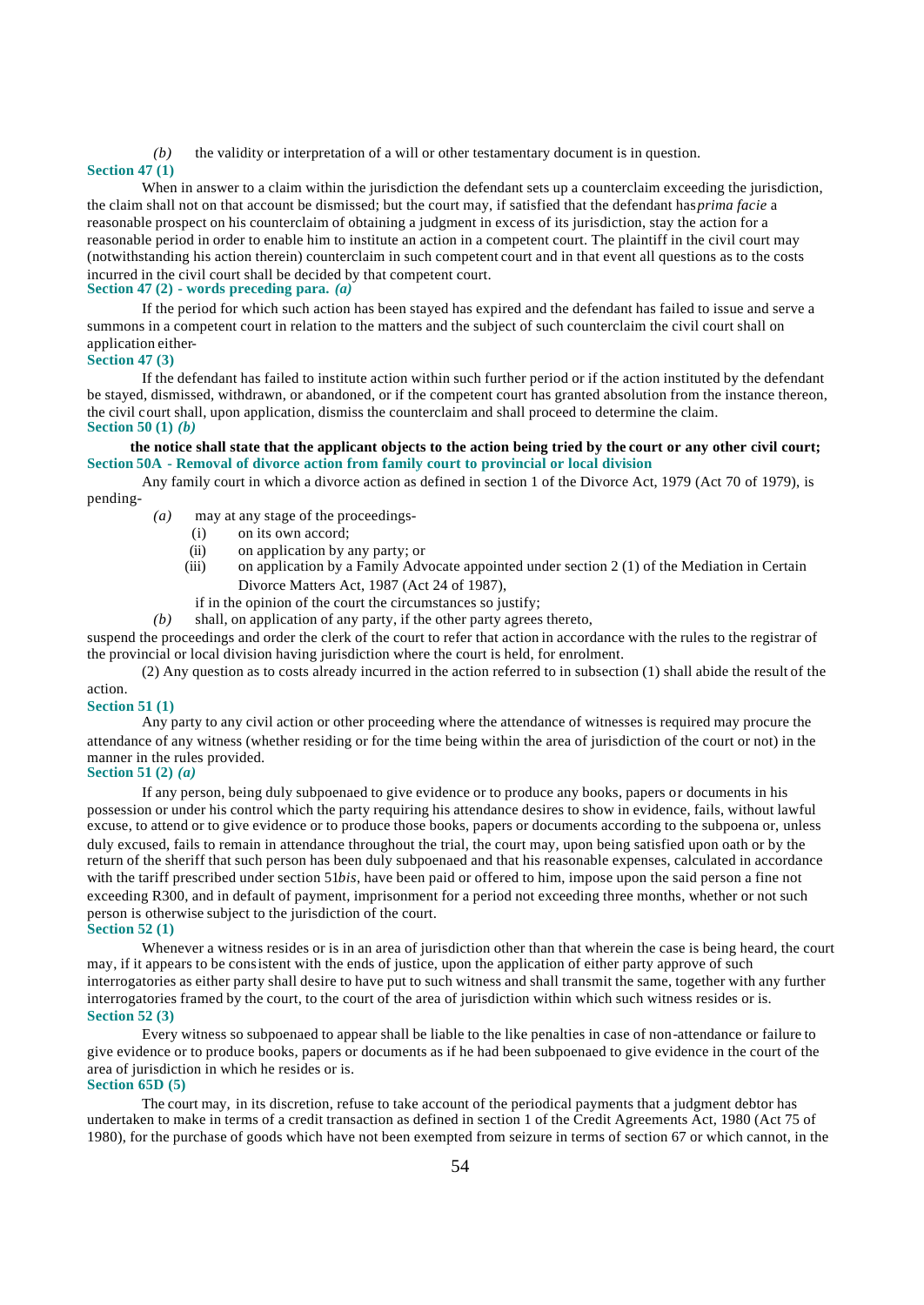opinion of the court, be regarded as the judgment debtor's household requirements.

**Section 65J (1) - words following upon para.** *(e)*

**the judgment creditor may, subject to the provisions of subsection (2), issue an order (hereinafter called an emoluments attachment order) from the court of the district in which the employer of the judgment debtor resides, carries on business or is employed, or, if the judgment debtor is employed by the State, in which he is employed, attaching the emoluments at present or in future owing or accruing to the judgment debtor by or from such employer (in this section called the garnishee) to the amount necessary to cover the judgment and the costs of the attachment, whether such judgment was obtained in that court or in any other civil court, and obliging the garnishee to pay from time to time to the judgment creditor or his attorney at the address of such judgment creditor or his attorney specific amounts out of the emoluments of the judgment debtor in accordance with the order of court laying down the specific instalments payable by the judgment debtor, until such judgment debt and costs have been paid in full.**

#### **Section 65J (3)**

Any emoluments attachment order shall be prepared by the judgment creditor or his attorney, shall be signed by the judgment creditor or his attorney and the clerk of the court, and shall be served on the garnishee by the sheriff in the manner prescribed by the rules for the service of process.

# **Section 65L** *(b)*

**when the judgment creditor or his attorney or the sheriff certifies in writing that the judgment debt and costs mentioned in the warrant have been paid, or in the case where a court has given judgment for the payment of an amount of money in specified instalments, that the amount of any arrear instalment and costs have been paid, which certificate shall be handed by the judgment creditor or his attorney or the sheriff to the officer in charge of the prison as soon as practicable after any such payment;**

# **Section 66 (2)** *(b)*

**a civil magistrate of the district in which the property is situate has upon the application of the judgment creditor and after enquiry into the circumstances of the case, directed what steps shall be taken to bring the intended sale to the notice of the preferent creditor, and those steps have been carried out,**

#### **Section 66 (6)**

A judgment creditor (whether by virtue of a judgment given in the Supreme Court of South Africa or in a civil court) desiring to attach immovable property that is already under attachment and in respect of which a sale in execution is not pending, and who has lodged a warrant of execution with the sheriff, may, after notifying the interested parties, apply to the court for an order to the effect that the property may be sold in terms of this warrant. **Section 66 (7)**

A sheriff who is directed to attach immovable property, shall not be precluded merely by the absence of the execution debtor from his place of residence or business, from discharging his duties, but may discharge his duties if he is able to do so and shall endorse a return of service to the court on the warrant. **Section 66 (8)**

If the execution debtor, having been requested by the sheriff to point out property in order to satisfy a warrant of execution against movable property, declares that he has no movable property or insufficient movable property and the sheriff is unable to find sufficient movable property to satisfy the warrant, the sheriff shall request the execution debtor to declare whether he has immovable property which is executable and shall enter the execution debtor's reply in his return of service endorsed on such warrant.

#### **Section 68 (1)**

The sheriff executing any process of execution against movable property may, by virtue of such process, also seize and take any money or bank notes, and may seize, take and sell in execution cheques, bills of exchange, promissory notes, bonds, or securities for money belonging to the execution debtor. **Section 68 (2)**

The sheriff may also hold any cheques, bills of exchange, promissory notes, bonds or securities for money which have been seized or taken, as security for the benefit of the execution creditor for the amount directed to be levied by the execution so far as it is still unsatisfied; and the execution creditor may, when the time of payment has arrived, sue in the name of the execution debtor, or in the name of any person in whose name the execution debtor might have sued, for the recovery of the sum secured or made payable thereby.

#### **Section 68 (3)**

The sheriff may also under any process of execution against movable property attach and sell in execution the interest of the execution debtor in any movable property belonging to him and pledged or sold under a suspensive condition to a third person, and may also sell the interest of the execution debtor in property movable or immovable leased to the execution debtor or sold to him under any hire purchase contract or under a suspensive condition. **Section 68 (4)**

Whenever, if the sale had not been in execution, it would have been necessary for the execution debtor to endorse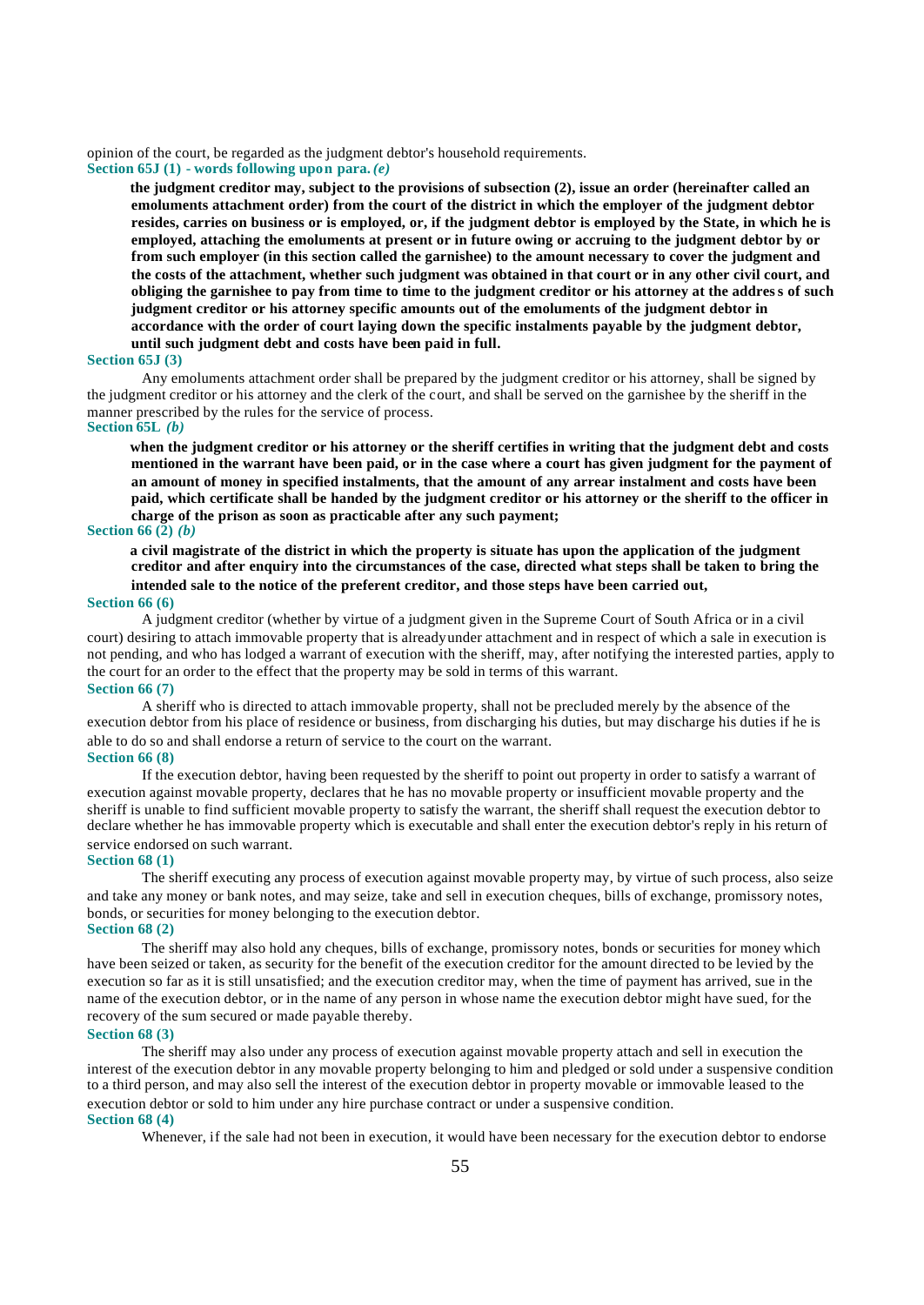a document or to execute a cession in order to pass the property to a purchaser, the sheriff may so endorse the document or execute the cession, as to any property sold by him in execution.

#### **Section 68 (5)**

The sheriff may also, as to immovable property sold by him in execution, do anything necessary to effect registration of transfer. Anything done by the s heriff under this subsection or subsection (4) shall be as valid and effectual as if he were the execution debtor.

#### **Section 70 - Sale in execution gives good title**

A sale in execution by the sheriff shall not, in the case of movable property after delivery thereof or in the case of immovable property after registration of transfer, be liable to be impeached as against a purchaser in good faith and without notice of any defect.

#### **Section 71 - Surplus after execution**

If, after a sale in execution, there remains any surplus in the hands of the sheriff, it shall be liable to attachment for any other unsatisfied judgment debt.

#### **Section 71A - Movable property which sheriff cannot dispose of in terms of this Act, shall be sold by public auction**

(1) Any movable property in the custody of the sheriff or any other person acting on his or her behalf in respect of which attachment has been withdrawn or which is released from attachment and in respect of which the owner or person from whose possession the property has been removed, cannot be traced, and which cannot be disposed of in terms of this Act, shall be sold by the sheriff by public auction, and the proceeds of the sale shall, after deduction of the sheriff's costs, be paid into the National Revenue Fund: Provided that such sale shall not take place unless such property has remained unclaimed for a period of fourteen days after the sheriff has published, in one English and one Afrikaans newspaper circulating in the district where the last known address of the judgment debtor is situate, a notice containing the name of the judgment debtor and a description of the property and stating the intention to sell such property if it is not claimed within the period specified therein.

(2) After the public auction referred to in subsection (1), the sheriff shall draw up a venue roll as if the sale was a sale in execution of property and shall attach the roll to his or her return in respect of the relevant process of the court in the case together with proof that the proceeds of the sale have been paid into the National Revenue Fund.

(3) The proceeds of a sale paid into the National Revenue Fund in terms of this section, shall be refunded out of accruing revenue to any person who satisfies a civil magistrate of the district in which the sale took place that he or she would have been entitled to receive the property referred to in this section after the attachment thereof had been withdrawn or the property had been released from attachment.

[S. 71A substituted by s. 4 of Act 18 of 1996.]

#### **Section 72 (1)**

The court may, on *ex parte* application by the judgment creditor or under section 65E (1) *(b)*, order the attachment of any debt at present or in future owing or accruing to a judgment debtor by or from any other person (excluding the State), residing, carrying on business or employed in the area of jurisdiction of the court, to an amount sufficient to satisfy the judgment and the costs of the proceedings for attachment, whether such judgment has been obtained in such court or in any other civ il court, and make an order (hereinafter called a garnishee order) against such person (hereinafter called the garnishee) to pay to the judgment creditor or his attorney at the address of the judgment creditor or his attorney, so much of the debt as may be sufficient to satisfy the judgment and costs, and may enforce such garnishee order as if it were a judgment of the court.

# **Section 74 (1) - words following upon para.** *(b)*

**such court or the court of the district in which the debtor resides or carries on business or is employed may, upon application by the debtor or under section 65I, subject to such conditions as the court may deem fit with regard to security, preservation or disposal of assets, realization of movables subject to hypothec, or otherwise, make an order (in this Act called an administration order) providing for the administration of his estate and for the payment of his debts in instalments or otherwise.**

#### **Section 74I (4)**

An emoluments attachment order or garnishee order referred to in subsection (3) shall be prepared by the administrator or his attorney, shall be signed by the administrator or his attorney and the clerk of the court, and shall be served on the garnishee by the sheriff by registered post.

# **Section 74J (6)**

A distribution account referred to in subsection (5) shall at the request of any interested party be subject to review free of charge by any civil magistrate whose decision shall be final. **Section 74J (7)** *(b)*

# **if he is a practising attorney, in the trust account that he keeps in terms of section 78 of the Attorneys Act, 1979 (Act 53 of 1979).**

#### **Section 74L (2)**

The expenses and remuneration mentioned in subsection  $(1)(a)$  shall not exceed 12 per cent of the amount of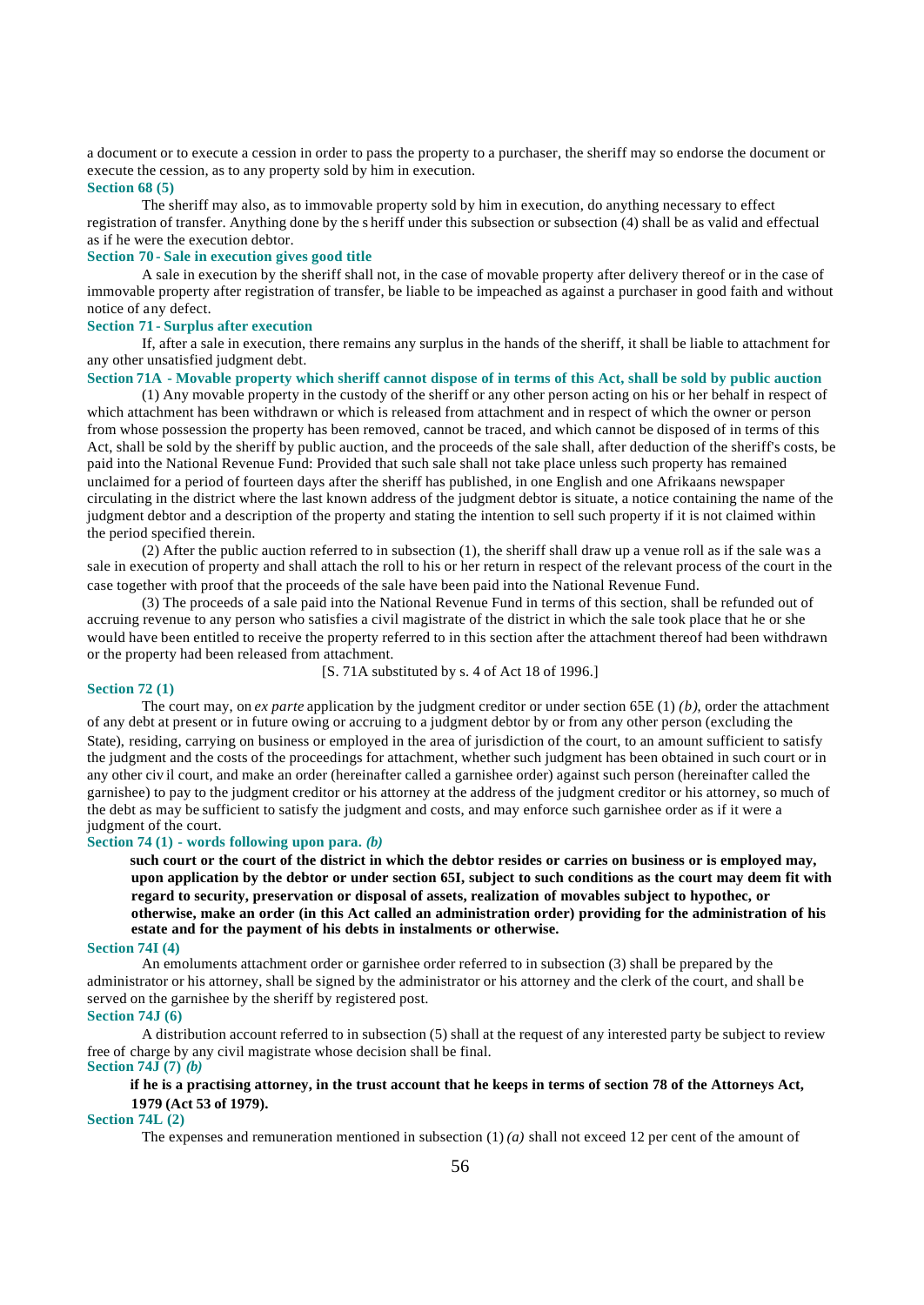collected moneys received and such expenses and remuneration shall, upon application by any interested party, be subject to taxation by the clerk of the court and review by any civil magistrate.

# **Section 74S (2)**

The provisions of the Criminal Procedure Act, 1977 (Act 51 of 1977), with regard to periodical imprisonment shall *mutatis mutandis* apply to periodical imprisonment imposed in terms of subsection (1). **Section 80 (1)**

The stamps, fees, costs and charges in c onnection with any civil proceedings in civil courts shall, as between party and party, be payable in accordance with the scales prescribed by the rules.

# **Section 81 - Review of taxation**

Taxation by the clerk of the court shall be subject to review free of charge by a judicial officer of the court; and the decision of such judicial officer may at any time within one month thereafter be brought in review before a judge of the court of appeal in the manner prescribed by the rules.

# **Section 89 - Jurisdiction in respect of offences**

(1) The magistrate's court shall have jurisdiction over all offences except treason, murder and rape.

(2) The regional court shall have jurisdiction over all offences except treason.

#### **Section 90 (2)** *(d)*

# **committed on board any vessel on a voyage within the territorial waters of the Republic, and the said territorial waters adjoin the district or the regional division; or**

#### **Section 90 (7)**

Where by any special provision of law a court has jurisdiction in respect of an offence committed beyond the local limits of the district, or of the regional division, as the case may be, such court shall not be deprived of such jurisdiction by any of the provisions of this section.

## **Section 90 (8)**

Where an accused is alleged to have committed various offences within different districts within the area of jurisdiction of any attorney-general, the attorney-general concerned may in writing direct that criminal proceedings in respect of such various offences be commenced in any particular magistrate's court within his area of jurisdiction, whereupon such court shall have jurisdiction to act with regard to any such offence as if such offence had been committed within the area of jurisdiction of that court, and the regional court within whose area of jurisdiction such magistrate's court is situated, shall likewise have jurisdiction in respect of any such offence if such offence is an offence which may be tried by a regional court.

# **Section 91 - Criminal jurisdiction of periodical courts**

(1) *(a)* The court of the district within which an area is situate for which a periodical court has been established, shall retain concurrent jurisdiction with the periodical court w ithin such portion of that area as is situate within such district. *(b)* No person shall, without his consent, be liable to appear as an accused before any periodical court unless he

resides nearer to the place where the periodical court is held than to the seat of magistracy of the district. (2) A criminal case that has been instituted in a periodical court may, subject to the provisions of subsection (1)

*(b)*, in the discretion of the court be transferred to the court of the district and *vice versa*. **Section 92 (1)** *(a)*

# **by imprisonment, may impose a sentence of imprisonment for a period not exceeding 12 months, if the court is a magistrate's court, or not exceeding 10 years, if the court is a regional court;**

#### **Section 92 (2)**

*(a)* The magistrate's court shall have jurisdiction to impose any punishment prescribed in respect of an offence under any law which relates to vehicles and the regulation of traffic on public roads, notwithstanding that such punishment exceeds the jurisdiction referred to in subsection (1).

*(b)* Where a person is convicted of culpable homicide arising out of the driving of a vehicle as defined in any applicable law referred to in paragraph  $(a)$ , the magistrate's court shall have jurisdiction to impose any punishment which the court may impose under that paragraph in respect of the offence of driving a vehicle recklessly on a public road. **Section 93***ter* **(1)**

The judicial officer presiding at any trial may, if he deems it expedient for the administration of justice-

- *(a)* before any evidence has been led; or
- *(b)* in considering a community-based punishment in respect of any person who has been convicted of any offence,

summon to his assistance any one or two persons who, in his opinion, may be of assistance at the trial of the case or in the determination of a proper sentence, as the case may be, to sit with him as assessor or assessors: Provided that if an accused is standing trial in any regional court on a charge of murder, whether together with other charges or accused or not, the judicial officer shall at that trial be assisted by two assessors unless such an accused requests that the trial be proceeded with without assessors, whereupon the judicial officer may in his discretion summon one or two assessors to assist him. **Section 107 (1)**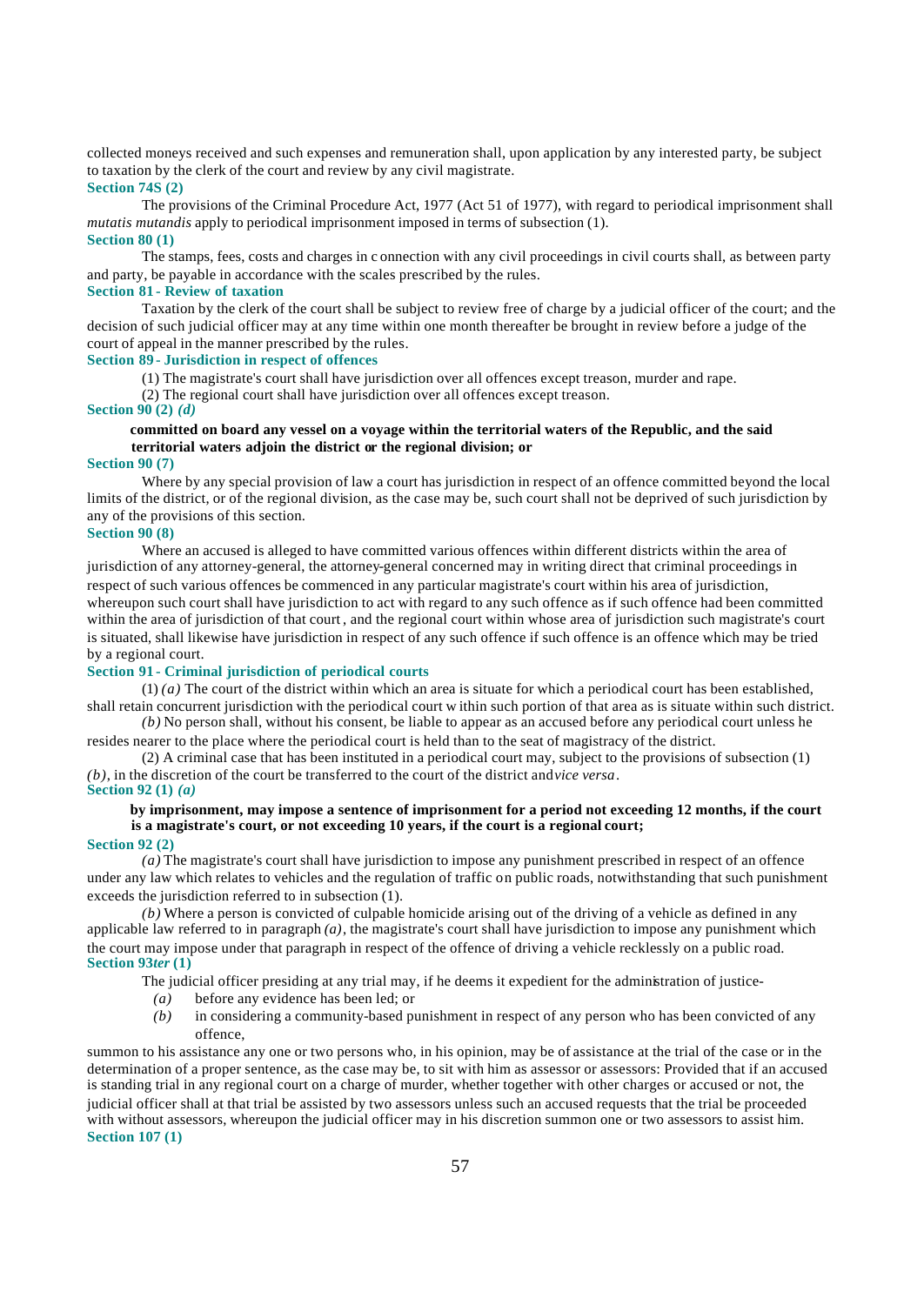obstructs a sheriff or deputy sheriff in the execution of his duties;

# **Section 107 (3) - words preceding para.** *(a)*

being a judgment debtor and being required by a sheriff or deputy sheriff to point out property to satisfy a warrant issued in execution of judgment against such person, either-

# **Section 107 (4)**

being a judgment debtor refuses or neglects to comply with any requirement of a sheriff or deputy sheriff in regard to the delivery of documents in his possession or under his control relating to the title of the immovable property under execution,

# **Section 108 (1)**

If any person, whether in custody or not, wilfully insults a judicial officer during his sitting or a clerk or sheriff or other officer during his attendance at such sitting, or wilfully interrupts the proceedings of the court or otherwise misbehaves himself in the place where such court is held, he shall (in addition to his liability to being removed and detained as in subsection (3) of section 5 provided) be liable to be sentenced summarily or upon summons to a fine not exceeding R2 000 or in default of payment to imprisonment for a period not exceeding six months or to such imprisonment without the option of a fine. In this subsection the word 'court' includes a preparatory examination held under the law relating to criminal procedure.

# **Section 114 (2)**

Nothing in this Act contained shall be construed as depriving any superior court of any power to review and correct the proceedings of any court.

**Section 114 (3) - deleted**

**Sections 115 and 115A - repealed**

# **Section 117 - Short title and commencement**

This Act may be cited for all purposes as the Lower Courts Act, 1944, and shall come into operation on a date to be fixed by the Governor-General by proclamation in the *Gazette*.

*PENDLEX: Magistrates' Courts Act 32 of 1944* **after amendment by the Magistrates' Courts Amendment Act 67 of 1998**

# **Section 34 - Assessors**

In any action the court may, upon the application of either party, summon to its assistance one or two persons who are suitable and available and who may be willing to sit and act as assessors in an advisory capacity.

**[NB:** S. 2 of the Magistrates' Courts Amendment Act 67 of 1998 substituted s. 93*ter*. S. 2 was put into operation with effect from 20 April 2000 in so far as it substituted sub-s. (5) and inserted sub-ss. (10) and (11). The remainder of s. 93*ter* as substituted by s. 2 of Act 67 of 1998 is reproduced below.**]**

# **Section 93***ter -* **Magistrate to be assisted by assessors at certain criminal proceedings**

(1) In this section 'assessor' means a person whose name is registered on a roll of assessors, in terms of a regulation referred to in section 93*quat*.

(2) A judicial officer shall be assisted by two assessors at the trial of an accused person in respect of any offence referred to in Schedule 2.

(3) The judicial officer presiding at-

- *(a)* any application for bail by an accused person;
- *(b)* the trial of an accused person, other than a trial contemplated in subsection (2); or
- *(c)* proceedings concerning the imposition of a sentence upon a convicted person,
- may, if he or she considers it expedient for the administration of justice-
	- (i) in the case of proceedings referred to in paragraphs *(a)* and *(c)*, summon one or two assessors; and
	- (ii) in the case of a trial referred to in paragraph  $(b)$ , summon two assessors,

to assist him or her at the proceedings concerned.

(4) *(a)* In considering whether summoning assessors under subsection (3) would be expedient for the administration of justice, the judicial officer shall take into account-

- (i) the cultural and social environment of the accused person;
- (ii) the educational background of the accused person;
- (iii) the nature and the seriousness of the offence in respect of which the accused person is applying for bail, or stands accused of, or has been convicted;
- (iv) the extent or probable extent of the punishment to which the accused person will be exposed upon conviction, or is exposed, as the case may be;
- (v) the views, if any, of the accused person regarding the summoning of assessors in respect of the proceedings concerned;
- (vi) any particular interest which the community in general, or any specific community, may have in the adjudication of the matter concerned; or
- (vii) any other matter or circumstance which he or she may deem to be indicative of the desirability of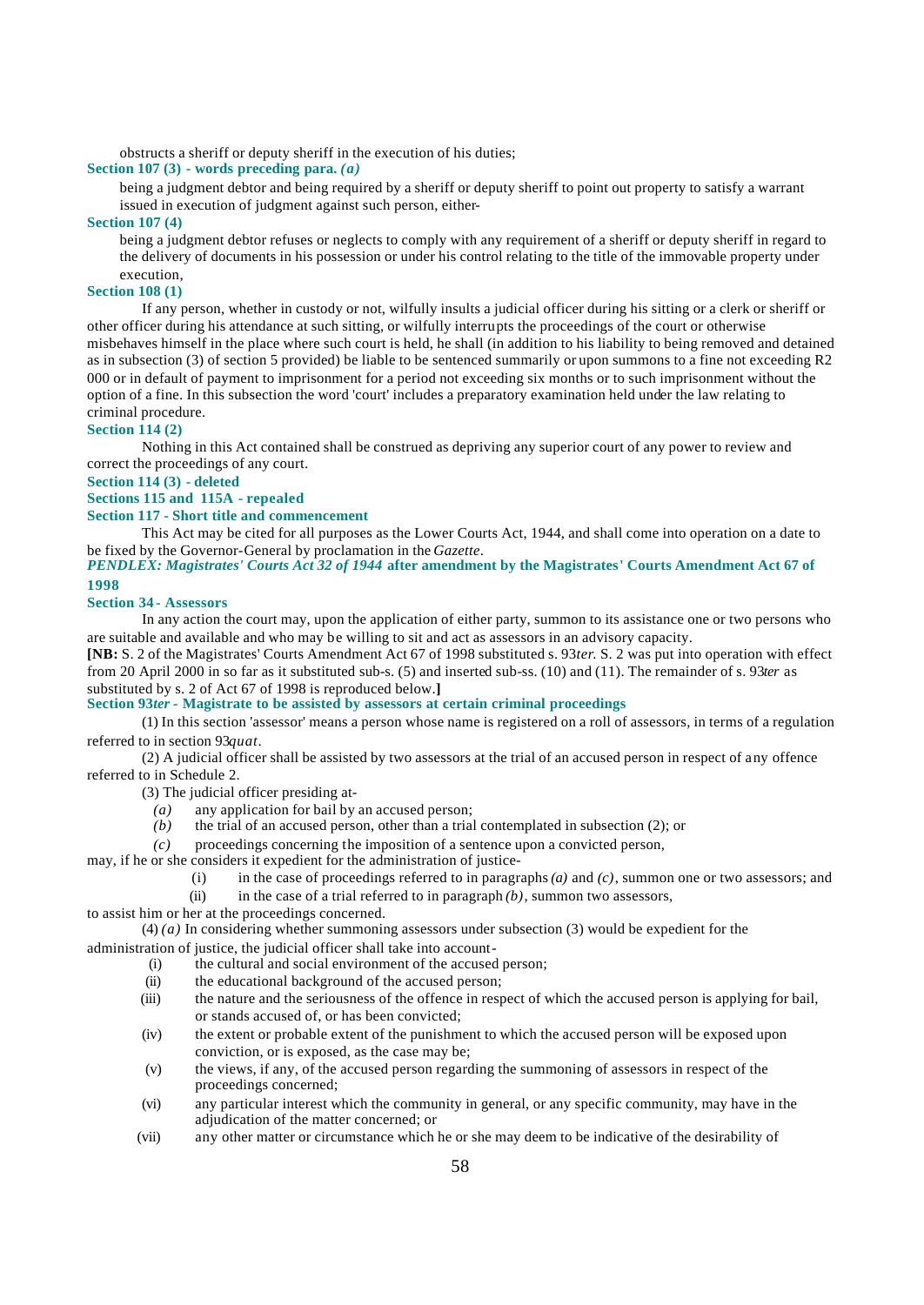summoning an assessor or assessors.

*(b)* The judicial officer may question the accused person in relation to the matters referred to in paragraph *(a)*, or obtain such information from his or her legal representative.

(6) Whenever a judicial officer is assisted by assessors at a trial referred to in subsection (2) of  $(3)(b)$ , the assessors shall only commence with their functions as assessors after the plea in the matter has been recorded.

- (7) An assessor shall be a member of the court, subject to the following provisions:
	- *(a)* An assessor shall, at the consideration of a bail application or in determining an appropriate sentence, assist the judicial officer in an advisory capacity only.
	- *(b)* At any trial referred to in subsection (2) or (3) *(b)*
		- (i) any matter of law arising for decision at the proceedings concerned; and
		- (ii) any question arising thereat as to whether a matter for decision is a matter of fact or a matter of law,

shall be decided by the judicial officer.

- *(c)* The judicial officer shall adjourn the proceedings regarding any matter or question referred to in paragraph *(b)* and shall sit alone for the hearing of such proceedings and the decision of such matter or question.
- *(d)* Whenever the judicial officer makes a decision in terms of paragraph *(b)* the judicial officer shall give his or her reasons for that decision.
- *(e)* Upon all matters of fact the finding or decision of the majority of the members of the court shall be the finding or decision of the court.

(8) Whenever a judicial officer is assisted by assessors at a trial referred to in subsection (2) or (3)  $(b)$ , the judicial officer shall, after the conclusion of the arguments by the prosecutor and the accused person, but before judgment is passed in the matter, explain to the assessors any specific rule of evidence or any other matter that is relevant in respect of the evidence tendered to the court.

(9) The record of any proceedings where a judicial officer has been assisted by assessors-

- *(a)* regarding the evidence adduced at the proceedings, shall include any explanation or instruction given to the assessors by the judicial officer in respect of any applicable rule of evidence or any other matter; and
- *(b)* regarding the judgment, shall indicate clearly whether the findings in respect of each material aspect of the evidence-
	- (i) are the unanimous findings of the members of the court; and
	- (ii) in the event of any member of the court making a finding different to that of the other members, set out the reasons for such different finding.

(12) *(a)* A judicial officer assisted by assessors at a trial referred to in subsection (2) or (3) *(b)*, where an accused person is convicted and sentenced, shall-

- (i) if the accused person is not assisted by a legal adviser; and
- (ii) if the judicial officer is of the opinion that the assessors concerned have clearly made an incorrect finding in a material respect which probably led to a wrongful conviction of the accused person,

record the reasons for his or her opinion and transmit them, together with the record of the proceedings, to the registrar of the High Court having jurisdiction, and such registrar shall, as soon as is practicable, submit the said reasons and the record to a judge in chambers for review, who shall have the same powers in respect of such proceedings as if the record thereof had been submitted to him or her in terms of section 303 of the Criminal Procedure Act, 1977 (Act 51 of 1977).

*(b)* When a judicial officer acts in terms of paragraph *(a)*, he or she shall inform the accused person accordingly and, if the accused person is in custody, the provisions of the Criminal Procedure Act, 1977, relating to the granting of bail pending an appeal shall be applicable.

- $(c)$  The provisions of paragraph $(a)$ -
- (i) shall not be applicable in respect of a matter which is subject to review in terms of section 302 of the Criminal Procedure Act, 1977; and
- (ii) shall be suspended in respect of an accused person who has appealed against a conviction or sentence and has not abandoned the appeal, and shall cease to apply with reference to such an accused person when judgment on appeal is given.

# **Section 93***quat* **-Regulations pertaining to assessors**

(1) The Minister has the power, from time to time, to determine the criteria for the qualification of persons to serve as assessors in terms of section 93*ter*, including the criteria for the disqualification of persons to serve as such assessors.

- (2) The Minister may make regulations regarding-
	- *(a)* the procedure to be followed at, and criteria to be applied for, the designation and registration of persons from the community, who are suitable and available to serve as assessors in terms of section 93*ter*, on a roll of assessors for each district and regional division;
	- *(b)* the method to be followed in respect of the allocation of assessors in respect of proceedings referred to in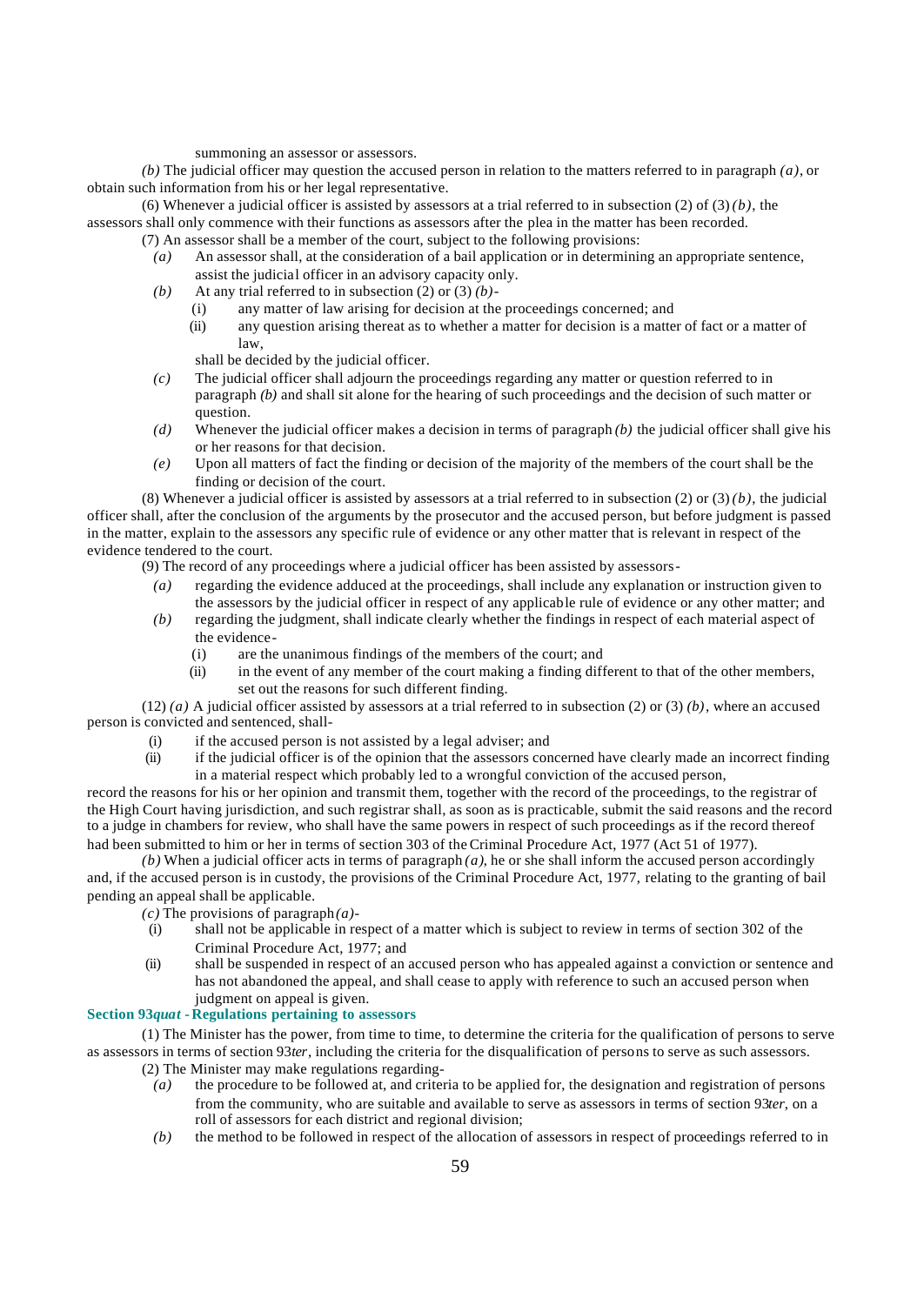section 93*ter*;

- *(c)* a code of conduct for such assessors, and mechanisms for the enforcement of the code of conduct, including the liability of an assessor if any provision of the code of conduct is contravened by him or her;
- *(d)* the establishment of a mechanism to deal with any grievance or complaint by or against an assessor;
- *(e)* training of assessors;
- *(f)* the payment of allowances to assessors;
- *(g)* any other matter which the Minister deems expedient to prescribe in order to regulate the service of assessors in the courts.

(3) Any regulation made under this section which may result in expenditure for the State, shall be made in consultation with the Minister of Finance.

(4) A regulation made under subsection  $(1)(c)$  may provide that any person who contravenes a provision thereof or fails to comply therewith shall be guilty of an offence and on conviction be liable to a fine or to imprisonment for a period not exceeding three months.

(5) Any regulation made under this section shall be tabled in Parliament before publication thereof in the *Gazette*.

**Schedule 2**

*Offences in respect of which judicial officers must be assisted by two assessors in terms of section 93ter (2):* [Schedule 2 substituted by s. 68 of Act 32 of 2007.]

- 1. Murder.
- 2. Rape or compelled rape as contemplated in sections 3 or 4 of the Criminal Law (Sexual Offences and Related Matters) Amendment Act, 2007, respectively.
- 3. Robbery, where serious bodily harm has been inflicted on the victim.

4. Assault, where serious bodily harm has been inflicted on the victim.

*PENDLEX: Magistrates' Courts Act 32 of 1944* **after amendment by the Judicial Matters Amendment Act 22 of 2005** 

**<sup>i</sup>Rule concerning conflicting legislation: Part D of Chapter 4, ss. 127, 129, 131, 132 and 164 and Chapter 7 of the National Credit Act 34 of 2005 prevail to the extent that there is any conflict with s. 57, s. 58 or Chapter IX of this Act with effect from 1 June 2006. See Schedule 1 (s. 172 (1)) to the National Credit Act 34 of 2005.**

<sup>ii</sup>In respect of the territories of the former Republics of Transkei, Venda and Ciskei and the former selfgoverning territories of Gazankulu, KaNgwane, KwaNdebele, KwaZulu, Lebowa and Qwaqwa. iiiAppointment of places for the holding of a court published under GN 1180 in *GG* 30559 of 14

# December 2007.

ivIn *Van Rooyen and others v S and others* 2002 (5) SA 246 (CC), sections 9 (4) and 12 (2) *(b)* were declared inconsistent with the Constitution and invalid. (See GN R841 in *GG* 23535 of 28 June 2002.) Please note that section 9 (4) was subsequently amended.

v In *Van Rooyen and others v S and others* 2002 (5) SA 246 (CC), sections 9 (4) and 12 (2) *(b)* were declared inconsistent with the Constitution and invalid. (See GN R841 in *GG* 23535 of 28 June 2002.) Please note that section 9 (4) was subsequently amended.

**viSs. 14 and 15 have been repealed in respect of the territories of the former Republics of Transkei, Venda and Ciskei and the former self-governing territories of Gazankulu, KaNgwane, KwaNdebele, KwaZulu, Lebowa and Qwaqwa.**

**viiSs. 14 and 15 have been repealed in respect of the territories of the former Republics of Transkei, Venda and Ciskei and the former self-governing territories of Gazankulu, KaNgwane, KwaNdebele, KwaZulu, Lebowa and Qwaqwa.**

viiiRoad Transportation Officer in the Department of Transport - GN R437 in *GG* 18772 of 27 March 1998.

All employees of the South African Revenue Service occupying a post on a level of grade 2 or higher of the post grading system of the South African Revenue Service - GN R926 in *GG* 29204 of 15 September 2006.

<sup>ix</sup>Road Transportation Act, 1977 (Act 74 of 1977), and any regulations made thereunder - GN R437 in *GG* 18772 of 27 March 1998.